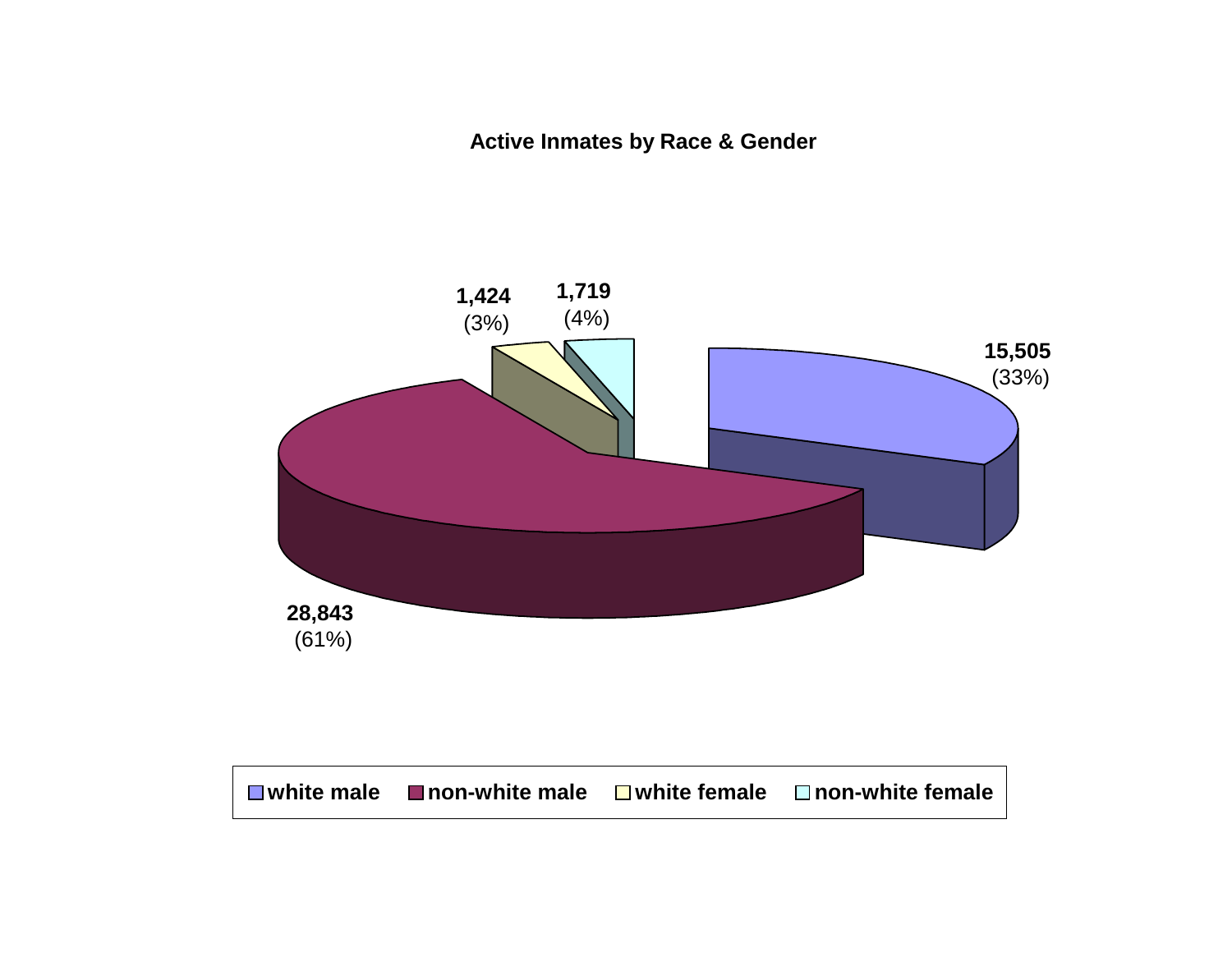**Active Inmates By Security Levels**

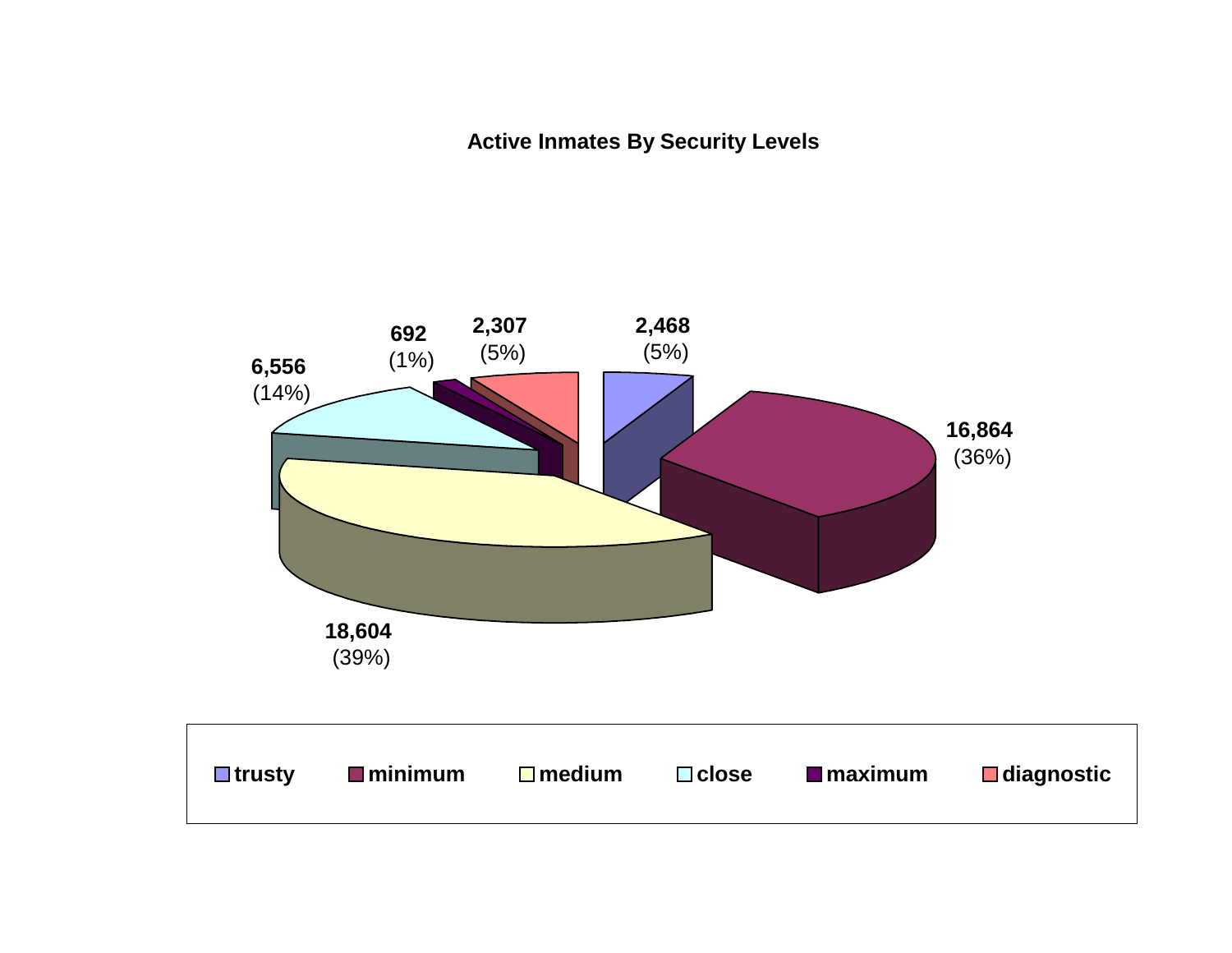### **Active Inmates by Sentence Length**

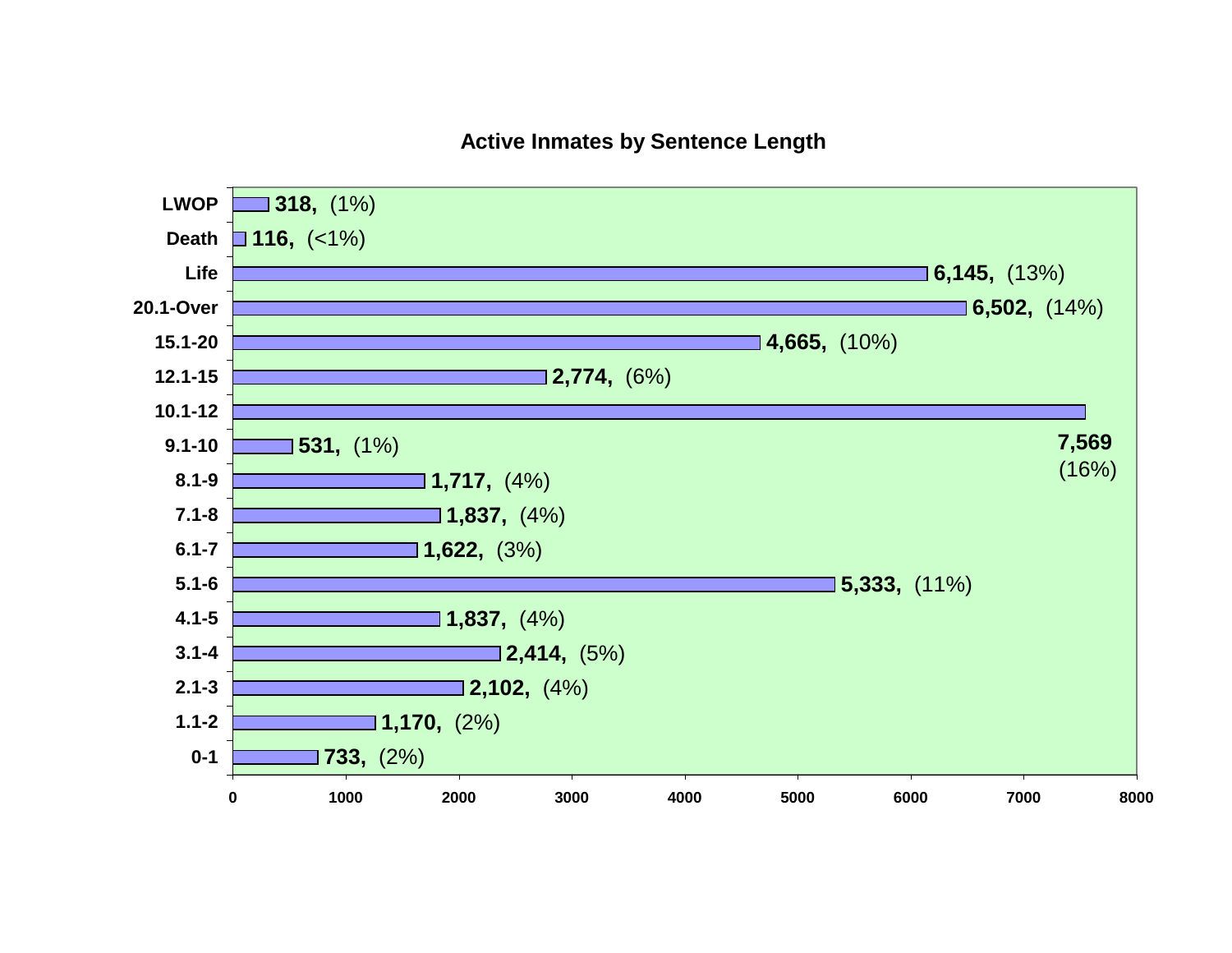**Active Inmates who have Probation to follow Prison**



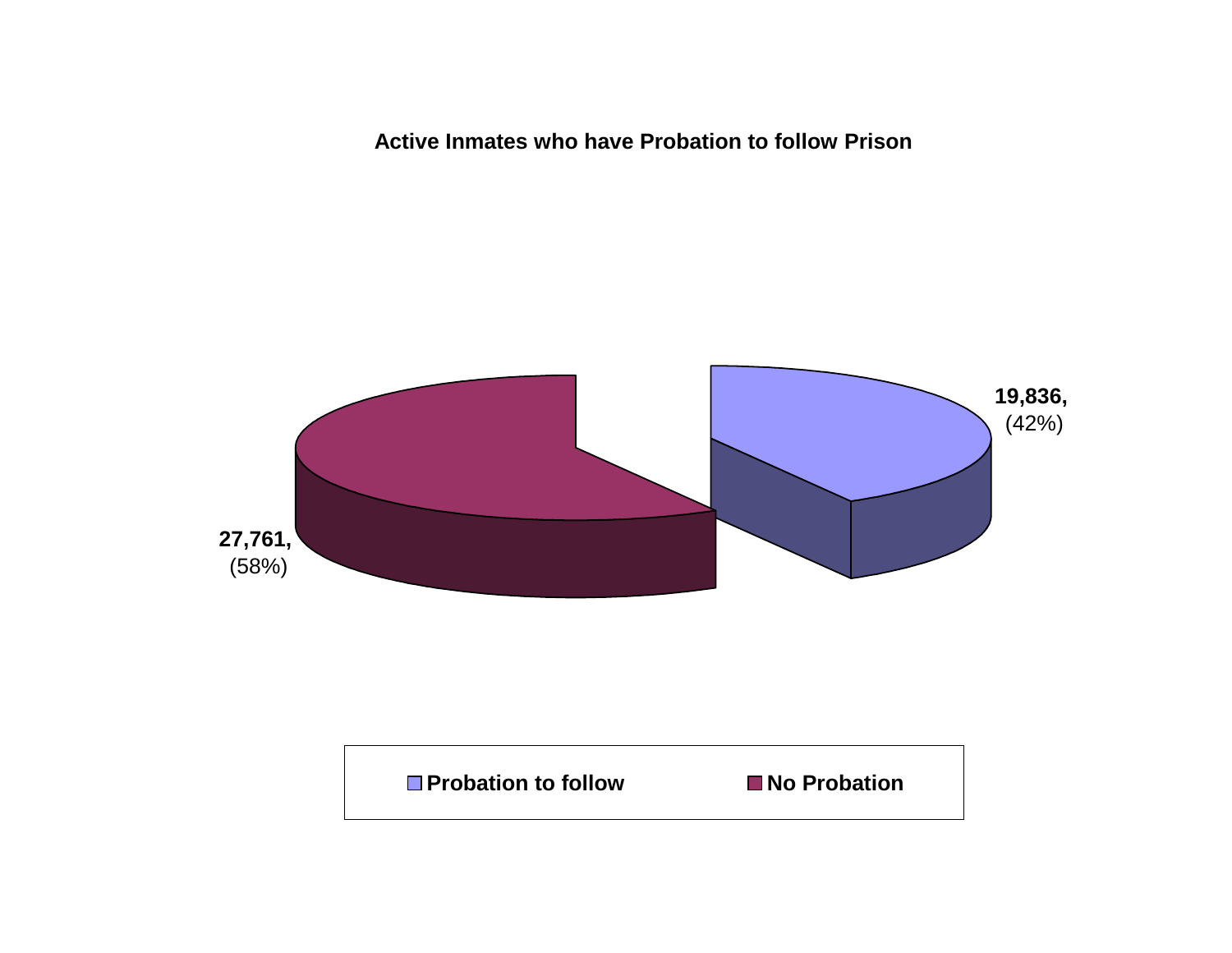## **Active Inmates by Institution**

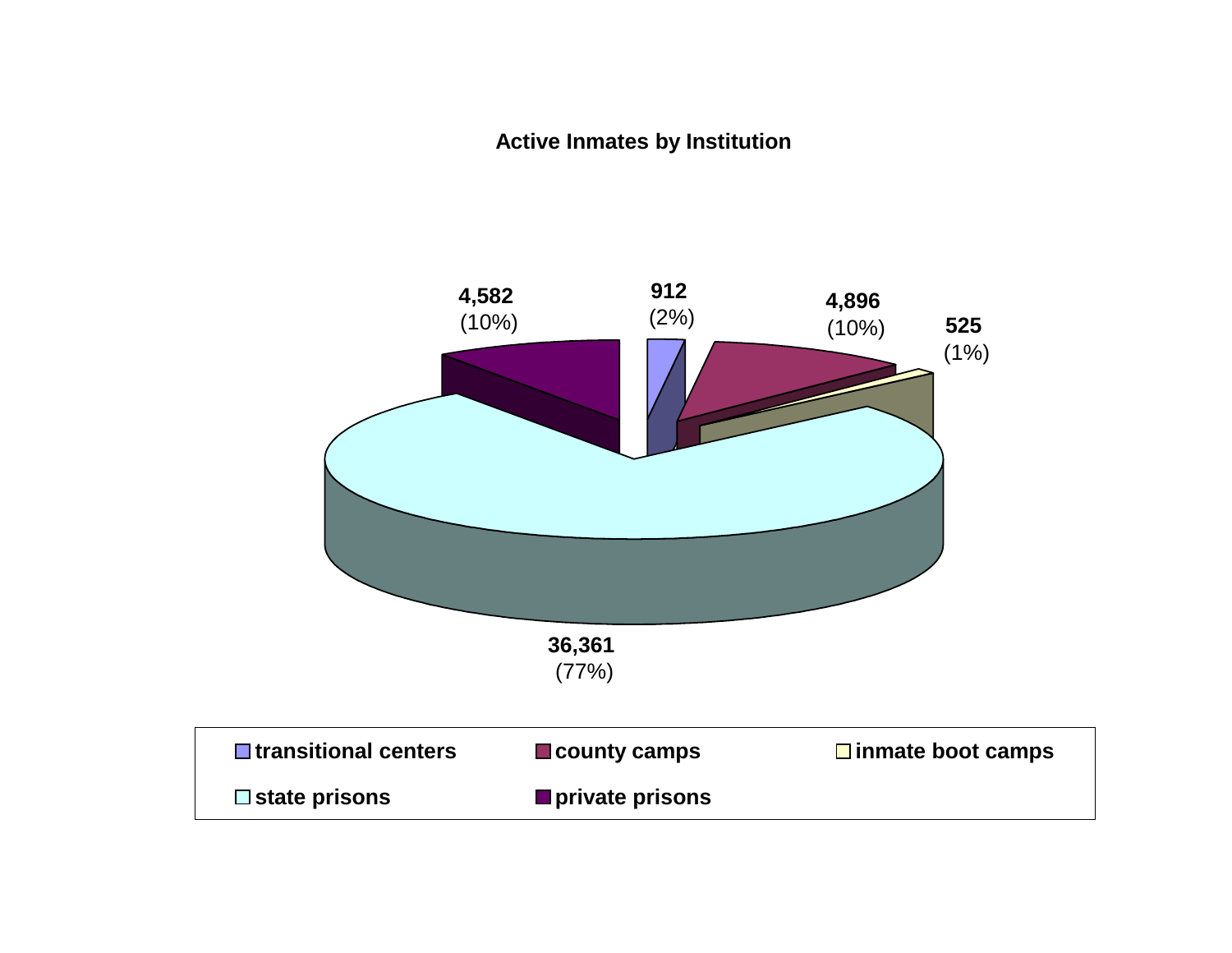### **Active Inmates by Crime Type**

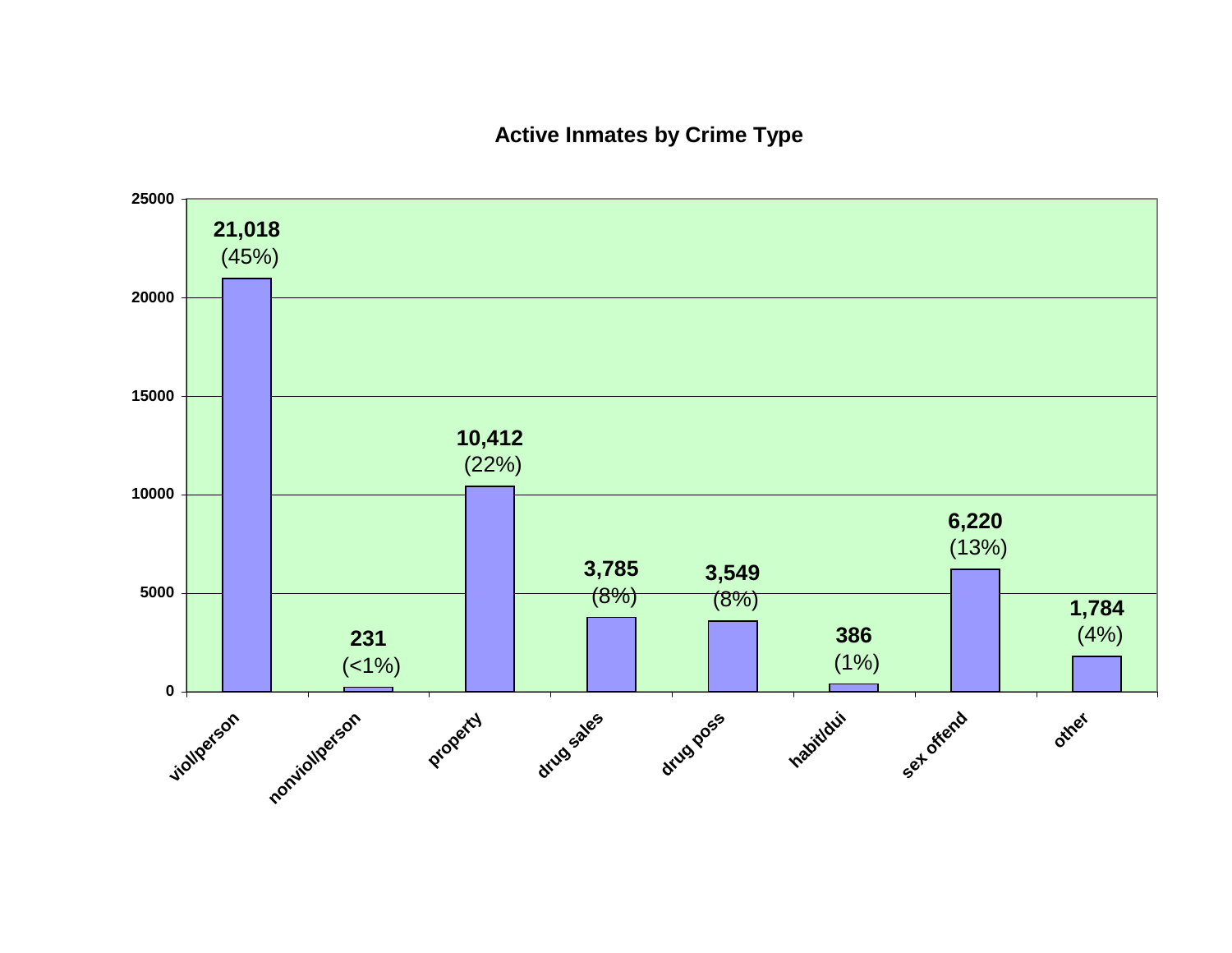Georgia Department of Corrections Page 1 Run 02/20/03 14:39 pm Decision Support

#### Inmate statistical profile

TABLE OF CONTENTS FOR ACTIVE PRISONERS EXCLUDING JAIL

Title PAGE ----- ----RACE AND SEX................................. 2 Culture Fair IQ Scores.................. 3 Self-Rpt Socioeconomic Class............ 4 Self-Rpt Environment To Age 16.......... 5 Self-Rpt Education Level................ 6 Functional Reading Level (WRAT Scores).. 7 Functional Math Level (WRAT Scores)..... 8 Functional Spelling Level (WRAT Scores). 9 Self-Rpt Guardian Status To Age 16......10 Self-Rpt Employment Status Before Prison11 Self-Rpt Marital Status At Admission....12 Self-Rpt Number Of Children At Admission13 Self-Rpt Religious Affiliation..........14 Self-Rpt Family Behavior Patterns \*.....15 Inmate Diagnostic Behavior Problem \*....16 Physical Profile (General Condition)....17 Security Status...........................18 Number Of Sentences.....................19 Number Of Disciplinaries................20 Number Of Escapes........................21 Number Of Prior Georgia Incarcerations \*22 Number Of Transfers.....................23 County Of Conviction....................24 Circ Of Conviction......................29 Home County.............................31 Prison Sentence In Years................36 Probation To Follow Prison..............37Admission Type.............................38 Release Type...............................39 Inst By Group.............................40 Institution...............................41 Misdemeanors And Felonies...............44 Crimes By Group...........................45 Most Serious Offense....................46 Most Serious Crime Type.................52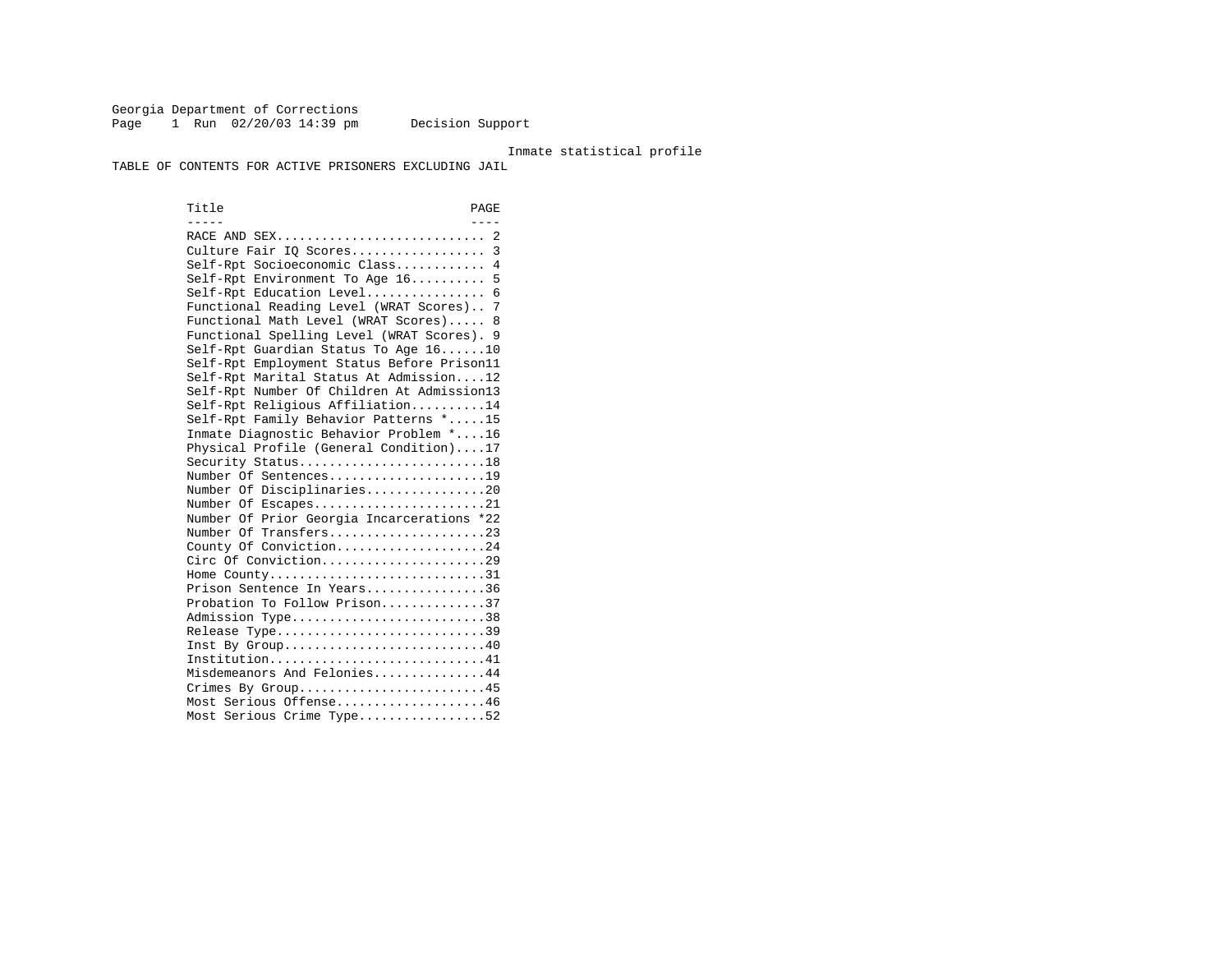Page 2 Run 02/20/03 14:39 pm

### Inmate statistical profile

Sample: ACTIVE PRISONERS EXCLUDING JAIL **Requestor: DECISION SUPPORT** Active inmates 02/20/2003

RACE AND SEX by current age & sex

|                  |                  |                |                              |       | M E N            |       |                  |                |                    |              |                  |         |                  |       | W O M E N        |         |                  |        |                  |               |                  |                          |
|------------------|------------------|----------------|------------------------------|-------|------------------|-------|------------------|----------------|--------------------|--------------|------------------|---------|------------------|-------|------------------|---------|------------------|--------|------------------|---------------|------------------|--------------------------|
| RACE AND SEX     | Age<br>$ 00-21 $ |                | Age<br>$ 22-39 $             |       | Age<br>$ 40-54 $ |       | Age<br>$8 55-99$ |                | Men<br>% Total     | ွေ           | Age<br>$ 00-21 $ |         | Age<br>$ 22-39 $ |       | Age<br>$ 40-54 $ |         | Age<br>$8 55-99$ |        | Women<br>% Total | $\frac{8}{3}$ | Grand<br>Total % |                          |
| WHITE MALE       | 975              | 29             | 8587                         | 32    | 4818             | 39    | 1125             |                | 56 15505           | 35           | 0                | 0       | 0                | 0     | 0                |         | 0                |        |                  |               | 15505            | 33                       |
| NON WHITE MALE   | 2399             |                | 71 18183                     | 68    | 7393             | 61    | 868              |                | 44 28843           | 65           | $\mathbf 0$      | 0       | 0                | 0     | 0                | 0       | $\mathbf 0$      |        | 0                | 0             | 28843            | - 61                     |
| WHITE FEMALE     | $\Omega$         |                | 0                            | 0     | $\Omega$         | 0     | $\Omega$         | $\overline{0}$ | $\Omega$           | $\Omega$     | 61               | 42      | 888              | 46    | 427              | 44      | 48               | 55     | 1424             | 45            | 1424             | $\overline{\phantom{a}}$ |
| NON WHITE FEMALE | 0                | 0 <sup>1</sup> | 0                            | 0     | 0                | 0     | $\mathbf 0$      | 0 <sup>1</sup> | $\mathbf{0}$       | $\mathbf{0}$ | 85               | 58      | 1061             | 54    | 534              | 56      | 39               | 45     | 1719             | 55            | 1719 4           |                          |
| Total reported   |                  |                | 3374 100 26770 100 12211 100 |       |                  |       |                  |                | 1993 100 44348 100 |              |                  | 146 100 | 1949 100         |       |                  | 961 100 |                  | 87 100 | 3143 100         |               | 47491 100        |                          |
| Percent reported | 100.0            |                |                              | 100.0 |                  | 100.0 |                  | 100.0          |                    | 100.0        |                  | 100.0   |                  | 100.0 |                  | 100.0   |                  | 100.0  |                  | 100.0         |                  | 100.0                    |
| NOT REPORTED     | 0                |                | 0                            |       | $\mathbf 0$      |       | $\mathbf 0$      |                | $\Omega$           |              | $\mathbf 0$      |         | $\mathbf 0$      |       | $\mathbf 0$      |         | $\mathbf 0$      |        | $\mathbf 0$      |               | $\mathbf 0$      |                          |
| Total            | 3374             |                | 26770                        |       | 12211            |       | 1993             |                | 44348              |              | 146              |         | 1949             |       | 961              |         | 87               |        | 3143             |               | 47491            |                          |
|                  |                  |                |                              |       |                  |       |                  |                |                    |              |                  |         |                  |       |                  |         |                  |        |                  |               |                  |                          |
| AVERAGE AGE      | 19.94            |                | 30.07                        |       | 45.22            |       | 60.40            |                | 34.83              |              | 20.05            |         | 31.02            |       | 44.67            |         | 59.78            |        | 35.48            |               | 34.87            |                          |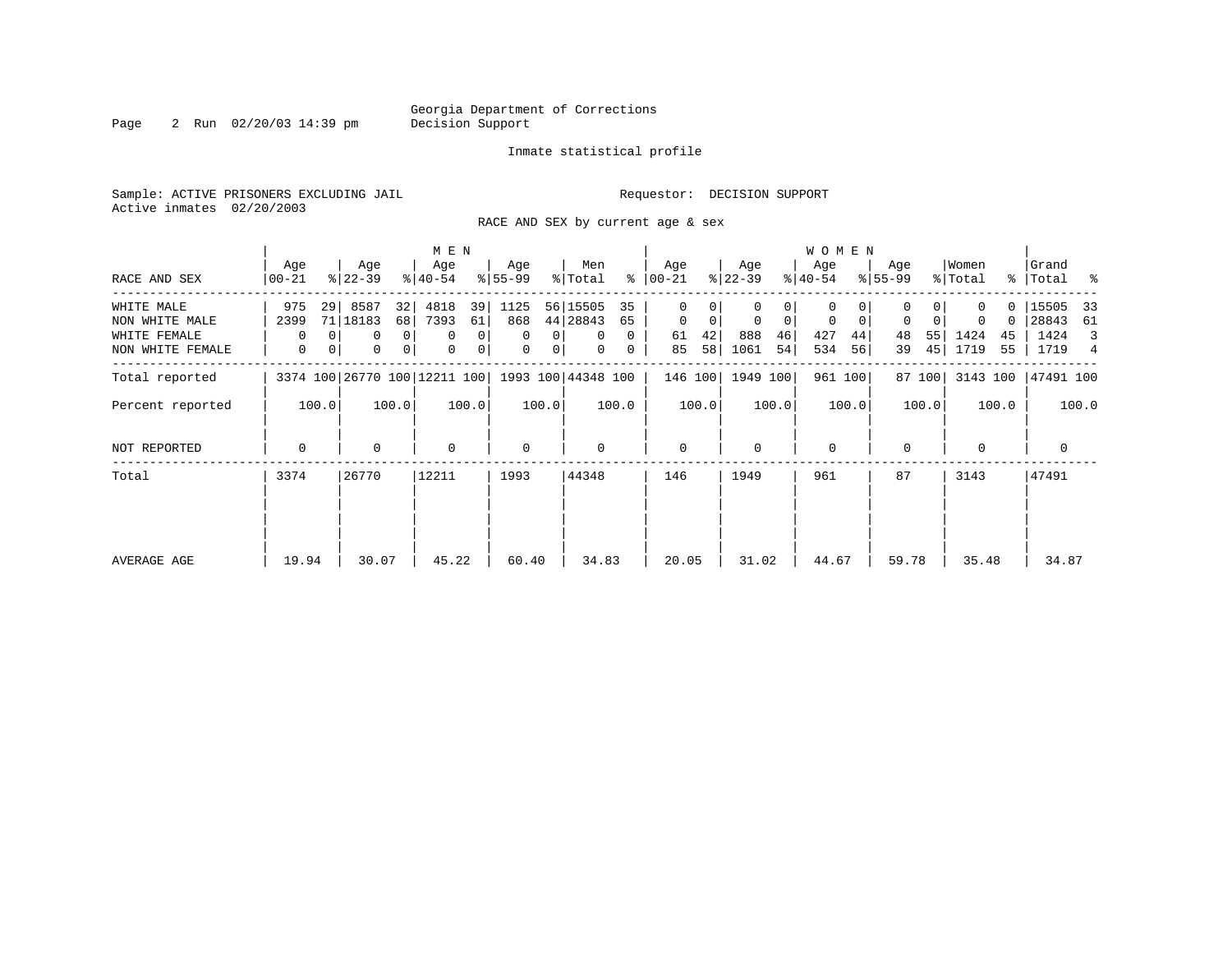Page 3 Run 02/20/03 14:39 pm

### Inmate statistical profile

Sample: ACTIVE PRISONERS EXCLUDING JAIL **Requestor: DECISION SUPPORT** Active inmates 02/20/2003 Culture Fair IQ Scores by current age & sex

| IQ Score                  | Age<br>00-21 |      | Age<br>$ 22 - 39 $                              |      | M E N<br>Age<br>$8140 - 54$ |           | Age<br>$8155 - 99$ |      | Men<br>% Total   | ွေ      | Age<br>$ 00-21 $ |                           | Age<br>$ 22-39 $ |         | <b>WOMEN</b><br>Age<br>$8 40-54$ |          | Age<br>$8155 - 99$ |          | Women<br>% Total | ႜ        | Grand<br> Total % |      |
|---------------------------|--------------|------|-------------------------------------------------|------|-----------------------------|-----------|--------------------|------|------------------|---------|------------------|---------------------------|------------------|---------|----------------------------------|----------|--------------------|----------|------------------|----------|-------------------|------|
| LESS THAN 70<br>70 AND UP | 87<br>3009   |      | 828<br>97 24449                                 | 3    | 832<br>97 10578             | 7 I<br>93 | 113<br>1664        | 6    | 1860<br>94 39700 | 4<br>96 | 128              | 3<br>$\overline{2}$<br>98 | 173<br>1669      | 9<br>91 | 218<br>683                       | 24<br>76 | 32<br>49           | 40<br>60 | 426<br>2529      | 14<br>86 | 2286<br>42229 95  |      |
| Total reported            |              |      | 3096 100 25277 100 11410 100 1777 100 41560 100 |      |                             |           |                    |      |                  |         |                  | 131 100                   | 1842 100         |         |                                  | 901 100  |                    | 81 100   | 2955 100         |          | 44515 100         |      |
| Percent reported          |              | 91.8 |                                                 | 94.4 |                             | 93.4      |                    | 89.2 |                  | 93.7    |                  | 89.7                      |                  | 94.5    |                                  | 93.8     |                    | 93.1     |                  | 94.0     |                   | 93.7 |
| NOT REPORTED              | 278          |      | 1493                                            |      | 801                         |           | 216                |      | 2788             |         | 15               |                           | 107              |         | 60                               |          | 6                  |          | 188              |          | 2976              |      |
| Total                     | 3374         |      | 26770                                           |      | 12211                       |           | 1993               |      | 44348            |         | 146              |                           | 1949             |         | 961                              |          | 87                 |          | 3143             |          | 47491             |      |
| AVERAGE IO                | 99.46        |      | 100.15                                          |      | 96.42                       |           | 94.66              |      | 98.84            |         |                  | 99.20                     | 95.69            |         | 85.60                            |          | 78.28              |          | 92.29            |          | 98.41             |      |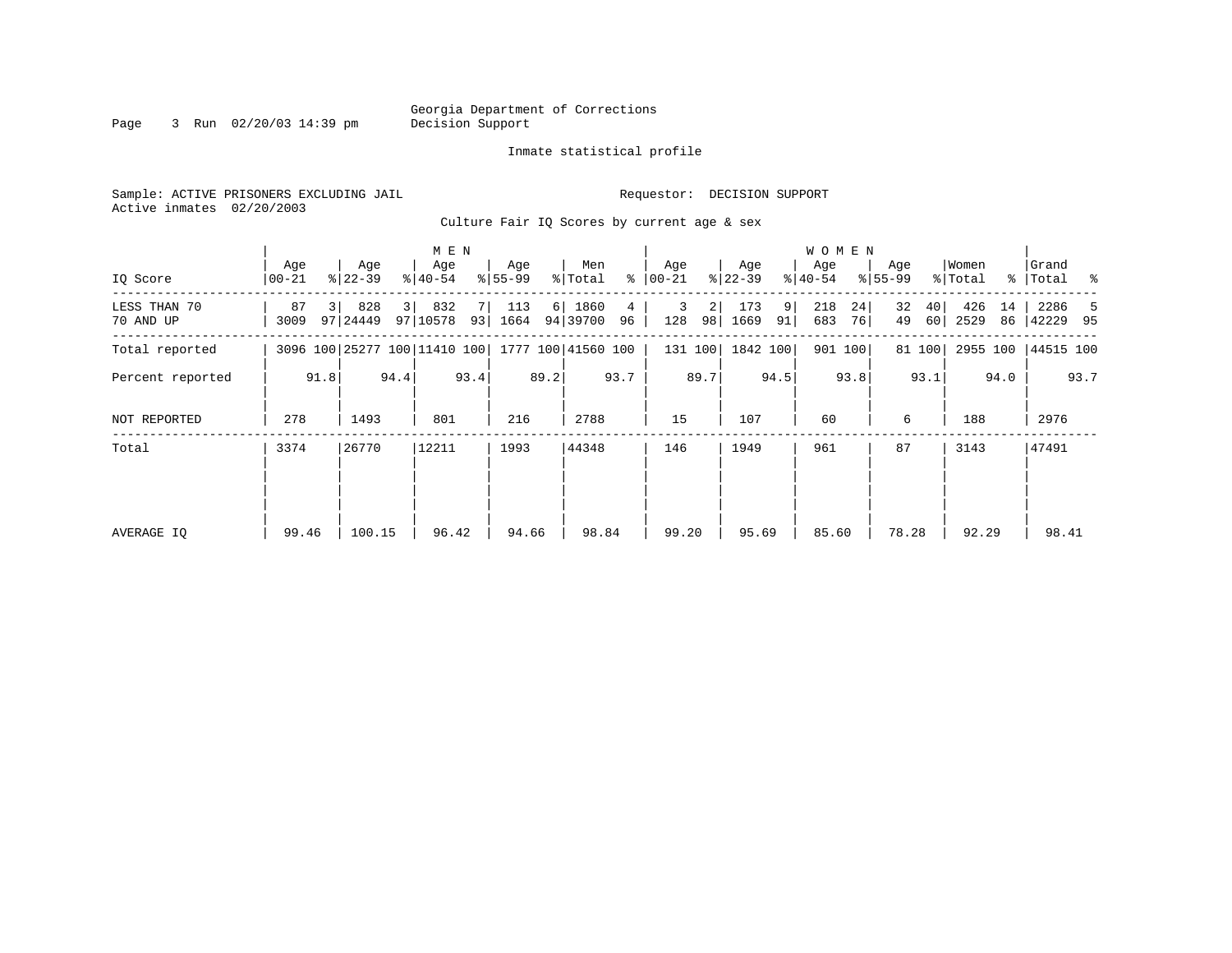Page  $4$  Run  $02/20/03$  14:39 pm

#### Inmate statistical profile

Sample: ACTIVE PRISONERS EXCLUDING JAIL **Requestor: DECISION SUPPORT** Active inmates 02/20/2003

Self-Rpt Socioeconomic Class by current age & sex

|                     |          |      |           |      | M E N                        |      |             |      |                    |      |           |      |           |      | <b>WOMEN</b> |         |             |          |          |      |           |                  |
|---------------------|----------|------|-----------|------|------------------------------|------|-------------|------|--------------------|------|-----------|------|-----------|------|--------------|---------|-------------|----------|----------|------|-----------|------------------|
|                     | Age      |      | Age       |      | Age                          |      | Age         |      | Men                |      | Age       |      | Age       |      | Aqe          |         | Age         |          | Women    |      | Grand     |                  |
| Socioeconomic Class | $ 00-21$ |      | $8 22-39$ |      | $8 40-54$                    |      | $8155 - 99$ |      | % Total            | ៖    | $00 - 21$ | န္   | $22 - 39$ |      | $8 40-54$    |         | $8155 - 99$ |          | % Total  |      | %   Total | $\sim$ $\approx$ |
| WELFARE             | 329      | 10   | 2063      | 8    | 847                          |      | 100         | 5    | 3339               | 8    | 19        | 13   | 275       | 14   | 99           | 10      | $\Omega$    | $\Omega$ | 393      | 13   | 3732      | 8                |
| OCC EMPLOY          | 250      | 8    | 1901      | 7    | 546                          | 5.   | 53          | 3    | 2750               | 6    |           |      | 10        |      | 6            |         |             |          | 18       |      | 2768      | 6                |
| MINIMUM STD         | 1450     | 46   | 11034     | 43   | 5096                         | 43   | 912         |      | 48 18492           | 43   | 38        | 27   | 567       | 29   | 357          | 38      | 46          | 57       | 1008     | 33   | 19500     | 43               |
| MIDDLE              | 1079     |      | 34 10623  | 41   | 5223                         | 44   | 827         |      | 43 17752           | 42   | 80        | 56   | 1037      | 54   | 468          | 49      | 32          | 40       | 1617     | 52   | 19369     | 42               |
| OTHER               | 47       |      | 240       |      | 95                           |      | 15          |      | 397                |      | 4         | 3    | 38        | 2    | 18           | 2       | 2           | 2        | 62       | 2    | 459       | $\overline{1}$   |
| Total reported      |          |      |           |      | 3155 100 25861 100 11807 100 |      |             |      | 1907 100 42730 100 |      | 142 100   |      | 1927 100  |      |              | 948 100 |             | 81 100   | 3098 100 |      | 45828 100 |                  |
| Percent reported    |          | 93.5 |           | 96.6 |                              | 96.7 |             | 95.7 |                    | 96.4 |           | 97.3 |           | 98.9 |              | 98.6    |             | 93.1     |          | 98.6 |           | 96.5             |
| NOT RPTD            | 219      |      | 909       |      | 404                          |      | 86          |      | 1618               |      | 4         |      | 22        |      | 13           |         | 6           |          | 45       |      | 1663      |                  |
| Total               | 3374     |      | 26770     |      | 12211                        |      | 1993        |      | 44348              |      | 146       |      | 1949      |      | 961          |         | 87          |          | 3143     |      | 47491     |                  |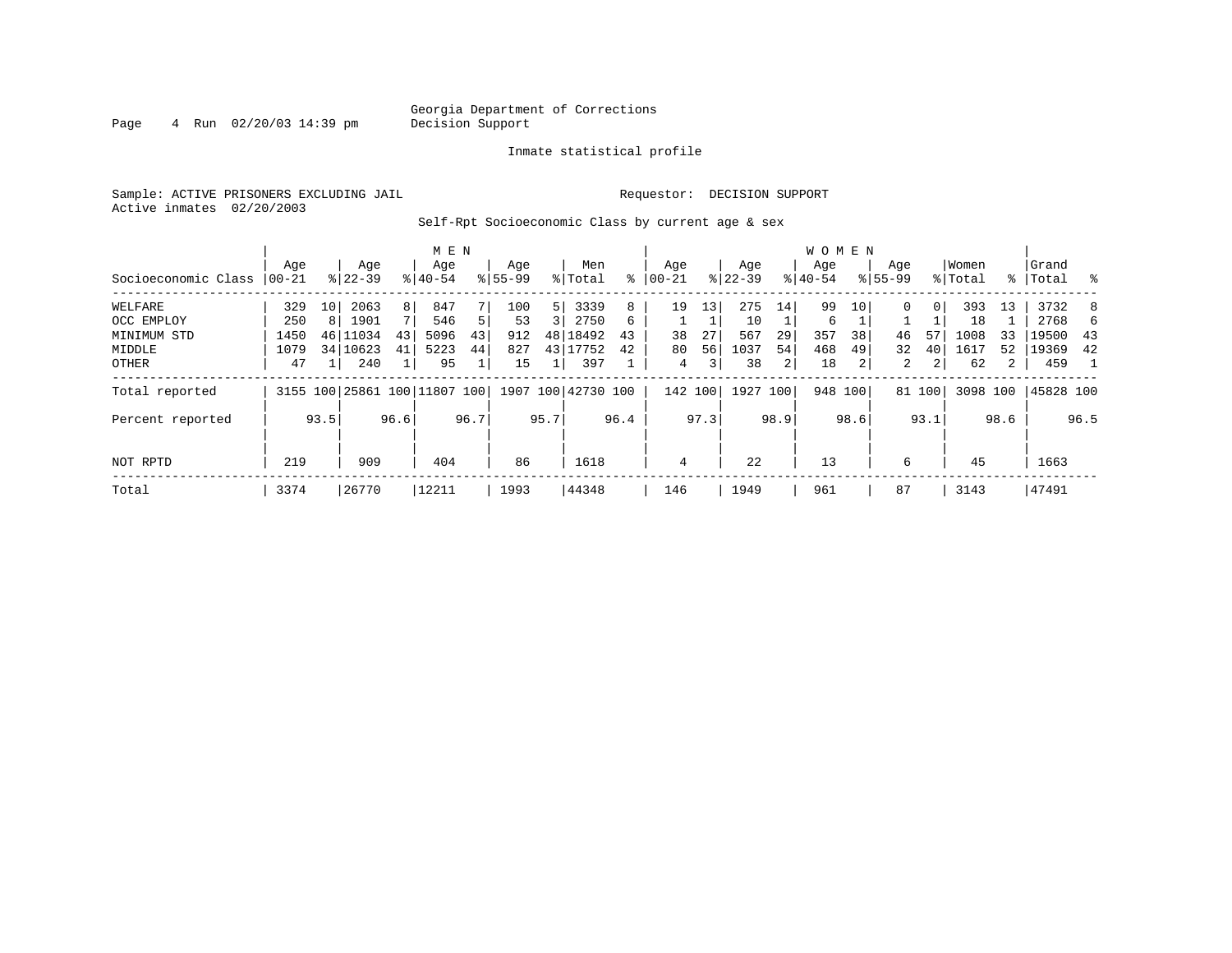Page 5 Run 02/20/03 14:39 pm

### Inmate statistical profile

Sample: ACTIVE PRISONERS EXCLUDING JAIL **Requestor: DECISION SUPPORT** Active inmates 02/20/2003

Self-Rpt Environment To Age 16 by current age & sex

|                  |                   |      |                  |                | M E N                        |      |                    |                 |                    |      |                  |      |                  |      | WOMEN            |                |                    |        |                  |      |                 |      |
|------------------|-------------------|------|------------------|----------------|------------------------------|------|--------------------|-----------------|--------------------|------|------------------|------|------------------|------|------------------|----------------|--------------------|--------|------------------|------|-----------------|------|
| Environment      | Age<br>$ 00 - 21$ |      | Age<br>$ 22-39 $ |                | Age<br>$8140 - 54$           |      | Age<br>$8155 - 99$ |                 | Men<br>% Total     | ႜ    | Aqe<br>$00 - 21$ |      | Age<br>$ 22-39 $ |      | Aqe<br>$8 40-54$ |                | Age<br>$8155 - 99$ |        | Women<br>% Total | ႜ    | Grand<br> Total | ႜ    |
| RURAL/FARM       | 39                |      | 549              | $\overline{2}$ | 677                          | 6    | 316                | 16 <sup>1</sup> | 1581               | 4    |                  |      | 44               | 2    | 39               | 41             | 14                 |        | 98               | 3    | 1679            | 4    |
| RURAL/NFARM      | 86                |      | 1322             | 5              | 786                          |      | 150                | 8               | 2344               | 5    | 27               | 19   | 294              | 15   | 118              | 12             | 8                  | 10     | 447              | 14   | 2791            | 6    |
| S.M.S.A          | 1019              | 31   | 8987             | 34             | 3960                         | 33   | 542                |                 | 28 14508           | 34   | 18               | 13   | 252              | 13   | 146              | 15             | 15                 | 19     | 431              | 14   | 14939           | -32  |
| URBAN            | 815               | 25   | 5305             | 20             | 2158                         | 18   | 249                | 13 <sup>1</sup> | 8527               | 20   | 59               | 42   | 745              | 39   | 367              | 39             | 24                 | 30     | 1195             | 39   | 9722            | - 21 |
| SMALL TOWN       | 1260              | 39   | 9826             | 38             | 4257                         | 36   | 669                |                 | 35 16012           | 37   | 35               | 25   | 584              | 30   | 277              | 29             | 19                 | 23     | 915              | 30   | 16927           | 37   |
| OTHER            | 19                |      | 154              |                | 69                           |      | 9                  | 0 <sup>1</sup>  | 251                |      |                  |      | 10               |      | 3                | 0 <sup>1</sup> |                    |        | 15               | 0    | 266             |      |
| Total reported   |                   |      |                  |                | 3238 100 26143 100 11907 100 |      |                    |                 | 1935 100 43223 100 |      | 141 100          |      | 1929             | 100  | 950 100          |                |                    | 81 100 | 3101 100         |      | 46324 100       |      |
| Percent reported |                   | 96.0 |                  | 97.7           |                              | 97.5 |                    | 97.1            |                    | 97.5 |                  | 96.6 |                  | 99.0 |                  | 98.9           |                    | 93.1   |                  | 98.7 |                 | 97.5 |
| NOT RPTD         | 136               |      | 627              |                | 304                          |      | 58                 |                 | 1125               |      | 5                |      | 20               |      | 11               |                | 6                  |        | 42               |      | 1167            |      |
| Total            | 3374              |      | 26770            |                | 12211                        |      | 1993               |                 | 44348              |      | 146              |      | 1949             |      | 961              |                | 87                 |        | 3143             |      | 47491           |      |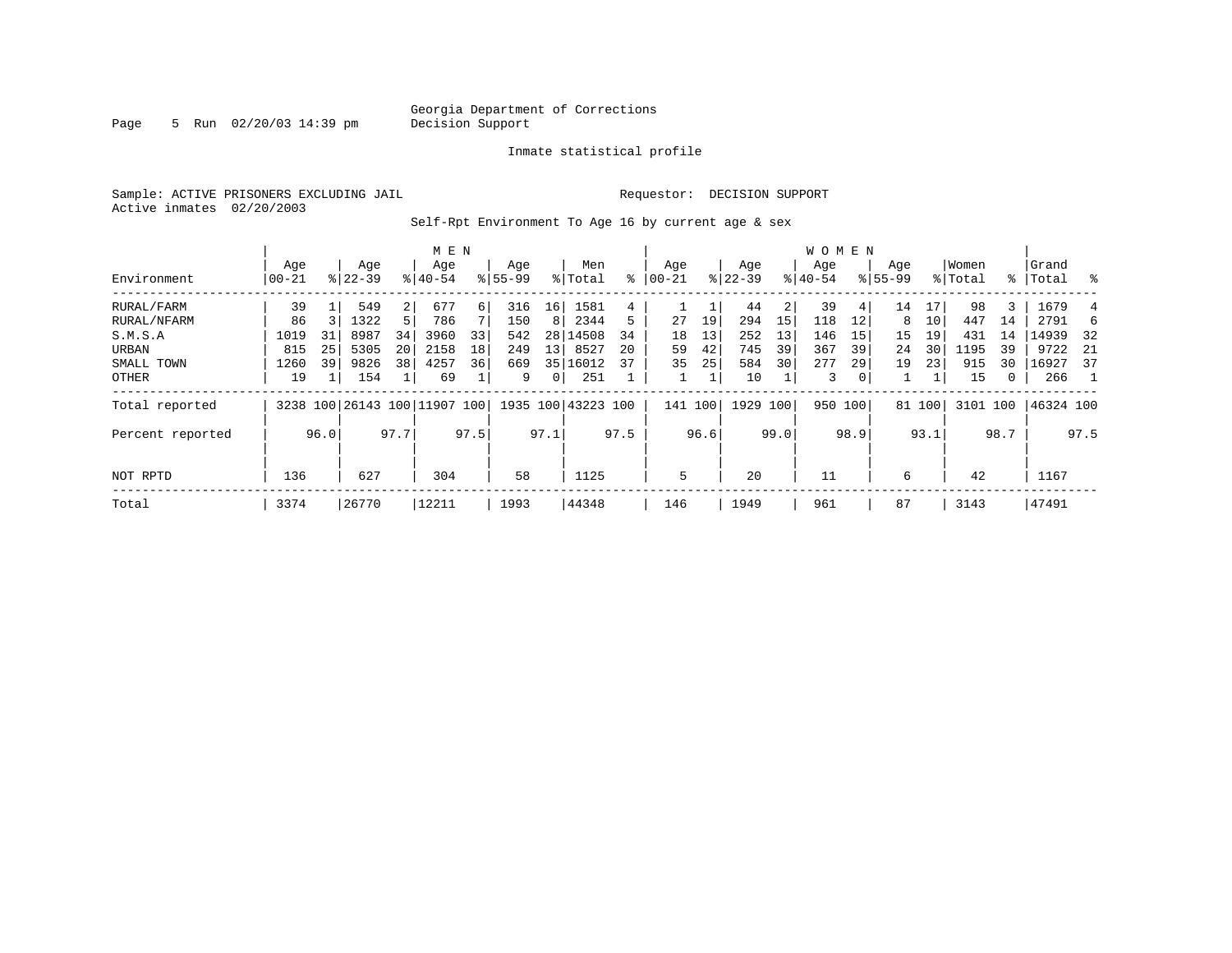### Georgia Department of Corrections<br>Decision Support

Page 6 Run  $02/20/03$  14:39 pm

### Inmate statistical profile

Sample: ACTIVE PRISONERS EXCLUDING JAIL **Requestor: DECISION SUPPORT** Active inmates 02/20/2003

Self-Rpt Education Level by current age & sex

|                     | Age   |      | Age                          |                | M E N<br>Age |      | Age       |                 | Men                |      | Age           |      | Age       |      | WOMEN<br>Age |      | Age       |        | Women    |      | Grand     |      |
|---------------------|-------|------|------------------------------|----------------|--------------|------|-----------|-----------------|--------------------|------|---------------|------|-----------|------|--------------|------|-----------|--------|----------|------|-----------|------|
| Education Level     | 00-21 |      | $ 22-39 $                    |                | $8140 - 54$  |      | $8 55-99$ |                 | % Total            |      | $8   00 - 21$ |      | $ 22-39 $ |      | $ 40-54 $    |      | $8 55-99$ |        | % Total  |      | %   Total | ႜ    |
| LESS THAN GRADE 7   | 64    |      | 553                          | $\overline{2}$ | 465          | 4    | 340       | 18 <sup>1</sup> | 1422               |      | 2             |      | 20        |      | 23           |      | 12        | 15     | 57       |      | 1479      |      |
| GRADE 7             | 83    | 3    | 606                          | 2 <sup>1</sup> | 359          | 3    | 145       | 7               | 1193               | 3    | 4             | 3    | 47        | 2    | 27           |      | 4         |        | 82       |      | 1275      |      |
| GRADE 8             | 475   | 15   | 2269                         | 9 <sup>1</sup> | 1029         |      | 216       | 11              | 3989               | 9    | 16            | 11   | 160       |      | 73           |      | 6         |        | 255      |      | 4244      | 9    |
| GRADE 9             | 825   | 26   | 4289                         | 16             | 1528         | 13   | 181       | 9               | 6823               | 16   | 36            | 26   | 265       | 14   | 90           | 10   | 6         |        | 397      | 13   | 7220      | - 16 |
| GRADE 10            | 892   | 28   | 5845                         | 22             | 1998         | 17   | 190       | 10              | 8925               | 21   | 32            | 23   | 313       | 17   | 125          | 13   | 11        | 13     | 481      | 16   | 9406      | 20   |
| GRADE 11            | 665   | 21   | 5332                         | 20             | 1634         | 14   | 157       | 8               | 7788               | 18   | 27            | 19   | 313       | 17   | 115          | 12   | 5         | 6      | 460      | 15   | 8248      | 18   |
| GRADE 12            | 191   | 6    | 4883                         | 19             | 2954         | 25   | 388       | 20              | 8416               | 19   | 10            |      | 291       | 15   | 193          | 21   | 20        | 24     | 514      | 17   | 8930      | 19   |
| MORE THAN GRADE 12  | 35    |      | 2396                         |                | 9   1953     | 16   | 324       | 17              | 4708               | -11  | 13            | 9    | 486       | 26   | 286          | 31   | 18        | 22     | 803      | 26   | 5511 12   |      |
| Total reported      |       |      | 3230 100 26173 100 11920 100 |                |              |      |           |                 | 1941 100 43264 100 |      | 140 100       |      | 1895 100  |      | 932 100      |      |           | 82 100 | 3049 100 |      | 46313 100 |      |
| Percent reported    |       | 95.7 |                              | 97.8           |              | 97.6 |           | 97.4            |                    | 97.6 |               | 95.9 |           | 97.2 |              | 97.0 |           | 94.3   |          | 97.0 |           | 97.5 |
| NOT REPORTED        | 144   |      | 597                          |                | 291          |      | 52        |                 | 1084               |      | 6             |      | 54        |      | 29           |      | 5         |        | 94       |      | 1178      |      |
| Total               | 3374  |      | 26770                        |                | 12211        |      | 1993      |                 | 44348              |      | 146           |      | 1949      |      | 961          |      | 87        |        | 3143     |      | 47491     |      |
|                     |       |      |                              |                |              |      |           |                 |                    |      |               |      |           |      |              |      |           |        |          |      |           |      |
|                     |       |      |                              |                |              |      |           |                 |                    |      |               |      |           |      |              |      |           |        |          |      |           |      |
| AVG EDUCATION LEVEL | 9.70  |      | 10.87                        |                | 11.50        |      | 10.27     |                 | 10.93              |      | 11.24         |      | 13.36     |      | 13.95        |      | 12.06     |        | 13.41    |      | 11.09     |      |

\* NOTE: THE FIELD LABLED "LESS THAN GRADE 7" WAS CORRECTED IN MARCH 1989: MISSING DATA FOR INMATES STILL IN DIAGNOSTICS NOW HAS BEEN REMOVED FROM THIS FIELD AND IDENTIFIED AS "NOT REPORTED" INFORMATION.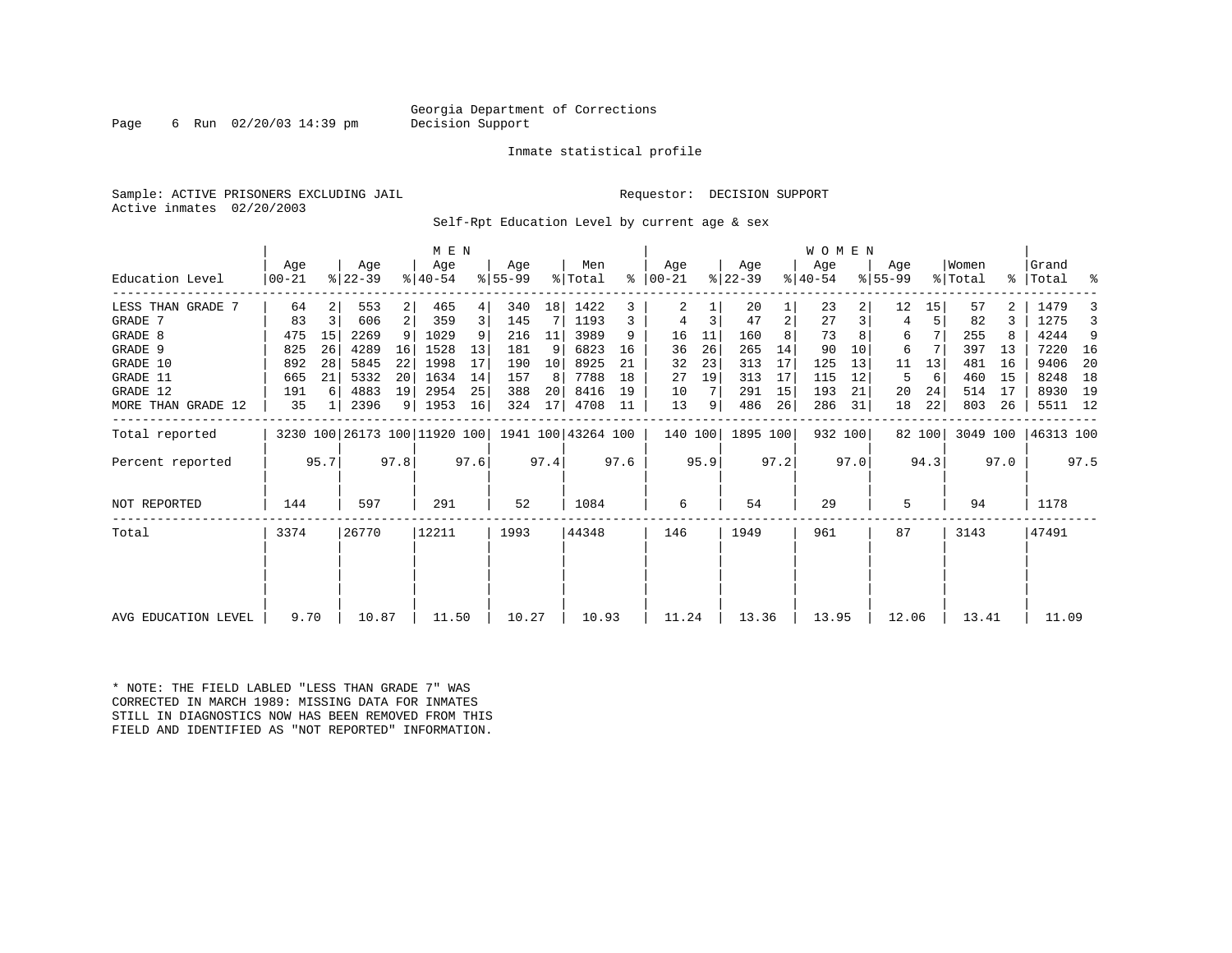Inmate statistical profile

Active inmates 02/20/2003

### Sample: ACTIVE PRISONERS EXCLUDING JAIL **Requestor: DECISION SUPPORT**

Functional Reading Level (WRAT Scores) by current age & sex

|                     |                 |      |                  |      |                                                 | M E N          |                  |                 |                |      |                  |      |                  |      | <b>WOMEN</b>     |         |                    |        |                  |      |                    |      |
|---------------------|-----------------|------|------------------|------|-------------------------------------------------|----------------|------------------|-----------------|----------------|------|------------------|------|------------------|------|------------------|---------|--------------------|--------|------------------|------|--------------------|------|
| WRAT Reading Score  | Age<br>$ 00-21$ |      | Age<br>$ 22-39 $ |      | Age<br>$ 40-54 $                                |                | Aqe<br>$ 55-99 $ |                 | Men<br>% Total | ႜ    | Age<br>$00 - 21$ |      | Age<br>$ 22-39 $ |      | Age<br>$ 40-54 $ |         | Age<br>$8155 - 99$ |        | Women<br>% Total |      | Grand<br>%   Total | ႜ    |
| LESS THAN GRADE 6   | 1198            | 39   | 9105             | 36   | 4953                                            | 43             | 823              |                 | 46 16079       | 39   | 32               | 24   | 419              | 23   | 267              | 30      | 28                 | 35     | 746              | 25   | 16825              | 38   |
| 6TH THRU 8TH GRADE  | 725             | 23   | 5708             | 23   | 2440                                            | 21             | 338              | 19 <sup>1</sup> | 9211           | 22   | 41               | 31   | 332              | 18   | 166              | 18      | 17                 | 21     | 556              | 19   | 9767               | 22   |
| GRADE 9             | 274             |      | 2300             | 9    | 823                                             |                | 135              | 8               | 3532           | 8    | 12               | 9    | 160              |      | 58               |         | 6                  |        | 236              |      | 3768               | 8    |
| GRADE 10            | 150             |      | 1177             |      | 423                                             |                | 61               | 3               | 1811           |      | 9                |      | 82               | 4    | 33               |         | 3                  |        | 127              |      | 1938               | 4    |
| GRADE 11            | 141             |      | 1127             |      | 434                                             |                | 60               | 3               | 1762           |      | 2                |      | 91               | 5    | 40               |         | 4                  |        | 137              |      | 1899               | 4    |
| GRADE 12            | 399             | 13   | 3880             | 15   | 1774                                            | 16             | 310              | 17              | 6363           | 15   | 8                | 6    | 167              | 9    | 65               |         | 10                 | 12     | 250              |      | 6613 15            |      |
| MORE THAN GRADE 12  | 219             |      | 2055             | 8    | 557                                             | 5 <sub>1</sub> | 67               | $\overline{4}$  | 2898           |      | 27               | 21   | 591              | 32   | 271              | 30      | 13                 | 16     | 902              | 31   | 3800               | 9    |
| Total reported      |                 |      |                  |      | 3106 100 25352 100 11404 100 1794 100 41656 100 |                |                  |                 |                |      | 131 100          |      | 1842 100         |      |                  | 900 100 |                    | 81 100 | 2954 100         |      | 44610 100          |      |
| Percent reported    |                 | 92.1 |                  | 94.7 |                                                 | 93.4           |                  | 90.0            |                | 93.9 |                  | 89.7 |                  | 94.5 |                  | 93.7    |                    | 93.1   |                  | 94.0 |                    | 93.9 |
| <b>NOT REPORTED</b> | 268             |      | 1418             |      | 807                                             |                | 199              |                 | 2692           |      | 15               |      | 107              |      | 61               |         | 6                  |        | 189              |      | 2881               |      |
| Total               | 3374            |      | 26770            |      | 12211                                           |                | 1993             |                 | 44348          |      | 146              |      | 1949             |      | 961              |         | 87                 |        | 3143             |      | 47491              |      |
|                     |                 |      |                  |      |                                                 |                |                  |                 |                |      |                  |      |                  |      |                  |         |                    |        |                  |      |                    |      |
|                     |                 |      |                  |      |                                                 |                |                  |                 |                |      |                  |      |                  |      |                  |         |                    |        |                  |      |                    |      |
| AVG READING SCORE   | 7.63            |      | 7.90             |      | 7.21                                            |                | 6.97             |                 | 7.65           |      | 8.63             |      | 9.41             |      | 8.81             |         | 7.91               |        | 9.15             |      | 7.75               |      |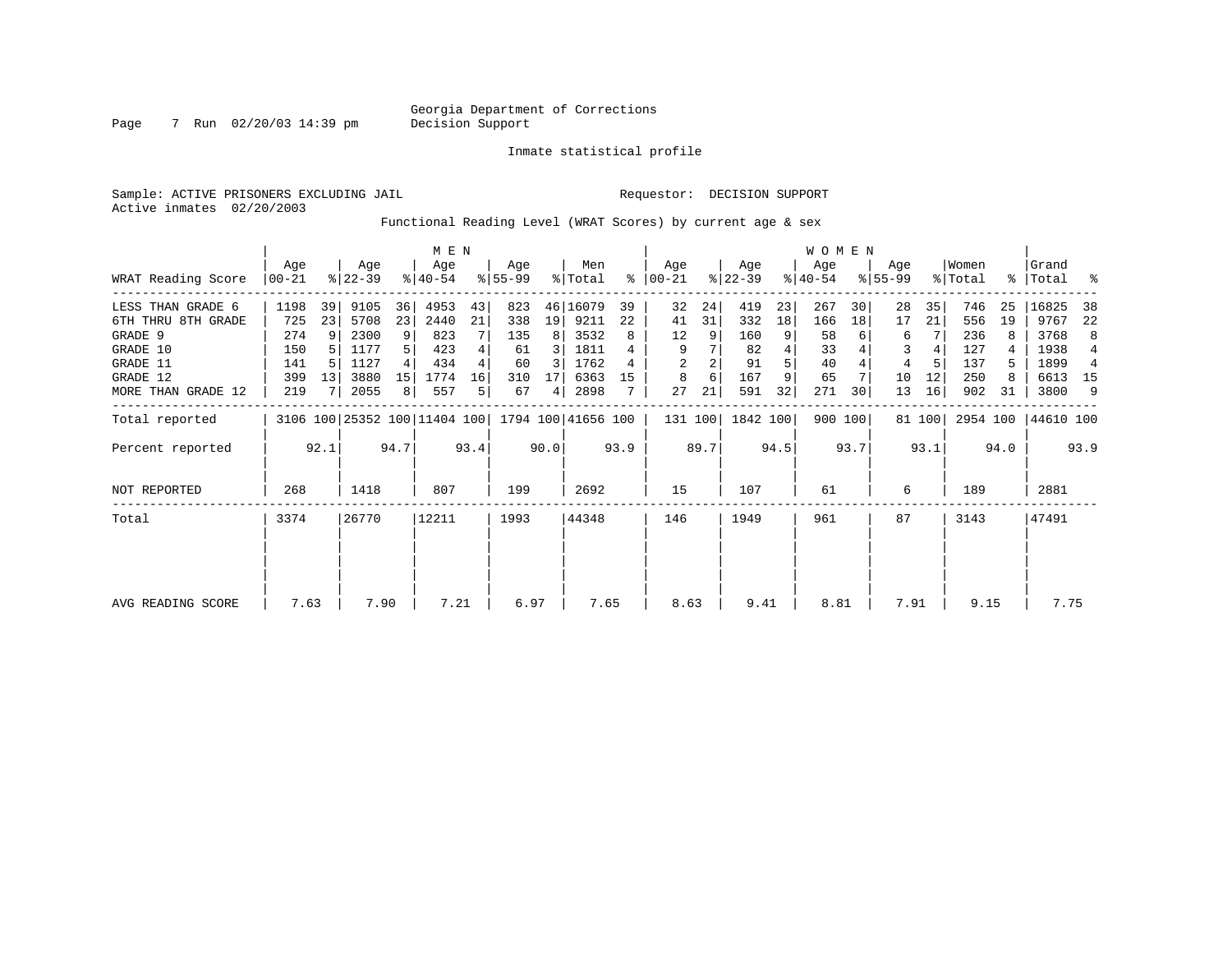Page 8 Run 02/20/03 14:39 pm

Inmate statistical profile

Sample: ACTIVE PRISONERS EXCLUDING JAIL **Requestor: DECISION SUPPORT** Active inmates 02/20/2003

Functional Math Level (WRAT Scores) by current age & sex

|                    |                   |      |                  |      | M E N                        |      |                    |      |                |      |                  |      |                  |      | <b>WOMEN</b>     |         |                    |        |                  |      |                    |      |
|--------------------|-------------------|------|------------------|------|------------------------------|------|--------------------|------|----------------|------|------------------|------|------------------|------|------------------|---------|--------------------|--------|------------------|------|--------------------|------|
| WRAT Math Score    | Age<br>$ 00 - 21$ |      | Age<br>$ 22-39 $ |      | Age<br>$8140 - 54$           |      | Aqe<br>$ 55-99$    |      | Men<br>% Total | ႜ    | Age<br>$00 - 21$ |      | Age<br>$ 22-39 $ |      | Age<br>$ 40-54 $ |         | Age<br>$8155 - 99$ |        | Women<br>% Total |      | Grand<br>%   Total | ႜ    |
| LESS THAN GRADE 6  | 1048              | 34   | 7436             | 29   | 4460                         | 39   | 850                |      | 47 13794       | 33   | 29               | 22   | 382              | 21   | 334              | 37      | 39                 | 48     | 784              | 27   | 14578              | 33   |
| 6TH THRU 8TH GRADE | 1549              |      | 50 12509         | 49   | 4728                         | 41   | 527                |      | 29 19313       | 46   | 66               | 50   | 876              | 48   | 363              | 40      | 21                 | 26     | 1326             | 45   | 20639              | 46   |
| GRADE 9            | 242               | R I  | 2424             | 10   | 841                          |      | 132                |      | 3639           | 9    | 12               | 9    | 227              | 12   | 69               |         | 5                  | 6      | 313              | 11   | 3952               | 9    |
| GRADE 10           | 141               |      | 1432             | 6    | 618                          |      | 105                | 6    | 2296           | 6    | 13               | 10   | 164              | 9    | 63               |         | 8                  | 10     | 248              |      | 2544               | 6    |
| GRADE 11           | 69                |      | 862              |      | 376                          |      | 80                 | 4    | 1387           |      | 4                | 3    | 102              | 6    | 32               |         | 4                  | 5      | 142              | 5.   | 1529               | 3    |
| GRADE 12           | 38                |      | 477              |      | 318                          |      | 80                 | 4    | 913            |      | 4                | 3    | 37               | 2    | 15               |         | 0                  |        | 56               | 2    | 969                | 2    |
| MORE THAN GRADE 12 | 19                |      | 216              |      | 73                           |      | 20                 |      | 328            |      | 3                | 2    | 54               | 3    | 25               |         | $\overline{4}$     |        | 86               | 3    | 414                | -1   |
| Total reported     |                   |      |                  |      | 3106 100 25356 100 11414 100 |      | 1794 100 41670 100 |      |                |      | 131 100          |      | 1842 100         |      |                  | 901 100 |                    | 81 100 | 2955 100         |      | 44625 100          |      |
| Percent reported   |                   | 92.1 |                  | 94.7 |                              | 93.5 |                    | 90.0 |                | 94.0 |                  | 89.7 |                  | 94.5 |                  | 93.8    |                    | 93.1   |                  | 94.0 |                    | 94.0 |
| NOT REPORTED       | 268               |      | 1414             |      | 797                          |      | 199                |      | 2678           |      | 15               |      | 107              |      | 60               |         | 6                  |        | 188              |      | 2866               |      |
| Total              | 3374              |      | 26770            |      | 12211                        |      | 1993               |      | 44348          |      | 146              |      | 1949             |      | 961              |         | 87                 |        | 3143             |      | 47491              |      |
|                    |                   |      |                  |      |                              |      |                    |      |                |      |                  |      |                  |      |                  |         |                    |        |                  |      |                    |      |
| AVG MATH SCORE     | 6.80              |      | 7.14             |      | 6.73                         |      | 6.44               |      |                | 6.97 | 7.61             |      | 7.76             |      | 6.99             |         | 6.38               |        | 7.48             |      | 7.00               |      |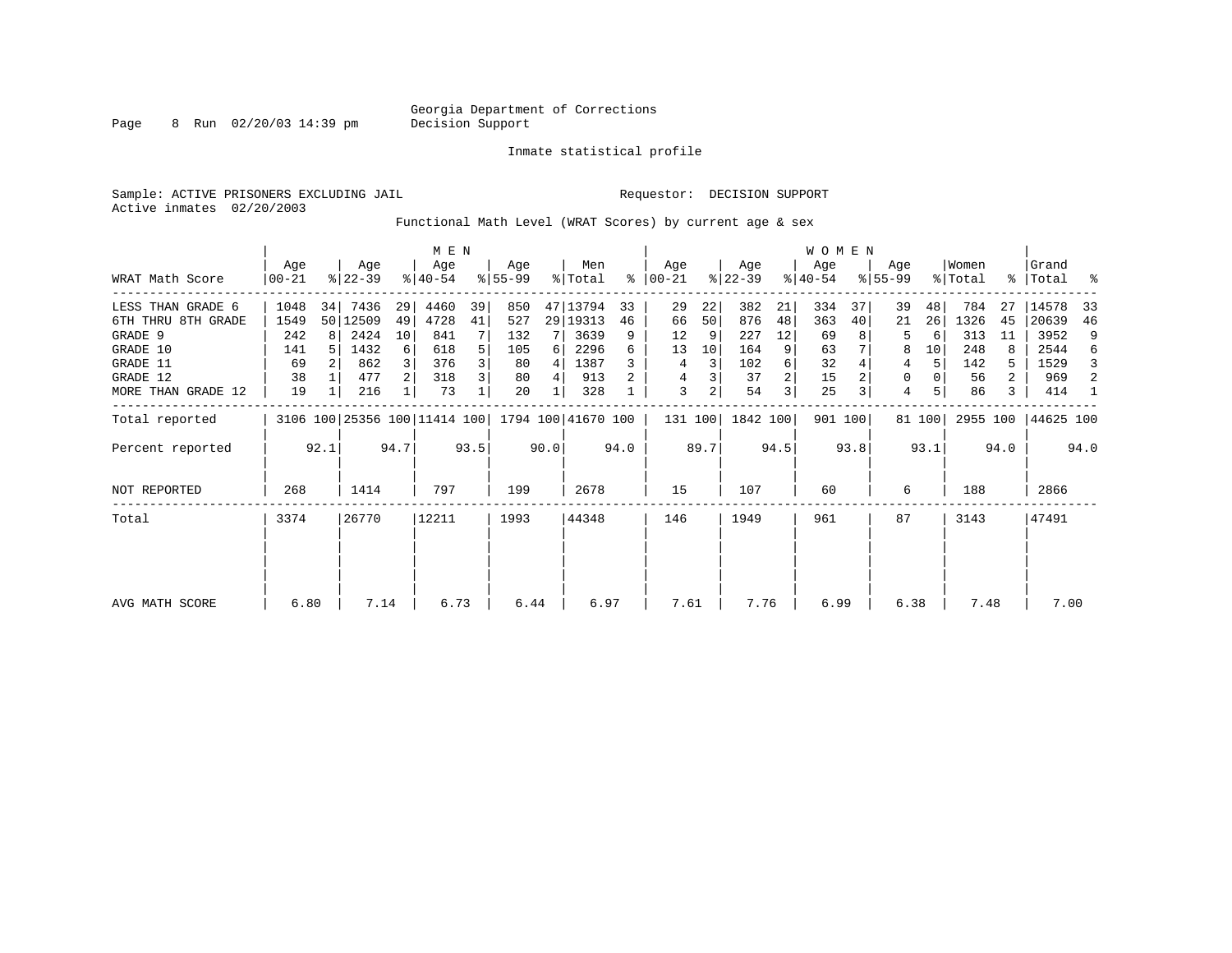Page 9 Run 02/20/03 14:39 pm

Inmate statistical profile

Active inmates 02/20/2003

Sample: ACTIVE PRISONERS EXCLUDING JAIL **Requestor: DECISION SUPPORT** 

Functional Spelling Level (WRAT Scores) by current age & sex

|                     |                 |                |                  |      | M E N                                           |                |                 |                |                |      |                    |      |                  |      | WOMEN            |         |                  |        |                  |      |                    |      |
|---------------------|-----------------|----------------|------------------|------|-------------------------------------------------|----------------|-----------------|----------------|----------------|------|--------------------|------|------------------|------|------------------|---------|------------------|--------|------------------|------|--------------------|------|
| WRAT Spelling Score | Aqe<br>$ 00-21$ |                | Age<br>$ 22-39 $ |      | Age<br>$ 40-54 $                                |                | Age<br>$ 55-99$ |                | Men<br>% Total | ႜ    | Age<br>$ 00 - 21 $ |      | Age<br>$ 22-39 $ |      | Age<br>$ 40-54 $ |         | Age<br>$8 55-99$ |        | Women<br>% Total |      | Grand<br>%   Total | ႜ    |
| LESS THAN GRADE 6   | 1328            |                | 43 10357         | 41   | 6193                                            | 54             | 1044            |                | 58 18922       | 45   | 26                 | 20   | 374              | 20   | 270              | 30      | 36               | 44     | 706              | 24   | 19628              | 44   |
| 6TH THRU 8TH GRADE  | 964             | 31             | 7666             | 30   | 2708                                            | 24             | 388             |                | 22 11726       | 28   | 50                 | 38   | 579              | 31   | 284              | 32      | 22               | 27     | 935              | 32   | 12661              | 28   |
| GRADE 9             | 268             |                | 1956             | 8    | 594                                             | 5              | 71              | 4              | 2889           |      | 14                 | 11   | 204              | 11   | 83               |         | 5                | 6      | 306              | 10   | 3195               |      |
| GRADE 10            | 213             |                | 1877             |      | 544                                             |                | 65              | 4              | 2699           | 6    | 13                 | 10   | 196              | 11   | 59               |         | 3                |        | 271              | 9    | 2970               |      |
| GRADE 11            | 101             |                | 963              |      | 298                                             |                | 46              | 3              | 1408           |      |                    | 5    | 116              | 6    | 31               |         | 4                |        | 158              | 5    | 1566               | 4    |
| GRADE 12            | 157             |                | 1736             |      | 814                                             |                | 148             | 8              | 2855           |      |                    |      | 96               |      | 33               |         | 2                |        | 138              |      | 2993               | 7    |
| MORE THAN GRADE 12  | 75              | $\overline{2}$ | 796              |      | 256                                             | $\overline{2}$ | 32              | $\overline{2}$ | 1159           | 3    | 14                 |      | 277              | 15   | 141              | 16      | 9                | 11     | 441              | 15   | 1600               | 4    |
| Total reported      |                 |                |                  |      | 3106 100 25351 100 11407 100 1794 100 41658 100 |                |                 |                |                |      | 131 100            |      | 1842 100         |      |                  | 901 100 |                  | 81 100 | 2955 100         |      | 44613 100          |      |
| Percent reported    |                 | 92.1           |                  | 94.7 |                                                 | 93.4           |                 | 90.0           |                | 93.9 |                    | 89.7 |                  | 94.5 |                  | 93.8    |                  | 93.1   |                  | 94.0 |                    | 93.9 |
| <b>NOT REPORTED</b> | 268             |                | 1419             |      | 804                                             |                | 199             |                | 2690           |      | 15                 |      | 107              |      | 60               |         | 6                |        | 188              |      | 2878               |      |
| Total               | 3374            |                | 26770            |      | 12211                                           |                | 1993            |                | 44348          |      | 146                |      | 1949             |      | 961              |         | 87               |        | 3143             |      | 47491              |      |
|                     |                 |                |                  |      |                                                 |                |                 |                |                |      |                    |      |                  |      |                  |         |                  |        |                  |      |                    |      |
|                     |                 |                |                  |      |                                                 |                |                 |                |                |      |                    |      |                  |      |                  |         |                  |        |                  |      |                    |      |
| AVG SPELLING SCORE  | 6.81            |                | 7.01             |      | 6.10                                            |                | 5.74            |                |                | 6.69 | 9.13               |      | 8.68             |      | 7.98             |         | 6.67             |        | 8.43             |      | 6.81               |      |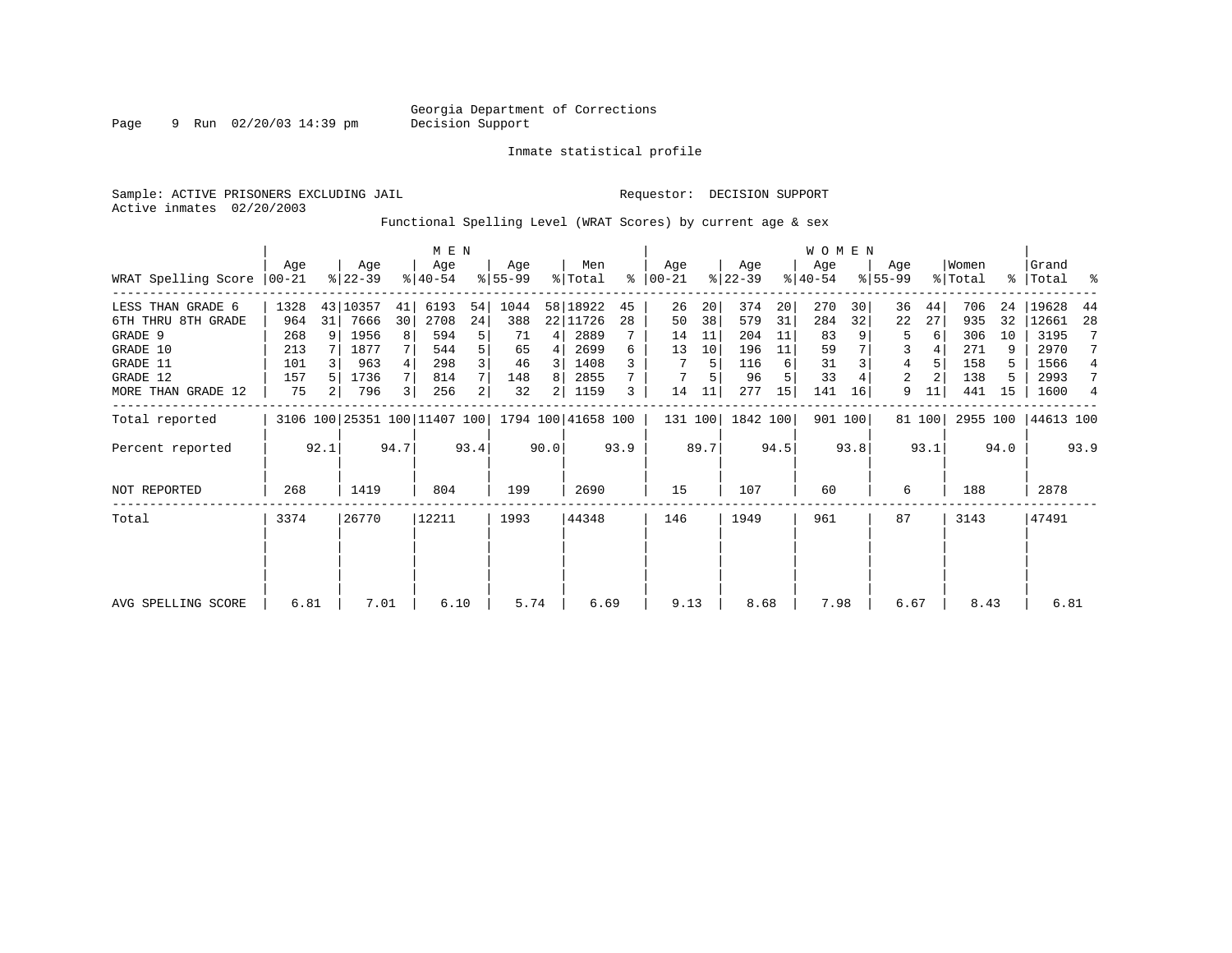Page  $10$  Run  $02/20/03$  14:39 pm

#### Inmate statistical profile

Sample: ACTIVE PRISONERS EXCLUDING JAIL **Requestor: DECISION SUPPORT** Active inmates 02/20/2003

Self-Rpt Guardian Status To Age 16 by current age & sex

|                  |            |      |                              |      | M E N       |      |          |      |                    |      |          |      |           |          | W O M E N |         |                |        |          |           |           |      |
|------------------|------------|------|------------------------------|------|-------------|------|----------|------|--------------------|------|----------|------|-----------|----------|-----------|---------|----------------|--------|----------|-----------|-----------|------|
|                  | Age        |      | Age                          |      | Age         |      | Age      |      | Men                |      | Age      |      | Age       |          | Age       |         | Age            |        | Women    |           | Grand     |      |
| Guardian Status  | $ 00 - 21$ |      | $ 22-39 $                    |      | $8140 - 54$ |      | $ 55-99$ |      | % Total            | ి    | $ 00-21$ |      | $ 22-39 $ |          | $ 40-54$  |         | $8155 - 99$    |        | % Total  | $\approx$ | Total     | န္   |
| ORPHANAGE        | 3          | 0    | 27                           |      | 24          | 0    | 10       |      | 64                 | U    | $\Omega$ | 0    |           | $\Omega$ |           |         | $\Omega$       | 0      | 2        | 0         | 66        |      |
| FATHER ONLY      | 135        |      | 744                          | 3    | 329         | 3    | 36       | 2    | 1244               |      | 6        |      | 48        | 2        | 26        |         | 3              | 4      | 83       | 3         | 1327      |      |
| FTR MTR HD       | 215        |      | 1560                         | 6    | 762         | 6    | 103      | 5    | 2640               | б.   | 12       | 8    | 115       | 6        | 57        | 6       | $\overline{2}$ | 2      | 186      | 6         | 2826      | 6    |
| MOTHER ONLY      | 1653       | 51   | 11887                        | 45   | 3945        | 33   | 450      |      | 23 17935           | 41   | 59       | 42   | 691       | 36       | 265       | 28      | 24             | 29     | 1039     | 33        | 18974     | 41   |
| MTR FTR HD       | 721        | 22   | 7837                         | 30   | 5208        | 44   | 1071     |      | 55 14837           | 34   | 31       | 22   | 724       | 37       | 477       | 50      | 44             | 53     | 1276     | 41        | 16113     | 35   |
| OTH FEMALE       | 72         |      | 557                          |      | 263         | 2    | 59       | 3    | 951                |      | 4        |      | 44        |          | 26        |         | 2              |        | 76       |           | 1027      | 2    |
| OTH MALE         | 23         |      | 101                          |      | 46          | 0    | 9        |      | 179                |      | O        |      | 6         |          |           |         | $\Omega$       |        | 9        | 0         | 188       |      |
| STEP-PARNTS      | 30         |      | 417                          |      | 157         |      | 25       |      | 629                |      | 0        |      | 6         |          | 4         |         | $\Omega$       |        | 10       | 0         | 639       |      |
| FOSTER HOME      | 29         |      | 274                          |      | 125         |      | 24       |      | 452                |      |          |      | 49        |          | 11        |         |                |        | 65       | 2         | 517       |      |
| GRAND PRNTS      | 295        |      | 2216                         | 8    | 799         | 7    | 123      | 6    | 3433               | 8    | 24       | 17   | 238       | 12       | 71        |         | 6              |        | 339      | 11        | 3772      |      |
| OTHER            | 66         |      | 583                          | 2    | 282         | 2    | 33       |      | 964                | 2    | 2        |      | 12        |          | 5         |         |                |        | 20       |           | 984       |      |
| Total reported   |            |      | 3242 100 26203 100 11940 100 |      |             |      |          |      | 1943 100 43328 100 |      | 142 100  |      | 1934 100  |          |           | 946 100 |                | 83 100 | 3105 100 |           | 46433 100 |      |
| Percent reported |            | 96.1 |                              | 97.9 |             | 97.8 |          | 97.5 |                    | 97.7 |          | 97.3 |           | 99.2     |           | 98.4    |                | 95.4   |          | 98.8      |           | 97.8 |
| NOT RPTD         | 132        |      | 567                          |      | 271         |      | 50       |      | 1020               |      | 4        |      | 15        |          | 15        |         | 4              |        | 38       |           | 1058      |      |
| Total            | 3374       |      | 26770                        |      | 12211       |      | 1993     |      | 44348              |      | 146      |      | 1949      |          | 961       |         | 87             |        | 3143     |           | 47491     |      |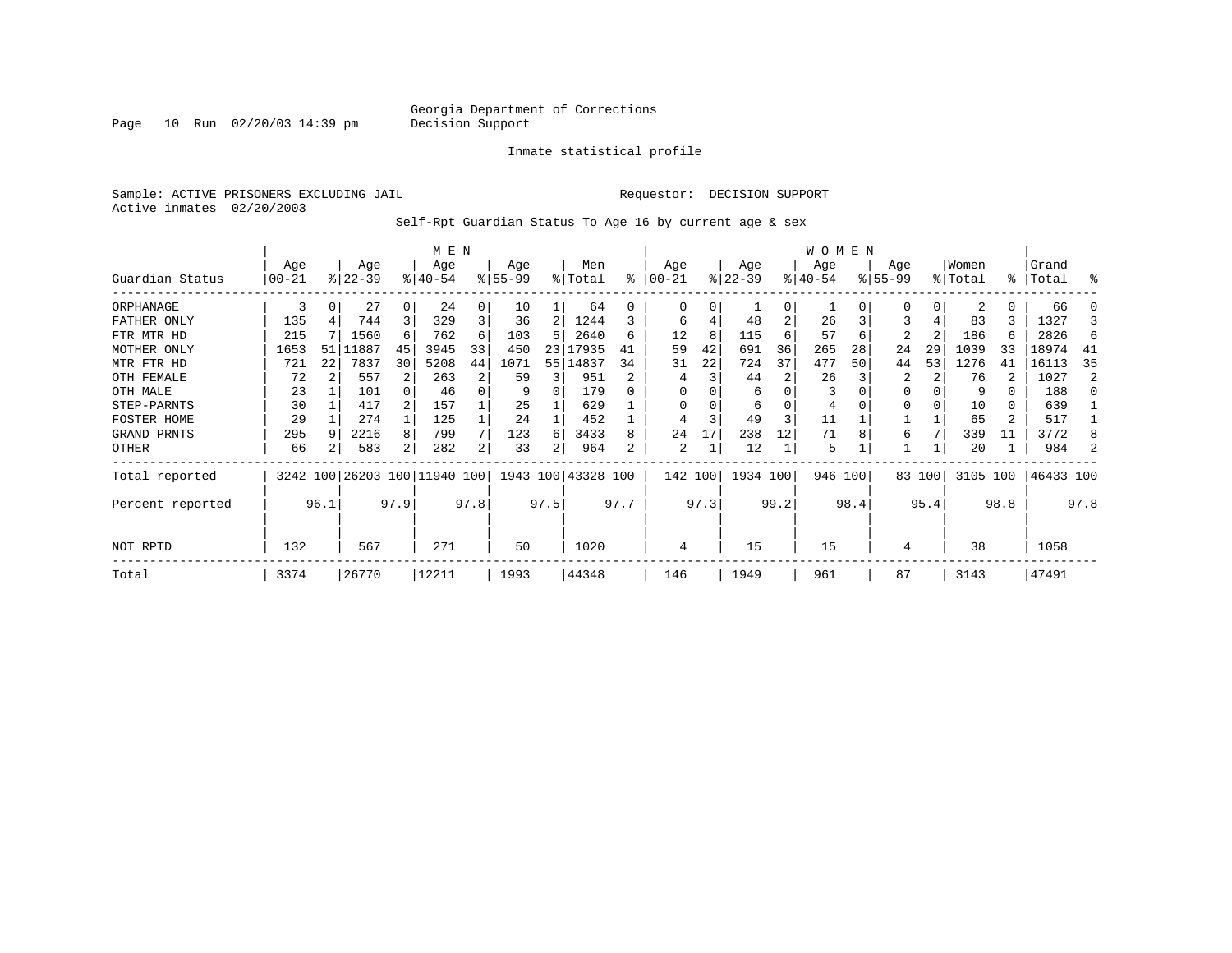### Georgia Department of Corrections<br>Decision Support

Page 11 Run  $02/20/03$  14:39 pm

Inmate statistical profile

Sample: ACTIVE PRISONERS EXCLUDING JAIL **Requestor: DECISION SUPPORT** Active inmates 02/20/2003

Self-Rpt Employment Status Before Prison by current age & sex

| Employment       | Age<br>$00 - 21$ |      | Age<br>$ 22-39 $ |             | M E N<br>Age<br>$8 40-54$ |      | Age<br>$8155 - 99$ |      | Men<br>% Total     | $\approx$ | Age<br>$ 00-21$ |      | Age<br>$8 22-39$ |      | <b>WOMEN</b><br>Age<br>$ 40-54 $ |              | Age<br>$8155 - 99$ |        | Women<br>% Total |      | Grand<br>%   Total | း    |
|------------------|------------------|------|------------------|-------------|---------------------------|------|--------------------|------|--------------------|-----------|-----------------|------|------------------|------|----------------------------------|--------------|--------------------|--------|------------------|------|--------------------|------|
| FULL TIME        | 903              | 29   | 13141            | 53          | 6420                      | 56   | 812                | 45   | 21276              | 52        | 38              | 34   | 724              | 47   | 335                              | 42           | 21                 | 27     | 1118             | 44   | 22394              | 51   |
| PART TIME        | 456              | 15   | 2511             | 10          | 756                       |      | 108                | 6    | 3831               | 9         | 10              | 9    | 89               | 6    | 37                               | 5            |                    |        | 137              | 5.   | 3968               | 9    |
| UNEMPL < 6M      | 304              | 10   | 2958             | 12          | 1218                      | 11   | 186                | 10   | 4666               |           | 14              | 13   | 168              |      | 94                               | 12           | 12                 | 16     | 288              | 11   | 4954               | - 11 |
| UNEMPL > 6M      | 360              | 12   | 3647             | 15          | 2046                      | 18   | 367                | 21   | 6420               | 16        | 11              | 10   | 276              | 18   | 157                              | 20           | 18                 | 23     | 462              | 18   | 6882               | 16   |
| NEVER WORKD      | 914              | 30   | 1815             |             | 180                       |      | 12                 |      | 2921               |           | 25              | 22   | 168              | 11   | 36                               |              | 4                  |        | 233              | 9    | 3154               |      |
| <b>STUDENT</b>   | 111              | 4    | 239              |             | 14                        |      | 2                  | 0    | 366                |           | 9               |      | 15               |      | 2                                | 0            | 0                  |        | 26               |      | 392                |      |
| INCAPABLE        | 14               |      | 456              | 2           | 731                       |      | 299                | 17   | 1500               |           | 5               |      | 111              |      | 134                              | 17           | 21                 | 27     | 271              |      | 1771               |      |
| OTHER            | 0                | 0    | 0                | $\mathbf 0$ | 0                         |      | $\Omega$           | 0    | 0                  |           | $\Omega$        | 0    | 0                | 0    | 0                                | $\mathbf{0}$ | 0                  | 0      | 0                |      | $\mathbf 0$        | 0    |
| Total reported   | 3062 100         |      |                  |             | 24767 100 11365 100       |      |                    |      | 1786 100 40980 100 |           | 112             | 100  | 1551             | 100  | 795 100                          |              |                    | 77 100 | 2535 100         |      | 43515 100          |      |
| Percent reported |                  | 90.8 |                  | 92.5        |                           | 93.1 |                    | 89.6 |                    | 92.4      |                 | 76.7 |                  | 79.6 |                                  | 82.7         |                    | 88.5   |                  | 80.7 |                    | 91.6 |
| NOT RPTD         | 312              |      | 2003             |             | 846                       |      | 207                |      | 3368               |           | 34              |      | 398              |      | 166                              |              | 10                 |        | 608              |      | 3976               |      |
| Total            | 3374             |      | 26770            |             | 12211                     |      | 1993               |      | 44348              |           | 146             |      | 1949             |      | 961                              |              | 87                 |        | 3143             |      | 47491              |      |

\* NOTE: THE FIELD LABELD "OTHER" WAS CORRECTED IN APRIL 1989; INMATES CODED "PRE-OTIS NOT REPORTED" NOW HAVE BEEN REMOVED FROM THIS FIELD AND IDENTIFIED AS "NOT REPORTED".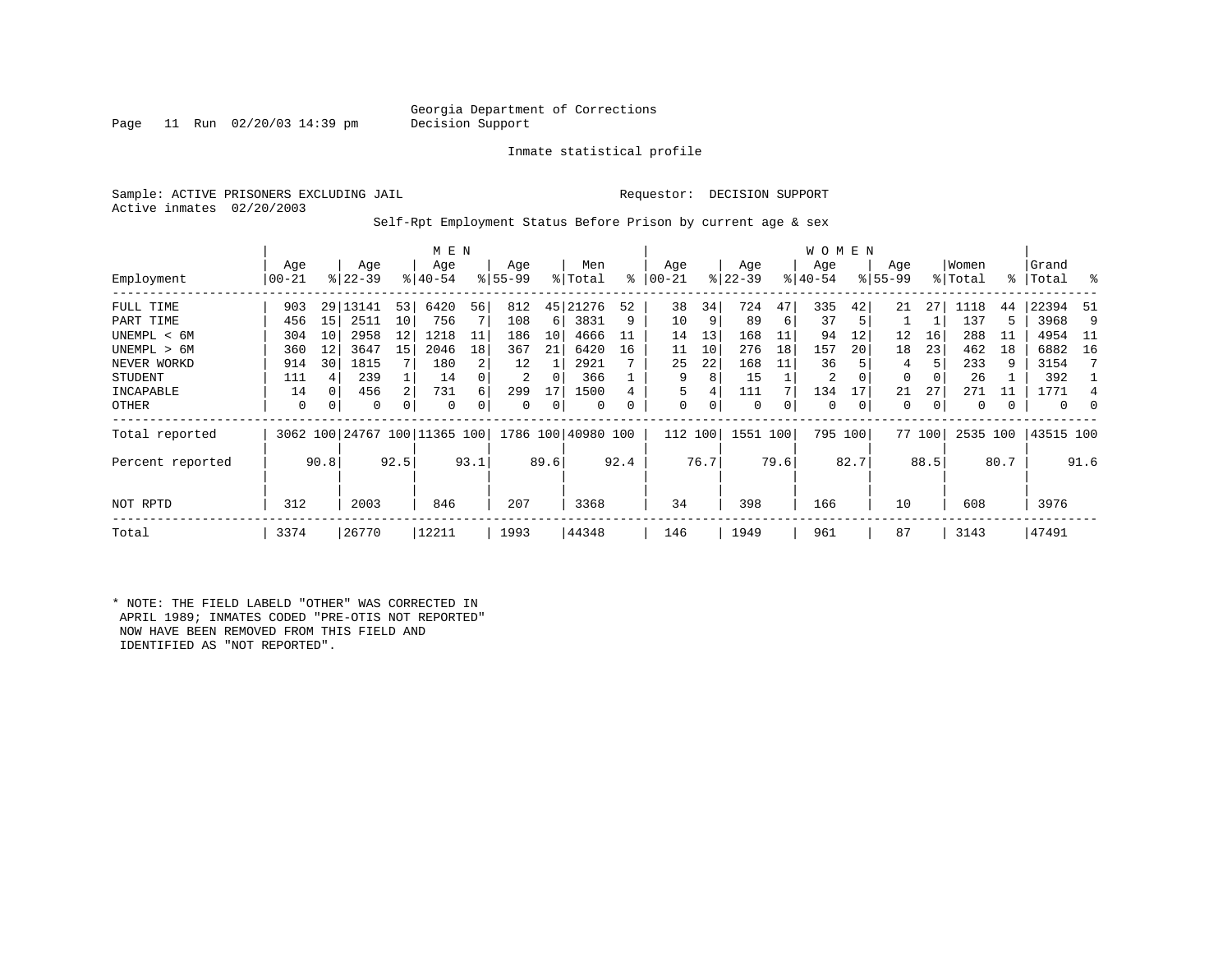Page  $12$  Run  $02/20/03$  14:39 pm

Inmate statistical profile

Sample: ACTIVE PRISONERS EXCLUDING JAIL **Requestor: DECISION SUPPORT** Active inmates 02/20/2003

Self-Rpt Marital Status At Admission by current age & sex

|                  |           |          |                          |          | M E N     |                |             |      |                    |      |           |      |             |      | WOMEN       |          |             |          |         |      |           |      |
|------------------|-----------|----------|--------------------------|----------|-----------|----------------|-------------|------|--------------------|------|-----------|------|-------------|------|-------------|----------|-------------|----------|---------|------|-----------|------|
|                  | Age       |          | Age                      |          | Age       |                | Age         |      | Men                |      | Age       |      | Age         |      | Age         |          | Age         |          | Women   |      | Grand     |      |
| Marital Status   | $00 - 21$ |          | $ 22-39 $                |          | $8 40-54$ |                | $8155 - 99$ |      | % Total            | ⊱    | $00 - 21$ |      | $8$   22-39 |      | $ 40-54$    |          | $8155 - 99$ |          | % Total |      | %   Total | ွေ   |
| SINGLE           | 3083      | 95       | 17919                    | 68       | 4583      | 38             | 324         | 17   | 25909              | 60   | 130       | 92   | 1151        | 59   | 377         | 40       | 9           |          | 1667    | 54   | 27576     | -59  |
| MARRIED          | 47        |          | 2782                     | 11       | 2145      | 18             | 534         | 27   | 5508               | 13   | 3         | 2    | 269         | 14   | 148         | 16       | 15          | 18       | 435     | 14   | 5943      | 13   |
| SEPARATED        |           | $\Omega$ | 1032                     | 4        | 1077      | 9              | 207         | 11   | 2323               | 5    | 5         | 4    | 209         | 11   | 134         | 14       | 5           | 6        | 353     | -11  | 2676      | -6   |
| DIVORCED         | 8         | 0        | 1747                     |          | 2633      | 22             | 573         | 29   | 4961               | 11   |           |      | 204         | 11   | 178         | 19       | 21          | 25       | 404     | 13   | 5365      | 12   |
| WIDOWED          |           |          | 100                      | $\Omega$ | 236       | $\overline{2}$ | 136         |      | 475                |      |           | 0    | 34          |      | 67          |          | 31          | 37       | 132     | 4    | 607       |      |
| COMMON LAW       | 94        |          | 2649                     | 10       | 1283      |                | 174         | 9    | 4200               | 10   |           | 2    | 67          | 3    | 46          |          | 2           | 2        | 118     | 4    | 4318      | 9    |
| OTHER            | 0         | $\Omega$ | 14                       | 0        | 4         |                | 4           | 0    | 22                 | 0    | 0         | 0    |             | 0    | $\mathbf 0$ | $\Omega$ | 0           | $\Omega$ |         |      | 23        | 0    |
| Total reported   |           |          | 3242 100 26243 100 11961 |          |           | . 100          |             |      | 1952 100 43398 100 |      | 142       | 100  | 1935 100    |      | 950         | 100      | 83          | 100      | 3110    | 100  | 46508 100 |      |
| Percent reported |           | 96.1     |                          | 98.0     |           | 98.0           |             | 97.9 |                    | 97.9 |           | 97.3 |             | 99.3 |             | 98.9     |             | 95.4     |         | 99.0 |           | 97.9 |
| NOT RPTD         | 132       |          | 527                      |          | 250       |                | 41          |      | 950                |      | 4         |      | 14          |      | 11          |          | 4           |          | 33      |      | 983       |      |
| Total            | 3374      |          | 26770                    |          | 12211     |                | 1993        |      | 44348              |      | 146       |      | 1949        |      | 961         |          | 87          |          | 3143    |      | 47491     |      |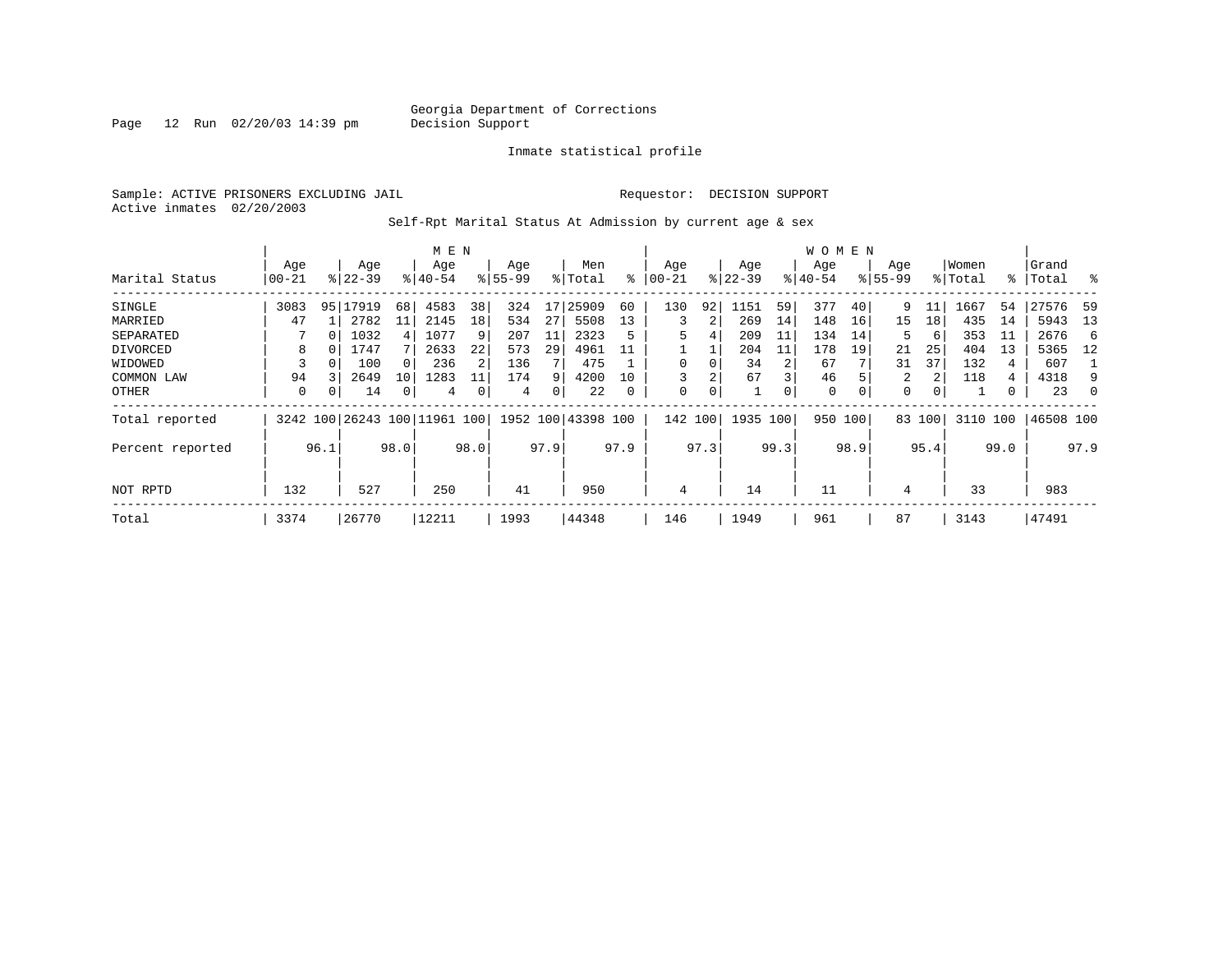Georgia Department of Corrections<br>Decision Support

Page 13 Run  $02/20/03$  14:39 pm

Inmate statistical profile

Sample: ACTIVE PRISONERS EXCLUDING JAIL **Requestor: DECISION SUPPORT** Active inmates 02/20/2003

Self-Rpt Number Of Children At Admission by current age & sex

|                      |                  |          |                   |      |                  | M E N |                  |      |                    |      |                 |                |                  |      | <b>WOMEN</b>     |         |                    |        |                  |      |                |      |
|----------------------|------------------|----------|-------------------|------|------------------|-------|------------------|------|--------------------|------|-----------------|----------------|------------------|------|------------------|---------|--------------------|--------|------------------|------|----------------|------|
| Number Of Children   | Aqe<br>$00 - 21$ |          | Age<br>$ 22-39 $  |      | Age<br>$8 40-54$ |       | Age<br>$ 55-99 $ |      | Men<br>% Total     | ႜ    | Aqe<br>$ 00-21$ |                | Age<br>$ 22-39 $ |      | Age<br>$8 40-54$ |         | Aqe<br>$8155 - 99$ |        | Women<br>% Total | °≈   | Grand<br>Total | ႜ    |
| NO CHILDREN          | 0                | $\Omega$ | 576               | 4    | 481              | 5     | 80               | 5    | 1137               | 4    | 0               | 0              | 5                | 0    | 6                |         |                    | 1      | 12               |      | 1149           |      |
| ONE CHILD            | 592              | 75       | 6625              | 42   | 2694             | 31    | 315              | 19   | 10226              | 38   | 32              | 53             | 404              | 26   | 161              | 19      | 13                 | 18     | 610              | 24   | 10836          | 37   |
| TWO CHILDREN         | 148              | 19       | 4254              | 27   | 2451             | 28    | 405              | 24   | 7258               | 27   | 20              | 33             | 455              | 29   | 268              | 32      | 18                 | 25     | 761              | 30   | 8019           | 27   |
| THREE CHILDREN       | 38               |          | 2303              | 15   | 1552             | 18    | 334              | 20   | 4227               | 16   |                 | 12             | 383              | 24   | 221              | 26      | 22                 | 30     | 633              | 25   | 4860           | 17   |
| <b>FOUR CHILDREN</b> | 8                |          | 1072              |      | 807              | 9     | 205              | 12   | 2092               | 8    | 0               | 0              | 175              | 11   | 115              | 14      | 9                  | 12     | 299              | 12   | 2391           | 8    |
| FIVE CHILDREN        | 0                | $\Omega$ | 463               | 3    | 452              | 5     | 131              | 8    | 1046               |      | 0               | 0              | 83               | 5    | 29               |         |                    | 1      | 113              | 4    | 1159           | 4    |
| MORE THAN 5 CHILDREN | 1                | 0        | 321               | 2    | 372              | 4     | 187              | 11   | 881                | 3    |                 | $\overline{a}$ | 59               | 4    | 38               |         | 9                  | 12     | 107              | 4    | 988            |      |
| Total reported       |                  |          | 787 100 15614 100 |      | 8809 100         |       |                  |      | 1657 100 26867 100 |      |                 | 60 100         | 1564 100         |      |                  | 838 100 |                    | 73 100 | 2535 100         |      | 29402 100      |      |
| Percent reported     |                  | 23.3     |                   | 58.3 |                  | 72.1  |                  | 83.1 |                    | 60.6 |                 | 41.1           |                  | 80.2 |                  | 87.2    |                    | 83.9   |                  | 80.7 |                | 61.9 |
| NOT REPORTED         | 2587             |          | 11156             |      | 3402             |       | 336              |      | 17481              |      | 86              |                | 385              |      | 123              |         | 14                 |        | 608              |      | 18089          |      |
| Total                | 3374             |          | 26770             |      | 12211            |       | 1993             |      | 44348              |      | 146             |                | 1949             |      | 961              |         | 87                 |        | 3143             |      | 47491          |      |
|                      |                  |          |                   |      |                  |       |                  |      |                    |      |                 |                |                  |      |                  |         |                    |        |                  |      |                |      |
|                      |                  |          |                   |      |                  |       |                  |      |                    |      |                 |                |                  |      |                  |         |                    |        |                  |      |                |      |
| AVG NUM CHILDREN     | 1.32             |          | 1.99              |      | 2.32             |       | 3.04             |      | 2.15               |      | 1.65            |                | 2.54             |      | 2.65             |         | 3.04               |        | 2.57             |      | 2.18           |      |

\* NOTE: THE FIELD LABLED "NO CHILDREN" WAS CORRECTED IN MARCH 1989: MISSING DATA FOR INMATES STILL IN DIAGNOSTICS NOW HAS BEEN REMOVED FROM THIS FIELD AND IDENTIFIED AS "NOT REPORTED" INFORMATION.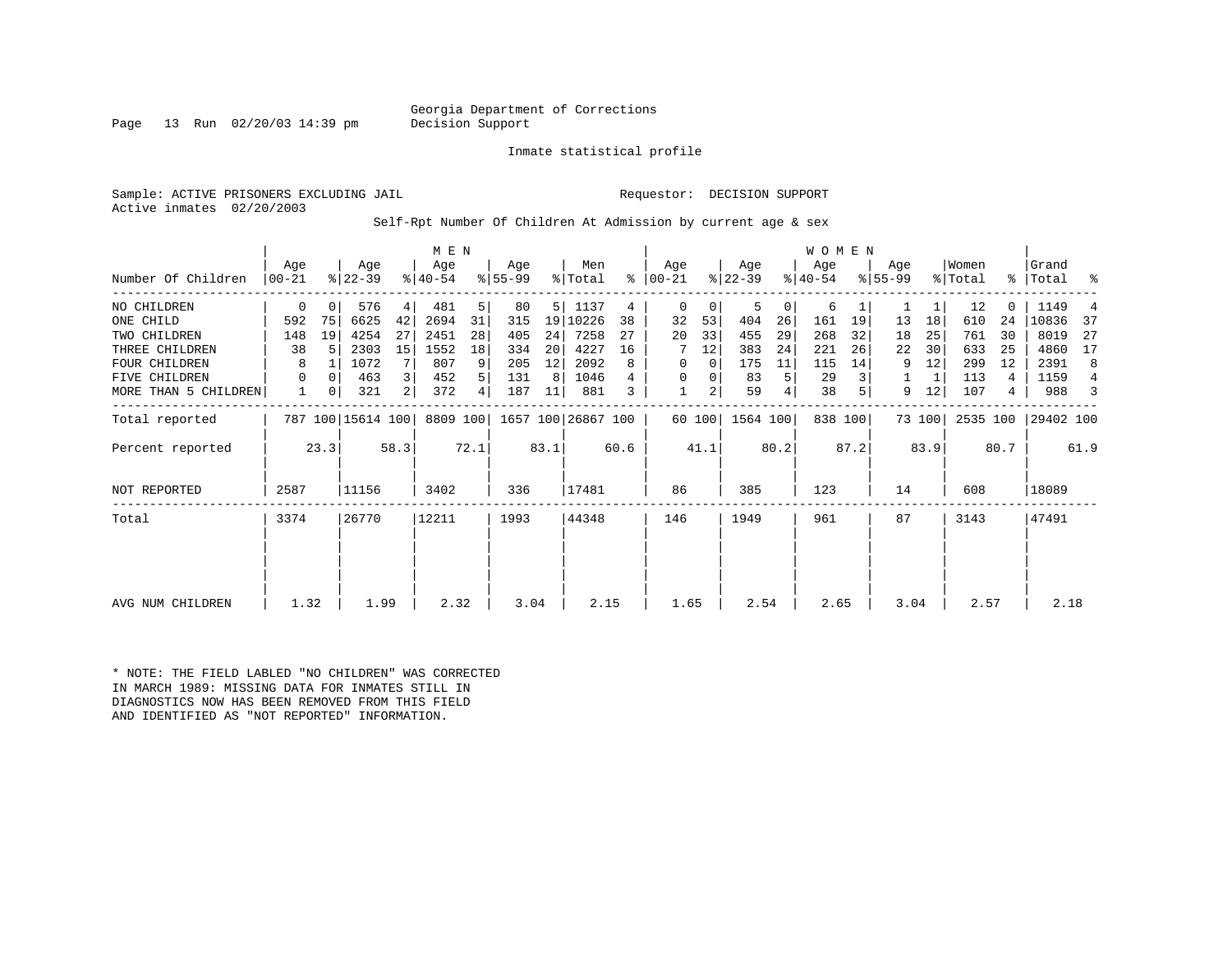Page 14 Run 02/20/03 14:39 pm

### Inmate statistical profile

Sample: ACTIVE PRISONERS EXCLUDING JAIL **Requestor: DECISION SUPPORT** Active inmates 02/20/2003

### Self-Rpt Religious Affiliation by current age & sex

|                   |                   |             |                  |                | M E N                        |          |                  |              |                    |              |                   |                |                 |          | <b>WOMEN</b>     |             |                  |             |                  |          |                |                |
|-------------------|-------------------|-------------|------------------|----------------|------------------------------|----------|------------------|--------------|--------------------|--------------|-------------------|----------------|-----------------|----------|------------------|-------------|------------------|-------------|------------------|----------|----------------|----------------|
| Religion          | Age<br>$ 00 - 21$ |             | Age<br>$8 22-39$ |                | Age<br>$8 40-54$             |          | Age<br>$8 55-99$ |              | Men<br>% Total     | ႜ            | Age<br>$ 00 - 21$ |                | Age<br>$ 22-39$ |          | Age<br>$8 40-54$ |             | Age<br>$8 55-99$ |             | Women<br>% Total | ႜ        | Grand<br>Total | ႜ              |
|                   |                   |             |                  |                |                              |          | 31               |              |                    |              | 3                 |                |                 |          |                  |             | 0                |             |                  |          |                | 3              |
| ISLAM<br>CATHOLIC | 73<br>136         | 4           | 937<br>1146      | 4<br>4         | 374<br>414                   | 3<br>4   | 83               | 2<br>4       | 1415<br>1779       | 3<br>4       | 5                 | 4              | 13<br>98        | 5        | 6<br>43          | 5           | 2                | 0<br>3      | 22<br>148        | 5        | 1437<br>1927   | $\overline{4}$ |
| <b>BAPTIST</b>    | 1214              | 38          | 11733            | 46             | 6685                         | 57       | 1089             | 57           | 20721              | 49           | 82                | 58             | 1132            | 59       | 583              | 62          | 56               | 70          | 1853             | 60       | 22574          | 49             |
| METHODIST         | 42                | $\mathbf 1$ | 469              | $\overline{c}$ | 413                          | 4        | 118              | 6            | 1042               | 2            | 3                 | $\overline{2}$ | 57              | 3        | 56               | 6           | 5                | 6           | 121              | 4        | 1163           | 3              |
| EPISCOPLN         |                   | 0           | 39               | 0              | 21                           | 0        | 12               | $\mathbf{1}$ | 76                 | 0            |                   | 1              | 4               | 0        |                  | 1           | 0                | 0           | 10               | 0        | 86             | $\mathbf 0$    |
| PRESBYTRN         | 6                 | 0           | 42               | 0              | 38                           | 0        | 15               | 1            | 101                | $\Omega$     | 0                 | $\Omega$       | $\mathbf 0$     | 0        |                  | $\Omega$    | 2                | 3           | 3                | $\Omega$ | 104            | 0              |
| CHC OF GOD        | 37                | 1           | 260              | 1              | 165                          |          | 39               | 2            | 501                |              |                   | 1              | 31              | 2        | 19               | 2           | 3                | 4           | 54               | 2        | 555            | 1              |
| HOLINESS          | 53                | 2           | 824              | 3              | 546                          | 5        | 97               | 5            | 1520               | 4            | 4                 | 3              | 182             | 9        | 100              | 11          | 5                | 6           | 291              | 9        | 1811           | 4              |
| <b>JEWISH</b>     |                   | $\Omega$    | 20               | $\Omega$       | 14                           | $\Omega$ | 2                | 0            | 37                 | $\Omega$     | $\Omega$          | $\Omega$       | 3               | O        | 1                | $\mathbf 0$ | 0                | 0           | 4                | $\Omega$ | 41             | $\Omega$       |
| ANGLICAN          | O                 | 0           | 5                | $\Omega$       | 3                            |          | U                | 0            | 8                  | ∩            | O                 | U              |                 | U        | 0                | 0           | 0                | $\Omega$    |                  | $\Omega$ | 9              | $\Omega$       |
| GRK ORTHDX        | U                 | $\Omega$    | $\overline{2}$   | $\Omega$       |                              | O        | U                | 0            | 4                  | <sup>0</sup> | O                 | U              | $\mathbf 0$     | U        | 0                | $\Omega$    | 0                | $\Omega$    | $\Omega$         | $\Omega$ |                | 0              |
| HINDU             | O                 | $\Omega$    | 3                | $\Omega$       | $\Omega$                     | O        |                  | O            | 4                  | $\Omega$     | $\Omega$          | $\Omega$       | 0               | U        | 0                | $\Omega$    | 0                | $\Omega$    | $\Omega$         | $\Omega$ | 4              | $\Omega$       |
| <b>BUDDHIST</b>   |                   | $\Omega$    | 28               | $\Omega$       | 5                            |          | $\Omega$         | 0            | 39                 | $\Omega$     | $\Omega$          | $\Omega$       | $\mathbf{1}$    | 0        | $\Omega$         | $\Omega$    | 0                | $\Omega$    |                  | $\Omega$ | 40             | $\Omega$       |
| TAOIST            |                   | 0           |                  | 0              |                              |          | 0                | 0            | 2                  | $\Omega$     | 0                 | 0              | $\mathbf 0$     | 0        | 0                | $\Omega$    | 0                | $\Omega$    | $\Omega$         | $\Omega$ | 2              | $\Omega$       |
| SHINTOIST         |                   | $\Omega$    | 6                | $\Omega$       | 5                            | O        | 0                | 0            | 12                 | $\Omega$     | 0                 | $\Omega$       | $\mathbf 0$     | U        | 0                | $\Omega$    | 0                | 0           | $\Omega$         | $\Omega$ | 12             | $\Omega$       |
| SEVEN D AD        | 12                | $\Omega$    | 62               | $\Omega$       | 42                           | U        | 9                | 0            | 125                | $\Omega$     | O                 | $\Omega$       | 11              |          | 4                | $\Omega$    | 0                | $\Omega$    | 1.5              | $\Omega$ | 140            | O              |
| JEHOVAH WT        | 20                | 1           | 221              | $\mathbf{1}$   | 111                          |          | 9                | O            | 361                |              |                   | 1              | 12              |          |                  | 1           | 0                | $\mathbf 0$ | 21               |          | 382            | 1              |
| LATR DAY S        |                   | $\Omega$    | 22               | $\Omega$       | 12                           |          | 4                | O            | 42                 | $\Omega$     | $\Omega$          | $\Omega$       | 3               | $\Omega$ | 1                | $\Omega$    | 0                | $\Omega$    | 4                | $\Omega$ | 46             | 0              |
| <b>OUAKER</b>     | U                 | $\Omega$    | U                | $\Omega$       | $\Omega$                     | O        | $\Omega$         | 0            | $\Omega$           | ∩            | $\Omega$          | $\Omega$       | $\Omega$        | O        | $\Omega$         | $\Omega$    | 0                | 0           | $\Omega$         | $\Omega$ | $\Omega$       | $\mathbf 0$    |
| OTHER PROD        | 479               | 15          | 2830             | 11             | 732                          | 6        | 112              | 6            | 4153               | 10           | 30                | 21             | 274             | 14       | 89               | 9           | 4                | 5           | 397              | 13       | 4550           | 10             |
| <b>NONE</b>       | 674               | 21          | 4537             | 18             | 1289                         | 11       | 148              | 8            | 6648               | 16           | 5                 | 4              | 54              | 3        | 9                | 1           | 0                | 0           | 68               | 2        | 6716           | 15             |
| <b>OTHER</b>      | 432               | 14          | 2559             | 10             | 819                          |          | 130              | 7            | 3940               | 9            | 6                 | 4              | 49              | 3        | 22               | 2           | 3                | 4           | 80               | 3        | 4020           | 9              |
| Total reported    |                   |             |                  |                | 3194 100 25746 100 11691 100 |          |                  |              | 1899 100 42530 100 |              | 142 100           |                | 1925 100        |          | 946 100          |             |                  | 80 100      | 3093 100         |          | 45623 100      |                |
| Percent reported  |                   | 94.7        |                  | 96.2           |                              | 95.7     |                  | 95.3         |                    | 95.9         |                   | 97.3           |                 | 98.8     |                  | 98.4        |                  | 92.0        |                  | 98.4     |                | 96.1           |
| NOT RPTD          | 180               |             | 1024             |                | 520                          |          | 94               |              | 1818               |              | 4                 |                | 24              |          | 15               |             | 7                |             | 50               |          | 1868           |                |
| Total             | 3374              |             | 26770            |                | 12211                        |          | 1993             |              | 44348              |              | 146               |                | 1949            |          | 961              |             | 87               |             | 3143             |          | 47491          |                |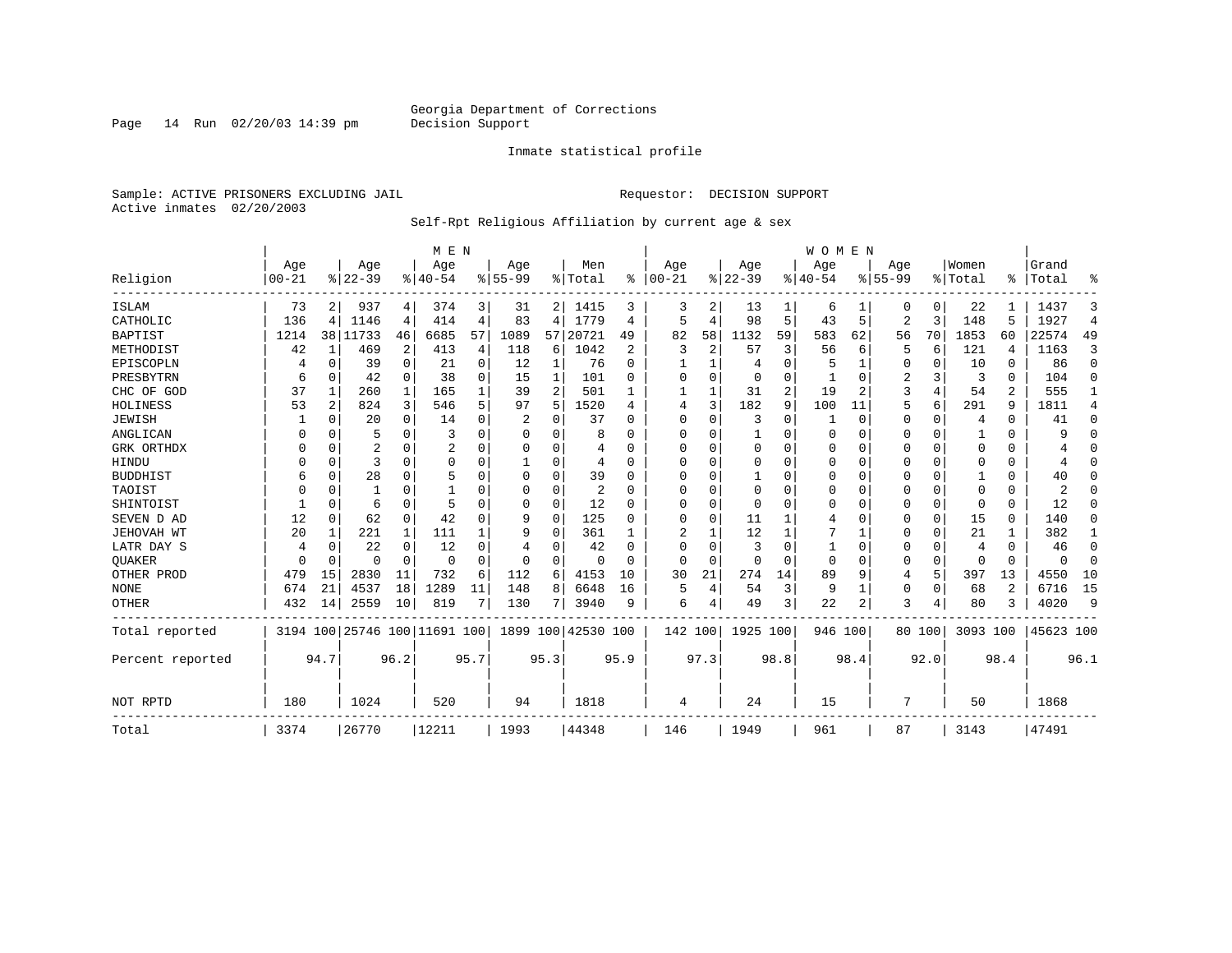### Georgia Department of Corrections<br>Decision Support

Page 15 Run  $02/20/03$  14:39 pm

Inmate statistical profile

Sample: ACTIVE PRISONERS EXCLUDING JAIL **Requestor: DECISION SUPPORT** Active inmates 02/20/2003

Self-Rpt Family Behavior Patterns \* by current age & sex

|                  |           |                 |                              |      | M E N     |      |          |      |                    |      |          |      |           |      | WOMEN     |      |          |      |          |      |           |      |
|------------------|-----------|-----------------|------------------------------|------|-----------|------|----------|------|--------------------|------|----------|------|-----------|------|-----------|------|----------|------|----------|------|-----------|------|
|                  | Age       |                 | Age                          |      | Age       |      | Age      |      | Men                |      | Age      |      | Age       |      | Age       |      | Age      |      | Women    |      | Grand     |      |
| Family Behavior  | $00 - 21$ |                 | $ 22-39 $                    |      | $8 40-54$ |      | $ 55-99$ |      | % Total            | ి    | $ 00-21$ |      | $ 22-39 $ |      | $ 40-54 $ |      | $ 55-99$ |      | % Total  | °≈   | Total     | ႜ    |
| CRIMINLTY        | 1006      | 22              | 7654                         | 22   | 3406      | 24   | 431      | 24   | 12497              | 23   | 58       | 19   | 663       | 18   | 348       | 20   | 19       | 14   | 1088     | 18   | 13585     | 22   |
| ALCOHOLISM       | 470       | 10 <sub>1</sub> | 4270                         | 12   | 2375      | 17   | 330      | 18   | 7445               | 14   | 35       | 12   | 499       | 13   | 265       | 15   | 23       | 17   | 822      | 14   | 8267      | 14   |
| DRUG ABUSE       | 394       |                 | 2599                         |      | 927       |      | 81       | 5    | 4001               |      | 32       | 11   | 370       | 10   | 169       | 10   | 9        |      | 580      | 10   | 4581      | 8    |
| DOMINERING       |           |                 | 78                           |      | 51        |      | 4        |      | 140                |      | 13       | 4    | 331       | 9    | 189       | 11   | 19       | 14   | 552      | 9    | 692       |      |
| MIGRANT          | 18        |                 | 198                          |      | 129       |      | 13       |      | 358                |      | 2        |      | 11        |      | 5         |      | 0        | 0    | 18       | 0    | 376       |      |
| INFL BTGS        | 71        |                 | 903                          |      | 588       |      | 111      | 6    | 1673               |      | 20       |      | 301       |      | 158       |      | 12       | 9    | 491      | 8    | 2164      |      |
| PERMISSIVE       | 8         |                 | 51                           |      | 34        |      | 9        |      | 102                |      | 19       | 6    | 192       |      | 67        |      | 5        | 4    | 283      | 5    | 385       |      |
| FATH ABSNT       | 2091      | 45              | 14573                        | 42   | 4825      | 35   | 589      | 33   | 22078              | 40   | 73       | 24   | 850       | 22   | 301       |      | 25       | 19   | 1249     | 21   | 23327     | 38   |
| MOTH ABSNT       | 551       | 12              | 3659                         | 11   | 1382      | 10   | 203      | 11   | 5795               |      | 29       | 10   | 260       |      | 86        |      | 12       | 9    | 387      | 6    | 6182      | 10   |
| NONE             | 22        |                 | 388                          |      | 187       |      | 29       | 2    | 626                |      | 23       | 8    | 311       | 8    | 143       |      | 8        | 6    | 485      | 8    | 1111      |      |
| Total reported   |           |                 | 4638 100 34373 100 13904 100 |      |           |      |          |      | 1800 100 54715 100 |      | 304 100  |      | 3788 100  |      | 1731 100  |      | 132      | 100  | 5955 100 |      | 60670 100 |      |
| Percent reported |           | 76.6            |                              | 73.5 |           | 66.2 |          | 56.7 |                    | 71.0 |          | 80.1 |           | 79.4 |           | 77.4 |          | 64.4 |          | 78.4 |           | 71.5 |
| OTHER            | 791       |                 | 7090                         |      | 4123      |      | 862      |      | 12866              |      | 29       |      | 401       |      | 217       |      | 31       |      | 678      |      | 13544     |      |
| Total            | 3374      |                 | 26770                        |      | 12211     |      | 1993     |      | 44348              |      | 146      |      | 1949      |      | 961       |      | 87       |      | 3143     |      | 47491     |      |

\* NOTE: SINCE THERE CAN BE UP TO FIVE BEHAVIOR CODES PER INMATE, THE NUMBER OF CASES REPORTED IN THE DETAIL LINES AND THE TOTAL REPORTED LINE MAY EXCEED THE TOTAL NUMBER OF CASES. IN SHORT, THIS TABLE COUNTS THE NUMBER OF BEHAVIOR PROBLEMS, NOT INMATES.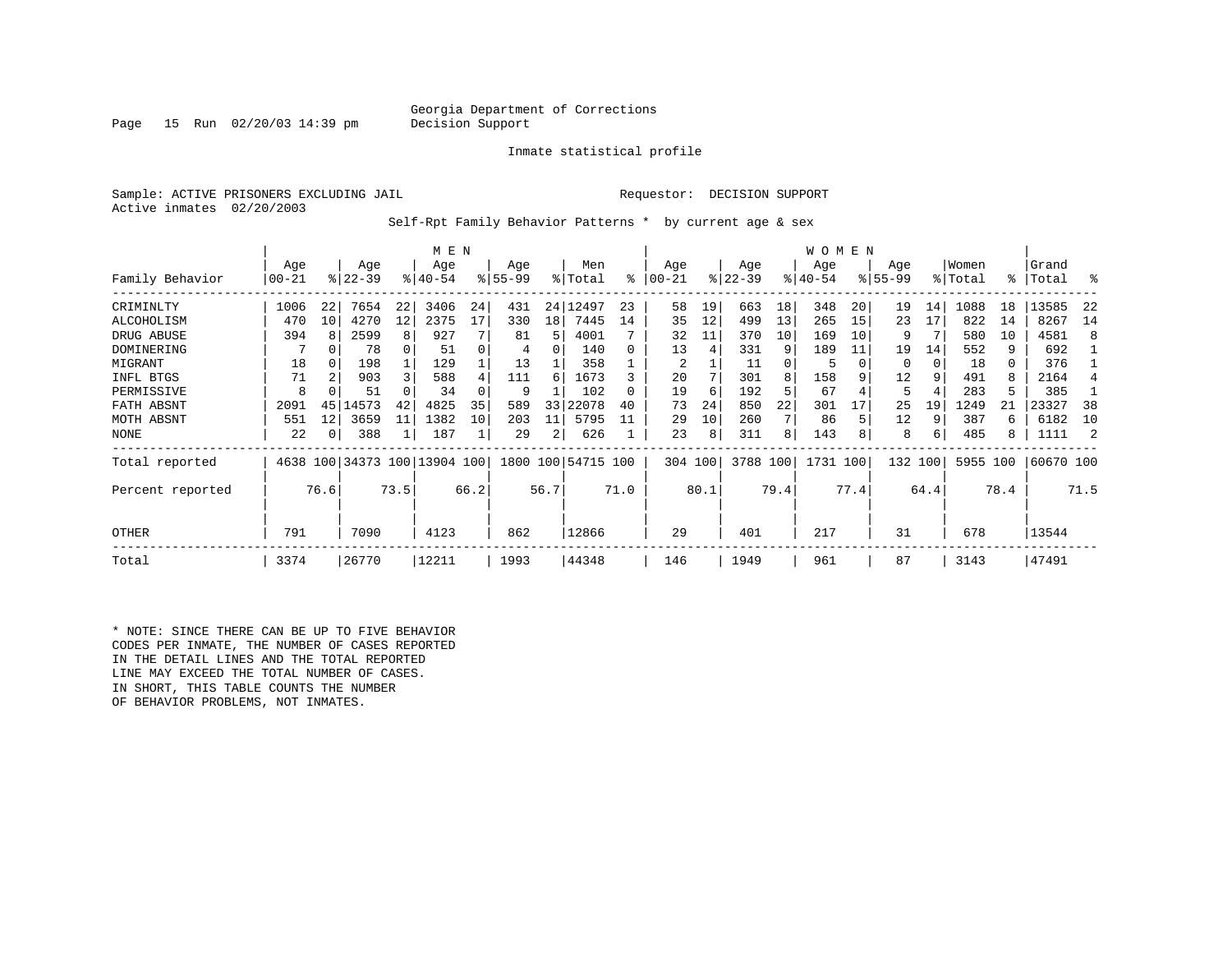### Georgia Department of Corrections<br>Decision Support

Inmate statistical profile

Sample: ACTIVE PRISONERS EXCLUDING JAIL **Requestor: DECISION SUPPORT** Active inmates 02/20/2003

Page 16 Run  $02/20/03$  14:39 pm

Inmate Diagnostic Behavior Problem \* by current age & sex

|                    |           |                |           |              | M E N                        |          |             |              |                    |              |                |          |          |                | WOMEN       |               |                |       |          |       |           |                |
|--------------------|-----------|----------------|-----------|--------------|------------------------------|----------|-------------|--------------|--------------------|--------------|----------------|----------|----------|----------------|-------------|---------------|----------------|-------|----------|-------|-----------|----------------|
|                    | Age       |                | Age       |              | Age                          |          | Aqe         |              | Men                |              | Age            |          | Age      |                | Aqe         |               | Aqe            |       | Women    |       | Grand     |                |
| Diagnostic Problem | $00 - 21$ |                | $8 22-39$ |              | $8140 - 54$                  |          | $8155 - 99$ |              | % Total            | ి            | $00 - 21$      |          | $ 22-39$ |                | $8140 - 54$ |               | $8155 - 99$    |       | % Total  |       | %   Total | ႜ              |
| ALCOHOLIC          | 130       | 2 <sub>1</sub> | 1316      | 3            | 1069                         | 4        | 197         | 6            | 2712               | 3            |                | 3        | 151      | 5              | 122         |               | 9              | 7     | 289      | 5.    | 3001      | 3              |
| ALCOH ABSE         | 652       | 11             | 6323      | 13           | 3628                         | 15       | 496         |              | 15   11099         | 13           | 3              |          | 190      | 6              | 133         | 8             | 12             | 10    | 338      | 6     | 11437     | 13             |
| DRUG EXP           | 1037      | 17             | 8577      | 17           | 3401                         | 14       | 293         |              | 9 13308            | 16           | 22             | 9        | 279      | 9              | 140         | 8             | 5              | 4     | 446      | 8     | 13754     | 15             |
| DRUG ABSE          | 1259      | 20             | 9458      | 19           | 4542                         | 19       | 286         |              | 9 15545            | 19           | 49             | 21       | 897      | 28             | 475         | 28            | 13             | 10    | 1434     | 27    | 16979     | 19             |
| NARC ADDCT         | 37        |                | 682       | $\mathbf{1}$ | 478                          | 2        | 33          | 1            | 1230               |              | $\overline{2}$ |          | 55       | 2              | 52          | 3             | 3              |       | 112      |       | 1342      | 2              |
| EPILEPTIC          | 20        | $\Omega$       | 268       | $\mathbf{1}$ | 209                          |          | 34          | 1            | 531                |              |                |          | 79       | $\overline{2}$ | 66          |               | $\overline{2}$ |       | 154      |       | 685       |                |
| MANIPULTVE         | 1063      |                | 6488      | 13           | 2259                         | 9        | 247         | 8            | 10057              | 12           |                | $\Omega$ | 52       | $\overline{a}$ | 22          |               | 3              |       | 78       |       | 10135     | 11             |
| ASSAULTIVE         | 1344      | 22             | 11072     | 22           | 4771                         | 20       | 826         | 26           | 18013              | 22           | 70             | 30       | 625      | 19             | 301         | 18            | 22             | 18    | 1018     | 19    | 19031     | 21             |
| ESCPE TEND         | 74        |                | 1062      | 2            | 761                          | 3        | 141         | 4            | 2038               | 2            | 3              |          | 87       | 3              | 44          | 3             | 2              | 2     | 136      |       | 2174      | 2              |
| SUICIDAL           | 104       | 2              | 1056      | 2            | 534                          | 2        | 71          | 2            | 1765               |              | 13             | 6        | 177      | 5              | 88          |               |                | 6     | 285      |       | 2050      | 2              |
| WITHDRAWN          | 18        | $\Omega$       | 163       | $\Omega$     | 111                          | 0        | 26          |              | 318                | <sup>0</sup> | 5              |          | 94       | 3              | 46          |               | 3              |       | 148      | 3     | 466       |                |
| PR RLTY CT         | 50        |                | 388       | 1            | 273                          |          | 42          | 1            | 753                |              | 10             |          | 75       | 2              | 37          | 2             | 5              |       | 127      | 2.    | 880       |                |
| HOMOSEXUAL         | 9         | ∩              | 144       | $\Omega$     | 79                           | $\Omega$ | 23          | $\mathbf{1}$ | 255                | $\Omega$     | 16             |          | 121      | 4              | 33          | 2             | 3              |       | 173      |       | 428       |                |
| <b>NONE</b>        | 87        |                | 1104      | 2            | 667                          | 3        | 214         | 7            | 2072               | 2            | <sup>0</sup>   |          | 19       |                | 21          |               | 9              |       | 49       | 1     | 2121      | $\mathcal{D}$  |
| OTHER              | 28        | $\Omega$       | 503       | 1            | 354                          |          | 88          | 3            | 973                |              | <sup>0</sup>   | $\Omega$ | 14       | O              | 10          |               | 6              | 5     | 30       |       | 1003      |                |
| NOT RPTD           | 249       |                | 1754      | 3            | 635                          | 3        | 188         | 6            | 2826               | ς            | 24             | 10       | 310      | 10             | 121         | $\mathcal{L}$ | 20             | 16    | 475      | 9     | 3301      | $\overline{4}$ |
| Total reported     |           |                |           |              | 6170 100 50463 100 23791 100 |          |             |              | 3210 100 83634 100 |              | 232 100        |          | 3225     | 100            | 1712 100    |               | 124 100        |       | 5293 100 |       | 88927 100 |                |
| Percent reported   |           | 99.7           |           | 99.6         |                              | 99.8     |             | 99.7         |                    | 99.7         |                | 100.0    |          | 100.0          |             | 99.9          |                | 100.0 |          | 100.0 |           | 99.7           |
| UNKNOWN            | 9         |                | 105       |              | 20                           |          | 5           |              | 139                |              | $\Omega$       |          | $\Omega$ |                |             |               | 0              |       |          |       | 140       |                |
| Total              | 3374      |                | 26770     |              | 12211                        |          | 1993        |              | 44348              |              | 146            |          | 1949     |                | 961         |               | 87             |       | 3143     |       | 47491     |                |

\* NOTE: SINCE THERE CAN BE UP TO FIVE BEHAVIOR CODES PER INMATE, THE NUMBER OF CASES REPORTED IN THE DETAIL LINES AND THE TOTAL REPORTED LINE MAY EXCEED THE TOTAL NUMBER OF CASES.IN SHORT, THIS TABLE COUNTS THE NUMBER OF BEHAVIOR PROBLEMS, NOT INMATES.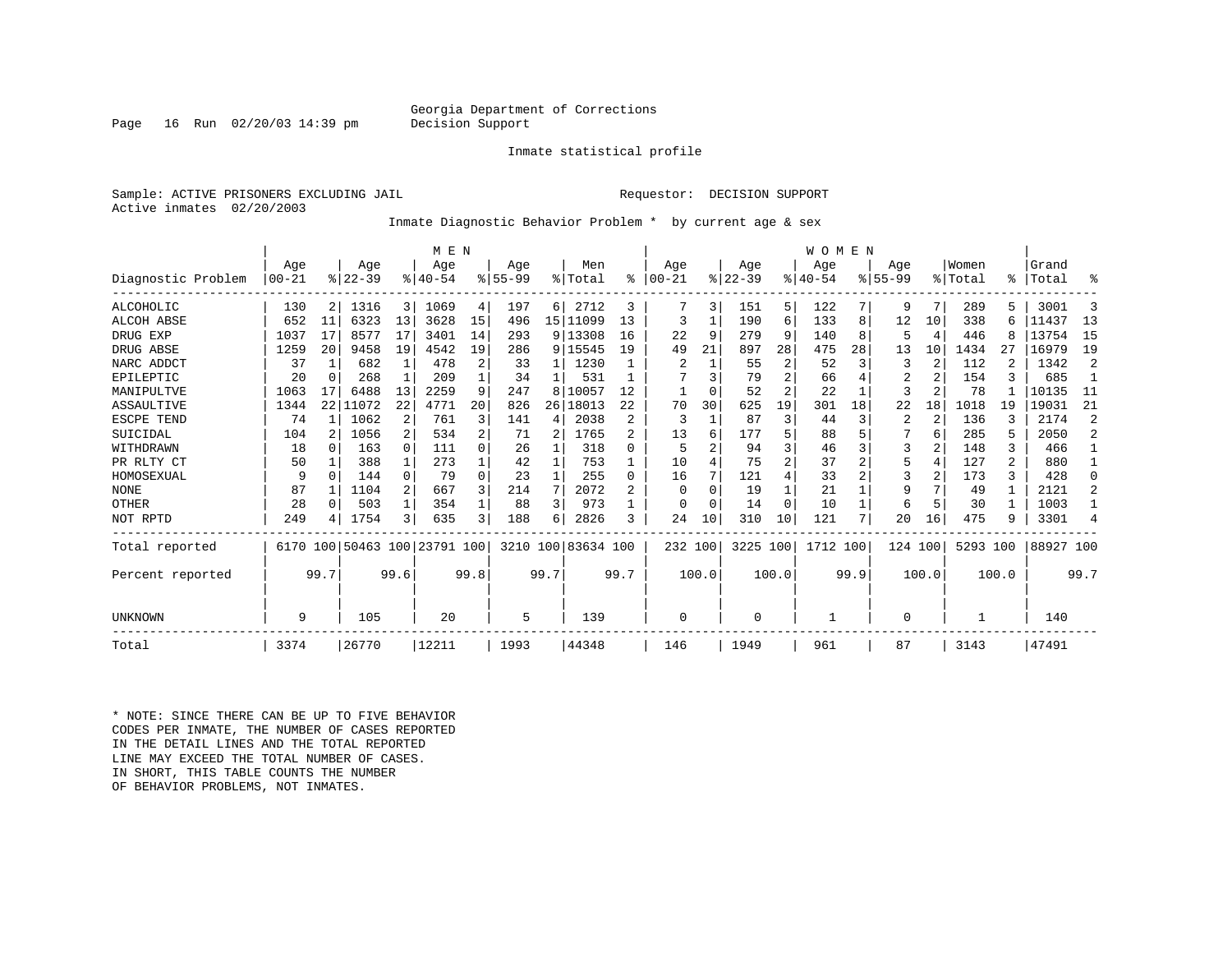Page 17 Run 02/20/03 14:39 pm

Inmate statistical profile

Sample: ACTIVE PRISONERS EXCLUDING JAIL **Requestor: DECISION SUPPORT** Active inmates 02/20/2003

Physical Profile (General Condition) by current age & sex

|                      |       |          |                              |                 | M E N     |      |             |                |                    |      |           |      |           |      | W O M E N |              |             |                 |          |              |           |      |
|----------------------|-------|----------|------------------------------|-----------------|-----------|------|-------------|----------------|--------------------|------|-----------|------|-----------|------|-----------|--------------|-------------|-----------------|----------|--------------|-----------|------|
|                      | Age   |          | Age                          |                 | Age       |      | Age         |                | Men                |      | Aqe       |      | Age       |      | Aqe       |              | Age         |                 | Women    |              | Grand     |      |
| Physical Profile     | 00-21 |          | $8 22-39$                    |                 | $8 40-54$ |      | $8155 - 99$ |                | % Total            | ႜ    | $00 - 21$ |      | $ 22-39 $ |      | $8 40-54$ |              | $8155 - 99$ |                 | % Total  | န္           | Total     | ိ    |
| NO LIMITATION        | 3000  |          | 92 20524                     | 78 I            | 6369      | 53   | 425         |                | 22 30318           | 70   | 118       | 88   | 1333      | 72   | 460       | 50           | 13          | 16 <sup>1</sup> | 1924     | 64           | 32242 69  |      |
| DEFECT NO MAJOR LIMT | 184   | 6 I      | 3097                         | 12              | 2620      | 22   | 492         | 25             | 6393               | 15   | 14        | 10   | 408       | 22   | 348       | 38           | 33          | 40              | 803      | 27           | 7196 15   |      |
| DEFECT MAJOR LIMIT   | 86    |          | 2628                         | 10 <sup>1</sup> | 2874      | 24   | 856         | 44             | 6444               | 15   | 2         |      | 102       | 6    | 114       | $12^{\circ}$ | 32          | 39              | 250      | 8            | 6694 14   |      |
| VERY MAJOR DEFECT    | 2     | $\Omega$ | 42                           | $\overline{0}$  | 112       |      | 185         | 9 <sup>1</sup> | 341                |      | 0         | 0    | 4         | 0    | 5         |              | 5.          | 6               | 14       | $\mathbf{0}$ | 355       |      |
| Total reported       |       |          | 3272 100 26291 100 11975 100 |                 |           |      |             |                | 1958 100 43496 100 |      | 134       | 100  | 1847      | 100  |           | 927 100      |             | 83 100          | 2991 100 |              | 46487 100 |      |
| Percent reported     |       | 97.0     |                              | 98.2            |           | 98.1 |             | 98.2           |                    | 98.1 |           | 91.8 |           | 94.8 |           | 96.5         |             | 95.4            |          | 95.2         |           | 97.9 |
| NOT REPORTED         | 102   |          | 479                          |                 | 236       |      | 35          |                | 852                |      | 12        |      | 102       |      | 34        |              | 4           |                 | 152      |              | 1004      |      |
| Total                | 3374  |          | 26770                        |                 | 12211     |      | 1993        |                | 44348              |      | 146       |      | 1949      |      | 961       |              | 87          |                 | 3143     |              | 47491     |      |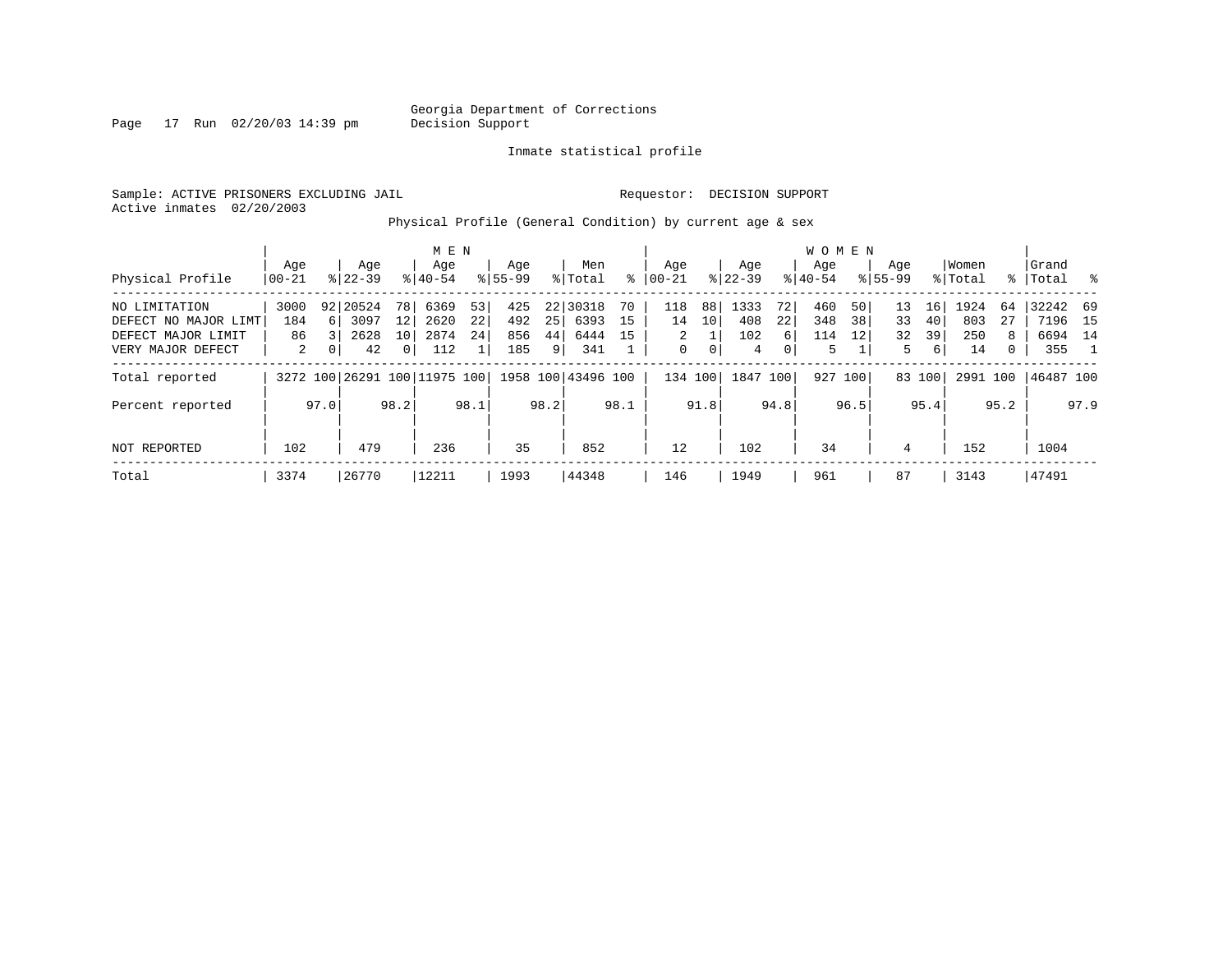Page 18 Run  $02/20/03$  14:39 pm

#### Inmate statistical profile

Sample: ACTIVE PRISONERS EXCLUDING JAIL **Requestor: DECISION SUPPORT** Active inmates 02/20/2003

Security Status by current age & sex

|                  |           |       |           |                | M E N                        |       |             |       |                    |       |           |       |             |          | W O M E N   |       |             |        |          |       |           |       |
|------------------|-----------|-------|-----------|----------------|------------------------------|-------|-------------|-------|--------------------|-------|-----------|-------|-------------|----------|-------------|-------|-------------|--------|----------|-------|-----------|-------|
|                  | Age       |       | Age       |                | Age                          |       | Age         |       | Men                |       | Age       |       | Age         |          | Age         |       | Age         |        | Women    |       | Grand     |       |
| Security         | $00 - 21$ |       | $8 22-39$ |                | $8 40-54$                    |       | $8 55-99$   |       | % Total            | ి     | $00 - 21$ |       | $ 22-39 $   |          | $ 40-54 $   |       | $8155 - 99$ |        | % Total  |       | %   Total | ႜ     |
| DIAG INCOM       | 0         | 0     |           | 0              | 4                            |       | $\Omega$    | 0     | 4                  |       | $\Omega$  |       | 0           | 0        | $\Omega$    |       |             | 0      |          | 0     |           |       |
| WRK RELEAS       | 0         | 0     | 0         | $\mathbf 0$    | $\Omega$                     |       | $\mathbf 0$ | 0     |                    | 0     | $\Omega$  |       | $\mathbf 0$ | 0        | $\mathbf 0$ |       | 0           | 0      |          | 0     |           |       |
| TRUSTY           | 35        |       | 1316      | 5              | 898                          |       | 69          | 3     | 2318               |       |           |       | 83          |          | 59          | 6     |             | 8      | 150      |       | 2468      | 5     |
| MINIMUM          | 927       | 27    | 8861      | 33             | 4507                         | 37    | 711         | 36    | 15006              | 34    | 52        | 36    | 1139        | 58       | 612         | 64    | 55          | 63     | 1858     | 59    | 16864     | 36    |
| MEDIUM           | 1448      | 43    | 10620     | 40             | 4807                         | 39    | 942         | 47 I  | 17817              | 40    | 58        | 40    | 501         | 26       | 209         | 22    | 19          | 22     | 787      | 25    | 18604     | 39    |
| CLOSE            | 628       | 19    | 4221      | 16             | 1318                         | 11    | 187         | 9     | 6354               | 14    | 25        | 17    | 133         |          | 42          |       | 2           | 2      | 202      | 6     | 6556      | 14    |
| MAXIMUM          | 25        |       | 467       | 2              | 175                          |       | 19          |       | 686                | 2     | $\Omega$  |       | 5           | $\Omega$ |             |       | 0           |        | 6        |       | 692       |       |
| DIAGNOSTIC       | 311       | 9     | 1285      | 5 <sup>1</sup> | 502                          |       | 65          | 3     | 2163               | 5     | 10        |       | 88          | 5        | 38          | 4     | 4           | 5      | 140      | 4     | 2303      | 5     |
| Total reported   |           |       |           |                | 3374 100 26770 100 12211 100 |       |             |       | 1993 100 44348 100 |       | 146       | 100   | 1949 100    |          | 961 100     |       |             | 87 100 | 3143 100 |       | 47491 100 |       |
| Percent reported |           | 100.0 |           | 100.0          |                              | 100.0 |             | 100.0 |                    | 100.0 |           | 100.0 |             | 100.0    |             | 100.0 |             | 100.0  |          | 100.0 |           | 100.0 |
| NOT RPTD         | 0         |       | $\Omega$  |                | 0                            |       | $\Omega$    |       |                    |       | $\Omega$  |       | $\mathbf 0$ |          | $\Omega$    |       |             |        | $\Omega$ |       |           |       |
| Total            | 3374      |       | 26770     |                | 12211                        |       | 1993        |       | 44348              |       | 146       |       | 1949        |          | 961         |       | 87          |        | 3143     |       | 47491     |       |

\* NOTE: BEGINNING IN JULY 1987, THE FACILITIES DIVISION NO LONGER CODED INMATES AS BEING WORK RELEASE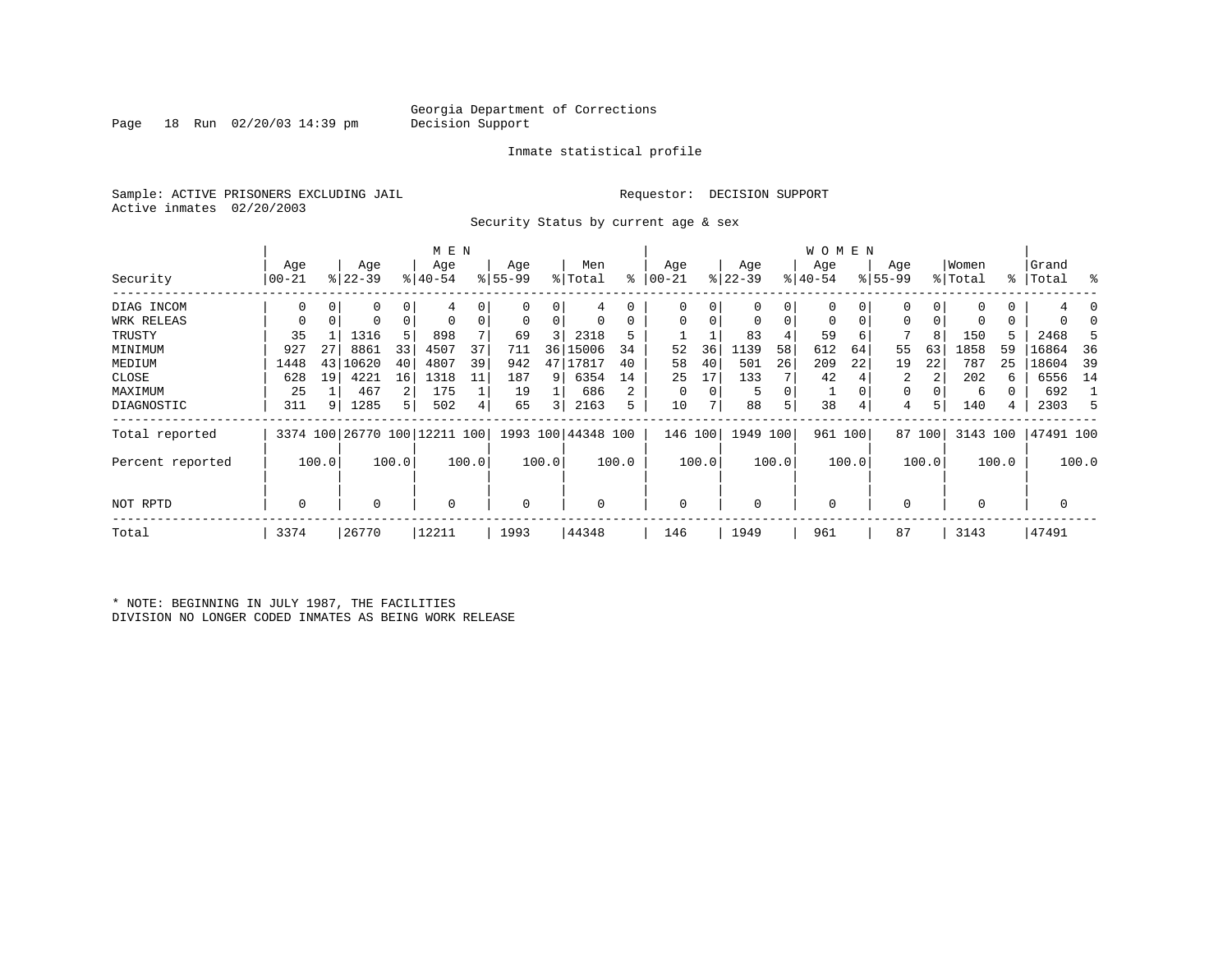Page 19 Run 02/20/03 14:39 pm

#### Inmate statistical profile

Sample: ACTIVE PRISONERS EXCLUDING JAIL **Requestor: DECISION SUPPORT** Active inmates 02/20/2003

Number Of Sentences by current age & sex

|                     |           |      |           |      | M E N                        |      |           |      |                    |      |               |         |           |      | <b>WOMEN</b> |         |             |        |          |      |             |      |
|---------------------|-----------|------|-----------|------|------------------------------|------|-----------|------|--------------------|------|---------------|---------|-----------|------|--------------|---------|-------------|--------|----------|------|-------------|------|
|                     | Age       |      | Age       |      | Age                          |      | Age       |      | Men                |      | Age           |         | Age       |      | Age          |         | Age         |        | Women    |      | Grand       |      |
| Number Of Sentences | $00 - 21$ |      | $ 22-39 $ |      | $ 40-54 $                    |      | $8 55-99$ |      | % Total            |      | $8   00 - 21$ |         | $ 22-39 $ |      | $ 40-54 $    |         | $8155 - 99$ |        | % Total  |      | %   Total % |      |
| ONE                 | 1478      | 44   | 8435      | 32   | 3991                         | 33   | 814       |      | 41 14718           | 33   | 68            | 48      | 779       | 40   | 389          | 41      | 39          | 46     | 1275     | 41   | 15993       | -34  |
| TWO                 | 907       | 27   | 6432      | 24   | 2901                         | 24   | 479       |      | 24 10719           | 24   | 41            | 29      | 503       | 26   | 249          | 26      | 19          | 23     | 812      | 26   | 11531       | -24  |
| THREE               | 454       | 13   | 4263      | 16   | 1866                         | 15   | 288       | 14   | 6871               | 16   | 18            | 13      | 282       | 15   | 131          | 14      | 12          | 14     | 443      | 14   | 7314        | 15   |
| <b>FOUR</b>         | 238       |      | 2697      | 10   | 1165                         | 10   | 149       |      | 4249               | 10   | 5.            | 3       | 146       | 8    | 69           |         | 10          | 12     | 230      |      | 4479        | 9    |
| FIVE                | 111       |      | 1727      | 6    | 761                          | 6    | 87        | 4    | 2686               | 6    | 5             |         | 85        |      | 32           |         |             |        | 123      |      | 2809        | -6   |
| MORE THAN FIVE      | 176       | 5    | 3182      | 12   | 1505                         | 12   | 173       | 9    | 5036               | 11   | 6             | 4       | 131       |      | 84           | 9       | 3           | 4      | 224      |      | 5260 11     |      |
| Total reported      |           |      |           |      | 3364 100 26736 100 12189 100 |      |           |      | 1990 100 44279 100 |      |               | 143 100 | 1926 100  |      |              | 954 100 |             | 84 100 | 3107 100 |      | 47386 100   |      |
| Percent reported    |           | 99.7 |           | 99.9 |                              | 99.8 |           | 99.8 |                    | 99.8 |               | 97.9    |           | 98.8 |              | 99.3    |             | 96.6   |          | 98.9 |             | 99.8 |
| NOT REPORTED        | 10        |      | 34        |      | 22                           |      | 3         |      | 69                 |      | 3             |         | 23        |      | 7            |         | 3           |        | 36       |      | 105         |      |
| Total               | 3374      |      | 26770     |      | 12211                        |      | 1993      |      | 44348              |      | 146           |         | 1949      |      | 961          |         | 87          |        | 3143     |      | 47491       |      |
|                     |           |      |           |      |                              |      |           |      |                    |      |               |         |           |      |              |         |             |        |          |      |             |      |
| AVG NUM SENTENCES   | 2.24      |      | 2.97      |      | 2.99                         |      | 2.58      |      | 2.90               |      | 2.10          |         | 2.45      |      | 2.51         |         | 2.20        |        | 2.45     |      | 2.87        |      |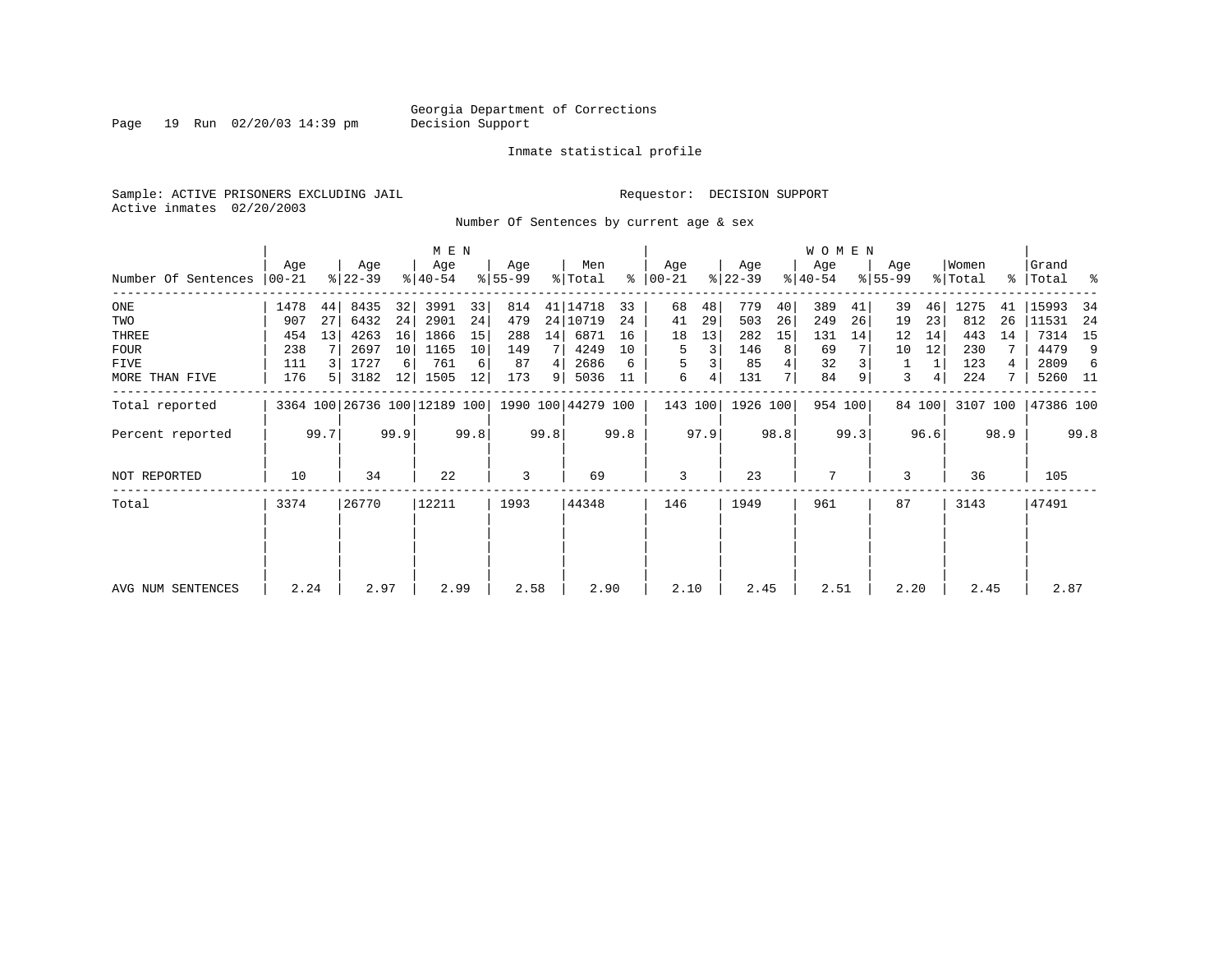Page 20 Run 02/20/03 14:39 pm

Inmate statistical profile

Sample: ACTIVE PRISONERS EXCLUDING JAIL **Requestor: DECISION SUPPORT** Active inmates 02/20/2003

Number Of Disciplinaries by current age & sex

|                     |                |                 |                  |       | M E N            |       |                 |                 |                                                 |       |                  |       |                  |                | W O M E N        |         |                  |        |                  |       |                      |                |
|---------------------|----------------|-----------------|------------------|-------|------------------|-------|-----------------|-----------------|-------------------------------------------------|-------|------------------|-------|------------------|----------------|------------------|---------|------------------|--------|------------------|-------|----------------------|----------------|
| Disciplinaries      | Age<br>  00-21 |                 | Age<br>$ 22-39 $ |       | Age<br>$ 40-54 $ |       | Age<br>$ 55-99$ |                 | Men<br>% Total                                  | ွေ    | Aqe<br>$00 - 21$ |       | Age<br>$ 22-39 $ |                | Age<br>$ 40-54 $ |         | Age<br>$8 55-99$ |        | Women<br>% Total |       | Grand<br>%   Total % |                |
| ZERO                | 1151           | 34              | 8599             | 32    | 5020             | 41    | 936             |                 | 47 15706                                        | 35    | 67               | 46    | 971              | 50             | 555              | 58      | 55               | 63     | 1648             | 52    | 17354                | -37            |
| ONE                 | 451            | 13              | 3610             | 13    | 1822             | 15    | 359             | 18 <sup>1</sup> | 6242                                            | 14    | 13               | 9     | 297              | 15             | 148              | 15      | 15               | 17     | 473              | 15    | 6715                 | 14             |
| TWO                 | 342            | 10 <sup>1</sup> | 2259             | 8     | 1081             | 9     | 186             | 9               | 3868                                            | 9     | 17               | 12    | 163              | 8              | 68               |         | 6                |        | 254              |       | 4122                 | 9              |
| THREE               | 190            |                 | 1586             |       | 694              | 6     | 120             | 6               | 2590                                            | 6     | 10               |       | 99               |                | 48               |         | 2                |        | 159              | 5     | 2749                 | 6              |
| <b>FOUR</b>         | 153            |                 | 1232             |       | 513              |       | 63              | 3               | 1961                                            |       |                  |       | 79               |                | 23               |         |                  |        | 112              |       | 2073                 | $\overline{4}$ |
| FIVE                | 136            |                 | 1101             |       | 407              |       | 46              |                 | 1690                                            |       |                  |       | 43               | $\overline{c}$ | 15               |         | 0                |        | 61               |       | 1751                 | $\overline{4}$ |
| MORE THAN FIVE      | 951            | 28              | 8381             | 31    | 2673             | 22    | 283             |                 | 14 12288                                        | 28    | 29               | 20    | 297              | 15             | 104              | 11      | 6                |        | 436              | 14    | 12724 27             |                |
| Total reported      |                |                 |                  |       |                  |       |                 |                 | 3374 100 26768 100 12210 100 1993 100 44345 100 |       | 146 100          |       | 1949 100         |                |                  | 961 100 |                  | 87 100 | 3143 100         |       | 47488 100            |                |
| Percent reported    |                | 100.0           |                  | 100.0 |                  | 100.0 |                 | 100.0           |                                                 | 100.0 |                  | 100.0 |                  | 100.0          |                  | 100.0   |                  | 100.0  |                  | 100.0 |                      | 100.0          |
| <b>NOT REPORTED</b> | 0              |                 | 2                |       |                  |       | 0               |                 | 3                                               |       | $\mathbf 0$      |       | $\mathbf 0$      |                | $\mathbf 0$      |         | 0                |        | 0                |       | 3                    |                |
| Total               | 3374           |                 | 26770            |       | 12211            |       | 1993            |                 | 44348                                           |       | 146              |       | 1949             |                | 961              |         | 87               |        | 3143             |       | 47491                |                |
|                     |                |                 |                  |       |                  |       |                 |                 |                                                 |       |                  |       |                  |                |                  |         |                  |        |                  |       |                      |                |
|                     |                |                 |                  |       |                  |       |                 |                 |                                                 |       |                  |       |                  |                |                  |         |                  |        |                  |       |                      |                |
| AVG NUM DISCIP      | 4.94           |                 | 6.75             |       | 4.87             |       | 3.05            |                 | 5.93                                            |       | 3.91             |       | 3.31             |                | 2.41             |         | 1.30             |        | 3.01             |       | 5.73                 |                |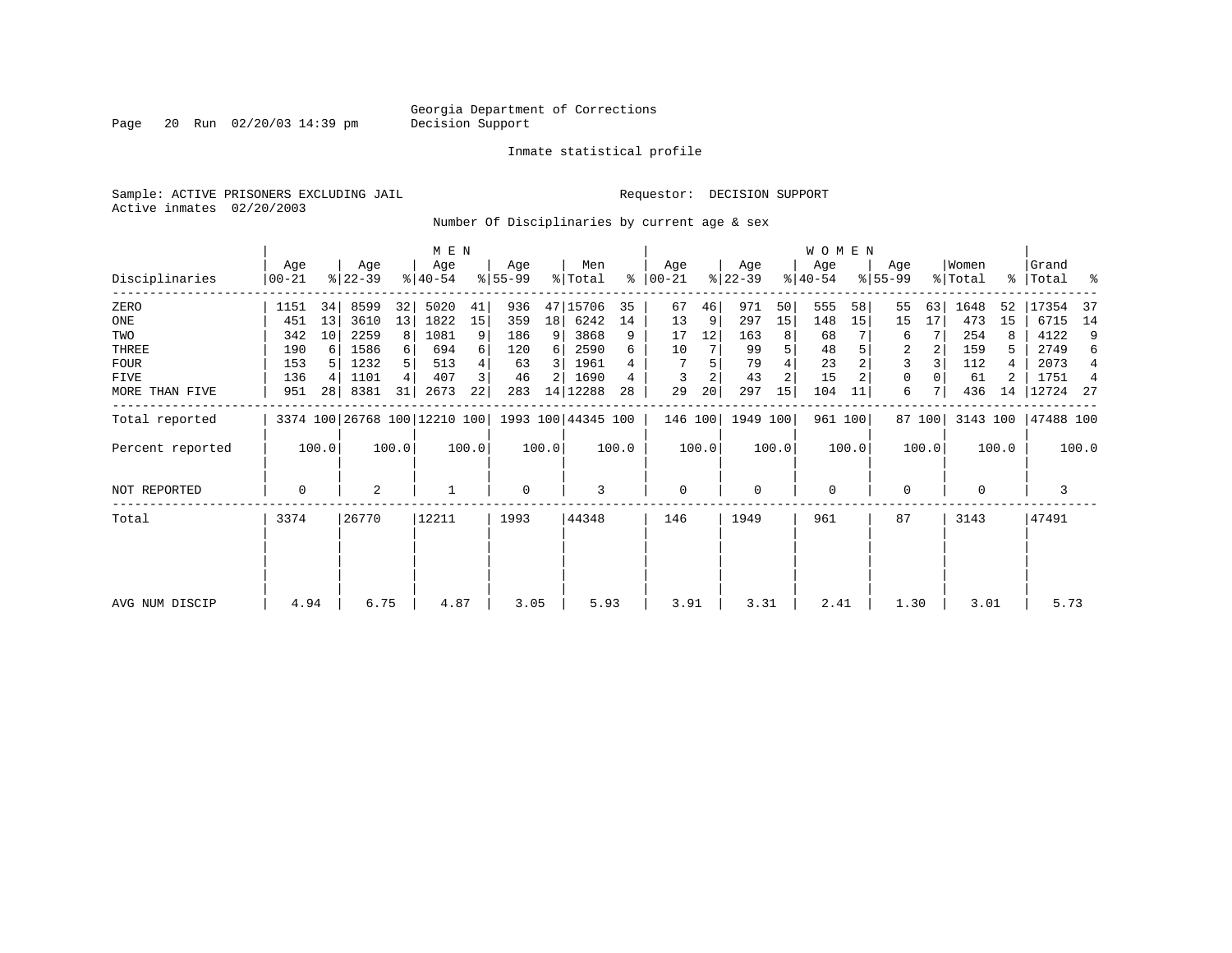Page 21 Run  $02/20/03$  14:39 pm

#### Inmate statistical profile

Sample: ACTIVE PRISONERS EXCLUDING JAIL **Requestor: DECISION SUPPORT** Active inmates 02/20/2003

Number Of Escapes by current age & sex

|                  |                  |          |                  |          | M E N                        |       |                 |       |                    |          |                 |       |                  |       | W O M E N        |             |                  |             |                  |       |                    |              |
|------------------|------------------|----------|------------------|----------|------------------------------|-------|-----------------|-------|--------------------|----------|-----------------|-------|------------------|-------|------------------|-------------|------------------|-------------|------------------|-------|--------------------|--------------|
| Escapes          | Age<br>$00 - 21$ |          | Age<br>$ 22-39 $ |          | Age<br>$ 40-54 $             |       | Age<br>$ 55-99$ |       | Men<br>% Total     | ႜႂ       | Age<br>$ 00-21$ |       | Age<br>$ 22-39 $ |       | Age<br>$ 40-54 $ |             | Age<br>$8 55-99$ |             | Women<br>% Total |       | Grand<br>%   Total | ಿ            |
| ZERO             |                  |          | 3369 100 26599   |          | 99 12067                     | 99    | 1959            |       | 98 43994           | 99       | 146             | 100   | 1945 100         |       | 959              | 100         | 87               | 100         | 3137             | 100   | 47131              | 99           |
| ONE              |                  | $\Omega$ | 169              | $1\vert$ | 126                          |       | 25              | 1     | 325                |          | $\mathbf 0$     | 0     | 4                | 0     | 2                | 0           | $\Omega$         | 0           | 6                | 0     | 331                | 1            |
| TWO              |                  |          | 2                | 0        | 14                           | 0     | 6               | 0     | 22                 | $\Omega$ | $\Omega$        |       |                  |       | 0                | $\Omega$    | 0                |             |                  | 0     | 22                 | $\Omega$     |
| THREE            | 0                |          |                  |          |                              |       |                 |       | 6                  | 0        | $\Omega$        |       | $\mathbf 0$      | 0     | $\mathbf 0$      |             | 0                |             |                  | 0     | 6                  | <sup>0</sup> |
| FOUR             | $\Omega$         |          |                  | $\Omega$ |                              |       |                 | 0     |                    | 0        | $\Omega$        |       | $\Omega$         | 0     | $\Omega$         | O           | $\Omega$         |             |                  | 0     |                    | <sup>0</sup> |
| FIVE             | $\Omega$         |          | 0                |          | $\Omega$                     |       | $\Omega$        | 0     | $\Omega$           | $\Omega$ |                 | 0     | 0                | 0     | $\mathbf 0$      | $\Omega$    | 0                |             |                  | 0     |                    |              |
| MORE THAN FIVE   | 0                | 0        |                  | $\Omega$ | $\Omega$                     | 0     | $\Omega$        | 0     |                    |          | $\Omega$        | 0     | $\Omega$         | 0     | $\mathbf 0$      | $\mathbf 0$ | $\Omega$         | $\mathbf 0$ |                  | 0     |                    |              |
| Total reported   |                  |          |                  |          | 3374 100 26770 100 12211 100 |       |                 |       | 1993 100 44348 100 |          | 146 100         |       | 1949 100         |       |                  | 961 100     |                  | 87 100      | 3143 100         |       | 47491 100          |              |
| Percent reported |                  | 100.0    |                  | 100.0    |                              | 100.0 |                 | 100.0 |                    | 100.0    |                 | 100.0 |                  | 100.0 |                  | 100.0       |                  | 100.0       |                  | 100.0 |                    | 100.0        |
| NOT REPORTED     | 0                |          | 0                |          | $\mathbf 0$                  |       | $\mathbf 0$     |       | 0                  |          | $\mathbf 0$     |       | 0                |       | $\mathbf 0$      |             | 0                |             | 0                |       | 0                  |              |
| Total            | 3374             |          | 26770            |          | 12211                        |       | 1993            |       | 44348              |          | 146             |       | 1949             |       | 961              |             | 87               |             | 3143             |       | 47491              |              |
|                  |                  |          |                  |          |                              |       |                 |       |                    |          |                 |       |                  |       |                  |             |                  |             |                  |       |                    |              |
| AVG NUM ESCAPES  | .00              |          | .01              |          | .01                          |       | .02             |       | .01                |          | .00             |       | .00              |       | .00              |             | .00              |             | .00              |       | .01                |              |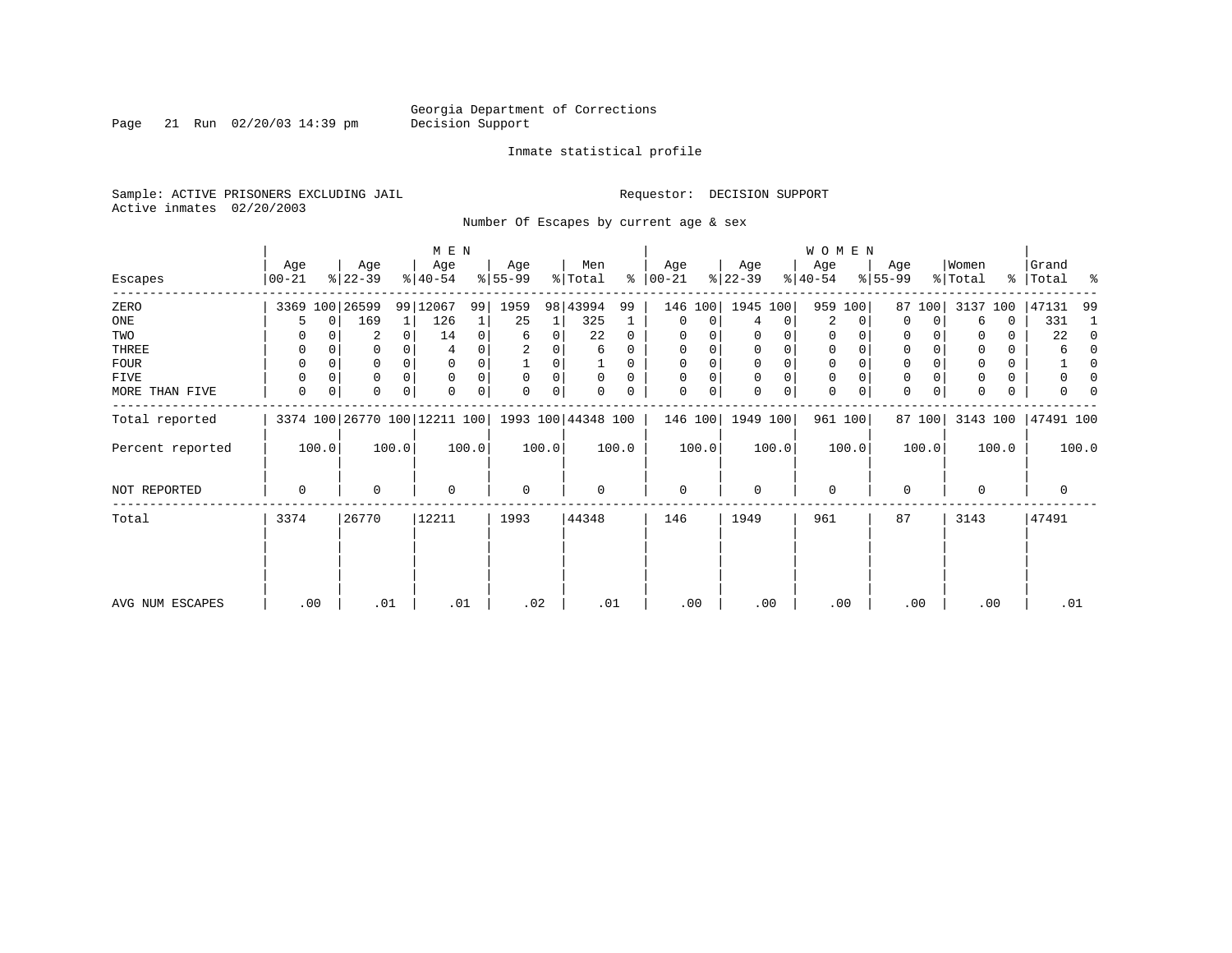Page 22 Run 02/20/03 14:39 pm Decision Support

Inmate statistical profile

Active inmates 02/20/2003

Sample: ACTIVE PRISONERS EXCLUDING JAIL **Requestor: DECISION SUPPORT** 

Number Of Prior Georgia Incarcerations \* by current age & sex

|                            |             |       |                  |          | M E N                                           |                |                  |       |                |       |                  |       |                  |       | <b>WOMEN</b>    |       |                  |        |                  |       |                |       |
|----------------------------|-------------|-------|------------------|----------|-------------------------------------------------|----------------|------------------|-------|----------------|-------|------------------|-------|------------------|-------|-----------------|-------|------------------|--------|------------------|-------|----------------|-------|
| Prior Incarcerations 00-21 | Age         |       | Age<br>$ 22-39 $ |          | Age<br>$ 40-54 $                                |                | Age<br>$ 55-99 $ |       | Men<br>% Total | ႜ     | Age<br>$ 00-21 $ |       | Age<br>$ 22-39 $ |       | Age<br>$ 40-54$ |       | Age<br>$ 55-99 $ |        | Women<br>% Total | ႜ     | Grand<br>Total | ್ಠಿ   |
| ZERO                       | 3104        |       | 92 15298         | 57       | 4722                                            | 39             | 1101             |       | 55 24225       | 55    | 131              | 90    | 1292             | 66    | 512             | 53    | 62               | 71     | 1997             | 64    | 26222          | -55   |
| ONE                        | 249         |       | 5262             | 20       | 2204                                            | 18             | 368              | 18    | 8083           | 18    | 14               | 10    | 330              | 17    | 154             | 16    | 14               | 16     | 512              | 16    | 8595           | 18    |
| TWO                        | 21          |       | 2913             | 11       | 1601                                            | 13             | 206              | 10    | 4741           | 11    |                  |       | 158              | 8     | 106             | 11    | 2                | 2      | 267              |       | 5008           | 11    |
| THREE                      | 0           |       | 1675             | $6 \mid$ | 1232                                            | 10             | 146              |       | 3053           |       | 0                | 0     | 90               | 5     | 74              | 8     | 3                | 3      | 167              |       | 3220           | 7     |
| <b>FOUR</b>                | $\Omega$    |       | 861              |          | 952                                             | 8              | 79               | 4     | 1892           | 4     | $\mathbf 0$      |       | 41               | 2     | 38              |       | 2                |        | 81               |       | 1973           | 4     |
| <b>FIVE</b>                | 0           |       | 463              |          | 629                                             | 5              | 29               |       | 1121           |       | $\Omega$         | 0     | 19               |       | 29              |       |                  |        | 49               |       | 1170           | -2    |
| MORE THAN FIVE             | 0           | 0     | 298              |          | 871                                             | 7 <sup>1</sup> | 64               | 3     | 1233           | 3     | 0                | 0     | 19               |       | 48              |       | 3                | 3      | 70               | 2     | 1303           |       |
| Total reported             |             |       |                  |          | 3374 100 26770 100 12211 100 1993 100 44348 100 |                |                  |       |                |       | 146 100          |       | 1949 100         |       | 961 100         |       |                  | 87 100 | 3143 100         |       | 47491 100      |       |
| Percent reported           |             | 100.0 |                  | 100.0    |                                                 | 100.0          |                  | 100.0 |                | 100.0 |                  | 100.0 |                  | 100.0 |                 | 100.0 |                  | 100.0  |                  | 100.0 |                | 100.0 |
| <b>NOT REPORTED</b>        | $\mathbf 0$ |       | $\Omega$         |          | 0                                               |                | $\mathbf 0$      |       | 0              |       | $\mathbf 0$      |       | $\Omega$         |       | $\mathbf 0$     |       | $\mathbf 0$      |        | $\Omega$         |       | 0              |       |
| Total                      | 3374        |       | 26770            |          | 12211                                           |                | 1993             |       | 44348          |       | 146              |       | 1949             |       | 961             |       | 87               |        | 3143             |       | 47491          |       |
|                            |             |       |                  |          |                                                 |                |                  |       |                |       |                  |       |                  |       |                 |       |                  |        |                  |       |                |       |
|                            |             |       |                  |          |                                                 |                |                  |       |                |       |                  |       |                  |       |                 |       |                  |        |                  |       |                |       |
| AVG # INCARCERATIONS       |             | .09   |                  | .89      | 1.81                                            |                | 1.08             |       | 1.09           |       | .11              |       | .67              |       | 1.28            |       | .69              |        | .83              |       | 1.07           |       |

\* This data counts a parole revocation on an existing sentenCE AS A prior incarceration. Also, this data counts, for any cohort of inmates, the total number of Georgia incarcerations the inmate has had during his entire criminal career. For example, if an inmate was admitted to prison first in FY72, and then re-admitted in FY79 and FY85, he had two prior incarcerations before the FY85 admission. This inmate's records show two prior incarcerations in all three of his records since he has had two prior incarcerations in his criminal career. If the cohort of FY72 admissions is selected for analysis, two prior incarcerations will be listed for this inmate even though in FY72, he had no prior incarcerations.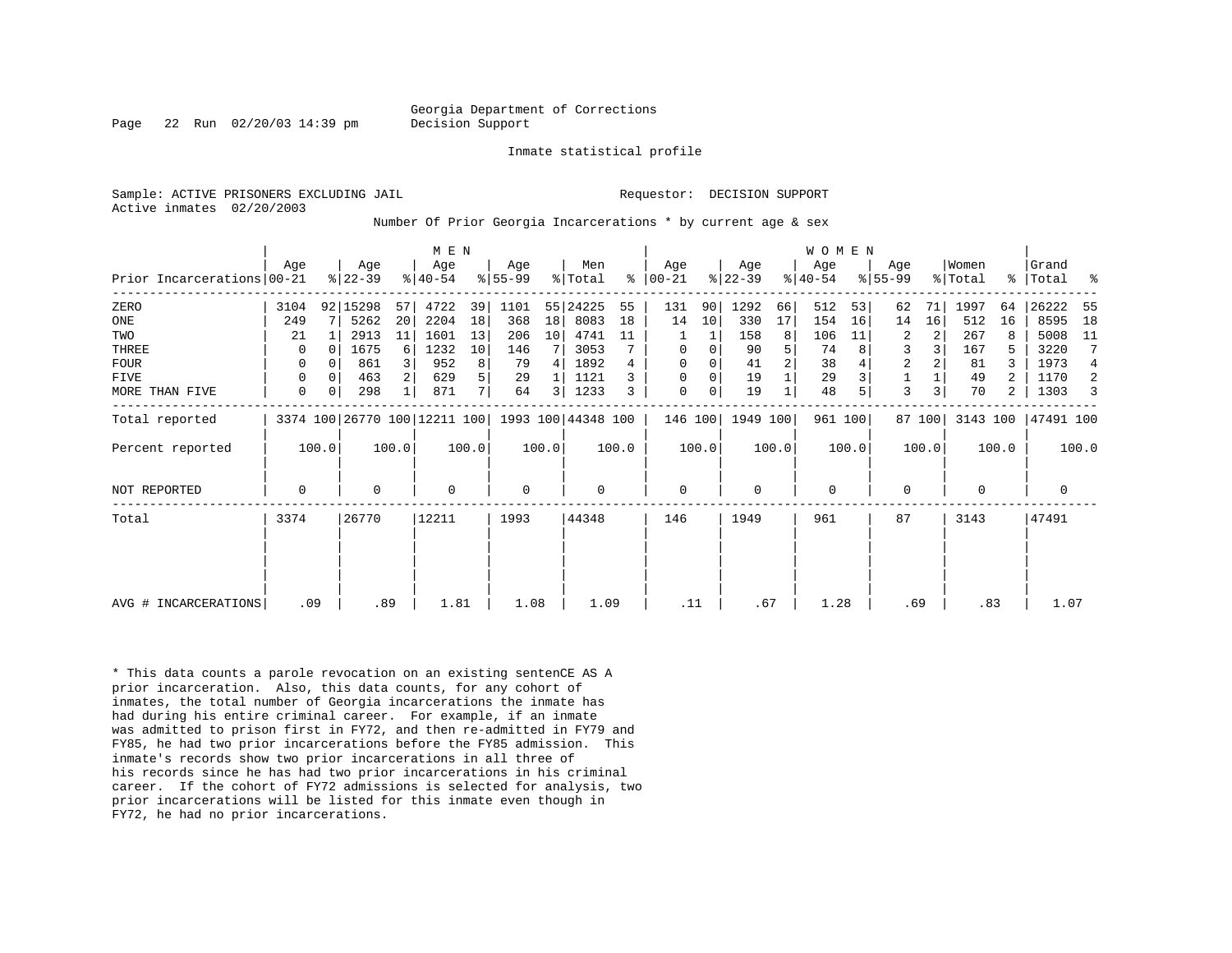Page 23 Run 02/20/03 14:39 pm

#### Inmate statistical profile

Sample: ACTIVE PRISONERS EXCLUDING JAIL **Requestor: DECISION SUPPORT** Active inmates 02/20/2003

Number Of Transfers by current age & sex

|                   |                |       |                  |       | M E N            |       |                  |       |                                                 |       |                  |       |                  |       | WOMEN            |         |                  |                |                              |       |                    |                |
|-------------------|----------------|-------|------------------|-------|------------------|-------|------------------|-------|-------------------------------------------------|-------|------------------|-------|------------------|-------|------------------|---------|------------------|----------------|------------------------------|-------|--------------------|----------------|
| Transfers         | Age<br>  00-21 |       | Age<br>$ 22-39 $ |       | Age<br>$ 40-54 $ |       | Age<br>$ 55-99 $ |       | Men<br>% Total                                  | ∻     | Age<br>$ 00-21 $ |       | Age<br>$ 22-39 $ |       | Age<br>$ 40-54 $ |         | Age<br>$ 55-99 $ |                | Women<br>$\frac{1}{2}$ Total |       | Grand<br>% Total % |                |
| ZERO              | 810            | 24    | 2469             | 9     | 999              |       | 130              |       | 4408                                            | 10    | 31               | 21    | 409              | 21    | 181              | 19      | 16               | 18             | 637                          | 20    | 5045               | -11            |
| ONE               | 1675           |       | 50 10424         | 39    | 4457             | 36    | 768              | 39    | 17324                                           | 39    | 100              | 68    | 1037             | 53    | 479              | 50      | 38               | 44             | 1654                         | 53    | 18978              | 40             |
| TWO               | 594            | 18    | 5845             | 22    | 2290             | 19    | 372              | 19    | 9101                                            | 21    | 12               | 8     | 282              | 14    | 149              | 16      | 13               | 15             | 456                          | 15    | 9557               | -20            |
| THREE             | 179            | 5     | 3285             | 12    | 1422             | 12    | 200              | 10    | 5086                                            | 11    | 3                | 2     | 122              | 6     | 75               | 8       | 11               | 13             | 211                          |       | 5297               | - 11           |
| <b>FOUR</b>       | 61             |       | 1860             |       | 924              |       | 164              | 8     | 3009                                            |       | $\Omega$         | 0     | 61               | 3     | 33               |         | 2                | 2              | 96                           |       | 3105               | 7              |
| FIVE              | 27             |       | 1073             | 4     | 628              |       | 103              | 5     | 1831                                            | 4     | 0                |       | 22               |       | 16               |         | 5                |                | 43                           |       | 1874               | $\overline{4}$ |
| MORE THAN FIVE    | 28             |       | 1814             | 7     | 1491             | 12    | 256              | 13    | 3589                                            | 8     | 0                | 0     | 16               |       | 28               | 3       | $\overline{a}$   | 2 <sub>1</sub> | 46                           |       | 3635               | 8              |
| Total reported    |                |       |                  |       |                  |       |                  |       | 3374 100 26770 100 12211 100 1993 100 44348 100 |       | 146 100          |       | 1949 100         |       |                  | 961 100 |                  | 87 100         | 3143 100                     |       | 47491 100          |                |
| Percent reported  |                | 100.0 |                  | 100.0 |                  | 100.0 |                  | 100.0 |                                                 | 100.0 |                  | 100.0 |                  | 100.0 |                  | 100.0   |                  | 100.0          |                              | 100.0 |                    | 100.0          |
| NOT REPORTED      | 0              |       | 0                |       | $\mathbf 0$      |       | 0                |       | $\mathbf 0$                                     |       | 0                |       | $\mathbf 0$      |       | $\mathbf 0$      |         | 0                |                | 0                            |       | 0                  |                |
| Total             | 3374           |       | 26770            |       | 12211            |       | 1993             |       | 44348                                           |       | 146              |       | 1949             |       | 961              |         | 87               |                | 3143                         |       | 47491              |                |
|                   |                |       |                  |       |                  |       |                  |       |                                                 |       |                  |       |                  |       |                  |         |                  |                |                              |       |                    |                |
|                   |                |       |                  |       |                  |       |                  |       |                                                 |       |                  |       |                  |       |                  |         |                  |                |                              |       |                    |                |
| AVG NUM TRANSFERS | 1.18           |       | 2.22             |       | 2.71             |       | 2.79             |       | 2.30                                            |       | .91              |       | 1.25             |       | 1.49             |         | 1.66             |                | 1.32                         |       | 2.24               |                |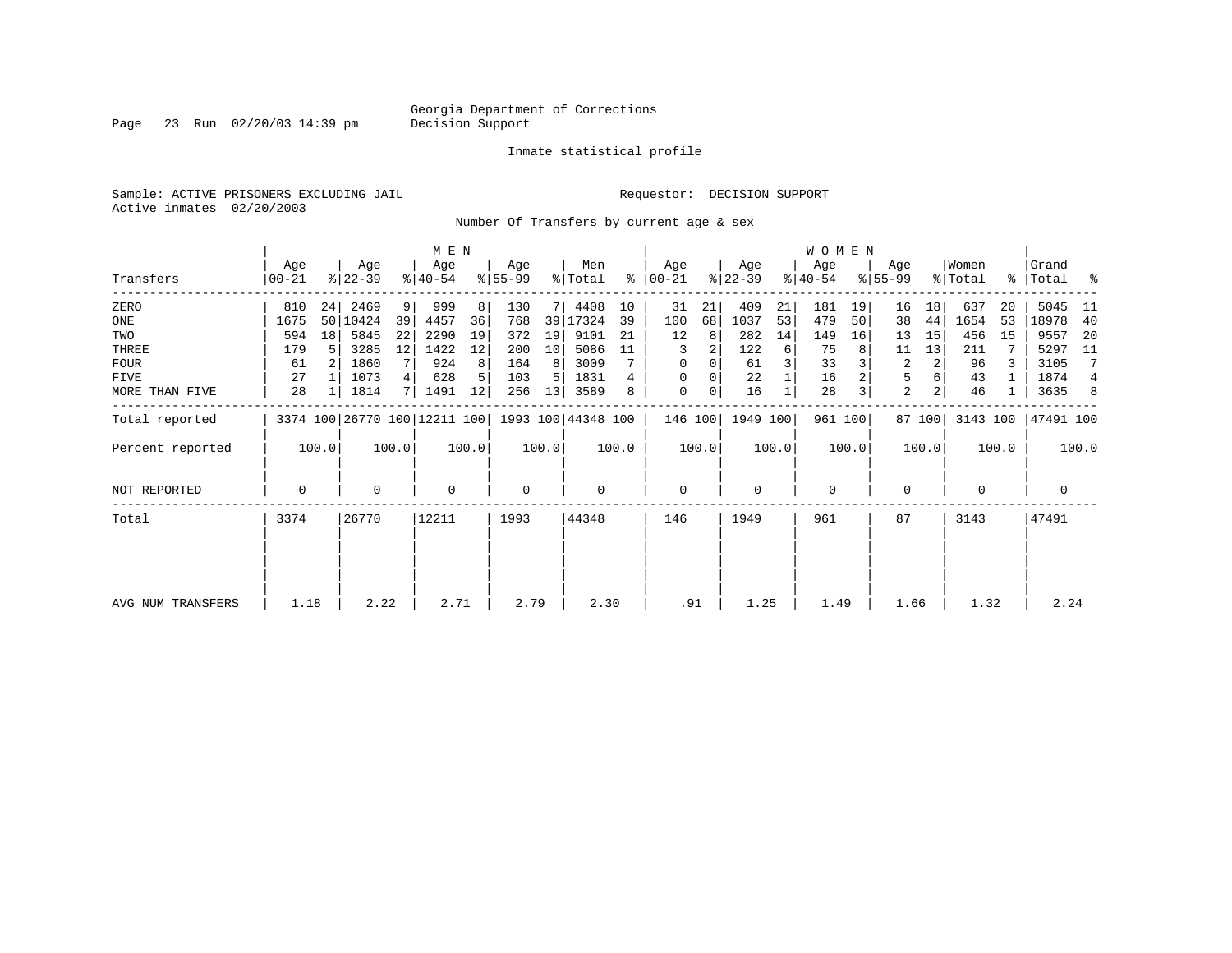Page 24 Run  $02/20/03$  14:39 pm

#### Inmate statistical profile

Sample: ACTIVE PRISONERS EXCLUDING JAIL **Requestor: DECISION SUPPORT** Active inmates 02/20/2003

County Of Conviction by current age & sex

| Age<br>County Of Conviction 00-21<br>Appling<br>4<br>Atkinson<br>$\mathbf{1}$ | $\mathbf 0$<br>$\mathbf 0$<br>$\mathbf 0$<br>$\mathbf 0$<br>$\mathbf{1}$ | Age<br>$ 22-39$<br>60<br>24<br>31<br>12 | $\mathbf 0$<br>$\mathbf 0$<br>$\Omega$ | Age<br>$ 40-54$<br>26<br>14 | $\mathbf 0$  | Aqe<br>$8 55-99$<br>6 | $\mathbf 0$    | Men<br>% Total | ి              | Age<br>$ 00-21$ |              | Aqe<br>$8 22-39$ |                | Age<br>$8140 - 54$ |              | Age<br>$8155 - 99$ |                | Women<br>% Total | ి              | Grand<br>Total | ٩,             |
|-------------------------------------------------------------------------------|--------------------------------------------------------------------------|-----------------------------------------|----------------------------------------|-----------------------------|--------------|-----------------------|----------------|----------------|----------------|-----------------|--------------|------------------|----------------|--------------------|--------------|--------------------|----------------|------------------|----------------|----------------|----------------|
|                                                                               |                                                                          |                                         |                                        |                             |              |                       |                |                |                |                 |              |                  |                |                    |              |                    |                |                  |                |                |                |
|                                                                               |                                                                          |                                         |                                        |                             |              |                       |                |                |                |                 |              |                  |                |                    |              |                    |                |                  |                |                |                |
|                                                                               |                                                                          |                                         |                                        |                             |              |                       |                | 96             | $\mathbf 0$    | 0               | $\mathbf 0$  | 4                | 0              | 1                  | 0            | $\Omega$           | $\mathbf 0$    | 5                | 0              | 101            | $\Omega$       |
|                                                                               |                                                                          |                                         |                                        |                             | $\mathbf 0$  | $\overline{4}$        | $\mathbf 0$    | 43             | $\Omega$       | $\mathbf 0$     | $\mathbf 0$  | $\mathbf 1$      | $\mathbf 0$    | $\overline{c}$     | $\mathbf 0$  | $\mathbf{0}$       | $\mathbf 0$    | $\overline{3}$   | $\Omega$       | 46             | $\Omega$       |
| Bacon<br>6                                                                    |                                                                          |                                         |                                        | 17                          | 0            | $\Omega$              | $\mathbf 0$    | 54             | 0              | $\mathbf 0$     | 0            | $\mathbf 0$      | $\mathbf 0$    | 2                  | $\mathbf 0$  | $\mathbf 0$        | $\mathbf 0$    | $\overline{c}$   | 0              | 56             | $\Omega$       |
| Baker<br>$\Omega$                                                             |                                                                          |                                         | $\mathbf 0$                            | 7                           | 0            | $\Omega$              | $\mathbf 0$    | 19             | 0              | $\Omega$        | $\mathbf 0$  | 3                | $\mathbf 0$    | $\Omega$           | $\mathbf 0$  | $\Omega$           | $\mathbf 0$    | 3                | $\Omega$       | 22             | $\mathbf{0}$   |
| Baldwin<br>26                                                                 |                                                                          | 201                                     | 1                                      | 98                          | $\mathbf{1}$ | 8                     | $\Omega$       | 333            | 1              | $\overline{c}$  | 1            | 22               | 1              | 2                  | $\mathbf 0$  | $\mathbf{1}$       | $\mathbf{1}$   | 27               | $\mathbf{1}$   | 360            | 1              |
| Banks<br>9                                                                    | $\overline{0}$                                                           | 35                                      | $\mathbf 0$                            | 17                          | $\mathbf 0$  | 9                     | $\mathbf 0$    | 70             | $\Omega$       | $\mathbf 0$     | $\mathbf 0$  | 5                | $\mathbf 0$    | $\overline{2}$     | $\mathbf 0$  | $\mathbf 0$        | $\mathbf 0$    | 7                | 0              | 77             | $\mathbf{0}$   |
| 8<br>Barrow                                                                   | $\overline{0}$                                                           | 116                                     | $\mathbf 0$                            | 63                          | $\mathbf 1$  | 14                    | $\mathbf{1}$   | 201            | $\Omega$       | $\mathbf{1}$    | $\mathbf 1$  | 12               | 1              | 6                  | $\mathbf{1}$ | $\overline{2}$     | 2              | 21               | $\mathbf{1}$   | 222            | $\mathbf{0}$   |
| 18<br>Bartow                                                                  | $\mathbf{1}$                                                             | 242                                     | $\mathbf{1}$                           | 111                         | $\mathbf 1$  | 32                    | $\overline{2}$ | 403            | $\mathbf{1}$   | $\mathbf 0$     | $\Omega$     | 28               | $\mathbf{1}$   | 9                  | $\mathbf 1$  | $\mathbf{0}$       | $\mathbf 0$    | 37               | $\mathbf{1}$   | 440            | $\mathbf{1}$   |
| Ben Hill<br>17                                                                | 1                                                                        | 120                                     | $\Omega$                               | 54                          | $\mathbf 0$  | 10                    | $\mathbf{1}$   | 201            | $\Omega$       | $\mathbf{1}$    | 1            | 10               | $\mathbf{1}$   | 4                  | $\mathbf 0$  | $\mathbf{0}$       | $\Omega$       | 15               | 0              | 216            | $\Omega$       |
| Berrien<br>$\overline{4}$                                                     | 0                                                                        | 52                                      | $\mathbf 0$                            | 23                          | $\mathbf 0$  | $\overline{2}$        | $\mathbf 0$    | 81             | $\Omega$       | 1               | $\mathbf{1}$ | 4                | $\mathbf 0$    | $\mathbf 0$        | $\mathbf 0$  | $\mathbf{0}$       | $\Omega$       | 5                | $\Omega$       | 86             | $\Omega$       |
| <b>Bibb</b><br>63                                                             | $\overline{2}$                                                           | 587                                     | 2                                      | 311                         | 3            | 50                    | 3              | 1011           | $\overline{a}$ | $\overline{4}$  | 3            | 25               | $\mathbf 1$    | 19                 | 2            | 3                  | 4              | 51               | 2              | 1062           | $\overline{2}$ |
| Bleckley<br>9                                                                 | $\mathbf 0$                                                              | 83                                      | $\mathbf 0$                            | 23                          | $\mathbf 0$  | 5                     | $\mathbf 0$    | 120            | 0              | $\Omega$        | $\Omega$     | 5                | $\mathbf 0$    | 3                  | $\mathbf 0$  | $\mathbf{0}$       | $\Omega$       | 8                | 0              | 128            | $\Omega$       |
| Brantley<br>$\overline{2}$                                                    | 0                                                                        | 20                                      | $\mathbf 0$                            | 13                          | 0            | 3                     | $\mathbf 0$    | 38             | 0              | 0               | 0            | 0                | $\mathbf 0$    | $\mathbf{1}$       | $\mathbf 0$  | 1                  | $\mathbf 1$    | $\overline{2}$   | 0              | 40             | $\Omega$       |
| Brooks<br>3                                                                   | $\Omega$                                                                 | 60                                      | $\Omega$                               | 16                          | $\Omega$     | 6                     | $\Omega$       | 85             | $\Omega$       | $\Omega$        | $\Omega$     | $\mathbf{1}$     | $\Omega$       | 3                  | $\mathbf 0$  | $\mathbf{0}$       | $\Omega$       | $\overline{4}$   | $\Omega$       | 89             | $\Omega$       |
| Bryan<br>3                                                                    | 0                                                                        | 45                                      | $\mathbf 0$                            | 28                          | $\mathbf 0$  | 4                     | $\mathbf 0$    | 80             | $\Omega$       | $\Omega$        | $\Omega$     | 3                | $\Omega$       | 1                  | $\mathbf 0$  | $\mathbf{1}$       | 1              | 5                | 0              | 85             | $\Omega$       |
| Bulloch<br>30                                                                 | 1                                                                        | 234                                     | 1                                      | 80                          | 1            | 17                    | 1              | 361            | 1              | 1               | 1            | 17               | $\mathbf{1}$   | 4                  | $\mathbf 0$  | $\overline{2}$     | $\overline{2}$ | 24               | 1              | 385            | 1              |
| Burke<br>14                                                                   | $\Omega$                                                                 | 142                                     | $\mathbf{1}$                           | 56                          | $\mathbf 0$  | 7                     | $\Omega$       | 219            | $\Omega$       | $\overline{c}$  | $\mathbf{1}$ | 3                | $\Omega$       | 4                  | $\mathbf 0$  | $\Omega$           | $\Omega$       | 9                | $\Omega$       | 228            | $\Omega$       |
| <b>Butts</b><br>10                                                            | 0                                                                        | 76                                      | $\mathbf 0$                            | 36                          | $\mathbf 0$  | 7                     | $\mathbf 0$    | 129            | 0              | 1               | 1            | 3                | 0              | 4                  | $\mathbf 0$  | $\mathbf 0$        | $\Omega$       | 8                | 0              | 137            | $\Omega$       |
| Calhoun<br>4                                                                  | 0                                                                        | 21                                      | $\mathbf 0$                            | 13                          | $\mathbf 0$  | 3                     | $\mathbf 0$    | 41             | 0              | $\mathbf 0$     | $\mathbf 0$  | 3                | 0              | $\mathbf 0$        | $\mathbf 0$  | $\mathbf{0}$       | 0              | 3                | 0              | 44             | $\Omega$       |
| Camden<br>3                                                                   | $\mathbf 0$                                                              | 62                                      | $\Omega$                               | 26                          | $\Omega$     | $\overline{2}$        | $\Omega$       | 93             | $\Omega$       | $\Omega$        | $\Omega$     | 3                | $\Omega$       | $\overline{2}$     | $\mathbf 0$  | $\mathbf{1}$       | $\mathbf{1}$   | 6                | $\Omega$       | 99             | $\Omega$       |
| Candler<br>7                                                                  | 0                                                                        | 53                                      | $\mathbf 0$                            | 22                          | $\mathbf 0$  | $\Omega$              | $\mathbf 0$    | 82             | $\Omega$       | $\Omega$        | $\Omega$     | 5                | $\Omega$       | 1                  | $\mathbf 0$  | $\mathbf{0}$       | $\Omega$       | 6                | 0              | 88             | $\Omega$       |
| Carroll<br>38                                                                 | 1                                                                        | 285                                     | 1                                      | 123                         | 1            | 38                    | $\overline{2}$ | 484            | 1              | $\overline{c}$  | 1            | 44               | $\overline{c}$ | 13                 | 1            | $\Omega$           | $\mathbf 0$    | 59               | $\overline{a}$ | 543            | 1              |
| Catoosa<br>6                                                                  | $\Omega$                                                                 | 128                                     | $\Omega$                               | 59                          | $\mathbf 0$  | 16                    | $\mathbf{1}$   | 209            | $\Omega$       | $\mathbf 0$     | $\Omega$     | 18               | $\mathbf{1}$   | 5                  | 1            | $\mathbf{1}$       | $\mathbf{1}$   | 24               | $\mathbf{1}$   | 233            | $\Omega$       |
| Charlton<br>1                                                                 | $\mathbf{0}$                                                             | 24                                      | $\mathbf 0$                            | 15                          | $\mathbf 0$  | $\overline{2}$        | $\mathbf 0$    | 42             | 0              | $\mathbf 0$     | $\mathbf 0$  | 3                | $\mathbf 0$    | $\mathbf{1}$       | $\mathbf 0$  | $\mathbf{0}$       | $\mathbf 0$    | $\overline{4}$   | $\mathbf 0$    | 46             | $\Omega$       |
| Chatham<br>212                                                                | 6                                                                        | 1398                                    | 5                                      | 558                         | 5            | 73                    | 4              | 2241           | 5              | 8               | 6            | 105              | 5              | 43                 | 5            | 3                  | 4              | 159              | 5              | 2400           | 5              |
| Chattahoochee<br>5                                                            | $\mathbf 0$                                                              | 18                                      | 0                                      | 8                           | $\mathbf 0$  | $\mathbf 0$           | 0              | 31             | $\Omega$       | 1               | 1            | $\mathbf 0$      | $\mathbf 0$    | $\mathbf 0$        | $\mathbf 0$  | $\mathbf{0}$       | 0              | 1                | 0              | 32             | $\mathbf{0}$   |
| Chattooga<br>4                                                                | 0                                                                        | 109                                     | $\mathbf 0$                            | 67                          | $\mathbf 1$  | 8                     | $\mathbf 0$    | 188            | $\Omega$       | $\mathbf{1}$    | $\mathbf 1$  | 3                | $\Omega$       | 3                  | $\mathbf 0$  | 1                  | $\mathbf{1}$   | 8                | $\mathbf 0$    | 196            | $\Omega$       |
| Cherokee<br>26                                                                | 1                                                                        | 233                                     | 1                                      | 171                         | 1            | 26                    | 1              | 456            | $\mathbf{1}$   | $\overline{c}$  | $\mathbf{1}$ | 41               | $\overline{c}$ | 13                 | $\mathbf{1}$ | $\mathbf 0$        | $\Omega$       | 56               | $\overline{a}$ | 512            | 1              |
| Clarke<br>30                                                                  | 1                                                                        | 306                                     | $\mathbf{1}$                           | 133                         | $\mathbf 1$  | 21                    | $\mathbf{1}$   | 490            | $\mathbf{1}$   | $\mathbf{1}$    | 1            | 28               | $\mathbf{1}$   | 9                  | 1            | 3                  | 4              | 41               | $\mathbf{1}$   | 531            | $\mathbf 1$    |
| 3<br>Clay                                                                     | 0                                                                        | 18                                      | $\mathbf 0$                            | 3                           | $\mathbf 0$  | 1                     | $\mathbf 0$    | 25             | $\Omega$       | $\mathbf 0$     | $\Omega$     | $\overline{a}$   | $\mathbf 0$    | $\mathbf 0$        | $\mathbf 0$  | $\mathbf 0$        | $\mathbf 0$    | $\overline{c}$   | $\mathbf 0$    | 27             | $\Omega$       |
| 207<br>Clayton                                                                | 6                                                                        | 1131                                    | $\overline{4}$                         | 413                         | 3            | 54                    | 3              | 1805           | 4              | 11              | 8            | 98               | 5              | 62                 | 6            | 3                  | 4              | 174              | 6              | 1979           | $\overline{4}$ |
| Clinch<br>4                                                                   | $\mathbf 0$                                                              | 37                                      | 0                                      | 13                          | $\mathbf 0$  | $\mathbf 0$           | $\mathbf 0$    | 54             | $\Omega$       | $\mathbf 0$     | $\mathbf 0$  | $\overline{a}$   | $\mathbf 0$    | $\mathbf{1}$       | $\mathbf 0$  | $\mathbf 0$        | $\mathbf 0$    | 3                | $\Omega$       | 57             | $\Omega$       |
| Cobb<br>167                                                                   | 5                                                                        | 1230                                    | 5                                      | 594                         | 5            | 84                    | $\overline{4}$ | 2075           | 5              | 8               | 6            | 108              | 6              | 56                 | 6            | $\overline{2}$     | $\overline{2}$ | 174              | 6              | 2249           | 5              |
| Coffee<br>20                                                                  | 1                                                                        | 141                                     | 1                                      | 61                          | $\mathbf 1$  | $\overline{4}$        | $\mathbf 0$    | 226            | 1              | 1               | $\mathbf{1}$ | 8                | $\mathbf 0$    | 4                  | $\mathbf 0$  | $\mathbf{1}$       | $\mathbf 1$    | 14               | 0              | 240            | $\mathbf 1$    |
| Colquit<br>31                                                                 | 1                                                                        | 180                                     | 1                                      | 79                          | $\mathbf{1}$ | 22                    | 1              | 312            | 1              | 1               | 1            | 8                | 0              | 1                  | $\mathbf 0$  | $\mathbf{1}$       | 1              | 11               | $\Omega$       | 323            | $\mathbf{1}$   |
| Columbia<br>15                                                                | 0                                                                        | 149                                     | 1                                      | 57                          | 0            | 10                    | 1              | 231            | $\mathbf{1}$   | $\mathbf{1}$    | $\mathbf 1$  | 14               | $\mathbf 1$    | 9                  | 1            | $\Omega$           | $\mathbf 0$    | 24               | 1              | 255            | $\mathbf{1}$   |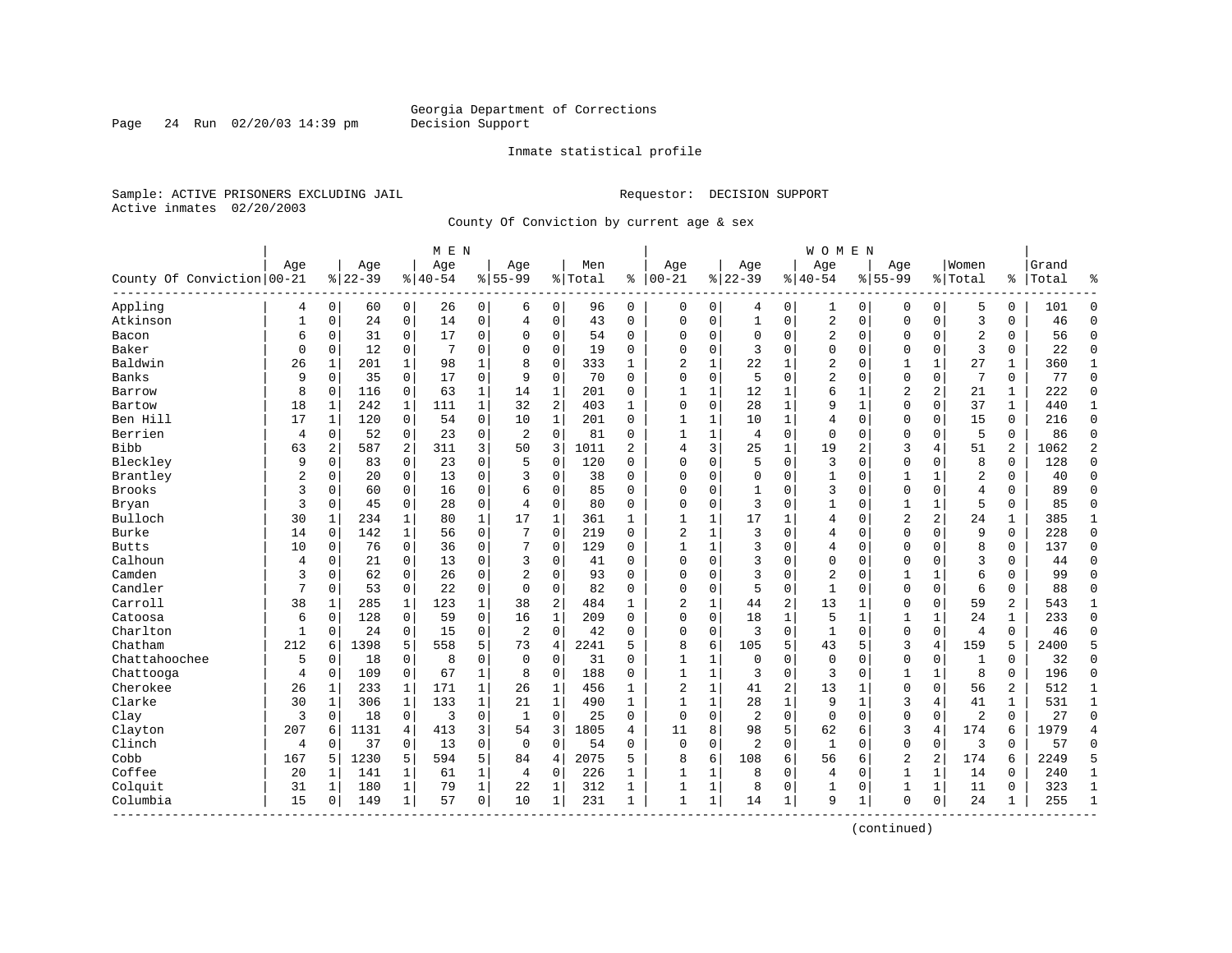### Inmate statistical profile

Active inmates 02/20/2003

Page 25 Run  $02/20/03$  14:39 pm

Sample: ACTIVE PRISONERS EXCLUDING JAIL **Requestor: DECISION SUPPORT** 

County Of Conviction by current age & sex (continued)

|                            |                |              |                |                | M E N          |              |                |              |         |                |              |              |                |                | WOMEN          |              |                |                |                |                |       |                |
|----------------------------|----------------|--------------|----------------|----------------|----------------|--------------|----------------|--------------|---------|----------------|--------------|--------------|----------------|----------------|----------------|--------------|----------------|----------------|----------------|----------------|-------|----------------|
|                            | Aqe            |              | Age            |                | Age            |              | Age            |              | Men     |                | Age          |              | Age            |                | Age            |              | Age            |                | Women          |                | Grand |                |
| County Of Conviction 00-21 |                |              | $8 22-39$      |                | $8 40-54$      |              | $8155 - 99$    |              | % Total | ႜ              | $ 00 - 21$   | %            | $22 - 39$      |                | $8 40-54$      |              | $8155 - 99$    |                | % Total        | $\frac{1}{6}$  | Total | န္             |
| Cook                       | 6              | 0            | 85             | $\mathbf 0$    | 43             | 0            | 5              | 0            | 139     | 0              | 0            | 0            | 5              | 0              | 8              |              | $\Omega$       | $\mathbf 0$    | 13             | 0              | 152   | $\Omega$       |
| Coweta                     | 29             | $\mathbf{1}$ | 269            | $\mathbf 1$    | 101            | $\mathbf 1$  | 16             | $\mathbf{1}$ | 415     | $\mathbf{1}$   | $\Omega$     | 0            | 15             | 1              | 7              | $\mathbf{1}$ | $\Omega$       | 0              | 22             | $\mathbf{1}$   | 437   | $\mathbf{1}$   |
| Crawford                   | 0              | 0            | 13             | $\mathbf 0$    | $\overline{2}$ | $\mathbf 0$  | $\mathbf 0$    | $\mathbf 0$  | 15      | 0              | $\Omega$     | 0            | $\mathbf{1}$   | 0              | 1              | $\mathbf 0$  | $\Omega$       | 0              | $\overline{2}$ | 0              | 17    | $\Omega$       |
| Crisp                      | 23             | 1            | 150            | 1              | 72             | $\mathbf{1}$ | 9              | $\mathbf 0$  | 254     | $\mathbf{1}$   | 2            | $\mathbf{1}$ | 12             | 1              | 1              | $\mathbf 0$  | 1              | 1              | 16             | 1              | 270   | $\mathbf{1}$   |
| Dade                       | 6              | $\mathbf 0$  | 54             | $\mathbf 0$    | 46             | 0            | 10             | $\mathbf 1$  | 116     | 0              | 0            | 0            | $\mathbf{1}$   | 0              | $\Omega$       | $\Omega$     | $\Omega$       | 0              | $\mathbf{1}$   | 0              | 117   | $\Omega$       |
| Dawson                     | 6              | 0            | 36             | $\mathbf 0$    | 28             | $\mathsf 0$  | 6              | $\mathbf 0$  | 76      | 0              | $\Omega$     | 0            | $\overline{2}$ | $\Omega$       | $\mathbf{1}$   | $\Omega$     | $\Omega$       | 0              | 3              | 0              | 79    | $\Omega$       |
| Decatur                    | 23             | 1            | 186            | $\mathbf{1}$   | 72             | $\mathbf{1}$ | 5              | $\mathbf 0$  | 286     | 1              | $\Omega$     | $\mathbf 0$  | 18             | $\mathbf{1}$   | $\overline{4}$ | $\Omega$     | $\Omega$       | 0              | 22             | 1              | 308   | $\mathbf{1}$   |
| DeKalb                     | 257            | 8            | 1798           | 7              | 733            | 6            | 104            | 5            | 2892    | 7              | 15           | 10           | 86             | 4              | 39             | 4            | 6              | 7              | 146            | 5              | 3038  | 6              |
| Dodge                      | 12             | 0            | 118            | $\mathbf 0$    | 63             | $\mathbf 1$  | 5              | $\mathbf 0$  | 198     | 0              | $\Omega$     | 0            | 11             | 1              | 4              | 0            | $\mathbf 0$    | 0              | 15             | 0              | 213   | $\mathbf 0$    |
| Dooly                      | 6              | 0            | 73             | $\mathbf 0$    | 37             | $\mathbf 0$  | 1              | $\mathbf 0$  | 117     | 0              | 0            | 0            | 4              | $\Omega$       | $\mathbf{1}$   | $\Omega$     | $\Omega$       | 0              | 5              | $\Omega$       | 122   | $\Omega$       |
| Dougherty                  | 44             | 1            | 612            | 2              | 251            | 2            | 37             | 2            | 944     | $\overline{a}$ | 2            | 1            | 34             | $\overline{2}$ | 23             | 2            | $\overline{c}$ | $\overline{2}$ | 61             | $\overline{a}$ | 1005  | $\overline{2}$ |
| Douglas                    | 45             | 1            | 470            | $\overline{a}$ | 205            | 2            | 29             | $\mathbf{1}$ | 749     | $\overline{a}$ | 3            | 2            | 51             | 3              | 27             | 3            | $\mathbf{1}$   | 1              | 82             | 3              | 831   | $\overline{2}$ |
| Early                      | 5              | $\mathbf 0$  | 49             | $\mathbf 0$    | 17             | 0            | 5              | $\mathbf 0$  | 76      | 0              | 0            | 0            | 3              | 0              | 1              | $\mathbf 0$  | $\Omega$       | 0              | $\overline{4}$ | 0              | 80    | $\Omega$       |
| Echols                     | $\mathbf{1}$   | 0            | 7              | $\mathbf 0$    | $\overline{2}$ | 0            | 2              | $\mathbf 0$  | 12      | 0              | $\Omega$     | 0            | $\Omega$       | $\Omega$       | $\mathbf 0$    | 0            | $\Omega$       | 0              | $\mathbf 0$    | 0              | 12    | $\Omega$       |
| Effingham                  | 22             | $\mathbf{1}$ | 79             | $\mathbf 0$    | 31             | 0            | 4              | $\mathbf 0$  | 136     | $\Omega$       | $\Omega$     | 0            | 5              | $\Omega$       | 5              | 1            | $\mathbf{1}$   | $\mathbf 1$    | 11             | $\mathbf 0$    | 147   | $\Omega$       |
| Elbert                     | 5              | 0            | 102            | $\mathbf 0$    | 53             | $\mathbf 0$  | 9              | $\mathbf 0$  | 169     | 0              | $\Omega$     | 0            | 11             | 1              | 4              | $\mathbf 0$  | $\Omega$       | 0              | 15             | 0              | 184   | $\Omega$       |
| Emanuel                    | 17             | $\mathbf{1}$ | 105            | $\mathbf 0$    | 40             | $\mathbf 0$  |                | $\mathbf 0$  | 169     | 0              | $\Omega$     | 0            | 5              | 0              | 1              | $\mathbf 0$  | 0              | 0              | 6              | 0              | 175   | $\Omega$       |
| Evans                      | 6              | 0            | 59             | 0              | 13             | $\mathbf 0$  | $\overline{2}$ | $\mathbf 0$  | 80      | 0              | 0            | 0            |                | $\Omega$       | $\mathbf{1}$   | $\Omega$     | $\Omega$       | 0              | $\overline{2}$ | 0              | 82    | $\Omega$       |
| Fannin                     | 6              | 0            | 67             | 0              | 41             | $\mathbf 0$  | 6              | $\mathbf 0$  | 120     | 0              | $\Omega$     | 0            | 8              | $\Omega$       | 5              | $\mathbf{1}$ | $\mathbf{1}$   | $\mathbf{1}$   | 14             | 0              | 134   | $\Omega$       |
| Fayette                    | 18             | 1            | 134            | 1              | 71             | $\mathbf{1}$ | 17             | 1            | 240     | 1              | $\Omega$     | 0            | 11             | 1              | 7              | 1            | $\mathbf{1}$   | 1              | 19             | $\mathbf{1}$   | 259   | -1             |
| Floyd                      | 39             | 1            | 449            | 2              | 193            | 2            | 37             | 2            | 718     | 2              | 4            | 3            | 41             | 2              | 31             | 3            | $\overline{2}$ | 2              | 78             | 3              | 796   | $\overline{2}$ |
| Forsyth                    | 9              | $\mathbf 0$  | 125            | $\mathbf 0$    | 60             | $\mathsf 0$  | 17             | 1            | 211     | 0              | 0            | 0            | 10             | 1              | 10             | 1            | $\mathbf 0$    | 0              | 20             | 1              | 231   | $\Omega$       |
| Franklin                   | 9              | 0            | 69             | $\mathbf 0$    | 39             | $\mathbf 0$  | 8              | $\mathbf 0$  | 125     | 0              | 0            | 0            | 3              | 0              | $\overline{4}$ | $\mathbf 0$  | $\mathbf{0}$   | $\mathbf 0$    | 7              | $\mathbf 0$    | 132   | $\Omega$       |
| Fulton                     | 224            | 7            | 2269           | 8              | 1147           | 9            | 199            | 10           | 3839    | 9              | 7            | 5            | 75             | 4              | 56             | 6            | 10             | 12             | 148            | 5              | 3987  | $\mathsf{R}$   |
| Gilmer                     | 10             | 0            | 82             | $\mathbf 0$    | 45             | $\mathbf 0$  | 19             | 1            | 156     | 0              | $\Omega$     | 0            | 7              | 0              | 4              | $\mathbf 0$  | 1              | 1              | 12             | 0              | 168   | $\Omega$       |
| Glascock                   | $\overline{2}$ | 0            | $\overline{4}$ | $\mathbf 0$    | $\overline{2}$ | $\mathbf 0$  | 1              | $\mathbf 0$  | 9       | 0              | $\Omega$     | 0            | 1              | $\Omega$       | 0              | $\Omega$     | $\mathbf 0$    | 0              | 1              | 0              | 10    | $\Omega$       |
| Glynn                      | 26             | 1            | 293            | $\mathbf{1}$   | 152            | $\mathbf{1}$ | 28             | 1            | 499     | 1              | $\mathbf{1}$ | 1            | 18             | 1              | б              | 1            | $\mathbf{1}$   | 1              | 26             | 1              | 525   | 1              |
| Gordon                     | 19             | 1            | 162            | 1              | 81             | $\mathbf 1$  | 18             | 1            | 280     | $\mathbf{1}$   | 2            | 1            | 14             | 1              | 8              | $\mathbf{1}$ | $\Omega$       | $\Omega$       | 24             | $\mathbf{1}$   | 304   | 1              |
| Grady                      | 21             | 1            | 154            | 1              | 59             | $\mathbf 0$  | 9              | 0            | 243     | $\mathbf{1}$   | $\Omega$     | 0            | 17             | 1              | $\overline{2}$ | $\mathbf 0$  | 1              | 1              | 20             | $\mathbf{1}$   | 263   | $\mathbf{1}$   |
| Greene                     | 16             | 0            | 79             | $\mathbf 0$    | 21             | $\mathbf 0$  | 3              | $\mathbf 0$  | 119     | 0              | 0            | 0            | 1              | 0              | $\overline{2}$ | $\mathbf 0$  | 1              | 1              | $\overline{4}$ | 0              | 123   | $\Omega$       |
| Gwinnett                   | 122            | 4            | 743            | 3              | 337            | 3            | 66             | 3            | 1268    | 3              | 4            | 3            | 69             | 4              | 38             | 4            | $\mathbf{1}$   | 1              | 112            | 4              | 1380  | 3              |
| Habersham                  | 4              | 0            | 48             | $\mathbf 0$    | 36             | $\mathbf 0$  | $\overline{2}$ | $\mathbf 0$  | 90      | 0              | $\Omega$     | 0            | 5              | 0              | $\overline{2}$ | 0            | $\Omega$       | 0              | 7              | 0              | 97    | $\Omega$       |
| Hall                       | 49             | 1            | 358            | $\mathbf{1}$   | 195            | $\sqrt{2}$   | 37             | 2            | 639     | $\mathbf{1}$   | 2            | $\mathbf{1}$ | 41             | 2              | 16             | 2            | $\overline{2}$ | 2              | 61             | 2              | 700   | 1              |
| Hancock                    | 2              | 0            | 15             | 0              | 12             | 0            | 2              | 0            | 31      | $\Omega$       | 0            | 0            | 1              | 0              | 1              | 0            | $\Omega$       | 0              | 2              | 0              | 33    | $\Omega$       |
| Haralson                   | 9              | 0            | 64             | 0              | 31             | $\mathbf 0$  | 6              | 0            | 110     | 0              | 0            | 0            | $\overline{2}$ | 0              | $\mathbf{1}$   | 0            | $\Omega$       | 0              | 3              | 0              | 113   | $\Omega$       |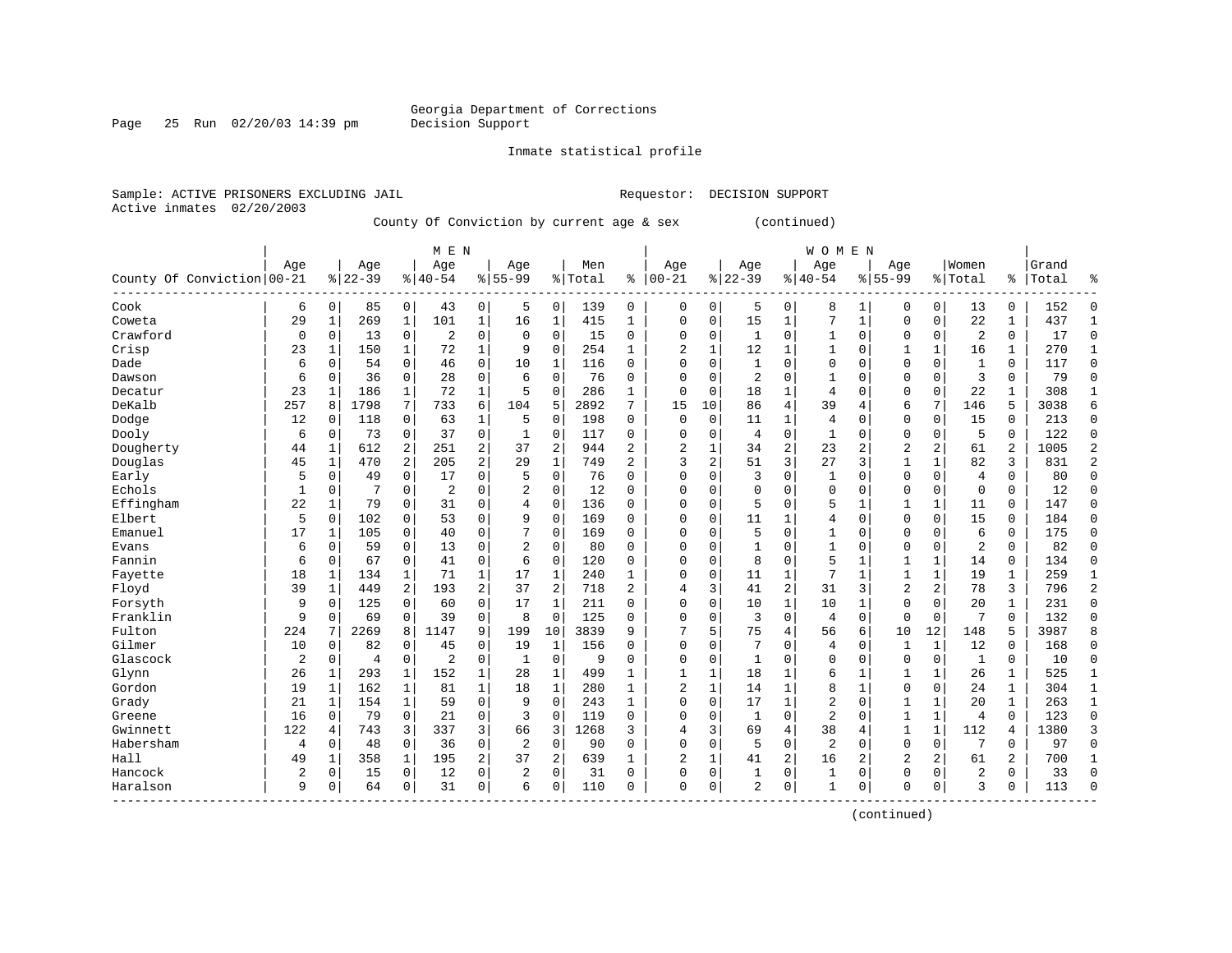Page 26 Run  $02/20/03$  14:39 pm

Inmate statistical profile

Active inmates 02/20/2003

Sample: ACTIVE PRISONERS EXCLUDING JAIL **Requestor: DECISION SUPPORT** 

County Of Conviction by current age & sex (continued)

|                            |     |              |           |              | M E N     |             |                |              |         |          |              |              |                |              | <b>WOMEN</b>   |              |             |             |                |             |       |              |
|----------------------------|-----|--------------|-----------|--------------|-----------|-------------|----------------|--------------|---------|----------|--------------|--------------|----------------|--------------|----------------|--------------|-------------|-------------|----------------|-------------|-------|--------------|
|                            | Age |              | Age       |              | Age       |             | Age            |              | Men     |          | Age          |              | Age            |              | Age            |              | Age         |             | Women          |             | Grand |              |
| County Of Conviction 00-21 |     |              | $8 22-39$ |              | $8 40-54$ |             | $8 55-99$      |              | % Total | ి        | $ 00 - 21$   |              | $ 22-39$       |              | $8 40-54$      |              | $8 55-99$   |             | % Total        | %           | Total | န္           |
| Harris                     | 5   | 0            | 64        | $\circ$      | 27        | 0           | 3              | 0            | 99      | 0        | 0            | 0            | 4              | 0            | 0              | 0            | $\Omega$    | 0           | 4              | 0           | 103   | $\Omega$     |
| Hart                       | 8   | $\Omega$     | 64        | 0            | 24        | 0           | 5              | 0            | 101     | $\Omega$ | $\Omega$     | 0            | 3              | 0            | 2              | $\mathbf 0$  | $\Omega$    | $\mathbf 0$ | 5              | 0           | 106   | $\Omega$     |
| Heard                      | 3   | 0            | 19        | $\mathbf 0$  | 13        | 0           | 9              | $\mathbf 0$  | 44      | 0        | 1            | 1            | 1              | 0            | 0              | $\mathbf 0$  | 0           | $\mathbf 0$ | $\overline{2}$ | 0           | 46    | $\Omega$     |
| Henry                      | 24  | 1            | 238       | $\mathbf{1}$ | 96        | $\mathbf 1$ | 18             | $\mathbf 1$  | 376     | 1        | 2            | 1            | 18             | 1            |                | $\mathbf{1}$ |             | 1           | 28             | 1           | 404   |              |
| Houston                    | 41  | $\mathbf{1}$ | 279       | $\mathbf{1}$ | 149       | $\mathbf 1$ | 8              | $\mathbf 0$  | 477     | 1        | 2            | 1            | 20             | 1            | 13             | $\mathbf{1}$ | 2           | 2           | 37             | $\mathbf 1$ | 514   | $\mathbf{1}$ |
| Irwin                      | 8   | 0            | 46        | 0            | 21        | 0           | 4              | 0            | 79      | $\Omega$ | $\mathbf{1}$ | 1            | $\mathbf{1}$   | $\Omega$     | $\mathbf{1}$   | $\Omega$     | $\Omega$    | 0           | 3              | 0           | 82    | $\Omega$     |
| Jackson                    | 5   | 0            | 113       | 0            | 81        | $\mathbf 1$ | 11             | 1            | 210     | 0        | $\Omega$     | 0            | 9              | 0            | $\overline{2}$ | $\Omega$     | $\Omega$    | 0           | 11             | 0           | 221   | $\Omega$     |
| Jasper                     | 6   | 0            | 37        | 0            | 11        | 0           | 2              | 0            | 56      | 0        | $\Omega$     | 0            | $\mathbf 0$    | $\Omega$     |                | 0            | 0           | 0           | $\mathbf{1}$   | 0           | 57    | $\Omega$     |
| Jeff Davis                 | 6   | 0            | 35        | 0            | 20        | 0           | $\overline{2}$ | $\mathbf 0$  | 63      | 0        | $\Omega$     | 0            | 3              | $\Omega$     | 5              | $\mathbf{1}$ | $\Omega$    | 0           | 8              | 0           | 71    | $\Omega$     |
| Jefferson                  | 8   | 0            | 68        | 0            | 25        | 0           | 6              | 0            | 107     | 0        | O            | O            | 2              | $\Omega$     | $\mathbf{1}$   | $\mathbf 0$  | $\Omega$    | $\Omega$    | 3              | 0           | 110   | $\Omega$     |
| Jenkins                    | 9   | $\Omega$     | 65        | 0            | 26        | 0           | 4              | $\Omega$     | 104     | 0        | O            | O            | $\overline{2}$ | $\Omega$     | 2              | $\Omega$     | $\Omega$    | $\Omega$    | 4              | 0           | 108   | ∩            |
| Johnson                    | 3   | 0            | 34        | 0            | 13        | 0           | 3              | $\mathbf 0$  | 53      | 0        | 0            | O            | 3              | $\Omega$     | 0              | $\Omega$     | $\Omega$    | $\Omega$    | 3              | 0           | 56    | ∩            |
| Jones                      | 9   | 0            | 68        | 0            | 25        | 0           | 5              | $\mathbf 0$  | 107     | 0        | $\mathbf{1}$ | 1            |                | $\Omega$     | 0              | 0            | $\Omega$    | 0           | 6              | 0           | 113   | $\Omega$     |
| Lamar                      | 3   | 0            | 58        | 0            | 37        | 0           |                | 0            | 105     | $\Omega$ | $\Omega$     | 0            | $\overline{2}$ | $\Omega$     | 4              | 0            | $\Omega$    | 0           | 6              | 0           | 111   | $\Omega$     |
| Lanier                     | 4   | 0            | 32        | 0            | 7         | 0           | 6              | 0            | 49      | 0        | $\Omega$     | 0            | $\mathbf 0$    | $\Omega$     | 1              | $\mathbf 0$  | $\Omega$    | 0           | $\mathbf{1}$   | 0           | 50    | $\Omega$     |
| Laurens                    | 16  | 0            | 146       | 1            | 69        | 1           | 8              | 0            | 239     | 1        | $\Omega$     | 0            | 9              | $\Omega$     | 8              | 1            | $\Omega$    | $\Omega$    | 17             | 1           | 256   | 1            |
| Lee                        | 2   | 0            | 30        | 0            | 16        | 0           | 3              | 0            | 51      | 0        |              |              | 0              | 0            | 0              | 0            | $\Omega$    | 0           | 1              | 0           | 52    | $\Omega$     |
| Liberty                    | 21  | 1            | 180       | 1            | 46        | 0           | 9              | $\Omega$     | 256     | 1        |              |              | 9              | $\Omega$     | 5              | 1            | $\Omega$    | $\Omega$    | 15             | 0           | 271   | 1            |
| Lincoln                    | 4   | 0            | 22        | $\Omega$     | 11        | 0           | $\overline{c}$ | $\Omega$     | 39      | $\Omega$ | $\Omega$     | 0            | $\Omega$       | $\Omega$     | $\mathbf{1}$   | $\Omega$     | $\Omega$    | O           | $\mathbf{1}$   | $\Omega$    | 40    | $\Omega$     |
| Long                       | 9   | 0            | 41        | $\Omega$     | 16        | 0           | $\overline{2}$ | $\Omega$     | 68      | 0        | 0            | 0            | 4              | $\Omega$     | $\mathbf{1}$   | $\Omega$     | $\Omega$    | $\Omega$    | 5              | 0           | 73    | ∩            |
| Lowndes                    | 42  | 1            | 336       | 1            | 157       | 1           | 19             | 1            | 554     | 1        | 0            | 0            | 23             | $\mathbf{1}$ | 12             | 1            |             | 1           | 36             | 1           | 590   |              |
| Lumpkin                    | 2   | 0            | 34        | $\mathbf 0$  | 20        | 0           |                | $\mathbf 0$  | 63      | $\Omega$ | 0            | 0            | 3              | 0            | $\mathbf{1}$   | $\Omega$     | 0           | 0           | 4              | 0           | 67    | $\Omega$     |
| Macon                      | 3   | 0            | 46        | 0            | 16        | 0           | $\overline{4}$ | $\Omega$     | 69      | $\Omega$ | $\Omega$     | O            | $\Omega$       | $\Omega$     | 3              | $\Omega$     | 1           | 1           | 4              | 0           | 73    | $\Omega$     |
| Madison                    | 5   | 0            | 71        | 0            | 25        | 0           | 10             | 1            | 111     | $\Omega$ | $\Omega$     | 0            | 5              | $\Omega$     | 2              | $\Omega$     | $\mathbf 0$ | $\Omega$    | 7              | 0           | 118   | $\Omega$     |
| Marion                     | 6   | 0            | 23        | 0            | 13        | 0           | 2              | $\Omega$     | 44      | $\Omega$ | $\Omega$     | O            | $\Omega$       | $\Omega$     | 1              | $\Omega$     | 1           |             | 2              | 0           | 46    | $\Omega$     |
| McDuffie                   | 12  | 0            | 119       | 0            | 46        | 0           | 13             | $\mathbf{1}$ | 190     | O        | $\mathbf{1}$ | 1            | 3              | $\Omega$     | $\overline{2}$ | $\Omega$     | $\Omega$    | 0           | 6              | 0           | 196   | $\Omega$     |
| McIntosh                   | 4   | 0            | 44        | 0            | 26        | 0           | 3              | $\Omega$     | 77      | O        | $\Omega$     | 0            | $\Omega$       | $\Omega$     | 1              | $\Omega$     | $\Omega$    | $\Omega$    | $\mathbf{1}$   | 0           | 78    | $\Omega$     |
| Meriwether                 | 14  | 0            | 124       | 0            | 55        | 0           | 13             | $\mathbf{1}$ | 206     | 0        | 2            | $\mathbf{1}$ | 12             | 1            | 4              | $\Omega$     | 2           | 2           | 20             | 1           | 226   | ∩            |
| Miller                     | 1   | $\Omega$     | 18        | 0            | 7         | 0           | $\mathbf 0$    | $\Omega$     | 26      | $\Omega$ | $\Omega$     | 0            | $\overline{c}$ | $\Omega$     | 0              | $\Omega$     | $\Omega$    | 0           | $\overline{c}$ | 0           | 28    | ∩            |
| Mitchell                   | 15  | $\Omega$     | 139       | $\mathbf 1$  | 49        | 0           | 5              | $\mathbf 0$  | 208     | $\Omega$ | 1            | 1            | 9              | 0            | 5              | 1            | $\Omega$    | $\mathbf 0$ | 15             | 0           | 223   | ∩            |
| Monroe                     | 14  | 0            | 58        | $\mathbf 0$  | 52        | 0           | 8              | 0            | 132     | 0        | $\Omega$     | 0            | 3              | $\Omega$     | 3              | $\mathbf 0$  | $\Omega$    | 0           | 6              | 0           | 138   | $\Omega$     |
| Montgomery                 | 4   | 0            | 31        | $\mathbf 0$  | 10        | 0           | 1              | 0            | 46      | $\Omega$ | $\Omega$     | 0            | $\Omega$       | $\Omega$     | 2              | 0            | $\Omega$    | 0           | $\overline{2}$ | 0           | 48    | $\Omega$     |
| Morgan                     | 11  | 0            | 76        | 0            | 22        | 0           | 8              | 0            | 117     | 0        | 1            | 1            | 6              | 0            | 1              | 0            | 0           | 0           | 8              | 0           | 125   | $\Omega$     |
| Murray                     | 11  | 0            | 90        | 0            | 45        | 0           | 16             | 1            | 162     | 0        | $\Omega$     | 0            |                | 0            | 4              | 0            | $\Omega$    | $\mathbf 0$ | 11             | 0           | 173   | ∩            |
| Muscogee                   | 136 | 4            | 935       | 3            | 449       | 4           | 57             | 3            | 1577    | 4        | 4            | 3            | 70             | 4            | 30             | 3            | 3           | 4           | 107            | 3           | 1684  |              |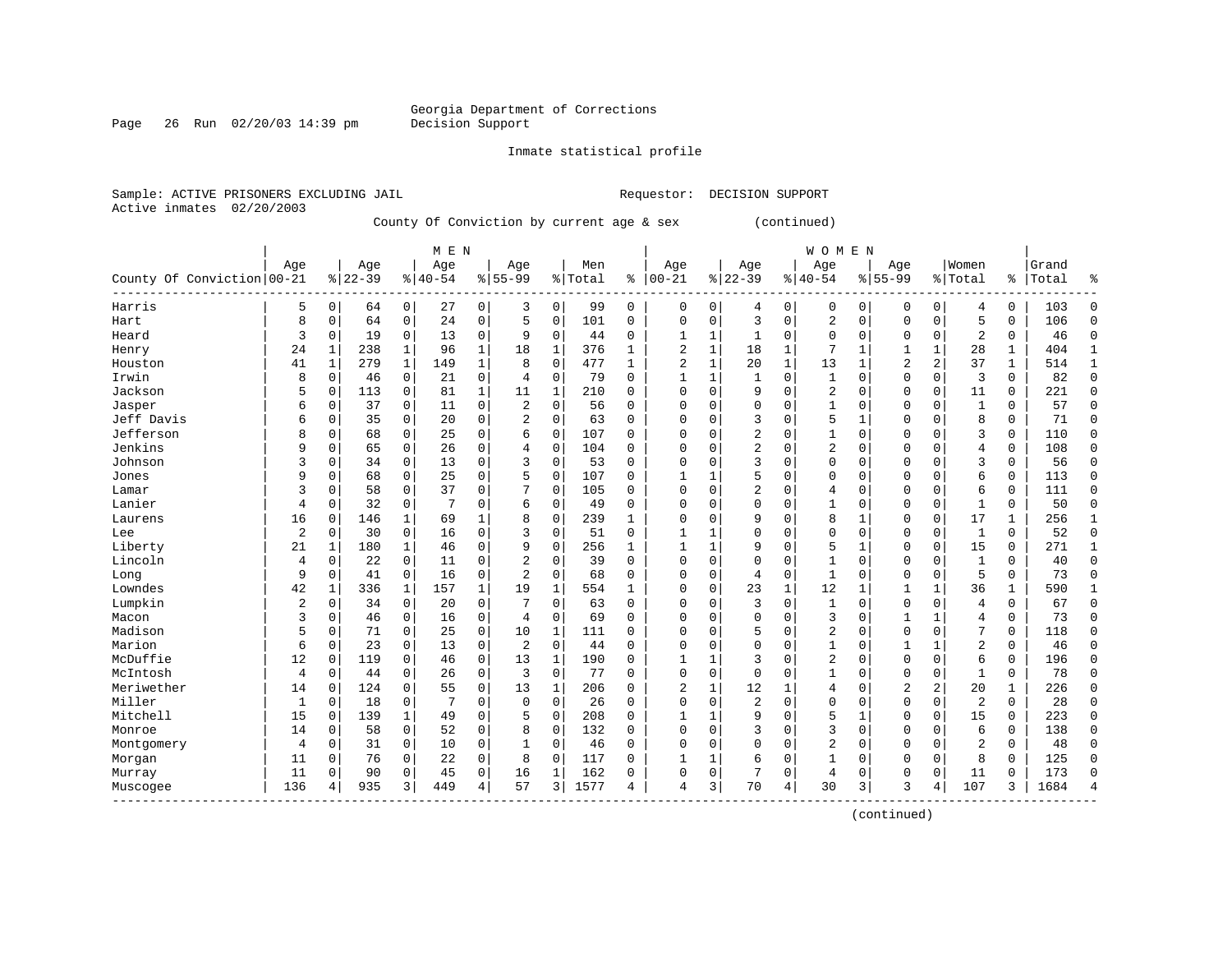# Georgia Department of Corrections<br>Decision Support

Page 27 Run 02/20/03 14:39 pm

Inmate statistical profile

|                           | Sample: ACTIVE PRISONERS EXCLUDING JAIL |                                           | Requestor: DECISION SUPPORT |               |
|---------------------------|-----------------------------------------|-------------------------------------------|-----------------------------|---------------|
| Active inmates 02/20/2003 |                                         |                                           |                             |               |
|                           |                                         | County Of Conviction by current age 6 cey |                             | $l$ continued |

County Of Conviction by current age & sex (continued)

|                            |                |          |           |             | M E N          |                |                |             |         |              |           |              |                |                | WOMEN        |              |              |              |                |               |       |                |
|----------------------------|----------------|----------|-----------|-------------|----------------|----------------|----------------|-------------|---------|--------------|-----------|--------------|----------------|----------------|--------------|--------------|--------------|--------------|----------------|---------------|-------|----------------|
|                            | Age            |          | Age       |             | Age            |                | Age            |             | Men     |              | Age       |              | Age            |                | Age          |              | Age          |              | Women          |               | Grand |                |
| County Of Conviction 00-21 |                |          | $8 22-39$ |             | $8 40-54$      |                | $8155 - 99$    |             | % Total | ి            | $00 - 21$ | %            | $22 - 39$      |                | $8140 - 54$  |              | $8155 - 99$  |              | % Total        | $\frac{1}{6}$ | Total | ႜ              |
| Newton                     | 21             | 1        | 234       | 1           | 110            | 1              | 21             | 1           | 386     | 1            | 2         | 1            | 17             | 1              | 7            |              | 1            | 1            | 27             | 1             | 413   | 1              |
| Oconee                     | $\overline{c}$ | $\Omega$ | 34        | $\mathbf 0$ | 12             | $\mathbf 0$    | $\overline{3}$ | $\Omega$    | 51      | $\Omega$     | $\Omega$  | 0            | $\mathbf{1}$   | $\Omega$       | $\mathbf{1}$ | $\Omega$     | $\Omega$     | 0            | $\overline{2}$ | $\Omega$      | 53    | $\Omega$       |
| Oglethorpe                 | 5              | $\Omega$ | 34        | 0           | 17             | $\mathbf 0$    | 2              | $\mathbf 0$ | 58      | $\Omega$     | $\Omega$  | $\Omega$     | -1             | $\Omega$       | 1            | $\Omega$     | $\Omega$     | $\Omega$     | $\overline{2}$ | $\Omega$      | 60    | $\Omega$       |
| Paulding                   | 19             | 1        | 85        | $\mathbf 0$ | 65             | 1              | 9              | $\mathbf 0$ | 178     | $\Omega$     | 0         | $\Omega$     | 10             | 1              | 4            | $\mathbf 0$  | 1            | 1            | 15             | 0             | 193   | $\Omega$       |
| Peach                      | 5              | 0        | 56        | 0           | 37             | $\mathbf 0$    | $\mathbf{1}$   | $\mathbf 0$ | 99      | $\Omega$     |           | 1            |                | $\mathbf 0$    | 2            | $\mathbf 0$  | $\Omega$     | 0            | $\overline{4}$ | 0             | 103   | $\Omega$       |
| Pickens                    | 6              | $\Omega$ | 47        | 0           | 35             | $\mathbf 0$    | 5              | $\mathbf 0$ | 93      | $\Omega$     | $\Omega$  | $\Omega$     | $\overline{2}$ | $\Omega$       | 2            | $\Omega$     | $\Omega$     | $\Omega$     | $\overline{4}$ | 0             | 97    | $\Omega$       |
| Pierce                     | 3              | 0        | 28        | 0           | 23             | $\mathbf 0$    | 2              | $\mathbf 0$ | 56      | $\Omega$     | $\Omega$  | 0            | $\Omega$       | $\Omega$       | $\Omega$     | $\Omega$     | $\Omega$     | $\Omega$     | $\Omega$       | 0             | 56    | $\Omega$       |
| Pike                       | 3              | 0        | 16        | 0           | 12             | $\mathbf 0$    | 5              | $\mathbf 0$ | 36      | 0            | $\Omega$  | 0            | $\Omega$       | $\Omega$       | 3            | $\Omega$     | $\Omega$     | 0            | 3              | 0             | 39    | $\Omega$       |
| Polk                       | 10             | $\Omega$ | 96        | 0           | 47             | $\mathbf 0$    | 8              | $\mathbf 0$ | 161     | $\Omega$     | 0         | $\Omega$     | 4              | $\Omega$       | 1            | $\Omega$     | $\Omega$     | $\Omega$     | 5              | 0             | 166   | $\Omega$       |
| Pulaski                    | 12             | 0        | 70        | 0           | 24             | $\mathbf 0$    | 4              | $\mathbf 0$ | 110     | 0            | -1        | 1            | 6              | $\Omega$       | 2            | 0            | $\mathbf{1}$ | $\mathbf{1}$ | 10             | 0             | 120   | $\Omega$       |
| Putnam                     | 8              | $\Omega$ | 80        | $\Omega$    | 36             | $\Omega$       | 6              | $\Omega$    | 130     | $\Omega$     | U         | $\Omega$     | ζ              | $\Omega$       | 2            | $\Omega$     | $\Omega$     | $\Omega$     | 5              | $\Omega$      | 135   | $\Omega$       |
| Ouitman                    | 1              | $\Omega$ | 10        | 0           | $\Omega$       | $\Omega$       | $\Omega$       | $\Omega$    | 11      | $\Omega$     | 0         | $\Omega$     | $\Omega$       | $\Omega$       | $\mathbf{1}$ | $\Omega$     | $\Omega$     | $\Omega$     | $\mathbf{1}$   | $\Omega$      | 12    | ∩              |
| Rabun                      | $\overline{4}$ | $\Omega$ | 32        | $\mathbf 0$ | 19             | $\mathbf 0$    | 2              | $\Omega$    | 57      | $\Omega$     | 0         | $\Omega$     | $\Omega$       | $\Omega$       | 1            | $\Omega$     | $\Omega$     | $\Omega$     | $\mathbf{1}$   | 0             | 58    | $\Omega$       |
| Randolph                   | 5              | 0        | 42        | 0           | 18             | $\mathbf 0$    | $\overline{3}$ | $\mathbf 0$ | 68      | $\Omega$     | $\Omega$  | 0            | 2              | $\mathbf 0$    | $\mathbf{1}$ | $\Omega$     | $\Omega$     | 0            | 3              | 0             | 71    | $\Omega$       |
| Richmond                   | 161            | 5        | 1059      | 4           | 492            | $\overline{4}$ | 69             | 3           | 1781    | 4            | 6         | 4            | 92             | 5              | 51           | 5            | 3            | 4            | 152            | 5             | 1933  | $\overline{4}$ |
| Rockdale                   | 28             | 1        | 196       | $\mathbf 1$ | 98             | $\mathbf 1$    | 14             | 1           | 336     | 1            | $\Omega$  | 0            | 16             | $\mathbf{1}$   | 8            | 1            | $\Omega$     | 0            | 24             | $\mathbf{1}$  | 360   | $\mathbf{1}$   |
| Schley                     | $\mathbf{1}$   | 0        | 20        | $\mathbf 0$ | $\overline{2}$ | $\mathbf 0$    | $\mathbf 0$    | $\mathbf 0$ | 23      | 0            | $\Omega$  | 0            | $\mathbf 0$    | $\mathbf 0$    | 0            | $\mathbf 0$  | $\Omega$     | 0            | $\mathbf 0$    | $\mathbf 0$   | 23    | $\Omega$       |
| Screven                    | 15             | 0        | 91        | 0           | 32             | $\mathbf 0$    | 5              | $\mathbf 0$ | 143     | $\Omega$     | 2         | 1            | 10             | 1              | 2            | 0            |              |              | 15             | 0             | 158   | $\Omega$       |
| Seminole                   | 5              | 0        | 41        | 0           | 23             | $\mathbf 0$    | 6              | $\mathbf 0$ | 75      | 0            | $\Omega$  | 0            | 4              | $\mathbf 0$    | 3            | $\Omega$     | $\Omega$     | 0            | 7              | 0             | 82    | $\Omega$       |
| Spalding                   | 77             | 2        | 401       | 1           | 169            | 1              | 27             | 1           | 674     | 2            | 3         | 2            | 38             | $\overline{2}$ | 17           | 2            | 1            | $\mathbf{1}$ | 59             | 2             | 733   | $\overline{2}$ |
| Stephens                   | 12             | $\Omega$ | 82        | $\mathbf 0$ | 44             | $\mathbf 0$    | 7              | $\Omega$    | 145     | $\Omega$     |           | 1            | 3              | $\Omega$       | 3            | $\Omega$     | $\Omega$     | $\Omega$     | 7              | $\Omega$      | 152   | $\Omega$       |
| Stewart                    | 1              | $\Omega$ | 25        | 0           | 7              | $\mathbf 0$    | 2              | $\mathbf 0$ | 35      | $\Omega$     |           |              | 2              | $\Omega$       | 2            | $\Omega$     | $\Omega$     | 0            | 5              | 0             | 40    | $\Omega$       |
| Sumter                     | 18             | 1        | 128       | 0           | 54             | $\mathbf 0$    | 4              | 0           | 204     | $\Omega$     | 0         | $\Omega$     | 9              | 0              | 2            | $\mathbf 0$  | $\Omega$     | 0            | 11             | 0             | 215   | $\Omega$       |
| Talbot                     | 6              | 0        | 21        | 0           | 9              | 0              | 0              | 0           | 36      | $\Omega$     | $\Omega$  | 0            | $\Omega$       | $\Omega$       | 3            | $\Omega$     | $\Omega$     | 0            | 3              | 0             | 39    | $\Omega$       |
| Taliaferro                 | $\Omega$       | 0        | 5         | 0           | 3              | $\mathbf 0$    | 2              | $\mathbf 0$ | 10      | $\Omega$     | $\Omega$  | $\Omega$     | $\Omega$       | $\Omega$       | 1            | 0            | $\Omega$     | $\Omega$     | $\mathbf{1}$   | 0             | 11    | $\Omega$       |
| Tattnall                   | $\overline{4}$ | $\Omega$ | 73        | 0           | 25             | $\mathbf 0$    | 6              | $\mathbf 0$ | 108     | 0            | $\Omega$  | 0            | $\overline{2}$ | $\Omega$       | 4            | $\Omega$     | $\Omega$     | 0            | 6              | 0             | 114   | $\Omega$       |
| Taylor                     | 10             | $\Omega$ | 54        | 0           | 23             | 0              | 1              | $\mathbf 0$ | 88      | $\Omega$     | $\Omega$  | 0            | 4              | $\Omega$       | 0            | $\Omega$     | $\Omega$     | $\Omega$     | 4              | 0             | 92    | $\Omega$       |
| Telfair                    | 9              | $\Omega$ | 85        | 0           | 39             | $\mathbf 0$    | $\overline{2}$ | $\mathbf 0$ | 135     | 0            | 0         | $\Omega$     | 11             |                | 6            |              | $\Omega$     | $\Omega$     | 17             | 1             | 152   | $\Omega$       |
| Terrell                    | 3              | $\Omega$ | 63        | 0           | 18             | $\mathbf 0$    | 3              | $\mathbf 0$ | 87      | $\Omega$     | 0         | $\Omega$     | 4              | $\Omega$       | 0            | $\Omega$     | $\Omega$     | $\Omega$     | $\overline{4}$ | 0             | 91    | $\Omega$       |
| Thomas                     | 29             | 1        | 199       | 1           | 89             | $\mathbf{1}$   | 12             | 1           | 329     | $\mathbf{1}$ | $\Omega$  | $\Omega$     | 15             | 1              | 8            | -1           | $\Omega$     | $\Omega$     | 23             | $\mathbf{1}$  | 352   | 1              |
| Tift                       | 23             | 1        | 191       | 1           | 95             | $\mathbf{1}$   | 12             | 1           | 321     | $\mathbf{1}$ | -1        | $\mathbf{1}$ | 8              | $\Omega$       | 5            | $\mathbf{1}$ | 1            | $\mathbf{1}$ | 15             | 0             | 336   | 1              |
| Toombs                     | 30             | 1        | 180       | 1           | 56             | $\mathbf 0$    | 9              | $\mathbf 0$ | 275     | $\mathbf{1}$ | 2         | $\mathbf 1$  | 20             | 1              | 6            | $\mathbf{1}$ | 1            | $\mathbf 1$  | 29             | 1             | 304   | $\mathbf{1}$   |
| Towns                      | 1              | 0        | 13        | 0           | 8              | $\mathbf 0$    | 2              | 0           | 24      | $\mathbf 0$  | $\Omega$  | 0            | 3              | $\mathbf 0$    | $\Omega$     | $\Omega$     | $\Omega$     | 0            | 3              | 0             | 27    | $\Omega$       |
| Treutlen                   | $\overline{c}$ | $\Omega$ | 19        | 0           | 18             | 0              | $\Omega$       | $\mathbf 0$ | 39      | $\mathbf 0$  | $\Omega$  | 0            | $\Omega$       | $\mathbf 0$    | $\mathbf{1}$ | $\Omega$     | $\Omega$     | 0            | $\mathbf{1}$   | 0             | 40    | $\Omega$       |
| Troup                      | 52             | 2        | 439       | 2           | 165            | $\mathbf 1$    | 29             | 1           | 685     | 2            | 3         | 2            | 29             | $\overline{2}$ | 12           | 1            | 1            | 1            | 45             | $\mathbf{1}$  | 730   | $\overline{2}$ |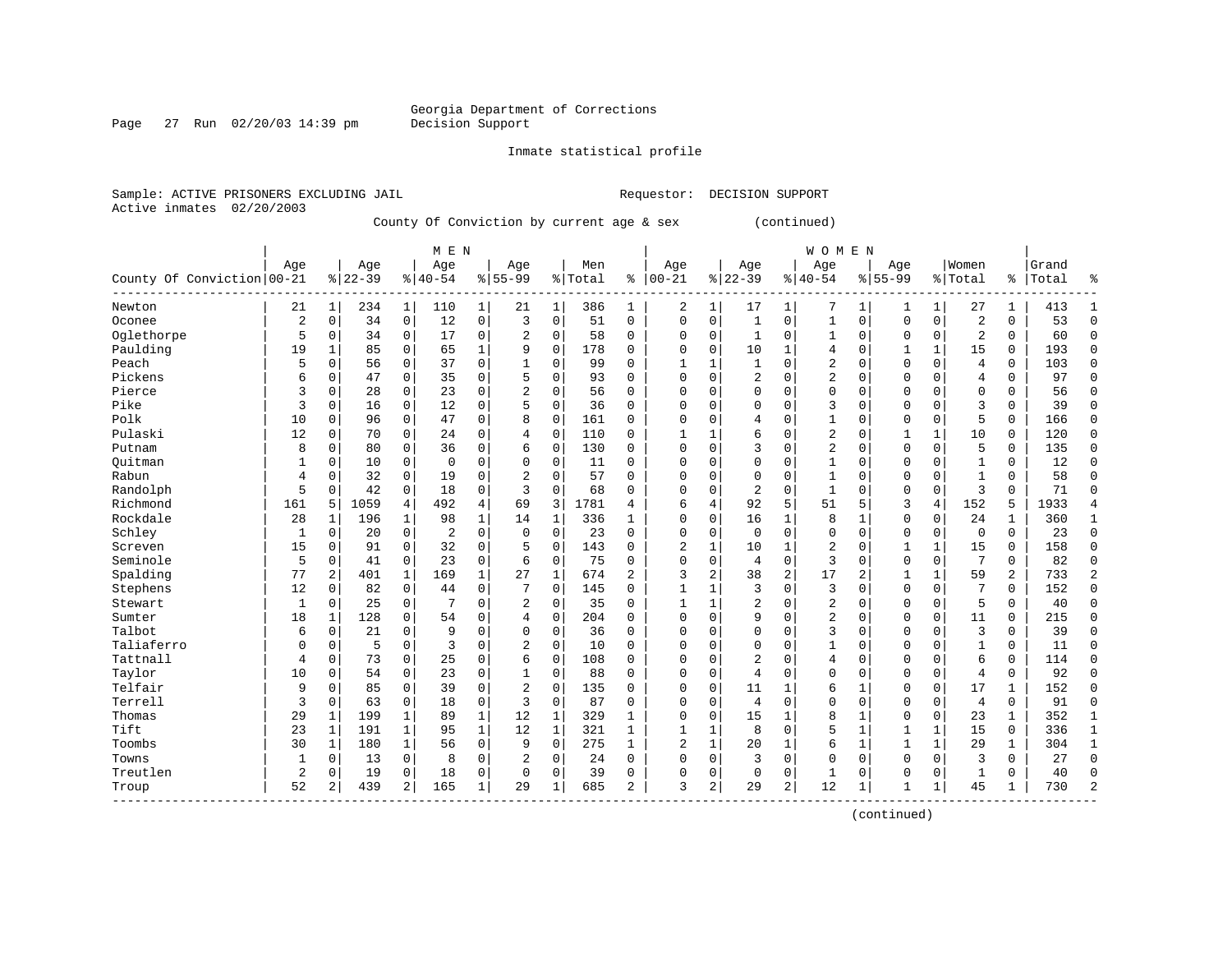## Georgia Department of Corrections<br>Decision Support

Inmate statistical profile

Page 28 Run 02/20/03 14:39 pm

Sample: ACTIVE PRISONERS EXCLUDING JAIL **Requestor: DECISION SUPPORT** Active inmates 02/20/2003 County Of Conviction by current age & sex (continued) | M E N | W O M E N | Age | Age | Age | Age | Men | Age | Age | Age | Age |Women |Grand

|                            | Age  |          | Age                          |          | Age       |      | Age       |          | Men                |          | age        |          | Age       |          | Age            |          | Age       |          | WONEN          |          | Grand     |          |
|----------------------------|------|----------|------------------------------|----------|-----------|------|-----------|----------|--------------------|----------|------------|----------|-----------|----------|----------------|----------|-----------|----------|----------------|----------|-----------|----------|
| County Of Conviction 00-21 |      |          | $8 22-39$                    |          | $8 40-54$ |      | $8 55-99$ |          | % Total            | နွ       | $ 00 - 21$ |          | $ 22-39 $ |          | $8 40-54$      |          | $ 55-99 $ |          | % Total        | ႜ        | Total     | ⊱        |
| Turner                     | 8    |          | 56                           | 0        | 23        | 0    |           | 0        | 91                 | $\Omega$ | O          | 0        |           | 0        | $\Omega$       | 0        | O         | 0        |                | 0        | 92        |          |
| Twiggs                     | 5    | $\Omega$ | 25                           | 0        | 10        | 0    |           | 0        | 43                 | $\Omega$ |            | $\Omega$ | $\Omega$  | $\Omega$ | $\Omega$       | 0        | 0         | $\Omega$ | $\Omega$       | 0        | 43        | $\Omega$ |
| Union                      |      |          | 21                           | $\Omega$ | 15        | 0    | R         | $\Omega$ | 51                 | $\Omega$ |            |          | 3         |          |                |          |           | 0        | 4              | 0        | 55        | $\Omega$ |
| Upson                      | 21   |          | 104                          |          | 54        | 0    | 12        |          | 191                | U        |            |          |           |          | 4              | $\Omega$ | ი         | $\Omega$ | 12             | 0        | 203       | 0        |
| Walker                     | 14   | $\Omega$ | 176                          |          | 82        |      | 20        |          | 292                |          |            |          | 15        |          | q              |          | ი         | 0        | 25             | 1        | 317       |          |
| Walton                     | 8    | $\Omega$ | 183                          |          | 94        |      | 11        |          | 296                |          |            |          | 16        |          |                | $\Omega$ |           |          | 20             | 1        | 316       |          |
| Ware                       | 24   |          | 241                          |          | 115       |      | 17        |          | 397                |          |            |          | 21        |          |                |          | ი         | 0        | 29             |          | 426       |          |
| Warren                     | 4    |          | 23                           | $\Omega$ | 16        | 0    |           | 0        | 46                 | $\Omega$ |            |          |           |          |                | $\Omega$ | 0         | O        |                | 0        | 48        | 0        |
| Washington                 | 10   |          | 66                           | $\Omega$ | 25        | 0    |           | $\Omega$ | 104                | $\Omega$ |            |          | 5         | N        |                | $\Omega$ |           | $\Omega$ | 8              | 0        | 112       | 0        |
| Wayne                      | 11   | ∩        | 87                           |          | 32        | O    |           | $\Omega$ | 134                | $\Omega$ |            |          | 3         |          |                | $\Omega$ |           |          | 6              | 0        | 140       | 0        |
| Webster                    | 0    |          |                              |          | 3         | 0    |           | 0        | 10                 | $\Omega$ |            |          | $\Omega$  | N        | $\Omega$       |          |           | $\Omega$ | $\Omega$       | 0        | 10        | 0        |
| Wheeler                    |      |          | 22                           |          | 14        | 0    |           | 0        | 42                 | $\Omega$ | n          |          | 2         |          | $\Omega$       | ∩        |           |          |                | 0        | 45        | 0        |
| White                      | 7    | $\Omega$ | 36                           | $\Omega$ | 16        | 0    |           | $\Omega$ | 62                 | $\Omega$ |            |          | 4         | 0        | $\overline{2}$ |          |           | $\Omega$ | 6              | 0        | 68        | 0        |
| Whitfield                  | 48   |          | 413                          | 2        | 210       | 2    | 37        | 2        | 708                | 2        |            |          | 50        | 3        | 22             |          |           |          | 78             | 3        | 786       | 2        |
| Wilcox                     |      |          | 30                           | $\Omega$ | 13        | 0    |           | 0        | 51                 | $\Omega$ |            |          | 2         | 0        | $\Omega$       | $\Omega$ | 0         | $\Omega$ | 3              | 0        | 54        | 0        |
| Wilkes                     |      |          | 50                           | $\Omega$ | 22        | 0    |           | $\Omega$ | 82                 | $\Omega$ |            |          | 2         | O        |                | $\Omega$ | 0         | $\Omega$ | 5              | $\Omega$ | 87        | 0        |
| Wilkinson                  | 3    | $\Omega$ | 30                           | $\Omega$ | 13        | 0    |           | 0        | 48                 | $\Omega$ |            |          | 4         | $\Omega$ | 0              | $\Omega$ | 0         | $\Omega$ |                | $\Omega$ | 52        | $\Omega$ |
| Worth                      | 8    |          | 91                           | 0        | 45        | 0    | 7         | $\Omega$ | 151                | 0        | $\Omega$   | 0        | 6         | 0        |                | 0        | 0         | 0        | $\overline{ }$ | 0        | 158       | $\Omega$ |
| Total reported             |      |          | 3364 100 26736 100 12190 100 |          |           |      |           |          | 1990 100 44280 100 |          | 143 100    |          | 1926 100  |          | 954 100        |          |           | 84 100   | 3107 100       |          | 47387 100 |          |
| Percent reported           |      | 99.7     |                              | 99.9     |           | 99.8 |           | 99.8     |                    | 99.8     |            | 97.9     |           | 98.8     |                | 99.3     |           | 96.6     |                | 98.9     |           | 99.8     |
| Not reported               | 10   |          | 34                           |          | 21        |      | 3         |          | 68                 |          | 3          |          | 23        |          | 7              |          | 3         |          | 36             |          | 104       |          |
| Total                      | 3374 |          | 26770                        |          | 12211     |      | 1993      |          | 44348              |          | 146        |          | 1949      |          | 961            |          | 87        |          | 3143           |          | 47491     |          |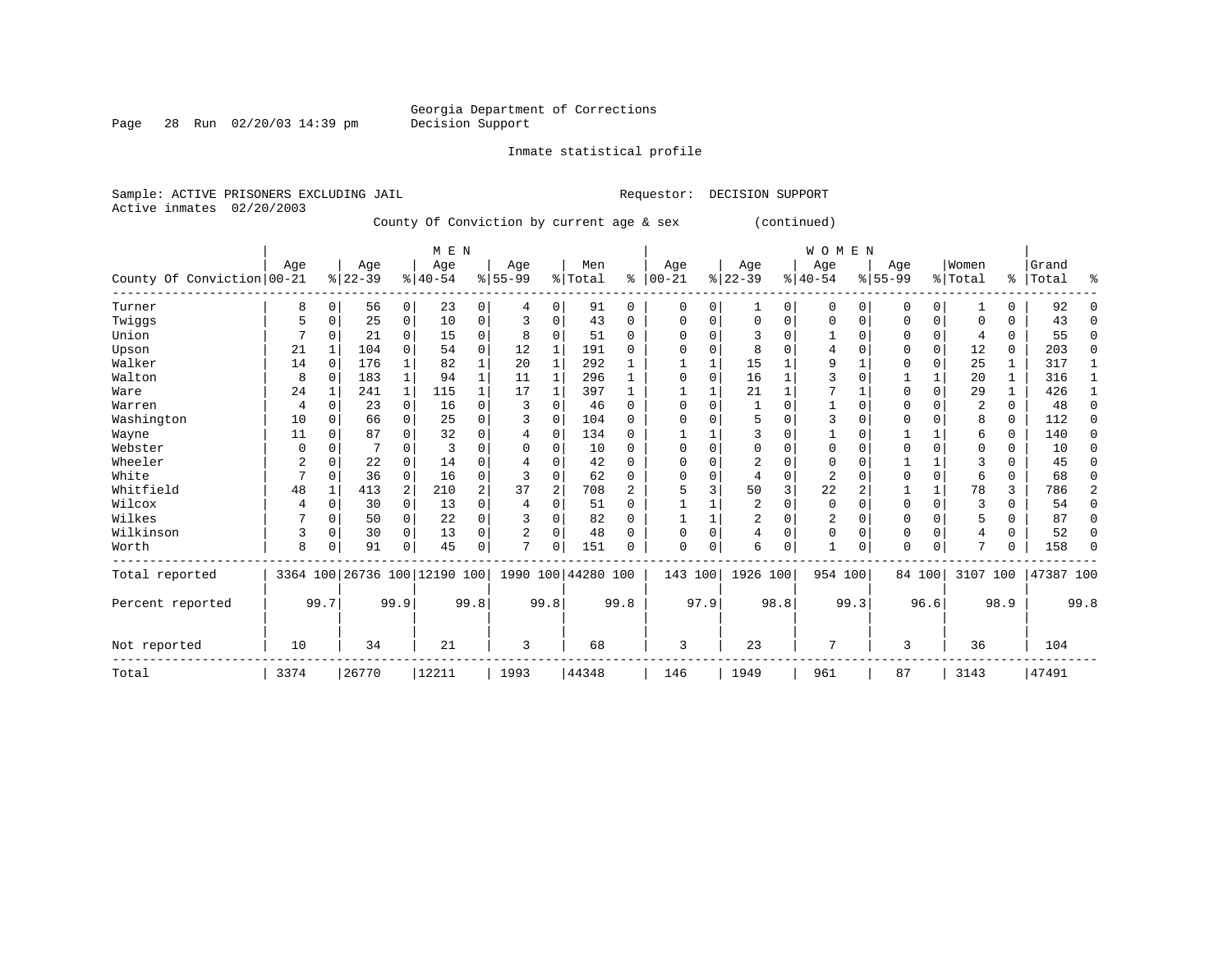Page 29 Run 02/20/03 14:39 pm

#### Inmate statistical profile

Sample: ACTIVE PRISONERS EXCLUDING JAIL **Requestor: DECISION SUPPORT** Active inmates 02/20/2003

Circ Of Conviction by current age & sex

| Circ Of Conviction<br>Alapaha<br>Alcovy | Age<br>$ 00 - 21$<br>19<br>29<br>224<br>47<br>190 | $1\vert$<br>$\mathbf{1}$<br>7 | Age<br>$8 22-39$<br>230<br>417 | 1<br>2         | Age<br>$8 40-54$<br>100 | $\mathbf{1}$   | Aqe<br>$8155 - 99$ |                | Men<br>% Total | ి              | Aqe<br>$00 - 21$ |                | Aqe<br>$8 22-39$ |                         | Aqe<br>$ 40-54$ |                | Aqe<br>$8155 - 99$ |                | Women<br>% Total | ႜ              | Grand<br>Total | ু              |
|-----------------------------------------|---------------------------------------------------|-------------------------------|--------------------------------|----------------|-------------------------|----------------|--------------------|----------------|----------------|----------------|------------------|----------------|------------------|-------------------------|-----------------|----------------|--------------------|----------------|------------------|----------------|----------------|----------------|
|                                         |                                                   |                               |                                |                |                         |                |                    |                |                |                |                  |                |                  |                         |                 |                |                    |                |                  |                |                |                |
|                                         |                                                   |                               |                                |                |                         |                | 17                 | 1              | 366            | 1              | 1                | $\mathbf 1$    | 12               | 1                       | 12              | 1              | $\Omega$           | 0              | 25               | 1              | 391            | $\mathbf{1}$   |
|                                         |                                                   |                               |                                |                | 204                     | $\overline{2}$ | 32                 | $\overline{2}$ | 682            | 2              | 2                | $\mathbf{1}$   | 33               | $\overline{2}$          | 10              | $\mathbf{1}$   | $\overline{a}$     | 2              | 47               | 2              | 729            | $\overline{2}$ |
| Atlanta                                 |                                                   |                               | 2269                           | 9              | 1147                    | 9              | 199                | 10             | 3839           | 9              | 7                | 5              | 75               | $\overline{4}$          | 56              | 6              | 10                 | 12             | 148              | 5              | 3987           | 8              |
| Atlantic                                |                                                   | 1                             | 442                            | 2              | 154                     | 1              | 26                 | 1              | 669            | 2              | $\mathbf{1}$     | $\mathbf{1}$   | 19               | $\mathbf{1}$            | 13              | 1              | $\mathbf{1}$       | $\mathbf{1}$   | 34               | 1              | 703            | $\mathbf{1}$   |
| Augusta                                 |                                                   | 6                             | 1350                           | 5              | 605                     | 5              | 86                 | 4              | 2231           | 5              | 9                | 6              | 109              | 6                       | 64              | 7              | 3                  | 4              | 185              | 6              | 2416           | 5              |
| Blue Ridge                              | 26                                                | 1                             | 233                            | 1              | 171                     | $\mathbf 1$    | 26                 | $\mathbf{1}$   | 456            | $\mathbf{1}$   | $\overline{2}$   | $\mathbf{1}$   | 41               | $\overline{c}$          | 13              | $\mathbf{1}$   | $\mathbf 0$        | $\Omega$       | 56               | 2              | 512            | $\mathbf{1}$   |
| Brunswick                               | 50                                                | $\mathbf{1}$                  | 537                            | 2              | 256                     | 2              | 42                 | 2              | 885            | $\overline{a}$ | $\overline{2}$   | $\mathbf{1}$   | 31               | $\overline{c}$          | 15              | 2              | 3                  | 4              | 51               | $\overline{2}$ | 936            | $\overline{2}$ |
| Chattahoochee                           | 168                                               | 5                             | 1115                           | 4              | 529                     | 4              | 63                 | 3              | 1875           | 4              | 5                | 3              | 78               | $\overline{4}$          | 34              | 4              | 4                  | 5              | 121              | 4              | 1996           | $\overline{4}$ |
| Cherokee                                | 37                                                | 1                             | 404                            | 2              | 192                     | 2              | 50                 | 3              | 683            | 2              | $\overline{2}$   | $\mathbf{1}$   | 42               | $\overline{c}$          | 17              | $\overline{2}$ | $\mathbf 0$        | $\Omega$       | 61               | 2              | 744            | $\overline{2}$ |
| Clayton                                 | 207                                               | 6                             | 1131                           | 4              | 413                     | 3              | 54                 | 3              | 1805           | 4              | 11               | 8              | 98               | 5                       | 62              | 7              | 3                  | 4              | 174              | 6              | 1979           | $\overline{4}$ |
| Cobb                                    | 167                                               | 5                             | 1230                           | 5              | 594                     | 5              | 84                 | 4              | 2075           | 5              | 8                | 6              | 108              | 6                       | 56              | 6              | $\overline{2}$     | 2              | 174              | 6              | 2249           | 5              |
| Conasauga                               | 59                                                | 2                             | 503                            | 2              | 255                     | $\overline{2}$ | 53                 | 3              | 870            | $\overline{a}$ | 5                | 3              | 57               | 3                       | 26              | 3              | $\mathbf 1$        | $\mathbf{1}$   | 89               | 3              | 959            | $\overline{2}$ |
| Cordele                                 | 50                                                | $\mathbf{1}$                  | 373                            | $\mathbf{1}$   | 176                     | $\mathbf{1}$   | 24                 | $\mathbf{1}$   | 623            | $\mathbf{1}$   | $\overline{4}$   | 3              | 28               | $\mathbf{1}$            | 6               | $\mathbf{1}$   | $\mathbf{1}$       | $\mathbf{1}$   | 39               | $\mathbf{1}$   | 662            | $\overline{1}$ |
| Coweta                                  | 136                                               | 4                             | 1136                           | 4              | 457                     | 4              | 105                | 5              | 1834           | 4              | 8                | 6              | 101              | 5                       | 36              | $\overline{4}$ | 3                  | 4              | 148              | 5              | 1982           | $\overline{4}$ |
| Dougherty                               | 44                                                | 1                             | 612                            | 2              | 251                     | 2              | 37                 | 2              | 944            | 2              | $\overline{c}$   | 1              | 34               | $\overline{\mathbf{c}}$ | 23              | $\sqrt{2}$     | $\overline{2}$     | 2              | 61               | 2              | 1005           | $\overline{c}$ |
| Dublin                                  | 26                                                | 1                             | 224                            | $\mathbf 1$    | 109                     | 1              | 14                 | 1              | 373            | 1              | $\mathbf 0$      | $\mathbf 0$    | 12               | $\mathbf{1}$            | 9               | 1              | $\mathbf 0$        | 0              | 21               | 1              | 394            | $\mathbf{1}$   |
| Eastern                                 | 212                                               | 6                             | 1398                           | 5              | 558                     | 5.             | 73                 | $\overline{4}$ | 2241           | 5              | 8                | 6              | 105              | 5                       | 43              | 5              | 3                  | 4              | 159              | 5              | 2400           | 5              |
| Flint                                   | 24                                                | 1                             | 238                            | $\mathbf{1}$   | 96                      | $\mathbf 1$    | 18                 | $\mathbf{1}$   | 376            | $\mathbf{1}$   | $\overline{c}$   | $\mathbf{1}$   | 18               | $\mathbf{1}$            | 7               | $\mathbf{1}$   | $\mathbf 1$        | $\mathbf{1}$   | 28               | $\mathbf{1}$   | 404            | $\mathbf{1}$   |
| Griffin                                 | 119                                               | 4                             | 655                            | 2              | 306                     | 3              | 61                 | 3              | 1141           | 3              | $\mathbf{z}$     | 2              | 57               | 3                       | 31              | 3              | $\overline{2}$     | $\overline{c}$ | 93               | ζ              | 1234           | $\overline{3}$ |
| Gwinnett                                | 122                                               | 4                             | 743                            | 3              | 337                     | 3              | 66                 | 3              | 1268           | 3              | $\overline{4}$   | 3              | 69               | $\overline{4}$          | 38              | 4              | $\mathbf{1}$       | $\mathbf{1}$   | 112              | 4              | 1380           | $\overline{3}$ |
| Houston                                 | 41                                                | 1                             | 279                            | 1              | 149                     | 1              | 8                  | 0              | 477            | 1              | $\overline{c}$   | 1              | 20               | $\mathbf 1$             | 13              | 1              | $\overline{2}$     | $\overline{c}$ | 37               | 1              | 514            | $\mathbf{1}$   |
| Lookout Mountain                        | 30                                                | $\mathbf{1}$                  | 467                            | 2              | 254                     | $\overline{a}$ | 54                 | 3              | 805            | $\overline{a}$ | $\overline{a}$   | $\mathbf{1}$   | 37               | $\overline{2}$          | 17              | 2              | $\overline{2}$     | $\overline{a}$ | 58               | 2              | 863            | $\overline{2}$ |
| Macon                                   | 68                                                | $\overline{a}$                | 656                            | 2              | 350                     | 3              | 51                 | 3              | 1125           | 3              | 5                | 3              | 27               | $\mathbf{1}$            | 2.2             | $\overline{a}$ | 3                  | 4              | 57               | 2.             | 1182           | 3              |
| Middle                                  | 72                                                | $\overline{a}$                | 472                            | $\overline{a}$ | 168                     | $\mathbf 1$    | 25                 | $\mathbf{1}$   | 737            | $\overline{a}$ | $\overline{c}$   | $\mathbf{1}$   | 37               | $\overline{a}$          | 12              | $\mathbf{1}$   | $\mathbf 1$        | $\mathbf{1}$   | 52               | 2              | 789            | $\overline{2}$ |
| Mountain                                | 20                                                | $\mathbf{1}$                  | 162                            | $\mathbf{1}$   | 99                      | $\mathbf{1}$   | 11                 | $\mathbf 1$    | 292            | $\mathbf{1}$   | $\mathbf{1}$     | $\mathbf 1$    | 8                | $\mathbf 0$             | 6               | $\mathbf{1}$   | $\mathbf 0$        | $\mathbf 0$    | 15               | $\Omega$       | 307            | $\mathbf{1}$   |
| Northeastern                            | 55                                                | 2                             | 394                            | $\mathbf{1}$   | 223                     | 2              | 43                 | $\overline{c}$ | 715            | $\overline{a}$ | $\overline{2}$   | $\mathbf{1}$   | 43               | $\overline{2}$          | 17              | 2              | $\overline{2}$     | $\overline{c}$ | 64               | $\overline{a}$ | 779            | $\overline{2}$ |
| Northern                                | 32                                                | 1                             | 340                            | $\mathbf 1$    | 158                     | 1              | 34                 | $\overline{c}$ | 564            | 1              | $\Omega$         | 0              | 23               | $\mathbf 1$             | 13              | 1              | 0                  | $\Omega$       | 36               | 1              | 600            | $\mathbf{1}$   |
| Ocmulgee                                | 81                                                | 2                             | 586                            | 2              | 238                     | 2              | 36                 | 2              | 941            | $\overline{a}$ | 4                | 3              | 42               | $\overline{c}$          | 9               | $\mathbf{1}$   | $\overline{2}$     | $\overline{a}$ | 57               | 2              | 998            | $\overline{2}$ |
| Oconee                                  | 48                                                | 1                             | 409                            | 2              | 173                     | $\mathbf 1$    | 21                 | $\mathbf{1}$   | 651            | $\mathbf{1}$   | $\mathbf{1}$     | $\mathbf{1}$   | 35               | $\overline{a}$          | 17              | $\overline{2}$ | $\overline{a}$     | $\overline{2}$ | 55               | $\overline{a}$ | 706            | $\mathbf{1}$   |
| Ogeechee                                | 76                                                | $\overline{a}$                | 469                            | 2              | 170                     | $\mathbf 1$    | 30                 | $\overline{2}$ | 745            | $\overline{2}$ | $\overline{3}$   | $\overline{a}$ | 34               | $\overline{a}$          | 13              | $\mathbf{1}$   | $\overline{4}$     | 5              | 54               | 2              | 799            | $\overline{2}$ |
| Pataula                                 | 23                                                | $\mathbf{1}$                  | 241                            | $\mathbf{1}$   | 86                      | $\mathbf{1}$   | 18                 | $\mathbf 1$    | 368            | $\mathbf{1}$   | $\mathbf 0$      | $\mathbf 0$    | 17               | $\mathbf 1$             | 6               | $\mathbf{1}$   | $\mathbf 0$        | $\mathbf 0$    | 23               | $\mathbf{1}$   | 391            | $\mathbf{1}$   |
| Piedmont                                | 22                                                | $\mathbf{1}$                  | 264                            | $\mathbf{1}$   | 161                     | $\mathbf{1}$   | 34                 | $\overline{c}$ | 481            | $\mathbf{1}$   | $\mathbf{1}$     | $\mathbf 1$    | 26               | $\mathbf 1$             | 10              | $\mathbf{1}$   | $\overline{2}$     | 2              | 39               | $\mathbf{1}$   | 520            | $\mathbf{1}$   |
| Rome                                    | 39                                                | $\mathbf{1}$                  | 449                            | 2              | 193                     | 2              | 37                 | $\overline{2}$ | 718            | $\overline{a}$ | $\overline{4}$   | 3              | 41               | 2                       | 31              | 3              | $\overline{2}$     | 2              | 78               | 3              | 796            | $\overline{2}$ |
| South Georgia                           | 63                                                | 2                             | 512                            | 2              | 200                     | 2              | 22                 | $\mathbf{1}$   | 797            | $\overline{a}$ | $\overline{1}$   | $\mathbf{1}$   | 50               | 3                       | 11              | 1              | $\mathbf{1}$       | $\mathbf{1}$   | 63               | 2              | 860            | $\overline{2}$ |
| Southern                                | 106                                               | 3                             | 782                            | 3              | 343                     | 3              | 61                 | 3              | 1292           | 3              | 1                | 1              | 47               | $\overline{2}$          | 2.4             | 3              | $\overline{a}$     | $\overline{a}$ | 74               | $\overline{a}$ | 1366           | 3              |
| Southwestern                            | 25                                                | $\mathbf{1}$                  | 256                            | 1              | 98                      | $\mathbf 1$    | 13                 | 1              | 392            | 1              | $\overline{2}$   | $\mathbf 1$    | 11               | $\mathbf{1}$            | 7               | 1              | 1                  | 1              | 21               | 1              | 413            | $\mathbf{1}$   |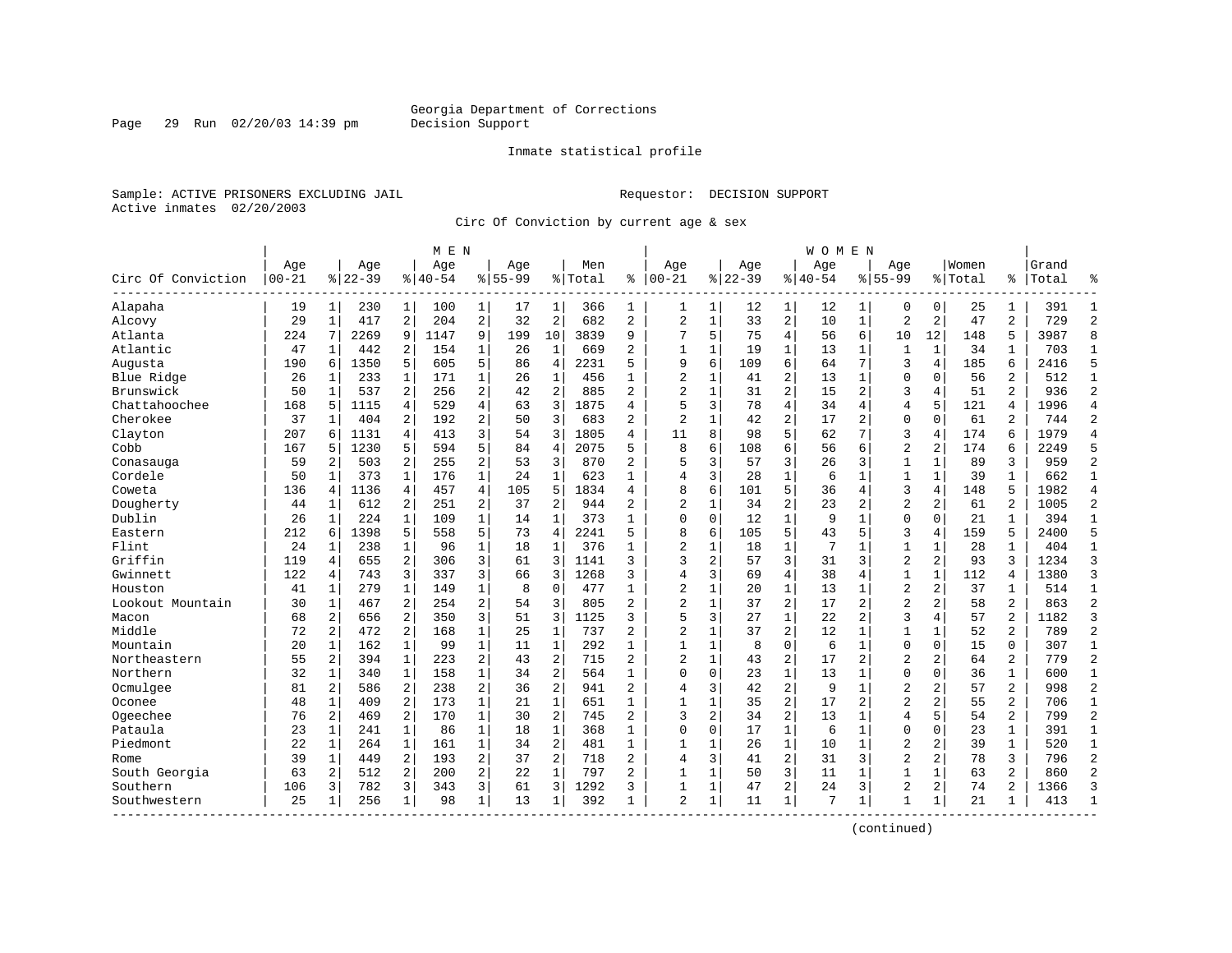Page 30 Run 02/20/03 14:39 pm

Inmate statistical profile

Sample: ACTIVE PRISONERS EXCLUDING JAIL **Requestor: DECISION SUPPORT** Active inmates 02/20/2003

Circ Of Conviction by current age & sex (continued)

|                    | M E N            |              |                  |  |                         |      |                 |      |                    |      |                 |          |                  |                | W O M E N        |      |                  |             |                  |      |                |      |
|--------------------|------------------|--------------|------------------|--|-------------------------|------|-----------------|------|--------------------|------|-----------------|----------|------------------|----------------|------------------|------|------------------|-------------|------------------|------|----------------|------|
| Circ Of Conviction | Age<br>$00 - 21$ |              | Age<br>$ 22-39 $ |  | Age<br>$ 40-54 $        |      | Age<br>$ 55-99$ |      | Men<br>% Total     | ి    | Age<br>$ 00-21$ | 응        | Age<br>$22 - 39$ |                | Age<br>$ 40-54 $ |      | Age<br>$8 55-99$ |             | Women<br>% Total | ႜ    | Grand<br>Total | ু    |
| Stone Mountain     | 257              | 8            | 1798             |  | 733                     | 6    | 104             | 5    | 2892               |      | 15              | 10       | 86               | 4              | 39               |      | 6                | 7           | 146              | 5    | 3038           |      |
| Tallapoosa         | 19               |              | 160              |  | 78                      |      | 14              |      | 271                |      | $\Omega$        | $\Omega$ | 6                | $\Omega$       | 2                |      | $\Omega$         | 0           | 8                | 0    | 279            |      |
| Tifton             | 47               |              | 384              |  | 184                     | 2    | 27              |      | 642                |      |                 |          | 16               |                |                  |      |                  |             | 26               |      | 668            |      |
| Toombs             | 29               |              | 223              |  | 100                     |      | 24              |      | 376                |      | 2               |          |                  |                |                  |      | $\Omega$         |             | 16               |      | 392            |      |
| Waycross           | 56               |              | 485              |  | 244                     |      | 28              |      | 813                |      |                 |          | 32               |                | 15               |      | $\overline{2}$   |             | 51               | 2    | 864            |      |
| Western            | 32               |              | 340              |  | 145                     |      | 24              |      | 541                |      |                 |          | 29               | $\overline{c}$ | 10               |      |                  |             | 43               |      | 584            |      |
| Rockdale           | 28               |              | 196              |  | 98                      |      | 14              |      | 336                |      | $\Omega$        |          | 16               |                | 8                |      |                  |             | 24               |      | 360            |      |
| Douglas            | 45               |              | 470              |  | 205                     |      | 29              |      | 749                |      |                 |          | 51               |                | 27               |      |                  |             | 82               | 3    | 831            |      |
| Appalachian        | 22               |              | 196              |  | 121                     |      | 30              |      | 369                |      | $\Omega$        |          | 17               |                | 11               |      | $\overline{2}$   |             | 30               |      | 399            |      |
| Enotah             | 17               |              | 104              |  | 59                      | 0    | 20              |      | 200                |      | $\Omega$        |          | 13               |                | 4                |      | $\Omega$         |             | 17               |      | 217            |      |
| Forsyth-Bell       | 9                |              | 125              |  | 60                      | 0    | 17              |      | 211                |      | $\Omega$        | U        | 10               |                | 10               |      | $\Omega$         |             | 20               |      | 231            |      |
| Towaliga           | 27               |              | 192              |  | 125                     |      | 22              |      | 366                |      |                 |          | 8                | $\Omega$       | 11               |      | $\Omega$         | $\mathbf 0$ | 20               |      | 386            |      |
| Total reported     | 3345             |              |                  |  | 100 26651 100 12125 100 |      |                 |      | 1981 100 44102 100 |      | 143             | 100      | 1916 100         |                | 950 100          |      |                  | 83 100      | 3092 100         |      | 47194 100      |      |
| Percent reported   |                  | 99.1<br>99.6 |                  |  |                         | 99.3 |                 | 99.4 |                    | 99.4 |                 | 97.9     |                  | 98.3           |                  | 98.9 |                  | 95.4        |                  | 98.4 |                | 99.4 |
| Not reported       | 29<br>119        |              |                  |  | 86                      |      | 12              |      | 246                |      | 3               |          | 33               |                | 11               |      | 4                |             | 51               |      | 297            |      |
| Total              | 3374             |              | 26770            |  | 12211                   |      | 1993            |      | 44348              |      | 146             |          | 1949             |                | 961              |      | 87               |             | 3143             |      | 47491          |      |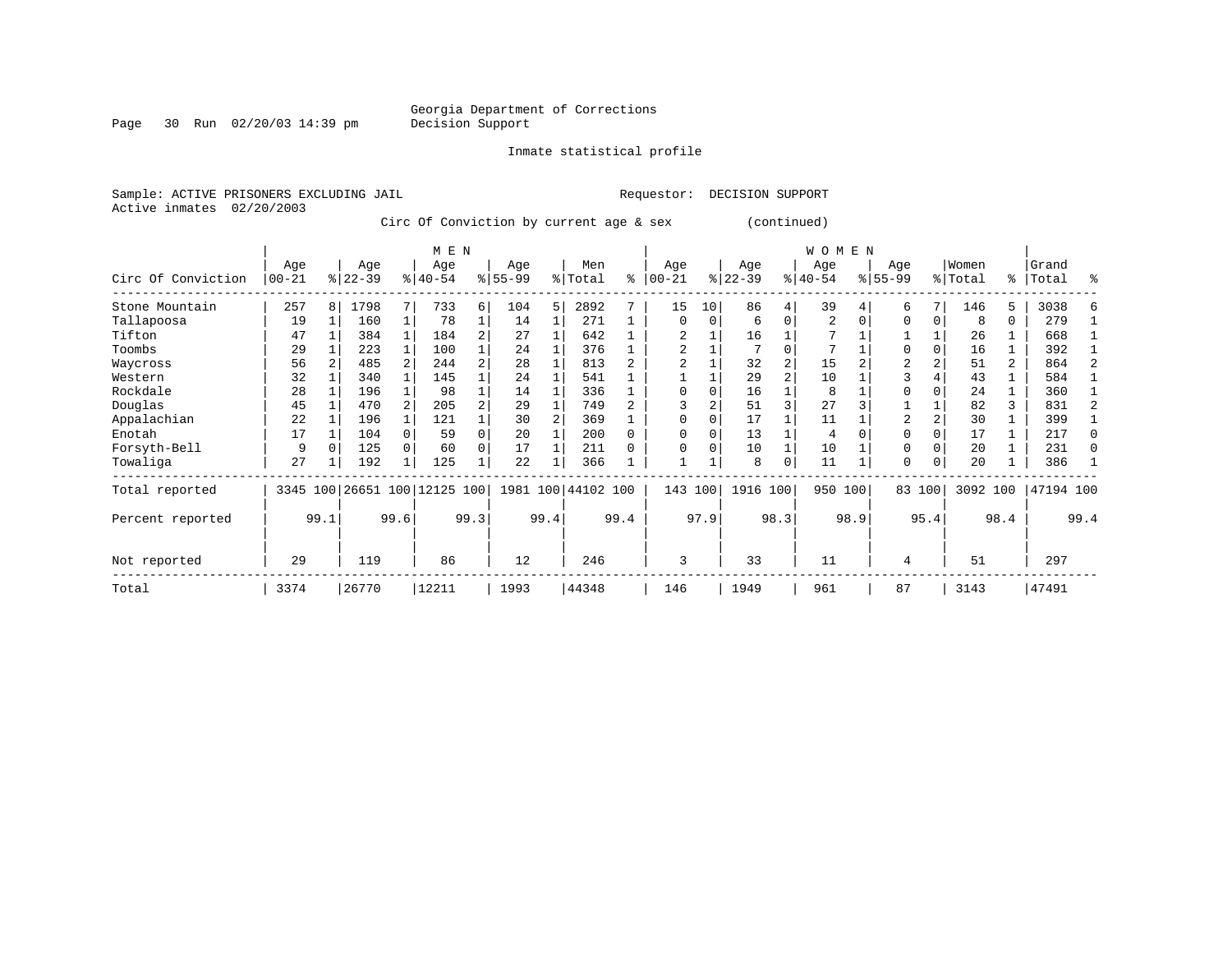Page 31 Run  $02/20/03$  14:39 pm

#### Inmate statistical profile

Sample: ACTIVE PRISONERS EXCLUDING JAIL **Requestor: DECISION SUPPORT** Active inmates 02/20/2003

Home County by current age & sex

|                       |           |                |           |                | M E N    |                |                |             |         |              |                |              |                |                | <b>WOMEN</b>   |                |                |                |                |                |       |                |
|-----------------------|-----------|----------------|-----------|----------------|----------|----------------|----------------|-------------|---------|--------------|----------------|--------------|----------------|----------------|----------------|----------------|----------------|----------------|----------------|----------------|-------|----------------|
|                       | Age       |                | Age       |                | Age      |                | Age            |             | Men     |              | Age            |              | Age            |                | Age            |                | Age            |                | Women          |                | Grand |                |
| Home County           | $00 - 21$ |                | $8 22-39$ |                | $ 40-54$ |                | $8155 - 99$    |             | % Total | နွ           | $ 00-21$       |              | $8 22-39$      |                | $ 40-54$       |                | $8155 - 99$    |                | % Total        | ి              | Total | န္             |
| Appling               | 8         | $\overline{0}$ | 56        | $\overline{0}$ | 27       | $\overline{0}$ | 5              | 0           | 96      | 0            | 0              | 0            | 5              | 0              | 1              | 0              | 0              | 0              | 6              | 0              | 102   | $\Omega$       |
| Atkinson              | 1         | 0              | 21        | 0              | 13       | 0              | 5              | $\mathbf 0$ | 40      | 0            | $\mathbf 0$    | 0            | $1\,$          | 0              | $\mathbf 1$    | $\mathbf 0$    | $\mathbf 0$    | $\mathbf 0$    | $\overline{a}$ | 0              | 42    | $\Omega$       |
| Bacon                 | 6         | 0              | 27        | 0              | 19       | 0              | 2              | 0           | 54      | 0            | 1              | 1            | $\mathbf 0$    | 0              | 1              | $\mathbf 0$    | $\Omega$       | $\mathbf 0$    | $\overline{2}$ | 0              | 56    | $\mathbf 0$    |
| Baker                 | $\Omega$  | 0              | 14        | $\Omega$       | 5        | 0              |                | $\Omega$    | 20      | $\Omega$     | $\Omega$       | $\Omega$     | $\overline{2}$ | $\Omega$       | 0              | $\Omega$       | $\Omega$       | $\Omega$       | $\overline{2}$ | $\Omega$       | 22    | $\Omega$       |
| Baldwin               | 26        | 1              | 169       | 1              | 81       | $\mathbf 1$    | 7              | $\Omega$    | 283     | 1            | $\overline{2}$ | $\mathbf{1}$ | 16             | 1              | 3              | $\Omega$       | $\overline{2}$ | $\overline{a}$ | 23             | 1              | 306   | 1              |
| Banks                 | 4         | $\Omega$       | 24        | $\mathbf 0$    | 11       | 0              | 4              | $\mathbf 0$ | 43      | 0            | $\mathbf 0$    | 0            | 4              | $\Omega$       | $\mathbf{1}$   | $\mathbf 0$    | $\Omega$       | $\mathbf 0$    | 5              | 0              | 48    | $\Omega$       |
| Barrow                | 9         | 0              | 116       | 0              | 65       | 1              | 13             | $\mathbf 1$ | 203     | 1            | 0              | 0            | 11             | $\mathbf{1}$   | 5              | 1              | 1              | 1              | 17             | 1              | 220   | 1              |
| Bartow                | 12        | 0              | 222       | $\mathbf{1}$   | 108      | $\mathbf{1}$   | 34             | 2           | 376     | $\mathbf{1}$ | $\Omega$       | 0            | 37             | $\overline{2}$ | 9              | $\mathbf 1$    | $\Omega$       | $\Omega$       | 46             | $\overline{a}$ | 422   | $\mathbf{1}$   |
| Ben Hill              | 11        | $\Omega$       | 101       | $\mathbf 0$    | 37       | 0              | 9              | $\mathbf 1$ | 158     | $\Omega$     | $\mathbf{1}$   | 1            | 10             | $\mathbf 1$    | 5              | $\mathbf{1}$   | $\Omega$       | $\Omega$       | 16             | $\mathbf{1}$   | 174   | $\Omega$       |
| Berrien               | 3         | 0              | 44        | 0              | 18       | 0              | $\overline{4}$ | $\mathbf 0$ | 69      | $\Omega$     | $\mathbf{1}$   | 1            | 4              | 0              | $\mathbf 0$    | $\mathbf 0$    | $\Omega$       | 0              | 5              | 0              | 74    | $\Omega$       |
| <b>Bibb</b>           | 61        | 2              | 619       | 3              | 346      | 3              | 43             | 2           | 1069    | 3            | 3              | 2            | 35             | $\overline{c}$ | 22             | $\overline{a}$ | $\overline{2}$ | 2              | 62             | 2              | 1131  | 3              |
| Bleckley              | 8         | 0              | 78        | $\mathbf 0$    | 21       | 0              | 4              | $\mathbf 0$ | 111     | $\Omega$     | $\Omega$       | 0            | 6              | 0              | 3              | $\mathbf 0$    | $\Omega$       | $\Omega$       | 9              | 0              | 120   | $\Omega$       |
| Brantley              |           | 0              | 16        | 0              | 10       | 0              | 1              | $\mathbf 0$ | 28      | 0            | 0              | 0            | $\mathbf 0$    | 0              | 1              | 0              | 0              | 0              | $1\,$          | 0              | 29    | $\Omega$       |
| <b>Brooks</b>         | 4         | $\Omega$       | 57        | $\Omega$       | 12       | 0              | 5              | $\Omega$    | 78      | $\Omega$     | $\Omega$       | 0            | $\Omega$       | $\Omega$       | 3              | $\Omega$       | $\Omega$       | $\Omega$       | 3              | $\Omega$       | 81    | $\Omega$       |
| Bryan                 | 2         | $\Omega$       | 48        | 0              | 25       | 0              | ζ              | $\Omega$    | 78      | $\Omega$     | $\Omega$       | 0            | 4              | $\Omega$       | $\mathbf{1}$   | $\Omega$       | $\mathbf{0}$   | $\Omega$       | 5              | 0              | 83    | $\Omega$       |
| Bulloch               | 26        | 1              | 170       | 1              | 78       | 1'             | 13             | 1           | 287     | 1            | $\mathbf{1}$   | 1            | 15             | 1              | 7              | 1              | 2              | 2              | 25             | 1              | 312   | 1              |
| Burke                 | 17        | 1              | 121       | 0              | 51       | 0              | 10             | 1           | 199     | $\Omega$     | $\mathbf{1}$   | 1            | 4              | $\Omega$       | 4              | $\mathbf 0$    | $\Omega$       | 0              | 9              | 0              | 208   | $\Omega$       |
| <b>Butts</b>          | 11        | $\Omega$       | 71        | $\Omega$       | 27       | 0              | 7              | $\Omega$    | 116     | $\Omega$     | $\mathbf{1}$   | $\mathbf{1}$ | 3              | $\Omega$       | 5              | $\mathbf{1}$   | $\Omega$       | $\Omega$       | 9              | $\Omega$       | 125   | $\Omega$       |
| Calhoun               | 5         | $\Omega$       | 23        | $\Omega$       | 9        | 0              | 1              | $\Omega$    | 38      | $\Omega$     | 1              | $\mathbf{1}$ | $\overline{2}$ | $\Omega$       | 0              | $\mathbf 0$    | $\Omega$       | $\Omega$       | 3              | 0              | 41    | $\Omega$       |
| Camden                | 0         | 0              | 62        | $\mathbf 0$    | 22       | 0              | 3              | $\Omega$    | 87      | $\Omega$     | $\Omega$       | $\Omega$     | 6              | $\Omega$       | $\overline{2}$ | $\mathbf 0$    | $\Omega$       | $\Omega$       | 8              | $\Omega$       | 95    | $\Omega$       |
| Candler               | 7         | 0              | 51        | $\mathbf 0$    | 18       | 0              | $\Omega$       | 0           | 76      | $\Omega$     | $\Omega$       | 0            | 4              | 0              | $\mathbf{0}$   | $\mathbf 0$    | $\Omega$       | 0              | $\overline{4}$ | 0              | 80    | $\Omega$       |
| Carroll               | 28        | 1              | 230       | 1              | 116      | 1              | 41             | 2           | 415     | $\mathbf{1}$ | 3              | 2            | 31             | 2              | 14             | 2              | $\Omega$       | $\Omega$       | 48             | 2              | 463   | $\mathbf{1}$   |
| Catoosa               | 6         | $\Omega$       | 74        | $\mathbf 0$    | 42       | 0              | 10             | $\mathbf 1$ | 132     | $\Omega$     | $\Omega$       | 0            | 9              | $\Omega$       | $\mathbf{1}$   | $\Omega$       | $\Omega$       | $\Omega$       | 10             | 0              | 142   | $\Omega$       |
| Charlton              | 0         | $\Omega$       | 24        | $\mathbf 0$    | 9        | 0              | 1              | $\Omega$    | 34      | $\Omega$     | $\Omega$       | $\Omega$     | $\overline{2}$ | $\Omega$       | $\mathbf 0$    | $\Omega$       | $\Omega$       | $\mathbf 0$    | $\overline{2}$ | $\Omega$       | 36    | $\Omega$       |
| Chatham               | 201       | 7              | 1301      | 5              | 498      | 5              | 71             | 4           | 2071    | 5            | 6              | 4            | 94             | 5              | 36             | 4              | 4              | 5              | 140            | 5              | 2211  | 5              |
| Chattahoochee         | 5         | 0              | 9         | 0              | 8        | 0              | $\mathbf 0$    | $\mathbf 0$ | 22      | $\Omega$     | $\Omega$       | 0            | $\mathbf{1}$   | 0              | $\Omega$       | $\Omega$       | 0              | 0              | 1              | $\mathbf 0$    | 23    | $\Omega$       |
| Chattooga             | 5         | 0              | 107       | 0              | 57       | $\mathbf{1}$   | 9              | 1           | 178     | 0            | 1              | 1            | 4              | 0              | 4              | $\mathbf 0$    | 1              | 1              | 10             | 0              | 188   | $\Omega$       |
| Cherokee              | 22        | 1              | 176       | 1              | 123      | $\mathbf 1$    | 21             | 1           | 342     | 1            | $\overline{2}$ | 1            | 25             | 1              | 14             | 2              | $\Omega$       | $\Omega$       | 41             | 1              | 383   | 1              |
| Clarke                | 34        | 1              | 310       | $\mathbf 1$    | 138      | $\mathbf 1$    | 19             | $\mathbf 1$ | 501     | $\mathbf{1}$ | $\overline{2}$ | $\mathbf{1}$ | 29             | $\overline{c}$ | 7              | $\mathbf{1}$   | 3              | 4              | 41             | $\mathbf{1}$   | 542   | 1              |
| Clay                  | 2         | $\mathbf 0$    | 17        | 0              | 2        | 0              | 1              | $\Omega$    | 22      | $\Omega$     | $\Omega$       | 0            | $\overline{2}$ | $\Omega$       | $\mathbf 0$    | $\Omega$       | $\mathbf 0$    | $\mathbf 0$    | $\overline{2}$ | $\mathbf 0$    | 24    | $\Omega$       |
| Clayton               | 148       | 5              | 755       | 3              | 272      | $\overline{a}$ | 40             | 2           | 1215    | 3            | 4              | 3            | 59             | 3              | 35             | $\overline{4}$ | $\overline{2}$ | 2              | 100            | 3              | 1315  | 3              |
| Clinch                | 4         | 0              | 37        | $\mathbf 0$    | 9        | $\Omega$       | $\Omega$       | $\Omega$    | 50      | $\Omega$     | $\Omega$       | 0            | $\overline{2}$ | $\Omega$       | $\mathbf{1}$   | $\Omega$       | $\Omega$       | $\mathbf 0$    | 3              | $\Omega$       | 53    | $\Omega$       |
| Cobb                  | 132       | 4              | 925       | 4              | 458      | 4              | 65             | 4           | 1580    | 4            | $\overline{4}$ | 3            | 91             | 5              | 34             | 4              | $\mathbf 0$    | $\mathbf 0$    | 129            | 4              | 1709  | $\overline{4}$ |
| Coffee                | 18        | 1              | 126       | 1              | 61       | $\mathbf 1$    | 5              | 0           | 210     | 1            | $\mathbf{1}$   | 1            | 11             | $\mathbf{1}$   | 5              | 1              | 2              | 2              | 19             | 1              | 229   | 1              |
| Colquit               | 30        | 1              | 177       | 1              | 71       | 1              | 12             | 1           | 290     | 1            | $\mathbf{1}$   | 1            | 8              | $\mathbf 0$    | $\mathbf{1}$   | 0              | 0              | 0              | 10             | 0              | 300   | $\mathbf{1}$   |
| Columbia<br>--------- | 13        | 0              | 111       | 0              | 39       | 0              | 9              | 1           | 172     | 0            | $\mathbf{0}$   | 0            | 6              | $\mathbf 0$    | 12             | 1              | $\Omega$       | 0              | 18             | $\mathbf 1$    | 190   | $\Omega$       |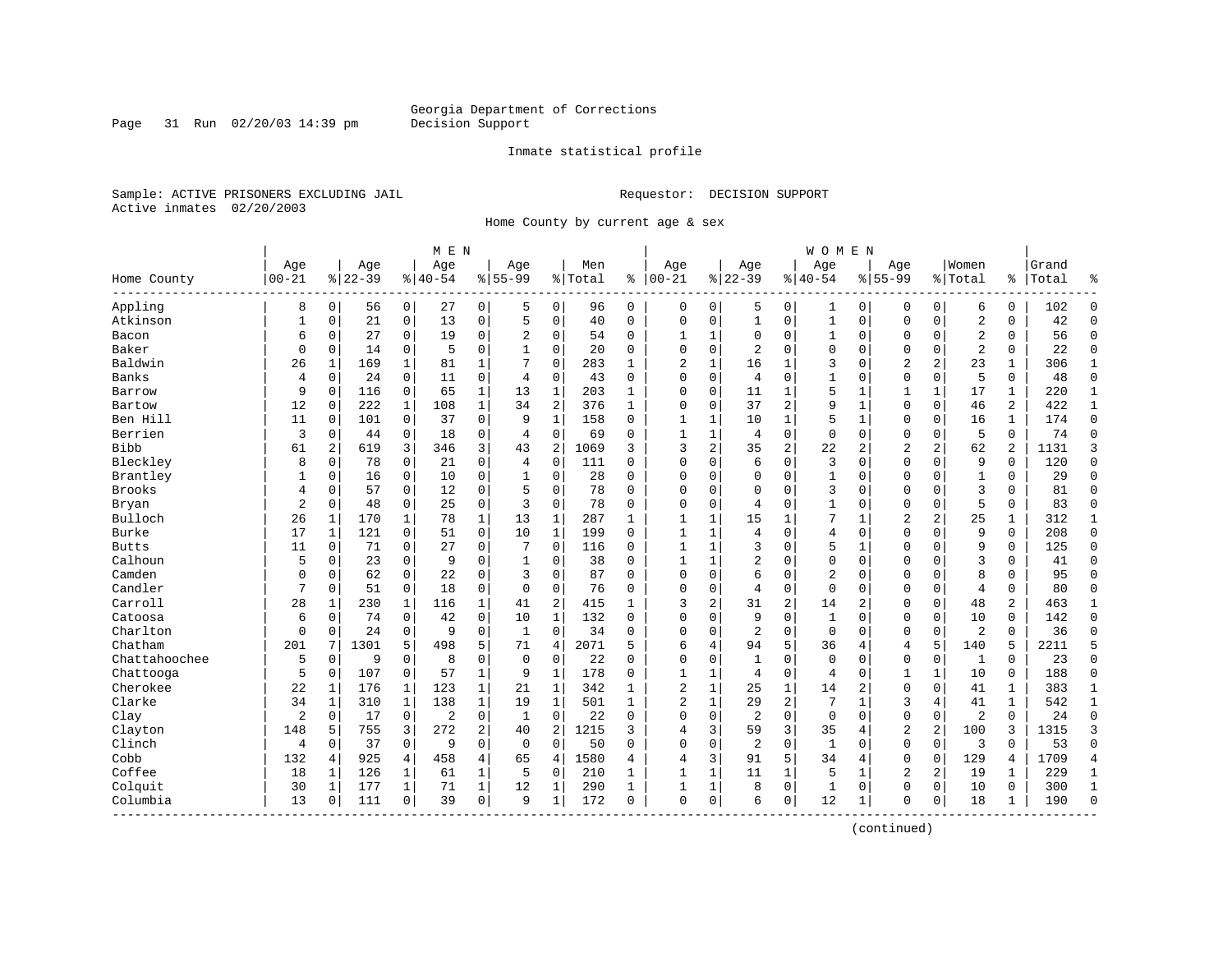### Inmate statistical profile

Sample: ACTIVE PRISONERS EXCLUDING JAIL **Requestor: DECISION SUPPORT** Active inmates 02/20/2003

Page 32 Run 02/20/03 14:39 pm

Home County by current age & sex (continued)

|             |                |              |                |                |              | M E N       |                |                |         |                |              |              |                |                | <b>WOMEN</b>   |                |                |              |                |          |       |              |
|-------------|----------------|--------------|----------------|----------------|--------------|-------------|----------------|----------------|---------|----------------|--------------|--------------|----------------|----------------|----------------|----------------|----------------|--------------|----------------|----------|-------|--------------|
|             | Age            |              | Age            |                | Age          |             | Age            |                | Men     |                | Age          |              | Age            |                | Age            |                | Age            |              | Women          |          | Grand |              |
| Home County | $00 - 21$      |              | $8 22-39$      |                | $8 40-54$    |             | $8155 - 99$    |                | % Total | ႜ              | $ 00 - 21$   |              | $8 22-39$      |                | $ 40-54$       |                | $8155 - 99$    |              | % Total        | ႜ        | Total |              |
| Cook        | 4              | 0            | 67             | $\mathbf 0$    | 39           | 0           | 5              | 0              | 115     | $\mathbf 0$    | $\mathbf 0$  | 0            | 3              | 0              | 7              |                | 0              | 0            | 10             | 0        | 125   | $\cap$       |
| Coweta      | 26             | $\mathbf{1}$ | 237            | 1              | 90           | $\mathbf 1$ | 12             | $\mathbf{1}$   | 365     | 1              | 1            | $\mathbf{1}$ | 16             | $\mathbf{1}$   | 9              | $\mathbf{1}$   |                | 1            | 27             | 1        | 392   |              |
| Crawford    | 2              | $\mathbf 0$  | 13             | $\mathbf 0$    | 6            | 0           | 2              | $\mathbf 0$    | 23      | 0              | $\Omega$     | 0            | $\mathbf 0$    | 0              | 1              | 0              | $\Omega$       | $\Omega$     | 1              | 0        | 24    | $\Omega$     |
| Crisp       | 18             | 1            | 119            | $\mathbf 0$    | 59           | 1           | 9              | $\mathbf{1}$   | 205     | $\mathbf{1}$   | 2            | 1            | 12             | $\mathbf{1}$   | 1              | $\Omega$       | $\Omega$       | $\mathbf 0$  | 15             | 1        | 220   | $\mathbf{1}$ |
| Dade        | $\overline{2}$ | $\mathbf 0$  | 25             | 0              | 23           | 0           | 9              | $\mathbf{1}$   | 59      | $\Omega$       | $\Omega$     | 0            | $\mathbf{1}$   | $\Omega$       | $\Omega$       | $\sqrt{ }$     | $\Omega$       | $\Omega$     | $\mathbf{1}$   | 0        | 60    | $\cap$       |
| Dawson      | 4              | $\mathbf 0$  | 38             | $\mathbf 0$    | 33           | 0           | $\overline{2}$ | $\mathbf 0$    | 77      | $\Omega$       | $\Omega$     | 0            | $\overline{4}$ | $\Omega$       | $\mathbf{1}$   | $\sqrt{ }$     | $\Omega$       | $\mathbf 0$  | 5              | 0        | 82    | $\Omega$     |
| Decatur     | 17             | 1            | 171            | 1              | 55           | 0           | $\overline{4}$ | $\mathbf 0$    | 247     | 1              | $\Omega$     | 0            | 12             | 1              | 3              | $\Omega$       | $\Omega$       | $\mathbf 0$  | 15             | 1        | 262   | -1           |
| DeKalb      | 181            | 6            | 1534           | 6              | 558          | 5           | 92             | 5              | 2365    | 6              | 5            | 4            | 88             | 5              | 27             | 3              | 5              | 6            | 125            | 4        | 2490  | б            |
| Dodge       | 6              | $\mathbf 0$  | 101            | 0              | 56           | 1           | 3              | 0              | 166     | $\Omega$       | $\Omega$     | 0            |                | $\Omega$       | 4              | O              | $\Omega$       | 0            | 11             | 0        | 177   | $\Omega$     |
| Dooly       | 6              | $\mathbf 0$  | 60             | 0              | 23           | 0           | $\Omega$       | 0              | 89      | $\Omega$       | $\Omega$     | O            | 3              | $\Omega$       | $\mathbf{1}$   | $\sqrt{ }$     | $\Omega$       | $\Omega$     | 4              | 0        | 93    | <sup>0</sup> |
| Dougherty   | 44             | 1            | 606            | 2              | 244          | 2           | 30             | $\overline{2}$ | 924     | $\overline{a}$ | 2            | $\mathbf{1}$ | 34             | $\overline{2}$ | 20             | $\overline{a}$ | $\overline{4}$ | 5            | 60             | 2        | 984   |              |
| Douglas     | 35             | 1            | 245            | $\mathbf 1$    | 128          | 1           | 20             | $\mathbf{1}$   | 428     | $\mathbf{1}$   | 4            | 3            | 30             | $\overline{2}$ | 15             | $\overline{2}$ | $\Omega$       | $\Omega$     | 49             | 2        | 477   |              |
| Early       | 4              | $\mathbf 0$  | 45             | $\mathbf 0$    | 19           | 0           | 3              | $\mathbf 0$    | 71      | 0              | $\Omega$     | 0            | $\mathbf{1}$   | $\mathbf 0$    | 1              | $\Omega$       | $\Omega$       | $\mathbf 0$  | $\overline{2}$ | 0        | 73    | $\Omega$     |
| Echols      | 1              | $\mathbf 0$  | 1              | 0              | $\mathbf{1}$ | 0           |                | $\mathbf 0$    | 4       | $\Omega$       | $\Omega$     | 0            | $\Omega$       | $\Omega$       | 0              | $\Omega$       | $\Omega$       | $\mathbf 0$  | $\mathbf{0}$   | 0        | 4     | $\sqrt{ }$   |
| Effingham   | 11             | $\mathbf 0$  | 73             | $\Omega$       | 25           | 0           | 3              | $\Omega$       | 112     | $\Omega$       | $\mathbf{1}$ | 1            | 5              | $\Omega$       | 5              | 1              | $\mathbf{1}$   | $\mathbf{1}$ | 12             | $\Omega$ | 124   | $\Omega$     |
| Elbert      | $\overline{4}$ | 0            | 89             | 0              | 52           | 0           | 8              | $\mathbf 0$    | 153     | $\Omega$       | $\Omega$     | 0            | 9              | $\Omega$       | 4              | $\Omega$       | $\Omega$       | $\Omega$     | 13             | 0        | 166   | $\Omega$     |
| Emanuel     | 12             | 0            | 104            | $\mathbf 0$    | 32           | 0           |                | $\mathbf 0$    | 155     | 0              | $\Omega$     | 0            | 5              | $\mathbf 0$    | 2              | $\Omega$       | $\Omega$       | $\Omega$     | 7              | 0        | 162   | $\Omega$     |
| Evans       | 3              | 0            | 47             | 0              | 8            | 0           |                | $\mathbf 0$    | 59      | $\Omega$       | $\Omega$     | 0            |                | $\Omega$       | 1              | $\Omega$       | $\Omega$       | $\mathbf 0$  | 2              | 0        | 61    | $\Omega$     |
| Fannin      | 6              | $\mathbf 0$  | 56             | 0              | 32           | 0           | 11             | 1              | 105     | $\Omega$       | $\Omega$     | O            | $\overline{2}$ | $\Omega$       | $\overline{2}$ | $\sqrt{ }$     | 1              |              | 5              | 0        | 110   | $\Omega$     |
| Fayette     | 10             | 0            | 62             | $\mathbf 0$    | 36           | 0           | 11             | 1              | 119     | $\Omega$       | $\Omega$     | $\Omega$     | 3              | $\mathbf 0$    | 3              | $\sqrt{ }$     | $\Omega$       | $\Omega$     | 6              | 0        | 125   | <sup>0</sup> |
| Floyd       | 34             | 1            | 422            | 2              | 169          | 2           | 24             | $\mathbf{1}$   | 649     | 2              | 4            | 3            | 38             | $\overline{2}$ | 29             | 3              | 3              | 4            | 74             | 3        | 723   | 2            |
| Forsyth     | 6              | 0            | 87             | $\Omega$       | 49           | 0           |                | $\mathbf 0$    | 149     | $\Omega$       | $\Omega$     | 0            | 5              | $\Omega$       | 7              |                |                | 1            | 13             | 0        | 162   | $\Omega$     |
| Franklin    | 5              | $\mathbf 0$  | 62             | $\mathbf 0$    | 32           | 0           | 6              | $\mathbf 0$    | 105     | 0              | $\Omega$     | 0            | 6              | $\mathbf 0$    | 2              | $\mathbf 0$    | $\Omega$       | $\mathbf 0$  | 8              | 0        | 113   | $\Omega$     |
| Fulton      | 365            | 12           | 3202           | 13             | 1575         | 14          | 232            | 13             | 5374    | 13             | 21           | 16           | 140            | 8              | 117            | 13             | 12             | 15           | 290            | 10       | 5664  | 13           |
| Gilmer      | 10             | $\mathbf 0$  | 58             | $\mathbf 0$    | 38           | 0           | 17             | $\mathbf{1}$   | 123     | $\mathbf 0$    | $\mathbf 0$  | $\mathbf 0$  | 9              | $\mathbf 0$    | 3              | $\mathbf 0$    | $\Omega$       | $\mathbf 0$  | 12             | 0        | 135   | $\mathbf 0$  |
| Glascock    | 2              | 0            | $\overline{2}$ | $\mathbf 0$    | 3            | 0           | $\mathbf 0$    | $\mathbf 0$    | 7       | 0              | $\Omega$     | 0            | $\mathbf 0$    | 0              | 0              | $\Omega$       | $\Omega$       | 0            | $\mathbf 0$    | 0        | 7     | 0            |
| Glynn       | 22             | 1            | 249            | 1              | 114          | 1           | 21             | 1              | 406     | 1              | $\mathbf{1}$ | 1            | 14             | 1              | 6              |                |                | 1            | 22             | 1        | 428   | $\mathbf{1}$ |
| Gordon      | 16             | 1            | 163            | 1              | 74           | 1           | 14             | 1              | 267     | 1              | 1            | 1            | 12             | 1              | 11             | -1             | $\Omega$       | $\Omega$     | 24             | 1        | 291   | 1            |
| Grady       | 14             | $\mathbf 0$  | 124            | $\mathbf{1}$   | 52           | 0           | 7              | $\Omega$       | 197     | $\Omega$       | $\mathbf{1}$ | $\mathbf{1}$ | 14             | $\mathbf{1}$   | 3              | C              | $\mathbf{1}$   | 1            | 19             | 1        | 216   | $\Omega$     |
| Greene      | 9              | $\mathbf 0$  | 66             | $\mathbf 0$    | 16           | 0           | 4              | $\mathbf 0$    | 95      | $\Omega$       | $\Omega$     | $\Omega$     | $\mathbf{1}$   | $\Omega$       | $\overline{4}$ | C              | $\mathbf{1}$   | 1            | 6              | $\Omega$ | 101   | $\cap$       |
| Gwinnett    | 104            | 3            | 578            | $\overline{a}$ | 267          | 2           | 54             | 3              | 1003    | 2              | 6            | 4            | 62             | 3              | 30             | 3              | $\Omega$       | $\mathbf 0$  | 98             | 3        | 1101  | 3            |
| Habersham   | 6              | $\mathbf 0$  | 51             | $\mathbf 0$    | 35           | 0           | 3              | $\mathbf 0$    | 95      | $\Omega$       | $\Omega$     | 0            | 6              | $\Omega$       | 3              | $\Omega$       | $\Omega$       | $\Omega$     | 9              | $\Omega$ | 104   | $\Omega$     |
| Hall        | 47             | 2            | 334            | $\mathbf 1$    | 184          | 2           | 36             | $\sqrt{2}$     | 601     | $\mathbf{1}$   | 3            | 2            | 38             | $\overline{2}$ | 17             | $\overline{2}$ | $\overline{c}$ | 2            | 60             | 2        | 661   | 2            |
| Hancock     | 2              | 0            | 30             | 0              | 20           | 0           | 3              | 0              | 55      | $\Omega$       | $\Omega$     | 0            | 1              | 0              | 1              | $\Omega$       | $\Omega$       | $\Omega$     | $\overline{2}$ | 0        | 57    | $\cap$       |
| Haralson    | 7              | $\mathbf 0$  | 65             | 0              | 37           | 0           | 6              | 0              | 115     | $\Omega$       | $\Omega$     | 0            | 11             | 1              | 2              | 0              | $\Omega$       | 0            | 13             | 0        | 128   | $\cap$       |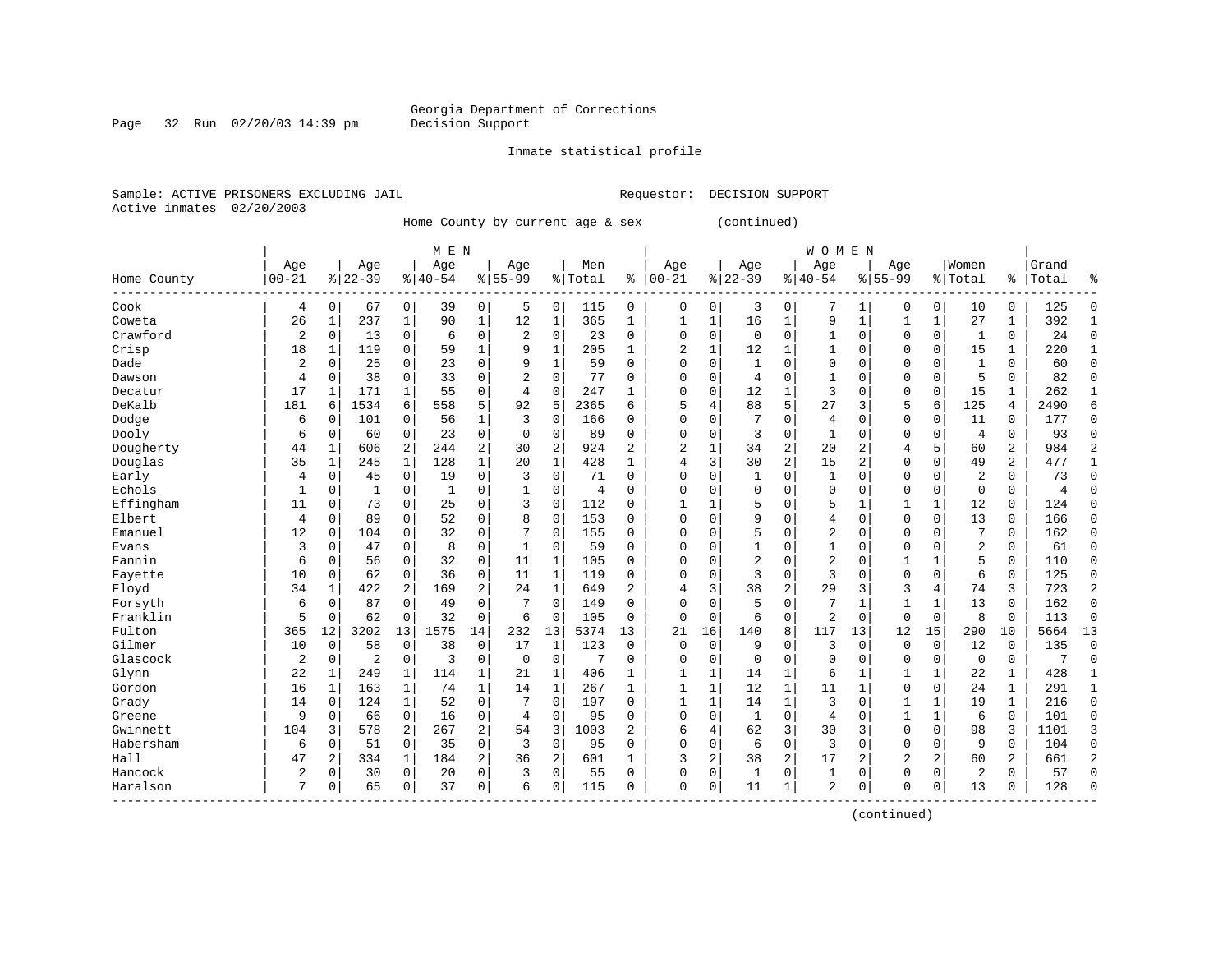### Inmate statistical profile

Sample: ACTIVE PRISONERS EXCLUDING JAIL **Requestor: DECISION SUPPORT** Active inmates 02/20/2003

Page 33 Run  $02/20/03$  14:39 pm

Home County by current age & sex (continued)

|                                                  |                |              |           |              | M E N          |             |                |              |         |              |                |             |                |              | <b>WOMEN</b>   |             |              |              |                |              |       |              |
|--------------------------------------------------|----------------|--------------|-----------|--------------|----------------|-------------|----------------|--------------|---------|--------------|----------------|-------------|----------------|--------------|----------------|-------------|--------------|--------------|----------------|--------------|-------|--------------|
|                                                  | Age            |              | Age       |              | Age            |             | Age            |              | Men     |              | Age            |             | Age            |              | Age            |             | Age          |              | Women          |              | Grand |              |
| Home County                                      | $00 - 21$      |              | $8 22-39$ |              | $8 40-54$      |             | $8155 - 99$    |              | % Total | နွ           | $ 00 - 21$     |             | $ 22-39$       |              | $8 40-54$      |             | $8155 - 99$  |              | % Total        | နွ           | Total | န္           |
| Harris                                           | 6              | 0            | 55        | 0            | 28             | 0           | 4              | 0            | 93      | 0            | 1              | 1           | 4              | 0            | 0              | 0           | 0            | 0            | 5              | 0            | 98    | $\Omega$     |
| Hart                                             | 10             | 0            | 53        | $\mathbf 0$  | 25             | $\mathbf 0$ | 5              | $\mathbf 0$  | 93      | $\mathbf 0$  | $\mathbf 0$    | $\mathbf 0$ | 3              | $\mathbf 0$  | 3              | $\mathbf 0$ | $\mathbf 0$  | $\mathbf 0$  | 6              | 0            | 99    | $\Omega$     |
| Heard                                            | 4              | 0            | 19        | $\mathbf 0$  | 13             | $\mathbf 0$ | 9              | 1            | 45      | 0            | 0              | $\mathbf 0$ | 3              | $\mathbf 0$  | $\mathbf 0$    | 0           | 0            | $\mathbf 0$  | 3              | 0            | 48    | $\Omega$     |
| Henry                                            | 20             | 1            | 210       | $\mathbf 1$  | 106            | 1           | 18             | $\mathbf{1}$ | 354     | 1            | $\overline{2}$ | 1           | 17             | 1            | 14             | 2           | 1            | $\mathbf 1$  | 34             | 1            | 388   | $\mathbf{1}$ |
| Houston                                          | 47             | 2            | 269       | 1            | 142            | $\mathbf 1$ | 14             | 1            | 472     | $\mathbf{1}$ | $\overline{2}$ | $\mathbf 1$ | 19             | $\mathbf 1$  | 13             | $\mathbf 1$ | $\mathbf 0$  | $\mathbf 0$  | 34             | $\mathbf{1}$ | 506   | $\mathbf{1}$ |
| Irwin                                            | 10             | $\mathbf 0$  | 42        | $\mathbf 0$  | 19             | $\mathbf 0$ | 3              | $\mathbf 0$  | 74      | 0            | $\Omega$       | $\mathbf 0$ | $\overline{2}$ | $\mathbf 0$  | $\mathbf{1}$   | $\mathbf 0$ | $\mathbf 0$  | $\mathbf 0$  | 3              | $\mathbf 0$  | 77    | $\mathbf 0$  |
| Jackson                                          | 8              | 0            | 109       | 0            | 68             | 1           | 22             | 1            | 207     | 1            | $\Omega$       | 0           | 14             | $\mathbf{1}$ | 3              | $\mathbf 0$ | 1            | 1            | 18             | 1            | 225   | 1            |
| Jasper                                           | 6              | 0            | 40        | $\Omega$     | 13             | 0           | $\overline{4}$ | 0            | 63      | $\Omega$     |                | 1           | 1              | $\Omega$     | 0              | 0           | 0            | 0            | $\overline{c}$ | 0            | 65    | $\Omega$     |
| Jeff Davis                                       | 6              | $\Omega$     | 39        | $\Omega$     | 20             | 0           |                | $\Omega$     | 67      | $\Omega$     | $\Omega$       | $\Omega$    | 3              | $\Omega$     | 5              | 1           | $\Omega$     | $\Omega$     | 8              | 0            | 75    | $\Omega$     |
| Jefferson                                        | 9              | $\Omega$     | 59        | $\Omega$     | 24             | 0           | $\overline{4}$ | $\Omega$     | 96      | $\Omega$     | $\mathbf{1}$   | 1           | 3              | $\Omega$     | $\mathbf{1}$   | $\Omega$    | $\Omega$     | $\Omega$     | 5              | 0            | 101   | $\Omega$     |
| Jenkins                                          | 7              | $\mathbf 0$  | 64        | $\mathbf 0$  | 26             | 0           |                | $\mathbf 0$  | 98      | $\Omega$     | $\Omega$       | $\Omega$    | $\overline{2}$ | $\Omega$     | 2              | $\mathbf 0$ | $\Omega$     | $\Omega$     | 4              | 0            | 102   | $\Omega$     |
| Johnson                                          | $\overline{2}$ | 0            | 24        | $\mathbf 0$  | $\overline{7}$ | 0           | 2              | $\mathbf 0$  | 35      | 0            | 0              | 0           | 4              | 0            | 0              | $\mathbf 0$ | 0            | $\Omega$     | $\overline{4}$ | 0            | 39    | $\Omega$     |
| Jones                                            | 6              | $\Omega$     | 30        | $\Omega$     | 14             | 0           |                | $\mathbf 0$  | 51      | $\Omega$     | $\mathbf{1}$   | 1           | $\mathbf{1}$   | $\Omega$     | $\Omega$       | $\mathbf 0$ | $\Omega$     | $\Omega$     | $\overline{c}$ | 0            | 53    | $\Omega$     |
| Lamar                                            | 4              | $\mathbf 0$  | 43        | $\Omega$     | 27             | 0           |                | 0            | 81      | $\Omega$     | $\Omega$       | $\Omega$    | 3              | $\Omega$     | 4              | $\mathbf 0$ | $\Omega$     | $\Omega$     | 7              | $\Omega$     | 88    | $\Omega$     |
| Lanier                                           | 3              | $\mathbf 0$  | 32        | 0            | 5              | 0           | 5              | 0            | 45      | $\Omega$     | $\Omega$       | 0           | $\mathbf 0$    | 0            | 1              | $\mathbf 0$ | $\mathbf 0$  | 0            | 1              | $\Omega$     | 46    | $\Omega$     |
| Laurens                                          | 18             | 1            | 146       | 1            | 69             | $\mathbf 1$ | 10             | $\mathbf{1}$ | 243     | 1            | $\mathbf 0$    | $\mathbf 0$ | 10             | 1            | 8              | 1           | $\mathbf 0$  | $\mathbf 0$  | 18             | 1            | 261   | 1            |
| Lee                                              | $\overline{2}$ | 0            | 23        | $\mathbf 0$  | 13             | 0           | 3              | $\mathbf 0$  | 41      | $\Omega$     | $\Omega$       | 0           | 2              | $\mathbf 0$  | 1              | $\mathbf 0$ | $\Omega$     | $\Omega$     | 3              | 0            | 44    | $\Omega$     |
| Liberty                                          | 21             | 1            | 161       | 1            | 31             | 0           | 6              | $\Omega$     | 219     | 1            | $\Omega$       | $\Omega$    | 10             | 1            | 5              | 1           | $\Omega$     | $\Omega$     | 15             | 1            | 234   | $\mathbf{1}$ |
| Lincoln                                          | 4              | $\Omega$     | 19        | $\Omega$     | 12             | 0           |                | $\Omega$     | 36      | $\Omega$     | <sup>0</sup>   | O           | $\Omega$       | $\Omega$     | $\Omega$       | $\Omega$    | $\Omega$     | $\Omega$     | $\Omega$       | $\Omega$     | 36    | $\Omega$     |
| Long                                             | 2              | $\Omega$     | 16        | $\Omega$     | 13             | 0           | $\Omega$       | $\Omega$     | 31      | $\Omega$     | $\Omega$       | $\Omega$    | 4              | $\Omega$     | $\Omega$       | $\Omega$    | $\Omega$     | $\Omega$     | $\overline{4}$ | 0            | 35    | $\Omega$     |
| Lowndes                                          | 36             | $\mathbf{1}$ | 285       | $\mathbf{1}$ | 141            | 1           | 20             | $\mathbf{1}$ | 482     | $\mathbf{1}$ | $\Omega$       | $\Omega$    | 21             | $\mathbf{1}$ | 9              | $\mathbf 1$ | 1            | $\mathbf{1}$ | 31             | 1            | 513   |              |
| Lumpkin                                          | 4              | 0            | 38        | $\mathbf 0$  | 23             | $\mathbf 0$ | 6              | $\mathbf 0$  | 71      | $\Omega$     | 0              | $\Omega$    | $\overline{2}$ | $\Omega$     | $\Omega$       | $\mathbf 0$ | $\mathbf 0$  | $\Omega$     | $\overline{c}$ | 0            | 73    | $\Omega$     |
| Macon                                            | 6              | 0            | 39        | $\mathbf 0$  | 16             | 0           | 4              | $\mathbf 0$  | 65      | $\Omega$     | $\Omega$       | $\Omega$    | 0              | $\Omega$     | 4              | 0           | 1            | 1            | 5              | 0            | 70    | $\Omega$     |
| Madison                                          | 2              | $\mathbf 0$  | 72        | $\mathbf 0$  | 25             | 0           | 9              | $\mathbf{1}$ | 108     | $\Omega$     | $\Omega$       | $\Omega$    | 4              | $\Omega$     | 2              | $\mathbf 0$ | $\mathbf 0$  | $\Omega$     | 6              | 0            | 114   | $\Omega$     |
| Marion                                           | 5              | $\Omega$     | 25        | $\Omega$     | 10             | 0           | $\mathbf{1}$   | 0            | 41      | $\Omega$     | $\Omega$       | $\Omega$    | $\overline{a}$ | $\Omega$     | $\Omega$       | $\mathbf 0$ | $\mathbf 0$  | $\Omega$     | 2              | $\Omega$     | 43    | $\Omega$     |
| McDuffie                                         | 8              | $\Omega$     | 78        | $\mathbf 0$  | 34             | 0           | 12             | 1            | 132     | 0            | $\Omega$       | 0           | 5              | $\mathbf 0$  | 1              | $\mathbf 0$ | $\mathbf 0$  | $\Omega$     | 6              | 0            | 138   | $\Omega$     |
| McIntosh                                         | 3              | 0            | 42        | $\mathbf 0$  | 21             | 0           | $\mathbf{1}$   | $\mathbf 0$  | 67      | 0            | $\Omega$       | 0           | $\Omega$       | $\Omega$     | 1              | $\mathbf 0$ | $\mathbf{0}$ | $\Omega$     | $\mathbf{1}$   | 0            | 68    | $\Omega$     |
| Meriwether                                       | 16             | 1            | 117       | $\Omega$     | 52             | 0           | 11             | 1            | 196     | 0            | $\mathbf{1}$   | 1           | 14             | 1            | 2              | 0           | 2            | 2            | 19             | 1            | 215   | $\Omega$     |
| Miller                                           | 1              | $\Omega$     | 12        | 0            | 7              | 0           | $\Omega$       | $\Omega$     | 20      | $\Omega$     | $\Omega$       | $\Omega$    | 3              | $\Omega$     | $\Omega$       | $\mathbf 0$ | $\Omega$     | $\Omega$     | 3              | $\Omega$     | 23    | $\Omega$     |
| Mitchell                                         | 12             | $\Omega$     | 121       | $\Omega$     | 44             | 0           | 6              | $\Omega$     | 183     | $\Omega$     | $\Omega$       | $\Omega$    | 7              | $\Omega$     | 5              | 1           | $\Omega$     | $\Omega$     | 12             | $\Omega$     | 195   | $\Omega$     |
| Monroe                                           | 6              | $\mathbf 0$  | 61        | $\mathbf 0$  | 36             | 0           | 3              | $\mathbf 0$  | 106     | 0            | $\Omega$       | $\Omega$    | 4              | $\Omega$     | $\overline{2}$ | $\mathbf 0$ | $\Omega$     | $\Omega$     | 6              | 0            | 112   | $\Omega$     |
| Montgomery                                       | 4              | 0            | 30        | $\mathbf 0$  | 7              | 0           |                | $\mathbf 0$  | 42      | 0            | $\Omega$       | 0           | 3              | $\mathbf 0$  | 1              | $\mathbf 0$ | $\Omega$     | $\mathbf 0$  | 4              | 0            | 46    | $\Omega$     |
| Morgan                                           | 9              | $\Omega$     | 41        | $\Omega$     | 18             | 0           | 6              | $\mathbf 0$  | 74      | $\Omega$     | 0              | $\Omega$    | 5              | $\Omega$     | $\mathbf{1}$   | $\mathbf 0$ | $\Omega$     | $\Omega$     | 6              | 0            | 80    | $\Omega$     |
| Murray                                           | 10             | $\Omega$     | 86        | 0            | 43             | 0           | 16             | 1            | 155     | $\Omega$     | 2              | 1           | 10             | 1            | 5              | 1           | $\mathbf 0$  | $\Omega$     | 17             | 1            | 172   | $\Omega$     |
| Muscogee<br>$\cdots \cdots \cdots \cdots \cdots$ | 110            | 4            | 825       | 3            | 372            | 3           | 53             | 3            | 1360    | 3            | 5              | 4           | 58             | 3            | 29             | 3           | 4            | 5            | 96             | 3            | 1456  | 3            |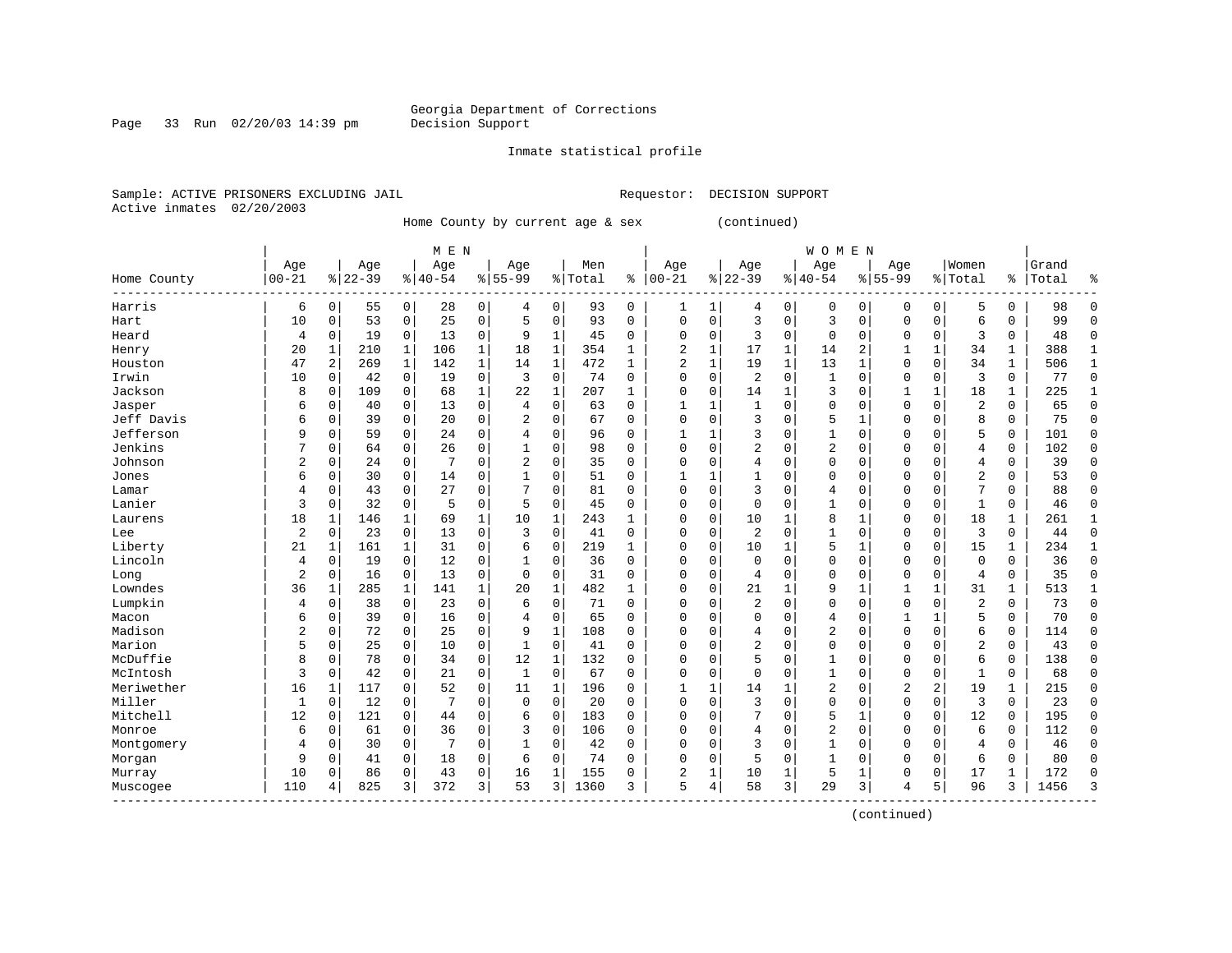Page 34 Run  $02/20/03$  14:39 pm

#### Inmate statistical profile

Sample: ACTIVE PRISONERS EXCLUDING JAIL **Requestor: DECISION SUPPORT** Active inmates 02/20/2003

Home County by current age & sex (continued)

|             |                |              |           |              | M E N          |              |                |              |         |              |                |                |                |              | <b>WOMEN</b>   |              |                |                |                |                |       |              |
|-------------|----------------|--------------|-----------|--------------|----------------|--------------|----------------|--------------|---------|--------------|----------------|----------------|----------------|--------------|----------------|--------------|----------------|----------------|----------------|----------------|-------|--------------|
|             | Age            |              | Age       |              | Age            |              | Age            |              | Men     |              | Age            |                | Age            |              | Age            |              | Age            |                | Women          |                | Grand |              |
| Home County | $00 - 21$      |              | $8 22-39$ |              | $8 40-54$      |              | $8155 - 99$    |              | % Total | ႜ            | $ 00 - 21$     |                | $8 22-39$      |              | $8 40-54$      |              | $8155 - 99$    |                | %   Total      | ႜ              | Total |              |
| Newton      | 23             | 1            | 224       | $\mathbf 1$  | 93             | $\mathbf 1$  | 17             | 1            | 357     | 1            | 0              | 0              | 17             | 1            | 4              | 0            | 2              | 2              | 23             | 1              | 380   |              |
| Oconee      | 0              | 0            | 15        | 0            | 8              | $\mathbf 0$  | 5              | $\mathbf 0$  | 28      | $\mathbf 0$  | 1              | 1              | $\mathbf{1}$   | $\mathbf 0$  | 2              | 0            | $\mathbf{0}$   | $\mathbf 0$    | 4              | 0              | 32    | $\Omega$     |
| Oglethorpe  | 3              | $\Omega$     | 33        | $\mathbf 0$  | 11             | $\mathbf 0$  | 2              | $\mathbf 0$  | 49      | $\Omega$     | $\Omega$       | 0              | $\overline{4}$ | $\Omega$     | 0              | $\Omega$     | $\mathbf 0$    | $\Omega$       | 4              | 0              | 53    | $\Omega$     |
| Paulding    | 15             | 0            | 102       | $\mathbf 0$  | 63             | $\mathbf 1$  | 7              | $\mathbf 0$  | 187     | $\Omega$     | $\mathbf{1}$   | $\mathbf{1}$   | 13             | 1            | 8              | 1            | $\overline{2}$ | $\overline{a}$ | 24             | 1              | 211   | $\Omega$     |
| Peach       | 7              | $\mathbf 0$  | 65        | $\mathbf 0$  | 31             | 0            | $\mathbf{1}$   | $\mathbf 0$  | 104     | $\Omega$     | $\mathbf{1}$   | $\mathbf 1$    | $\overline{4}$ | $\Omega$     | $\mathbf{1}$   | 0            | $\mathbf{0}$   | 0              | 6              | 0              | 110   | $\Omega$     |
| Pickens     | 6              | 0            | 55        | $\mathbf 0$  | 41             | 0            | 3              | $\mathbf 0$  | 105     | $\Omega$     | $\Omega$       | 0              | 3              | $\Omega$     | 3              | 0            | $\mathbf{0}$   | 0              | 6              | 0              | 111   | $\Omega$     |
| Pierce      | 5              | 0            | 26        | $\mathbf 0$  | 18             | $\mathbf 0$  | 1              | $\mathbf 0$  | 50      | 0            | $\Omega$       | 0              |                | $\Omega$     | 1              | 0            | $\mathbf 0$    | 0              | $\overline{2}$ | 0              | 52    | $\mathbf 0$  |
| Pike        | 4              | $\Omega$     | 18        | $\mathbf 0$  | 18             | 0            | $\overline{2}$ | $\mathbf 0$  | 42      | $\Omega$     |                | 1              |                | O            | 1              | 0            | $\Omega$       | $\Omega$       | 3              | 0              | 45    | $\Omega$     |
| Polk        | 12             | $\Omega$     | 110       | 0            | 55             | 0            | 11             | 1            | 188     | $\Omega$     | $\Omega$       | $\Omega$       | 4              | $\Omega$     | 2              | O            | $\Omega$       | $\Omega$       | 6              | 0              | 194   | $\Omega$     |
| Pulaski     | 12             | $\Omega$     | 61        | 0            | 21             | $\mathbf 0$  | $\overline{2}$ | $\Omega$     | 96      | $\Omega$     | $\Omega$       | $\Omega$       | $\overline{4}$ | $\cap$       | 2              | $\Omega$     | $\mathbf{1}$   | $\mathbf{1}$   | 7              | 0              | 103   | $\Omega$     |
| Putnam      | 9              | $\Omega$     | 64        | $\Omega$     | 34             | $\mathbf 0$  | 5              | $\mathbf 0$  | 112     | $\Omega$     | $\Omega$       | $\cap$         | 3              | $\Omega$     | $\overline{2}$ | $\Omega$     | $\Omega$       | $\Omega$       | 5              | 0              | 117   | $\Omega$     |
| Ouitman     | 0              | $\mathbf 0$  | 6         | $\mathbf 0$  | $\mathbf 0$    | $\mathbf 0$  | $\Omega$       | $\mathbf 0$  | 6       | $\Omega$     | 0              | $\Omega$       | $\Omega$       | $\Omega$     | $\mathbf{1}$   | U            | $\mathbf 0$    | $\Omega$       | $\mathbf{1}$   | 0              |       | ſ            |
| Rabun       | $\overline{2}$ | $\mathbf 0$  | 28        | $\mathbf 0$  | 20             | $\mathbf 0$  | $\Omega$       | $\mathbf 0$  | 50      | $\mathbf 0$  | 0              | 0              | $\Omega$       | $\mathbf 0$  | $\mathbf{1}$   | U            | $\Omega$       | 0              | $\mathbf{1}$   | 0              | 51    | ∩            |
| Randolph    | 4              | $\mathbf 0$  | 37        | $\mathbf 0$  | 14             | $\mathbf 0$  | $\mathbf{1}$   | $\mathbf 0$  | 56      | $\mathbf 0$  | $\Omega$       | 0              | 3              | $\Omega$     | $\mathbf{1}$   | 0            | $\mathbf{0}$   | $\mathbf 0$    | 4              | 0              | 60    | $\sqrt{ }$   |
| Richmond    | 152            | 5            | 1031      | 4            | 448            | $\,4$        | 55             | 3            | 1686    | 4            | 5              | 4              | 95             | 5            | 44             | 5            | 3              | 4              | 147            | 5              | 1833  |              |
| Rockdale    | 19             | 1            | 133       | 1            | 70             | $\mathbf 1$  | 12             | 1            | 234     | 1            | $\mathbf{1}$   | 1              | 14             | 1            | 4              | $\Omega$     | 1              | 1              | 20             | 1              | 254   | $\mathbf{1}$ |
| Schley      | 0              | 0            | 17        | $\mathbf 0$  | $\overline{2}$ | 0            | $\mathbf 0$    | $\mathbf 0$  | 19      | $\Omega$     | $\Omega$       | 0              | $\mathbf 0$    | $\Omega$     | 0              | 0            | $\mathbf 0$    | $\mathbf 0$    | $\mathbf 0$    | 0              | 19    | $\Omega$     |
| Screven     | 8              | 0            | 64        | 0            | 23             | 0            | 5              | $\mathbf 0$  | 100     | $\Omega$     | $\mathbf{1}$   | $\mathbf 1$    | 11             | $\mathbf{1}$ | 3              | 0            | $\mathbf{1}$   | $\mathbf{1}$   | 16             | 1              | 116   | $\Omega$     |
| Seminole    | 3              | $\mathbf 0$  | 37        | $\mathbf 0$  | 20             | $\mathbf 0$  | $\overline{4}$ | $\mathbf 0$  | 64      | 0            | $\Omega$       | 0              | 3              | $\Omega$     | $\overline{2}$ | $\Omega$     | $\Omega$       | $\mathbf 0$    | 5              | 0              | 69    | $\cap$       |
| Spalding    | 63             | 2            | 364       | $\mathbf{1}$ | 147            | $\mathbf{1}$ | 25             | $\mathbf{1}$ | 599     | $\mathbf{1}$ | 3              | $\overline{2}$ | 34             | 2            | 10             | 1            | 1              | $\mathbf{1}$   | 48             | $\overline{a}$ | 647   | -1           |
| Stephens    | 11             | $\Omega$     | 88        | $\mathbf 0$  | 50             | $\mathbf 0$  | 6              | $\mathbf 0$  | 155     | $\Omega$     |                | $\mathbf{1}$   | 6              | $\Omega$     | 4              | $\Omega$     | $\Omega$       | $\Omega$       | 11             | 0              | 166   | <sup>0</sup> |
| Stewart     | 1              | $\Omega$     | 21        | $\mathbf 0$  | 9              | $\mathbf 0$  | 1              | 0            | 32      | $\Omega$     | 2              | $\mathbf 1$    |                | $\Omega$     | 0              | $\Omega$     | $\mathbf 0$    | $\Omega$       | 3              | 0              | 35    | $\Omega$     |
| Sumter      | 18             | $\mathbf{1}$ | 122       | 0            | 45             | 0            | 5              | $\mathbf 0$  | 190     | $\Omega$     | O              | 0              | 6              | $\Omega$     | 2              | 0            | $\Omega$       | $\Omega$       | 8              | 0              | 198   | $\Omega$     |
| Talbot      | 6              | $\mathbf 0$  | 28        | $\mathbf 0$  | 10             | $\mathbf 0$  | $\Omega$       | $\mathbf 0$  | 44      | $\Omega$     | O              | 0              | $\mathbf{1}$   | $\Omega$     | 2              | 0            | $\Omega$       | $\Omega$       | 3              | 0              | 47    | $\Omega$     |
| Taliaferro  | $\mathbf 0$    | $\mathbf 0$  | 11        | $\mathbf 0$  | 3              | $\mathbf 0$  | 1              | $\mathbf 0$  | 15      | $\mathbf 0$  | $\Omega$       | 0              | $\Omega$       | $\Omega$     | $\mathbf{1}$   | U            | $\Omega$       | $\Omega$       | $\mathbf{1}$   | 0              | 16    | $\Omega$     |
| Tattnall    | 7              | 0            | 70        | $\mathbf 0$  | 19             | $\mathbf 0$  | 2              | $\mathbf 0$  | 98      | 0            | $\Omega$       | 0              | 3              | O            | 4              | 0            | $\mathbf 0$    | 0              | 7              | 0              | 105   | $\Omega$     |
| Taylor      | 6              | 0            | 51        | 0            | 20             | $\mathsf 0$  | 2              | $\mathbf 0$  | 79      | $\Omega$     | $\Omega$       | 0              | $\overline{a}$ | $\Omega$     | $\overline{2}$ | 0            | $\Omega$       | $\Omega$       | 4              | 0              | 83    | $\Omega$     |
| Telfair     | 8              | 0            | 83        | 0            | 33             | 0            | 3              | 0            | 127     | $\Omega$     | $\Omega$       | 0              | 9              | $\Omega$     | б              | 1            | $\Omega$       | 0              | 15             | 1              | 142   | $\Omega$     |
| Terrell     | $\overline{2}$ | $\Omega$     | 58        | $\mathbf 0$  | 11             | $\mathbf 0$  | $\mathbf{1}$   | $\mathbf 0$  | 72      | $\Omega$     | $\Omega$       | $\Omega$       | 3              | $\Omega$     | $\Omega$       | $\Omega$     | $\Omega$       | $\Omega$       | 3              | 0              | 75    | $\Omega$     |
| Thomas      | 33             | $\mathbf{1}$ | 183       | 1            | 81             | $\mathbf{1}$ | 11             | 1            | 308     | $\mathbf{1}$ | $\Omega$       | $\Omega$       | 14             | 1            | 7              | 1            | $\Omega$       | $\Omega$       | 21             | $\mathbf 1$    | 329   | -1           |
| Tift        | 24             | 1            | 161       | $\mathbf{1}$ | 82             | $\mathbf{1}$ | 14             | $\mathbf{1}$ | 281     | $\mathbf{1}$ | 1              | $\mathbf{1}$   | 8              | $\Omega$     | 4              | 0            | 1              | $\mathbf{1}$   | 14             | 0              | 295   | -1           |
| Toombs      | 28             | $\mathbf{1}$ | 151       | $\mathbf{1}$ | 50             | $\mathbf 0$  |                | $\mathbf 0$  | 236     | $\mathbf{1}$ | 2              | $\mathbf 1$    | 16             | 1            | 5              | $\mathbf{1}$ | $\mathbf{1}$   | $\mathbf{1}$   | 24             | 1              | 260   | $\mathbf{1}$ |
| Towns       | $\mathbf{1}$   | 0            | 5         | $\mathbf 0$  | 4              | 0            | $\overline{2}$ | 0            | 12      | 0            | 0              | 0              | 3              | $\Omega$     | 1              | O            | $\mathbf 0$    | $\mathbf 0$    | 4              | 0              | 16    | $\Omega$     |
| Treutlen    | $\overline{2}$ | 0            | 24        | 0            | 14             | 0            | 0              | 0            | 40      | $\Omega$     | $\Omega$       | 0              | $\mathbf{1}$   | $\mathbf 0$  | 1              | 0            | $\mathbf 0$    | 0              | 2              | 0              | 42    | $\sqrt{ }$   |
| Troup       | 43             | 1            | 382       | 2            | 137            | $\mathbf 1$  | 24             | 1            | 586     | 1            | $\overline{a}$ | 1              | 27             | 1            | 13             | 1            | $\mathbf{1}$   | 1              | 43             | 1              | 629   | $\mathbf{1}$ |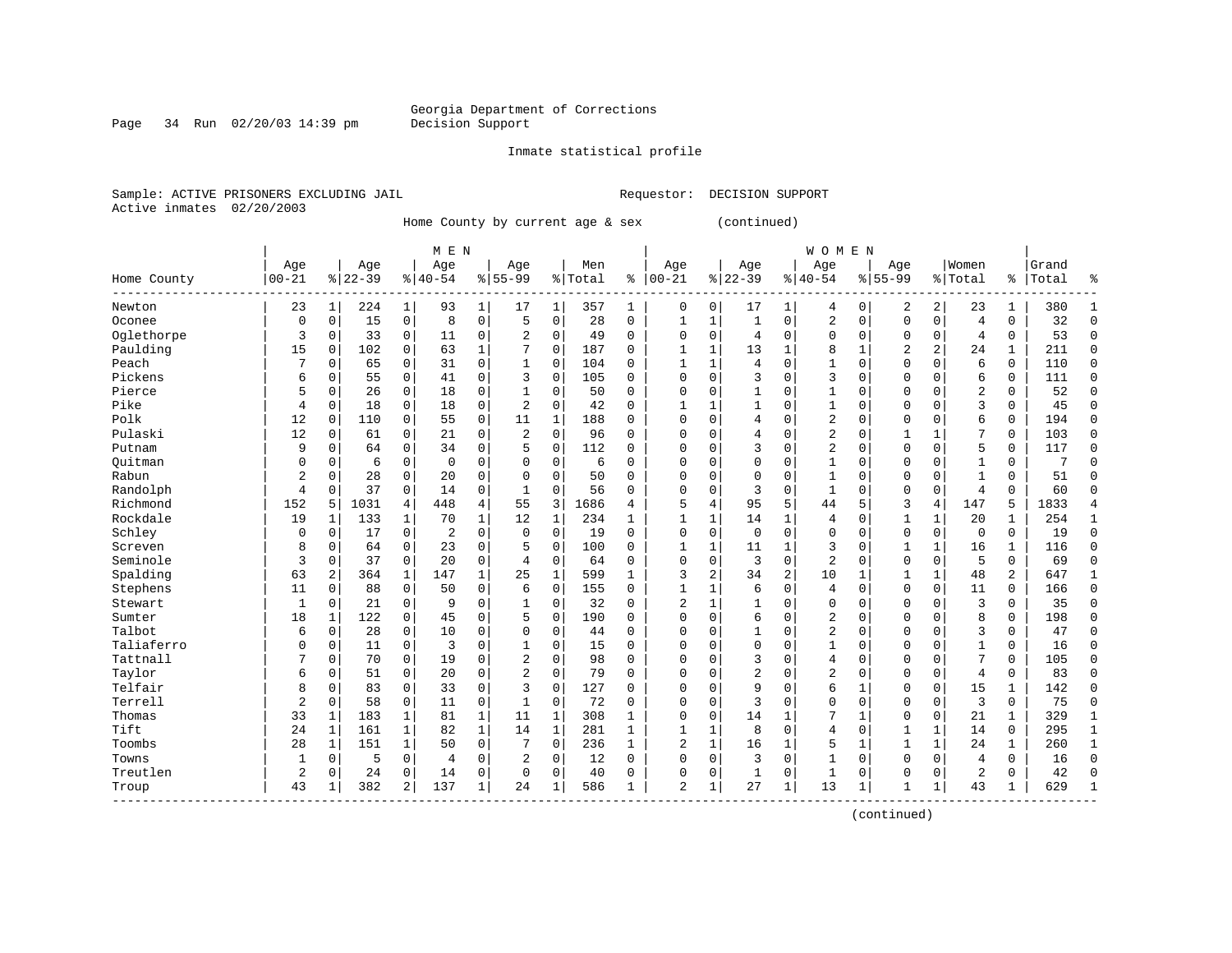Inmate statistical profile

Page 35 Run  $02/20/03$  14:39 pm

Sample: ACTIVE PRISONERS EXCLUDING JAIL **Requestor: DECISION SUPPORT** Active inmates 02/20/2003

Home County by current age & sex (continued)

|                  |          |             |          |              | M E N                        |      |                |                |                    |              |           |          |          |                | <b>WOMEN</b>   |          |             |              |                         |      |           |                |
|------------------|----------|-------------|----------|--------------|------------------------------|------|----------------|----------------|--------------------|--------------|-----------|----------|----------|----------------|----------------|----------|-------------|--------------|-------------------------|------|-----------|----------------|
|                  | Age      |             | Age      |              | Age                          |      | Age            |                | Men                |              | Age       |          | Age      |                | Age            |          | Age         |              | Women                   |      | Grand     |                |
| Home County      | $ 00-21$ |             | $ 22-39$ |              | $ 40-54 $                    |      | $8 55-99$      |                | % Total            | ి            | $00 - 21$ |          | $ 22-39$ |                | $ 40-54$       |          | $8155 - 99$ |              | % Total                 |      | %   Total | ႜ              |
| Turner           | 9        | $\Omega$    | 55       | 0            | 23                           | 0    |                | 0              | 88                 | 0            | $\Omega$  | 0        | 2        | 0              | 0              | $\Omega$ | $\Omega$    | $\Omega$     | $\overline{\mathbf{c}}$ | 0    | 90        | U              |
| Twiggs           | 3        | 0           | 22       | 0            | 12                           | 0    |                | 0              | 38                 | 0            | 0         | 0        | $\Omega$ | $\Omega$       | 0              | 0        | 0           | $\Omega$     | 0                       | 0    | 38        | ∩              |
| Union            | 5        | 0           | 22       | $\Omega$     | 12                           | 0    |                | 0              | 43                 | 0            | $\Omega$  | 0        | 3        | 0              |                | $\Omega$ | O           | 0            | 4                       | 0    | 47        | $\Omega$       |
| Upson            | 21       |             | 103      | 0            | 55                           | 0    | 10             | 1              | 189                | U            | C         | $\Omega$ | 10       |                | 5              |          | O           | $\Omega$     | 15                      | 1    | 204       | $\Omega$       |
| Walker           | 12       | $\Omega$    | 145      |              | 62                           | 1    | 15             |                | 234                |              | C         | $\Omega$ | 19       | $\mathbf{1}$   | 9              |          |             | 1            | 29                      | 1    | 263       |                |
| Walton           | 13       | $\Omega$    | 178      | 1            | 90                           | 1    | 12             | 1              | 293                |              |           |          | 8        | $\Omega$       |                |          |             | 1            | 16                      | 1    | 309       |                |
| Ware             | 18       | 1           | 206      | $\mathbf{1}$ | 104                          | 1    | 14             | 1              | 342                |              |           |          | 14       | 1              |                | $\Omega$ |             | $\mathbf 1$  | 19                      | 1    | 361       |                |
| Warren           | 4        | $\Omega$    | 24       | 0            | 17                           | 0    | 3              | $\Omega$       | 48                 | O            |           |          |          | $\Omega$       |                | $\Omega$ | $\Omega$    | $\Omega$     | 3                       | 0    | 51        | $\Omega$       |
| Washington       | 11       | $\Omega$    | 72       | 0            | 31                           | 0    | 2              | $\Omega$       | 116                | 0            |           | 0        | 4        | $\Omega$       | 3              | $\Omega$ |             |              | 8                       | 0    | 124       | ∩              |
| Wayne            | 8        | $\Omega$    | 83       | 0            | 28                           | 0    | 6              | 0              | 125                | U            |           |          | 4        | $\Omega$       | 2              | $\Omega$ |             | $\mathbf{1}$ | 8                       | 0    | 133       | ∩              |
| Webster          |          | $\Omega$    | 6        | 0            | 3                            | 0    |                | $\Omega$       | 9                  | U            |           | 0        | $\Omega$ | $\Omega$       | $\Omega$       | $\Omega$ | 0           | $\Omega$     | $\Omega$                | 0    |           |                |
| Wheeler          | 2        | $\Omega$    | 15       | 0            | 11                           | O    |                | $\Omega$       | 32                 | <sup>0</sup> | C         | O        |          | $\Omega$       | $\Omega$       | $\Omega$ | $\Omega$    | O            |                         | U    | 33        |                |
| White            | 5        | 0           | 31       | $\Omega$     | 14                           | 0    | $\overline{2}$ | $\Omega$       | 52                 | U            |           | 0        |          | $\Omega$       |                | $\Omega$ | $\Omega$    | $\Omega$     | $\overline{c}$          | 0    | 54        | ∩              |
| Whitfield        | 42       |             | 347      | $\mathbf{1}$ | 181                          | 2    | 31             | $\overline{2}$ | 601                |              |           | 2        | 40       | $\overline{2}$ | 19             | 2        |             | $\mathbf{1}$ | 63                      | 2    | 664       | $\overline{2}$ |
| Wilcox           | 5        | $\mathbf 0$ | 26       | $\mathbf 0$  | 15                           | 0    | 4              | $\Omega$       | 50                 | $\Omega$     |           |          | 4        | 0              | $\mathbf 0$    | $\Omega$ | 0           | $\mathbf 0$  | 5                       | 0    | 55        | $\Omega$       |
| Wilkes           | 2        | $\Omega$    | 45       | 0            | 15                           | 0    |                | $\Omega$       | 67                 | O            | $\Omega$  | $\Omega$ | 2        | 0              |                | $\Omega$ | 0           | $\Omega$     | 3                       | 0    | 70        | $\Omega$       |
| Wilkinson        | 2        | $\mathbf 0$ | 32       | $\Omega$     | 12                           | 0    |                | $\Omega$       | 48                 | 0            | $\Omega$  | 0        | 4        | $\Omega$       | 0              | $\Omega$ | $\Omega$    | $\Omega$     | 4                       | 0    | 52        | n              |
| Worth            | 3        | 0           | 72       | 0            | 36                           | 0    | 5              | $\Omega$       | 116                | U            | $\Omega$  | 0        | 7        | $\Omega$       | $\overline{a}$ | $\Omega$ | $\Omega$    | $\Omega$     | 9                       | 0    | 125       | ∩              |
| Total reported   |          |             |          |              | 3044 100 24412 100 11040 100 |      |                |                | 1773 100 40269 100 |              | 134 100   |          | 1818 100 |                | 900 100        |          |             | 82 100       | 2934 100                |      | 43203 100 |                |
| Percent reported |          | 90.2        |          | 91.2         |                              | 90.4 |                | 89.0           |                    | 90.8         |           | 91.8     |          | 93.3           |                | 93.7     |             | 94.3         |                         | 93.4 |           | 91.0           |
| Not reported     | 330      |             | 2358     |              | 1171                         |      | 220            |                | 4079               |              | 12        |          | 131      |                | 61             |          | 5           |              | 209                     |      | 4288      |                |
| Total            | 3374     |             | 26770    |              | 12211                        |      | 1993           |                | 44348              |              | 146       |          | 1949     |                | 961            |          | 87          |              | 3143                    |      | 47491     |                |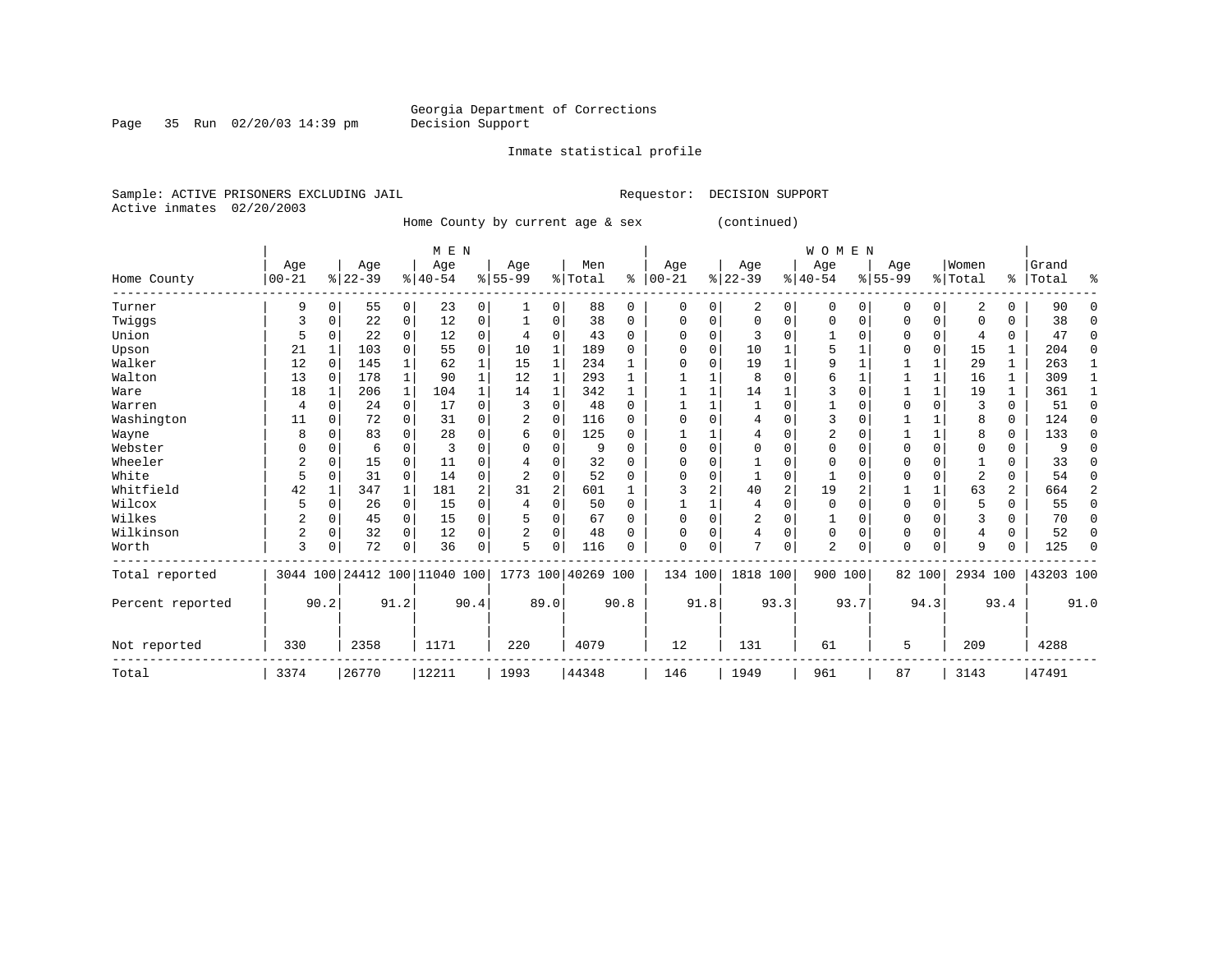## Georgia Department of Corrections<br>Decision Support

Sample: ACTIVE PRISONERS EXCLUDING JAIL

Inmate statistical profile<br>Requestor: DECISION SUPPORT

Active inmates 02/20/2003

Prison Sentence In Years by current age & sex

|                                    |                  |                |                  |                | M E N           |              |                  |                |                                                     |              |                      |              |                  |                | W O M E N       |                |                    |                 |                  |              |                    |                |
|------------------------------------|------------------|----------------|------------------|----------------|-----------------|--------------|------------------|----------------|-----------------------------------------------------|--------------|----------------------|--------------|------------------|----------------|-----------------|----------------|--------------------|-----------------|------------------|--------------|--------------------|----------------|
| Sentence In Years                  | Age<br>$00 - 21$ |                | Age<br>$8 22-39$ |                | Age<br>$ 40-54$ |              | Age<br>$8 55-99$ |                | Men<br>% Total                                      |              | Age<br>$8   00 - 21$ |              | Age<br>$8 22-39$ |                | Age<br>$ 40-54$ |                | Age<br>$8 55 - 99$ |                 | Women<br>% Total |              | Grand<br>%   Total | ್ಠಿ            |
| $0 - 1$                            | 82               | $\overline{a}$ | 393              | $\mathbf 1$    | 153             | 1            | 18               | 1 <sup>1</sup> | 646                                                 | 1            | 3                    | 2            | 67               | 3              | 15              | 2              | 2                  | 2               | 87               | 3            | 733                | 2              |
| $1.1 - 2$                          | 153              | 5              | 625              | 2              | 262             | $\sqrt{2}$   | 26               | $\mathbf 1$    | 1066                                                | 2            | 5                    | 3            | 71               | $\overline{4}$ | 25              | $\overline{3}$ | 3                  | $\overline{4}$  | 104              | 3            | 1170               | $\overline{2}$ |
| $2.1 - 3$                          | 269              | 8              | 1130             | $\overline{4}$ | 408             | 3            | 38               | $\overline{2}$ | 1845                                                | 4            | 14                   | 10           | 165              | 9              | 71              | 7              | 7                  | 8               | 257              | 8            | 2102               | $\overline{4}$ |
| $3.1 - 4$                          | 332              | 10             | 1221             | 5              | 509             | 4            | 57               | 3              | 2119                                                | 5            | 17                   | 12           | 195              | 10             | 80              | 8              | 3                  | 4               | 295              | 9            | 2414               | 5              |
| $4.1 - 5$                          | 252              | 7              | 979              | 4              | 361             | 3            | 44               | $\overline{2}$ | 1636                                                | 4            | 9                    | 6            | 127              | 7              | 65              | 7              | $\mathbf 0$        | $\overline{0}$  | 201              | 6            | 1837               | $\overline{4}$ |
| $5.1 - 6$                          | 619              | 18             | 2924             | 11             | 1128            | 9            | 139              | 7              | 4810                                                | 11           | 31                   | 22           | 319              | 17             | 166             | 17             | 7                  | 8 <sup>1</sup>  | 523              | 17           | 5333               | 11             |
| $6.1 - 7$                          | 157              | 5              | 968              | 4              | 322             | 3            | 34               | 2              | 1481                                                | 3            | 4                    | 3            | 87               | 5              | 47              | 5              | 3                  | 4               | 141              | 5            | 1622               | ζ              |
| $7.1 - 8$                          | 156              | 5              | 1085             | 4              | 386             | 3            | 55               | 3              | 1682                                                | 4            | 8                    | 6            | 95               | 5              | 49              | 5              | $\overline{3}$     | $\overline{4}$  | 155              | 5            | 1837               | $\overline{4}$ |
| $8.1 - 9$                          | 120              | 4              | 1070             | 4              | 365             | 3            | 55               | 3              | 1610                                                | 4            | 6                    | 4            | 74               | $\overline{4}$ | 26              | 3              | 1                  | $\mathbf{1}$    | 107              | 3            | 1717               | 4              |
| $9.1 - 10$                         | 21               | 1              | 339              | 1              | 118             | $\mathbf{1}$ | 12               | 1              | 490                                                 | $\mathbf{1}$ | $\mathbf{1}$         | $\mathbf{1}$ | 29               | $\overline{2}$ | 10              | 1              | $\mathbf{1}$       | $\mathbf{1}$    | 41               | $\mathbf{1}$ | 531                | $\mathbf{1}$   |
| $10.1 - 12$                        | 629              | 19             | 4771             | 18             | 1509            | 12           | 244              | 12             | 7153                                                | 16           | 23                   | 16           | 259              | 13             | 126             | 13             | 8                  | 10 <sup>°</sup> | 416              | 13           | 7569               | 16             |
| $12.1 - 15$                        | 137              | 4              | 1761             | 7              | 639             | 5            | 97               | 5              | 2634                                                | 6            | 3                    | 2            | 92               | 5              | 39              | 4              | 6                  | 7               | 140              | 5            | 2774               | 6              |
| $15.1 - 20$                        | 177              | 5              | 2809             | 11             | 1290            | 11           | 207              | 10             | 4483                                                | 10           | 5                    | 3            | 108              | 6              | 63              | 7              | 6                  | 7               | 182              | 6            | 4665               | 10             |
| 20.1-OVER                          | 121              | 4              | 3511             | 13             | 2287            | 19           | 392              | 20             | 6311                                                | 14           | 4                    | 3            | 111              | 6              | 71              | 7              | 5                  | 6               | 191              | 6            | 6502               | 14             |
| LIFE                               | 130              | 4              | 2922             | 11             | 2289            | 19           | 540              | 27             | 5881                                                | 13           | 10                   | 7            | 124              | 6              | 101             | 11             | 29                 | 35              | 264              | 8            | 6145               | 13             |
| DEATH                              | 0                | 0              | 53               | 0              | 52              | 0            | 10               | 1              | 115                                                 | $\Omega$     | $\Omega$             | $\Omega$     | 1                | $\Omega$       | 0               | $\Omega$       | $\Omega$           | 0               | 1                | $\Omega$     | 116                | $\Omega$       |
| LIFE W/O PAROLE                    | 9                | $\mathbf 0$    | 173              | $\mathbf{1}$   | 112             | $\mathbf{1}$ | 22               | $\mathbf{1}$   | 316                                                 | $\mathbf{1}$ | 0                    | 0            | $\overline{2}$   | $\Omega$       | 0               | 0              | $\mathbf{0}$       | 0 <sup>1</sup>  | 2                | $\Omega$     | 318                | $\mathbf{1}$   |
| YOUTHFUL OFFENDERS                 | 0                | 0              | 3                | 0              | 0               | 0            | 0                | 0 <sup>1</sup> | 3                                                   | 0            | $\mathbf 0$          | 0            | $\mathbf 0$      | 0              | 0               | 0              | $\mathbf 0$        | $\overline{0}$  | 0                | 0            | 3                  | $\mathbf 0$    |
| Total reported                     |                  |                |                  |                |                 |              |                  |                | 3364 100 26737 100 12190 100   1990 100   44281 100 |              |                      |              | 143 100 1926 100 |                | 954 100         |                |                    | 84 100          | 3107 100         |              | 47388 100          |                |
| Percent reported                   |                  | 99.7           |                  | 99.9           |                 | 99.8         |                  | 99.8           |                                                     | 99.8         |                      | 97.9         |                  | 98.8           |                 | 99.3           |                    | 96.6            |                  | 98.9         |                    | 99.8           |
| NOT REPORTED                       | 10               |                | 33               |                | 21              |              | 3                |                | 67                                                  |              | 3                    |              | 23               |                | 7               |                | 3                  |                 | 36               |              | 103                |                |
| Total                              | 3374             |                | 26770            |                | 12211           |              | 1993             |                | 44348                                               |              | 146                  |              | 1949             |                | 961             |                | 87                 |                 | 3143             |              | 47491              |                |
|                                    |                  |                |                  |                |                 |              |                  |                |                                                     |              |                      |              |                  |                |                 |                |                    |                 |                  |              |                    |                |
| AVG EXCLUDING<br>LIFE, DEATH, YO   | 7.17<br>11.06    |                | 12.91            |                | 14.45           |              | 11.33            |                | 6.98                                                |              | 7.52                 |              | 8.22             |                | 8.80            |                | 7.73               |                 | 11.08            |              |                    |                |
|                                    |                  |                |                  |                |                 |              |                  |                |                                                     |              |                      |              |                  |                |                 |                |                    |                 |                  |              |                    |                |
| AVG INCLUDING<br>LIFE=21, YO=3 YRS | 7.69             |                | 12.10            |                | 14.34           |              | 16.11            |                | 12.56                                               |              | 7.96                 |              | 8.38             |                | 9.57            |                | 13.01              |                 | 8.85             |              | 12.32              |                |

Page 36 Run  $02/20/03$  14:39 pm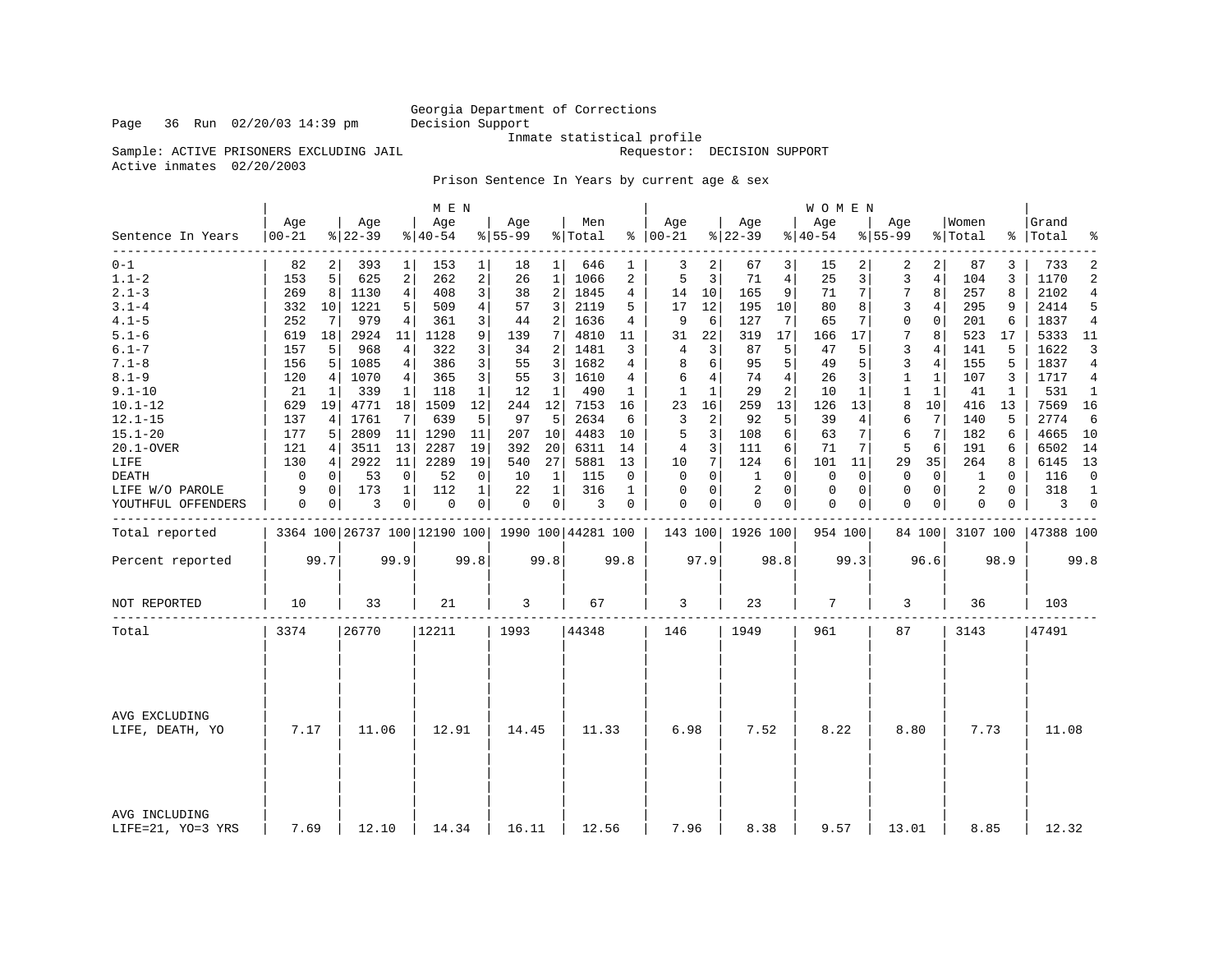Page 37 Run  $02/20/03$  14:39 pm

#### Inmate statistical profile

Sample: ACTIVE PRISONERS EXCLUDING JAIL **Requestor: DECISION SUPPORT** Active inmates 02/20/2003

Probation To Follow Prison by current age & sex

| Prob After Prison                   | Age<br>$00 - 21$ | Age<br>$8122 - 39$   | M E N<br>Age<br>$8140 - 54$         | Aqe<br>$8155 - 99$ | Men<br>ွေ<br>% Total            | Age<br>$ 00 - 21$    | Aqe<br>$8122 - 39$      | <b>WOMEN</b><br>Aqe<br>$8140 - 54$ | Age<br>$8155 - 99$   | Women<br>% Total         | Grand<br>% Total %      |
|-------------------------------------|------------------|----------------------|-------------------------------------|--------------------|---------------------------------|----------------------|-------------------------|------------------------------------|----------------------|--------------------------|-------------------------|
| PROBATION TO FOLLOW<br>NO PROBATION | 1738<br>1646     | 52 11296<br>49 15508 | 38<br>4665<br>421<br>62 <br>58 7568 | 693<br>1303        | 35   18392<br>41<br>65 26025 59 | 60<br>88<br>42<br>61 | 893<br>46<br>1080<br>55 | 427<br>44<br>541<br>56             | 36<br>41<br>62<br>54 | 1444<br>46<br>1736<br>55 | $19836$ 42<br> 27761 58 |
| Total reported                      |                  |                      | 3384 100 26804 100 12233 100        |                    | 1996 100 44417 100              | 149 100              | 1973 100                | 968 100                            | 90 100               | 3180 100                 | 47597 100               |
| Percent reported                    | 100.0            | 100.0                | 100.0                               | 100.0              | 100.0                           | 100.0                | 100.0                   | 100.0                              | 100.0                | 100.0                    | 100.0                   |
| NOT REPORTED                        | $\mathbf 0$      | $\Omega$             | $\mathbf 0$                         | $\mathbf 0$        | $\mathbf 0$                     | 0                    | $\Omega$                | $\mathbf 0$                        | $\Omega$             | $\Omega$                 | $\mathbf 0$             |
| Total                               | 3374             | 26770                | 12211                               | 1993               | 44348                           | 146                  | 1949                    | 961                                | 87                   | 3143                     | 47491                   |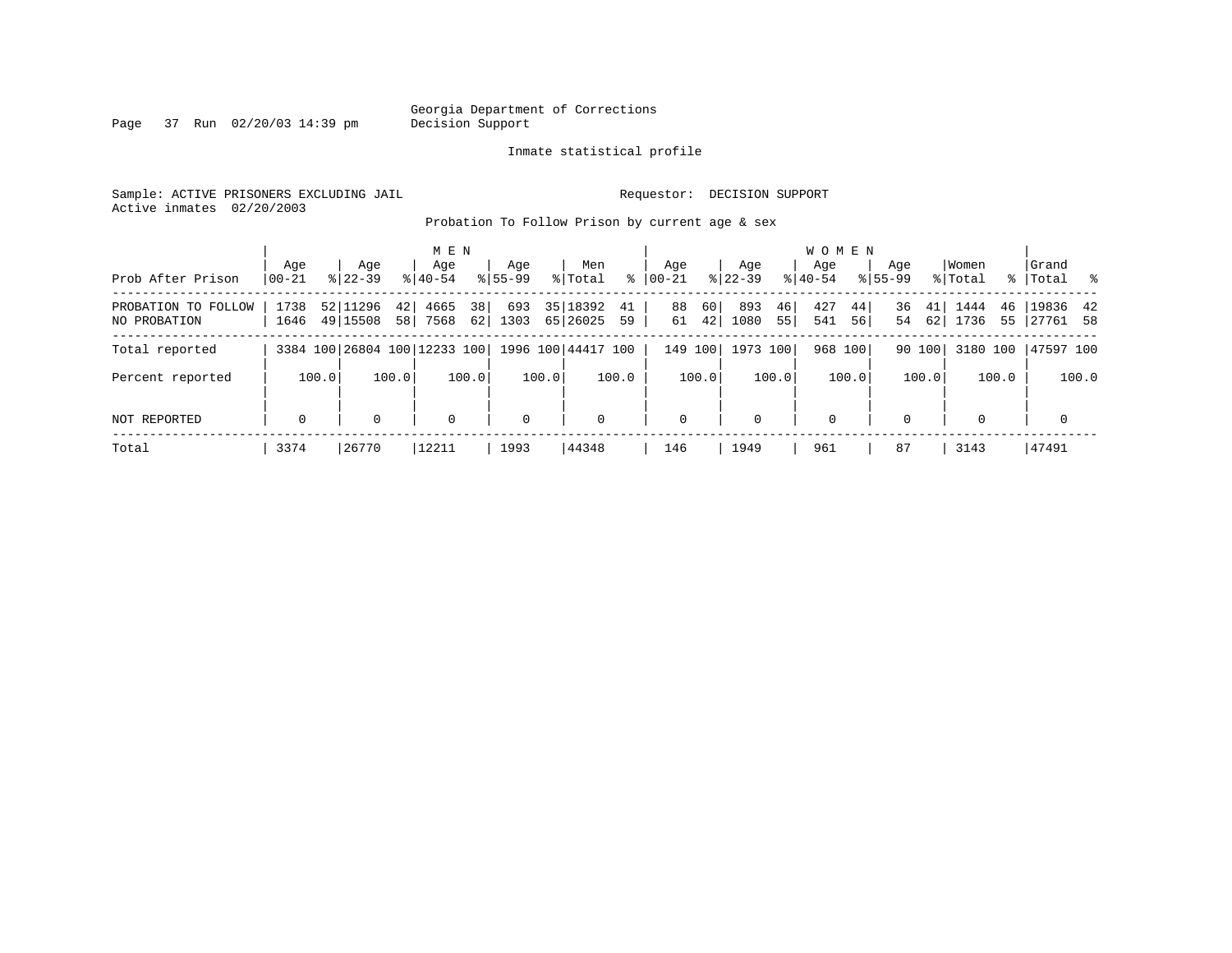Page 38 Run 02/20/03 14:39 pm

#### Inmate statistical profile

Sample: ACTIVE PRISONERS EXCLUDING JAIL **Requestor: DECISION SUPPORT** Active inmates 02/20/2003

Admission Type by current age & sex

|                      |            |          |            |             | M E N                        |          |              |          |                    |              |          |             |           |          | WOMEN    |             |           |          |          |      |           |          |
|----------------------|------------|----------|------------|-------------|------------------------------|----------|--------------|----------|--------------------|--------------|----------|-------------|-----------|----------|----------|-------------|-----------|----------|----------|------|-----------|----------|
|                      | Age        |          | Age        |             | Age                          |          | Age          |          | Men                |              | Age      |             | Age       |          | Age      |             | Age       |          | Women    |      | Grand     |          |
| Admission Type       | $ 00 - 21$ |          | $8 22-39$  |             | $ 40-54$                     |          | $8 55-99$    |          | % Total            | ႜ            | $ 00-21$ |             | $8 22-39$ |          | $ 40-54$ |             | $8 55-99$ |          | % Total  | ွေ   | Total     |          |
| COMMITTED FROM COURT | 2814       |          | 84   18216 | 68          | 8113                         | 67       | 1511         |          | 76 30654           | 69           | 115      | 80          | 1278      | 66       | 633      | 66          | 72        | 86       | 2098     | 67   | 32752     | 69       |
| RETURN APPEAL/BOND   | 0          | $\Omega$ | 11         | $\mathbf 0$ |                              | $\Omega$ | -1           | 0        | 16                 | $\mathbf 0$  | $\Omega$ | $\mathbf 0$ | $\Omega$  | 0        | 0        | $\mathbf 0$ | $\Omega$  | $\Omega$ | 0        | U    | 16        | $\Omega$ |
| PAROLE REV/NEW SENT  | 91         | 3        | 3406       | 13          | 1833                         | 15       | 196          | 10       | 5526               | 12           |          | 3           | 170       | 9        | 101      | 11          |           | 2        | 278      | 9    | 5804      | 12       |
| PAR REV/NO NEW SENT  | 19         |          | 806        | 3           | 420                          | 3        | 57           | 3        | 1302               | 3            |          |             | 70        | 4        | 31       | 3           |           |          | 104      | 3    | 1406      | 3        |
| PROB VIOL/TOTAL REV  | $\Omega$   | 0        | 0          | $\Omega$    | -1                           |          | $\Omega$     | $\Omega$ |                    | $\Omega$     |          | $\Omega$    | $\Omega$  | $\cap$   | $\Omega$ | $\Omega$    | $\Omega$  | $\Omega$ | $\Omega$ | U    |           | $\Omega$ |
| PROB VIOL/PARTIAL    | 171        | 5        | 1301       | 5           | 536                          | 4        | 46           | 2        | 2054               | 5            | 6        | 4           | 165       | 9        | 75       | 8           | $\Omega$  | $\Omega$ | 246      | 8    | 2300      | 5        |
| ADMIT FM OTHER CUST  | $\Omega$   | $\Omega$ | 12         | $\Omega$    | 12                           | 0        | 6            | 0        | 30                 | 0            | O        | $\Omega$    | $\Omega$  | $\Omega$ | $\Omega$ | $\Omega$    | $\Omega$  | $\Omega$ | $\Omega$ | 0    | 30        | ∩        |
| SHOCK INCARCERATION  | 0          | 0        | 0          | $\Omega$    | $\Omega$                     | 0        | 0            | 0        | 0                  | $\Omega$     | $\Omega$ | 0           | 0         | $\Omega$ | 0        | $\Omega$    | $\Omega$  | 0        | 0        | 0    | U         | ∩        |
| PROB REV/REMAINDER   | 233        | 7        | 2497       | 9           | 930                          | 8        | 104          | 5        | 3764               | 9            | 11       | 8           | 226       | 12       | 107      | 11          | 9         | 11       | 353      | 11   | 4117      |          |
| NEW SENT/PAR REV PND | 2          | 0        | 62         | $\Omega$    | 45                           | O        | 8            | 0        | 117                | $\Omega$     | O        | $\Omega$    | 5         | 0        | 5        | 1           | $\Omega$  | 0        | 10       | 0    | 127       | n        |
| LIFE W/O PAROLE      |            | $\Omega$ | 112        | $\Omega$    | 65                           |          | 15           | 1        | 198                | $\Omega$     |          | $\Omega$    | $\Omega$  | $\Omega$ | 0        | $\Omega$    | $\Omega$  | $\Omega$ | $\Omega$ | 0    | 198       | n        |
| PAROLE REV BOOT CAMP |            | $\Omega$ | 2          | $\Omega$    | -1                           | $\cap$   | $\Omega$     | $\Omega$ | 3                  | $\Omega$     |          | 0           | $\Omega$  | $\Omega$ | Ω        | $\Omega$    | $\Omega$  | $\Omega$ | O        | 0    | 3         | n        |
| PAR REV/RSN UNKNOWN  |            | $\Omega$ | 11         | $\Omega$    | 51                           | $\Omega$ | 30           | 2        | 92                 | <sup>0</sup> |          | 0           | $\Omega$  | $\Omega$ | O        | n           | ∩         | $\Omega$ | O        | 0    | 92        |          |
| PROBATION/PAROLE REV |            | U        | $\Omega$   | U           | $\Omega$                     |          | U            | U        | $\Omega$           | <sup>0</sup> |          | 0           | $\Omega$  | $\Omega$ | O        | $\Omega$    | ∩         | $\Omega$ | O        | U    | U         |          |
| PB PAROLE RESCINDED  | O          | $\Omega$ | 4          | U           |                              |          | O            | O        | 6                  | $\Omega$     | n        | $\Omega$    | ∩         | $\Omega$ | O        | $\Omega$    | $\Omega$  | $\Omega$ | $\cap$   | U    |           |          |
| PROB REVOC/SPEC COND | 19         |          | 69         | $\Omega$    | 39                           |          |              | 0        | 134                | O            |          | 3           | 13        |          |          | $\Omega$    | $\Omega$  | $\Omega$ | 20       | 1    | 154       |          |
| PAR REV/REVOC CENTER | 2          | $\Omega$ | 202        | 1           | 125                          |          | 9            | 0        | 338                |              |          | U           | $\Omega$  | $\Omega$ | 0        | $\Omega$    | $\Omega$  | U        | O        | 0    | 338       |          |
| INFORMATION ONLY     | U          | $\Omega$ | 0          | $\Omega$    | $\Omega$                     |          | U            | 0        | 0                  | $\Omega$     | U        | O           | 0         | $\Omega$ | 0        | $\Omega$    | $\Omega$  | $\Omega$ | O        | 0    | U         | ∩        |
| INCOMPLETE SENT PKG  |            | $\Omega$ | U          | $\Omega$    | n                            | O        | U            | $\Omega$ | 0                  | <sup>0</sup> | U        | 0           | 0         | $\Omega$ | 0        | $\Omega$    | O         | $\Omega$ | O        | 0    | U         | n        |
| HANCOCK REVOC CENTER | 0          | 0        | 2          | $\Omega$    | n                            | O        | O            | $\Omega$ | 2                  | 0            | U        | $\Omega$    | $\Omega$  | 0        | 0        | 0           | O         | $\Omega$ |          | 0    | 2         | n        |
| WHITWORTH DETENTION  |            | $\Omega$ | 19         | $\Omega$    | 13                           | 0        | <sup>0</sup> | $\Omega$ | 33                 | $\Omega$     |          | 0           | $\Omega$  | $\Omega$ | $\Omega$ | $\Omega$    | $\Omega$  | $\Omega$ |          | 0    | 33        | ∩        |
| DCYS AT RISK         |            | 0        | 4          | 0           | $\Omega$                     | O        | U            | 0        | 10                 | $\Omega$     |          | $\Omega$    | 0         | 0        | 0        | $\Omega$    | $\Omega$  | $\Omega$ |          | U    | 10        | ∩        |
| <b>OTHER</b>         | O          | $\Omega$ | O          | $\Omega$    | $\cap$                       | 0        | U            | 0        | $\Omega$           | $\Omega$     | $\cap$   | O           |           | $\Omega$ | $\Omega$ | $\Omega$    | $\Omega$  | $\Omega$ |          | U    | U         |          |
| Total reported       |            |          |            |             | 3364 100 26736 100 12190 100 |          |              |          | 1990 100 44280 100 |              | 143 100  |             | 1927 100  |          | 955 100  |             |           | 84 100   | 3109 100 |      | 47389 100 |          |
| Percent reported     |            | 99.7     |            | 99.9        |                              | 99.8     |              | 99.8     |                    | 99.8         |          | 97.9        |           | 98.9     |          | 99.4        |           | 96.6     |          | 98.9 |           | 99.8     |
| UNKNOWN              | 10         |          | 34         |             | 21                           |          | 3            |          | 68                 |              | 3        |             | 22        |          | 6        |             | 3         |          | 34       |      | 102       |          |
| Total                | 3374       |          | 26770      |             | 12211                        |          | 1993         |          | 44348              |              | 146      |             | 1949      |          | 961      |             | 87        |          | 3143     |      | 47491     |          |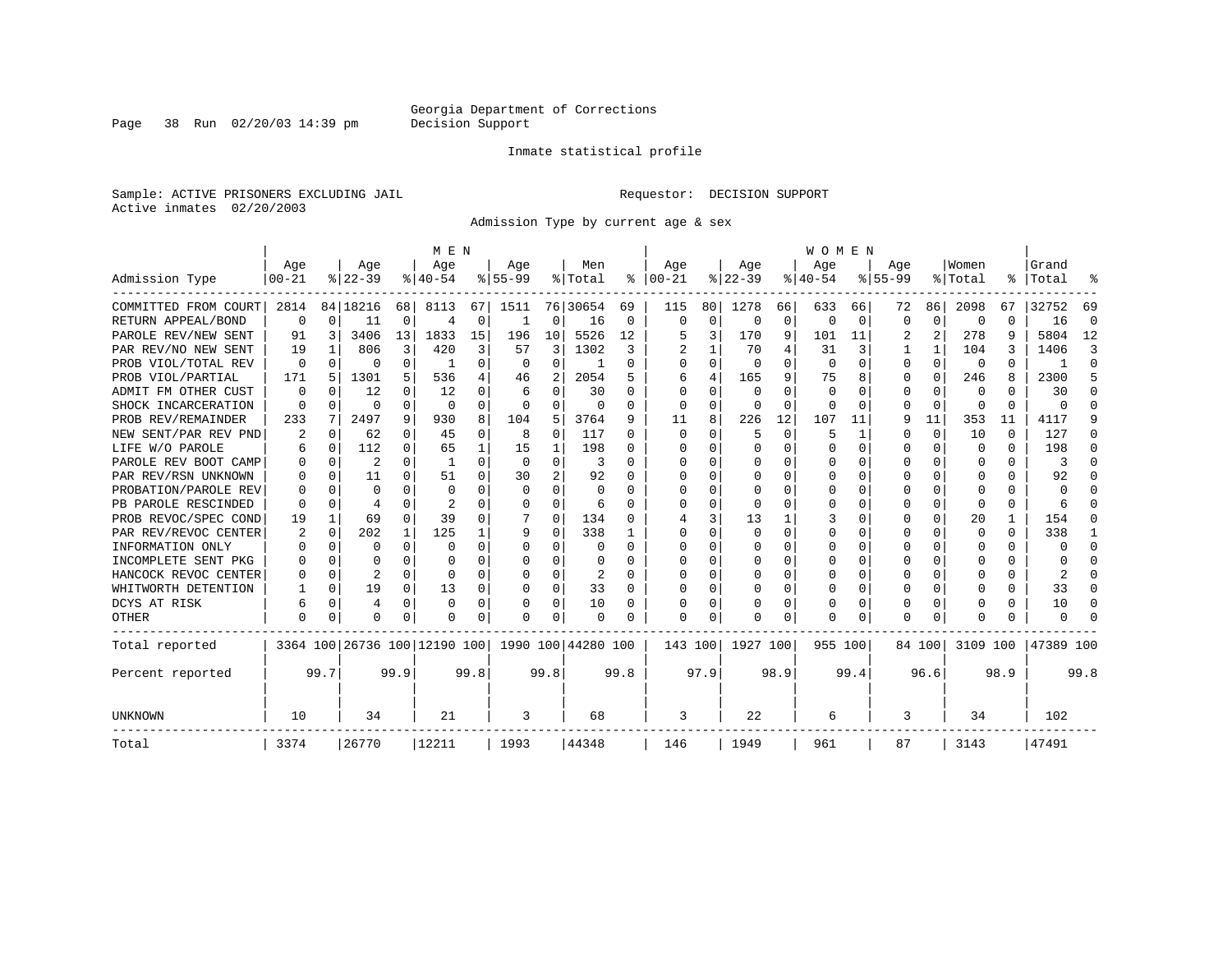Page 39 Run 02/20/03 14:39 pm

#### Inmate statistical profile

Sample: ACTIVE PRISONERS EXCLUDING JAIL **Requestor: DECISION SUPPORT** Active inmates 02/20/2003

Release Type by current age & sex

| Release Type                         | Age<br>  00-21 | Aqe<br>$8122 - 39$ | M E N<br>Aqe<br>$8140 - 54$                                | Age<br>$8155 - 99$ | Men<br>% Total                         | $\approx$     | Age<br>  00-21 | Aqe<br>$ 22 - 39 $           |                                        | Aqe<br>$8 40-54$ | W O M E N                 | Aqe<br>$8155 - 99$ |                                            | Women<br>% Total               |     | Grand<br> Total  | $\sim$ 8                   |
|--------------------------------------|----------------|--------------------|------------------------------------------------------------|--------------------|----------------------------------------|---------------|----------------|------------------------------|----------------------------------------|------------------|---------------------------|--------------------|--------------------------------------------|--------------------------------|-----|------------------|----------------------------|
| PAROLE<br>SENTENCE EXPIRED<br>Active | 10<br>$\Omega$ | 34                 | 21<br>0<br>3374 100 26770 100 12210 100 1993 100 44347 100 | 0<br>$\Omega$<br>0 | 68<br>$\overline{0}$<br>0 <sup>1</sup> | 0<br>$\Omega$ | $\mathbf{0}$   | 2<br>$\mathbf{0}$<br>146 100 | 22<br>$\Omega$<br>$\Omega$<br>1949 100 | 0                | 0 <sup>1</sup><br>961 100 | 0                  | 3 <sup>1</sup><br>0 <sup>1</sup><br>87 100 | 34<br>$\mathbf{0}$<br>3143 100 | - 0 | 102<br>47490 100 | $\overline{0}$<br>$\Omega$ |
| Total                                | 3374           | 26770              | 12211                                                      | 1993               | 44348                                  |               | 146            | 1949                         |                                        | 961              |                           | 87                 |                                            | 3143                           |     | 47491            |                            |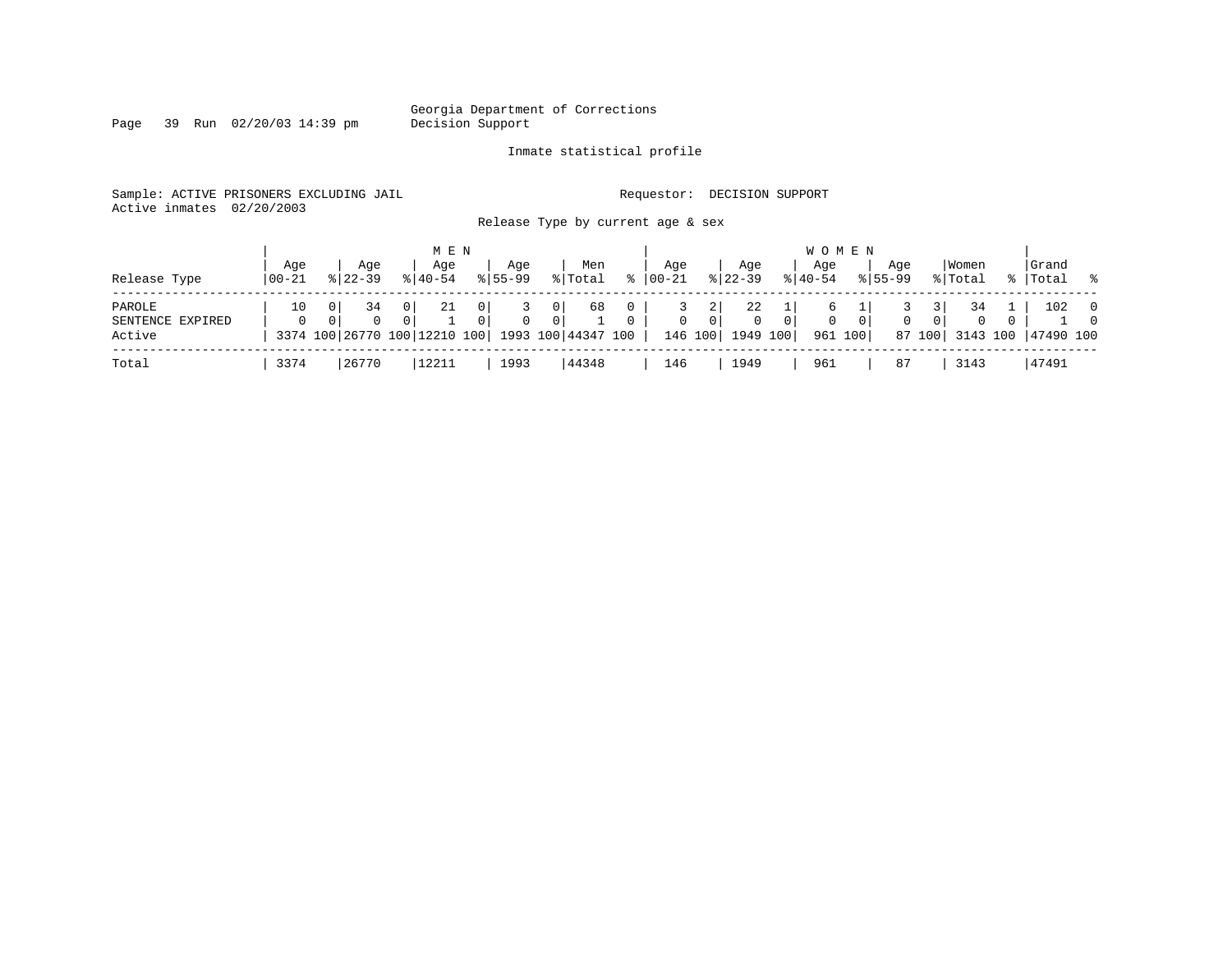Page 40 Run 02/20/03 14:39 pm

### Inmate statistical profile

Sample: ACTIVE PRISONERS EXCLUDING JAIL **Requestor: DECISION SUPPORT** Active inmates 02/20/2003

Inst By Group by current age & sex

|                      |             |                 |           |                | M E N                        |                |             |          |                    |          |             |          |          |             | <b>WOMEN</b> |          |             |          |          |       |           |            |
|----------------------|-------------|-----------------|-----------|----------------|------------------------------|----------------|-------------|----------|--------------------|----------|-------------|----------|----------|-------------|--------------|----------|-------------|----------|----------|-------|-----------|------------|
|                      | Age         |                 | Age       |                | Age                          |                | Age         |          | Men                |          | Age         |          | Age      |             | Age          |          | Age         |          | Women    |       | Grand     |            |
| Inst By Group        | $00 - 21$   |                 | $8 22-39$ |                | $ 40-54 $                    |                | $8155 - 99$ |          | % Total            | ႜ        | $ 00 - 21$  |          | $ 22-39$ |             | $8 40-54$    |          | $8155 - 99$ |          | % Total  |       | %   Total | ∻          |
| County jails         | 0           | $\Omega$        | 0         | 0              |                              | 0              |             |          | 0                  |          | 0           | 0        |          | 0           | $\mathbf 0$  |          |             | $\Omega$ |          |       |           |            |
| Transitional centers | 10          | 0               | 409       | 2              | 275                          | $\overline{a}$ | 17          |          | 711                |          | 6           | 4        | 131      | 7           | 63           |          |             |          | 201      | 6     | 912       |            |
| County camps         | 497         | 15              | 3521      | 13             | 850                          |                | 28          |          | 4896               |          | $\Omega$    |          |          |             | $\Omega$     |          | $\Omega$    |          | $\Omega$ | 0     | 4896      | 10         |
| Inmate boot camps    | 156         |                 | 369       |                | $\Omega$                     |                | $\Omega$    | $\Omega$ | 525                |          | $\mathbf 0$ |          |          |             | 0            |          | $\Omega$    |          | $\Omega$ |       | 525       |            |
| State prisons        | 2377        | 70 <sub>1</sub> | 19495     | 73             | 9777                         | 80             | 1771        | 89       | 33420              | 75       | 140         | 96       | 1818     | 93          | 897          | 93       | 86          | 99       | 2941     | 94    | 36361     | -77        |
| Private prisons      | 328         | 10              | 2853      | 11             | 1232                         | 10             | 169         | 8        | 4582               | 10       | 0           | $\Omega$ | $\Omega$ | $\mathbf 0$ | 0            |          | 0           |          | $\Omega$ | 0     | 4582      | 10         |
| Other                | 2           | 0               | 8         | $\overline{0}$ | 5                            | 0              | $\Omega$    | 0        | 15                 | $\Omega$ | $\mathbf 0$ | 0        | $\Omega$ | 0           |              | $\Omega$ | $\Omega$    | $\Omega$ |          | 0     | 16        | $\bigcirc$ |
| Total reported       |             |                 |           |                | 3370 100 26655 100 12139 100 |                |             |          | 1985 100 44149 100 |          |             | 146 100  | 1949     | 100         | 961 100      |          | 87          | 100      | 3143 100 |       | 47292 100 |            |
| Percent reported     |             | 100.0           |           | 100.0          |                              | 100.0          |             | 99.9     |                    | 100.0    |             | 100.0    |          | 100.0       |              | 100.0    |             | 100.0    |          | 100.0 |           | 100.0      |
| Not reported         | $\mathbf 0$ |                 | $\Omega$  |                | $\mathbf 0$                  |                |             |          |                    |          | $\mathbf 0$ |          | $\Omega$ |             | $\Omega$     |          | $\Omega$    |          | $\Omega$ |       |           |            |
| Total                | 3374        |                 | 26770     |                | 12211                        |                | 1993        |          | 44348              |          | 146         |          | 1949     |             | 961          |          | 87          |          | 3143     |       | 47491     |            |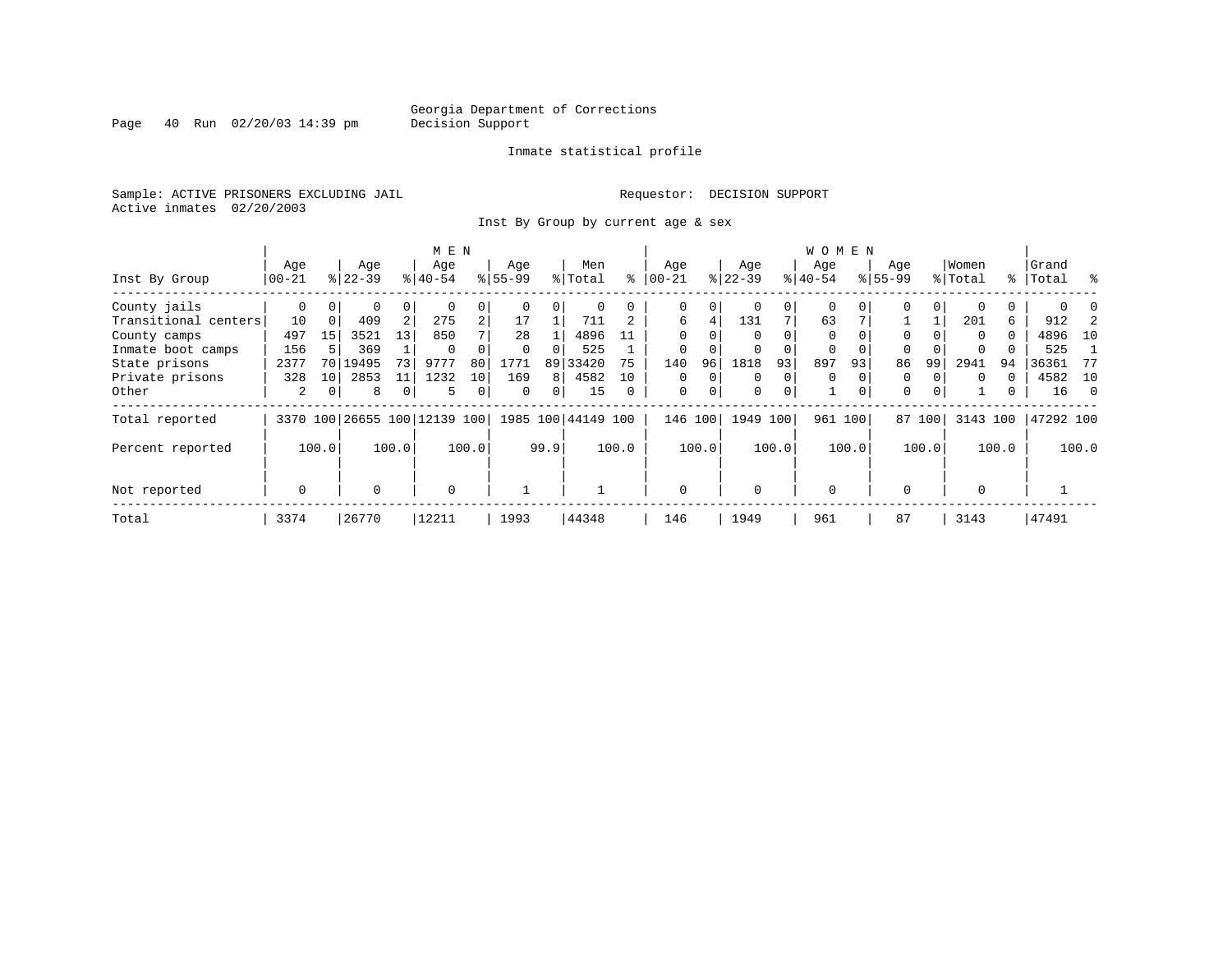Inmate statistical profile

Sample: ACTIVE PRISONERS EXCLUDING JAIL **Requestor: DECISION SUPPORT** Active inmates 02/20/2003

Page 41 Run  $02/20/03$  14:39 pm

Institution by current age & sex

|                      |                   |              |                 |                | M E N            |                |                    |             |                |                |                   |              |                 |                | W O M E N       |             |                    |             |                  |          |                |                |
|----------------------|-------------------|--------------|-----------------|----------------|------------------|----------------|--------------------|-------------|----------------|----------------|-------------------|--------------|-----------------|----------------|-----------------|-------------|--------------------|-------------|------------------|----------|----------------|----------------|
| Institution          | Age<br>$ 00 - 21$ |              | Age<br>$ 22-39$ |                | Age<br>$8 40-54$ |                | Aqe<br>$8155 - 99$ |             | Men<br>% Total | ႜ              | Age<br>$ 00 - 21$ |              | Aqe<br>$ 22-39$ |                | Aqe<br>$ 40-54$ |             | Aqe<br>$8155 - 99$ |             | Women<br>% Total | %        | Grand<br>Total |                |
| Albany Trans Ctr     | 3                 | 0            | 94              | $\overline{0}$ | 49               | 0              | 2                  | 0           | 148            | 0              | 0                 | 0            | 0               | 0              | 0               | 0           | 0                  | 0           | 0                | $\Omega$ | 148            |                |
| Atlanta Trans Ctr(M) | 3                 | 0            | 133             | 0              | 103              | $\mathbf{1}$   | 6                  | $\mathbf 0$ | 245            | $\mathbf{1}$   | $\Omega$          | 0            | 0               | 0              | $\Omega$        | $\mathbf 0$ | $\Omega$           | $\mathbf 0$ | $\mathbf 0$      | $\Omega$ | 245            | $\mathbf{1}$   |
| Macon Trans Ctr      | 3                 | $\Omega$     | 75              | 0              | 42               | 0              | 2                  | $\mathbf 0$ | 122            | $\Omega$       | $\Omega$          | $\Omega$     | $\Omega$        | $\Omega$       | $\Omega$        | $\mathbf 0$ | $\Omega$           | $\Omega$    | $\mathbf 0$      | $\Omega$ | 122            | $\Omega$       |
| Metro Trans Ctr (W)  |                   | $\Omega$     | $\Omega$        | $\Omega$       | $\Omega$         | $\mathbf 0$    | O                  | $\mathbf 0$ | $\Omega$       | $\Omega$       | 3                 | 2            | 80              | 4              | 42              | 4           | $\Omega$           | $\Omega$    | 125              | 4        | 125            | $\Omega$       |
| Savannah Mens TC     |                   | $\Omega$     | 107             | $\Omega$       | 81               | $\mathbf 1$    | 7                  | $\Omega$    | 196            | $\Omega$       | $\Omega$          | 0            | $\Omega$        | 0              | $\Omega$        | $\Omega$    | $\Omega$           | $\Omega$    | $\Omega$         | $\Omega$ | 196            | $\Omega$       |
| Savannah Womens TC   |                   | $\Omega$     | 0               | 0              | $\Omega$         | 0              | $\Omega$           | 0           | 0              | $\Omega$       | 3                 | 2            | 51              | $\overline{3}$ | 21              | 2           | $\mathbf{1}$       | 1           | 76               | 2        | 76             | $\Omega$       |
| Augusta Trans Ctr    |                   | $\Omega$     | 115             | $\overline{0}$ | 72               | 1              | 7                  | $\mathbf 0$ | 198            | $\Omega$       |                   | $\Omega$     | $\Omega$        | 0              | $\Omega$        | $\Omega$    | $\Omega$           | $\Omega$    | $\Omega$         | $\Omega$ | 198            | $\Omega$       |
| Central State Hosp   |                   | $\Omega$     | 8               | 0              | 5                | 0              | $\Omega$           | $\mathbf 0$ | 15             | $\Omega$       |                   | 0            | 0               | 0              |                 | $\Omega$    | $\Omega$           | $\Omega$    | 1                | $\Omega$ | 16             | $\Omega$       |
| Bulloch County       | 20                | 1            | 96              | 0              | 30               | 0              | $\Omega$           | $\mathbf 0$ | 146            | $\Omega$       | $\cap$            | 0            | U               | 0              | $\Omega$        | 0           | $\Omega$           | $\Omega$    | $\mathbf 0$      | $\Omega$ | 146            | ∩              |
| Carroll County       | 26                | 1            | 159             | $\mathbf 1$    | 49               | 0              | -1                 | $\Omega$    | 235            | $\mathbf{1}$   |                   |              | U               | O              | Ω               | $\Omega$    | $\Omega$           | 0           | $\Omega$         | $\Omega$ | 235            | $\Omega$       |
| Clarke County        |                   | $\Omega$     | 74              | $\Omega$       | 19               | 0              | $\mathbf{1}$       | $\Omega$    | 101            | $\Omega$       |                   |              | $\Omega$        | O              | Ω               | $\Omega$    | $\Omega$           | 0           | $\Omega$         | $\Omega$ | 101            | $\Omega$       |
| Colquitt County      | 22                | 1            | 131             | $\Omega$       | 26               | $\mathbf 0$    | 0                  | $\mathbf 0$ | 179            | $\Omega$       | U                 | <sup>n</sup> | U               | 0              |                 | $\Omega$    | $\Omega$           | $\Omega$    | $\mathbf 0$      | $\Omega$ | 179            | $\Omega$       |
| Coweta County        | 19                | 1            | 128             | 0              | 51               | 0              | 3                  | 0           | 201            | $\Omega$       |                   | 0            |                 | 0              |                 | $\mathbf 0$ | $\Omega$           | 0           | $\mathbf 0$      | $\Omega$ | 201            | $\Omega$       |
| Decatur County       | 23                | 1            | 127             | 0              | 48               | 0              | 1                  | 0           | 199            | $\Omega$       |                   | $\Omega$     |                 | O              |                 | 0           | $\Omega$           | 0           | $\mathbf 0$      | $\Omega$ | 199            | $\Omega$       |
| Effingham County     | 17                | $\mathbf{1}$ | 182             | $1\vert$       | 39               | 0              | $\mathbf{1}$       | $\mathbf 0$ | 239            | $\mathbf{1}$   | $\Omega$          | 0            | U               | 0              | Ω               | $\Omega$    | $\Omega$           | 0           | $\Omega$         | $\Omega$ | 239            | $\mathbf{1}$   |
| Floyd County         | 21                | 1            | 185             | $1\vert$       | 45               | 0              | 3                  | 0           | 254            | 1              |                   |              | U               | O              | Λ               | $\Omega$    | U                  | 0           | $\mathbf 0$      | $\Omega$ | 254            | 1              |
| Gwinnett County      | 22                | 1            | 86              | 0              | 17               | 0              | $\Omega$           | 0           | 125            | $\Omega$       |                   |              | $\Omega$        | O              | $\Omega$        | $\Omega$    | $\Omega$           | 0           | $\Omega$         | $\Omega$ | 125            | $\Omega$       |
| Hall County          | 11                | $\Omega$     | 126             | $\Omega$       | 23               | $\Omega$       | $\mathbf{1}$       | $\Omega$    | 161            | $\Omega$       | U                 | 0            | $\Omega$        | 0              | <sup>0</sup>    | $\Omega$    | $\Omega$           | 0           | $\Omega$         | $\Omega$ | 161            | $\Omega$       |
| Harris County        | 12                | $\Omega$     | 74              | $\Omega$       | 13               | 0              | $\Omega$           | $\mathbf 0$ | 99             | $\Omega$       |                   | 0            | U               | 0              |                 | $\Omega$    | $\Omega$           | $\Omega$    | $\mathbf 0$      | $\Omega$ | 99             | $\Omega$       |
| Jackson County       | 18                | 1            | 113             | $\overline{0}$ | 41               | 0              |                    | $\mathbf 0$ | 174            | $\Omega$       |                   |              |                 | O              |                 | 0           | $\Omega$           | 0           | $\mathbf 0$      | $\Omega$ | 174            | $\Omega$       |
| Jefferson County     | 21                | 1            | 141             | $1\vert$       | 26               | 0              | $\mathbf{1}$       | 0           | 189            | $\Omega$       | $\Omega$          | 0            | $\Omega$        | 0              | U               | $\mathbf 0$ | $\Omega$           | 0           | $\mathbf 0$      | 0        | 189            | $\Omega$       |
| Mitchell County      |                   | $\Omega$     | 87              | $\Omega$       | 21               | $\Omega$       | $\Omega$           | $\mathbf 0$ | 117            | $\Omega$       |                   | 0            | U               | 0              | Ω               | $\Omega$    | $\Omega$           | 0           | $\Omega$         | $\Omega$ | 117            | $\Omega$       |
| Muscogee County      | 47                | 1            | 377             | 1              | 88               | 1              | 3                  | $\mathbf 0$ | 515            | 1              |                   |              | $\cap$          | O              |                 | $\mathbf 0$ | $\Omega$           | 0           | $\Omega$         | $\Omega$ | 515            | -1             |
| Richmond County      | 27                | 1            | 155             | $1\vert$       | 32               | 0              | 3                  | $\Omega$    | 217            | $\Omega$       | U                 | U            | U               | 0              | U               | $\Omega$    | O                  | 0           | $\Omega$         | $\Omega$ | 217            | $\Omega$       |
| Screven County       | 16                | $\Omega$     | 109             | $\Omega$       | 22               | $\Omega$       | $\mathbf{1}$       | 0           | 148            | $\Omega$       |                   | $\Omega$     | O               | 0              |                 | $\Omega$    | $\Omega$           | $\Omega$    | $\Omega$         | $\Omega$ | 148            | $\Omega$       |
| Spalding County      | 35                | 1            | 279             | 1              | 68               | $\mathbf{1}$   | $\overline{2}$     | $\mathbf 0$ | 384            | $\mathbf{1}$   |                   | $\Omega$     |                 | O              |                 | 0           | $\Omega$           | 0           | $\mathbf 0$      | $\Omega$ | 384            | $\mathbf{1}$   |
| Stewart County       | 10                | $\Omega$     | 66              | $\overline{0}$ | 17               | 0              | $\mathbf{1}$       | $\mathbf 0$ | 94             | $\Omega$       | $\Omega$          | 0            | U               | 0              |                 | 0           | O                  | 0           | $\Omega$         | $\Omega$ | 94             | $\Omega$       |
| Sumter County        | 40                | 1            | 255             | $1\vert$       | 51               | 0              | 3                  | 0           | 349            | 1              |                   | $\Omega$     | O               | 0              | <sup>0</sup>    | 0           | $\Omega$           | 0           | $\mathbf 0$      | $\Omega$ | 349            | $\mathbf{1}$   |
| Terrell County       |                   | $\Omega$     | 97              | $\Omega$       | 34               | 0              | $\Omega$           | $\Omega$    | 139            | $\Omega$       |                   |              | $\Omega$        | $\Omega$       |                 | $\Omega$    | $\Omega$           | 0           | $\Omega$         | $\Omega$ | 139            | $\Omega$       |
| Thomas County        | 10                | $\Omega$     | 107             | $\Omega$       | 2.2              | $\Omega$       | $\mathbf{1}$       | $\Omega$    | 140            | $\Omega$       |                   |              | $\cap$          | U              | U               | $\Omega$    | $\cap$             | 0           | $\Omega$         | $\Omega$ | 140            | $\Omega$       |
| Troup County         | 33                | 1            | 193             | $\mathbf 1$    | 41               | 0              | 0                  | 0           | 267            | 1              |                   | 0            | U               | 0              |                 | $\Omega$    | $\Omega$           | $\Omega$    | $\mathbf 0$      | $\Omega$ | 267            | -1             |
| Clayton County       | 23                | 1            | 174             | 1              | 27               | 0              | 0                  | $\mathbf 0$ | 224            | 1              |                   | $\Omega$     | 0               | 0              |                 | $\mathbf 0$ | $\Omega$           | 0           | $\mathbf 0$      | $\Omega$ | 224            | $\Omega$       |
| Ware Prison          | 61                | 2            | 685             | 3 <sup>1</sup> | 274              | 2              | 37                 | 2           | 1057           | 2              |                   | $\Omega$     |                 | O              |                 | $\Omega$    | $\Omega$           | 0           | $\mathbf 0$      | $\Omega$ | 1057           | $\overline{c}$ |
| Lowndes Prison       | 35                | 1            | 208             | 1              | 50               | 0              | 1                  | 0           | 294            | $\mathbf{1}$   | U                 | 0            | U               | 0              | ∩               | 0           | O                  | $\Omega$    | $\mathbf 0$      | $\Omega$ | 294            | $\mathbf{1}$   |
| Dodge Prison         | 51                | 2            | 653             | 2              | 397              | 3              | 56                 | 3           | 1157           | 3              |                   | 0            | 0               | 0              | $\Omega$        | $\mathbf 0$ | $\Omega$           | 0           | $\mathbf 0$      | $\Omega$ | 1157           | $\overline{2}$ |
| Phillips Prison      | 31                | 1            | 419             | $\overline{2}$ | 278              | $\overline{a}$ | 51                 | 3           | 779            | $\mathfrak{D}$ | $\Omega$          | $\Omega$     | $\Omega$        | 0              | $\Omega$        | $\Omega$    | $\cap$             | 0           | $\Omega$         | $\Omega$ | 779            | $\mathcal{D}$  |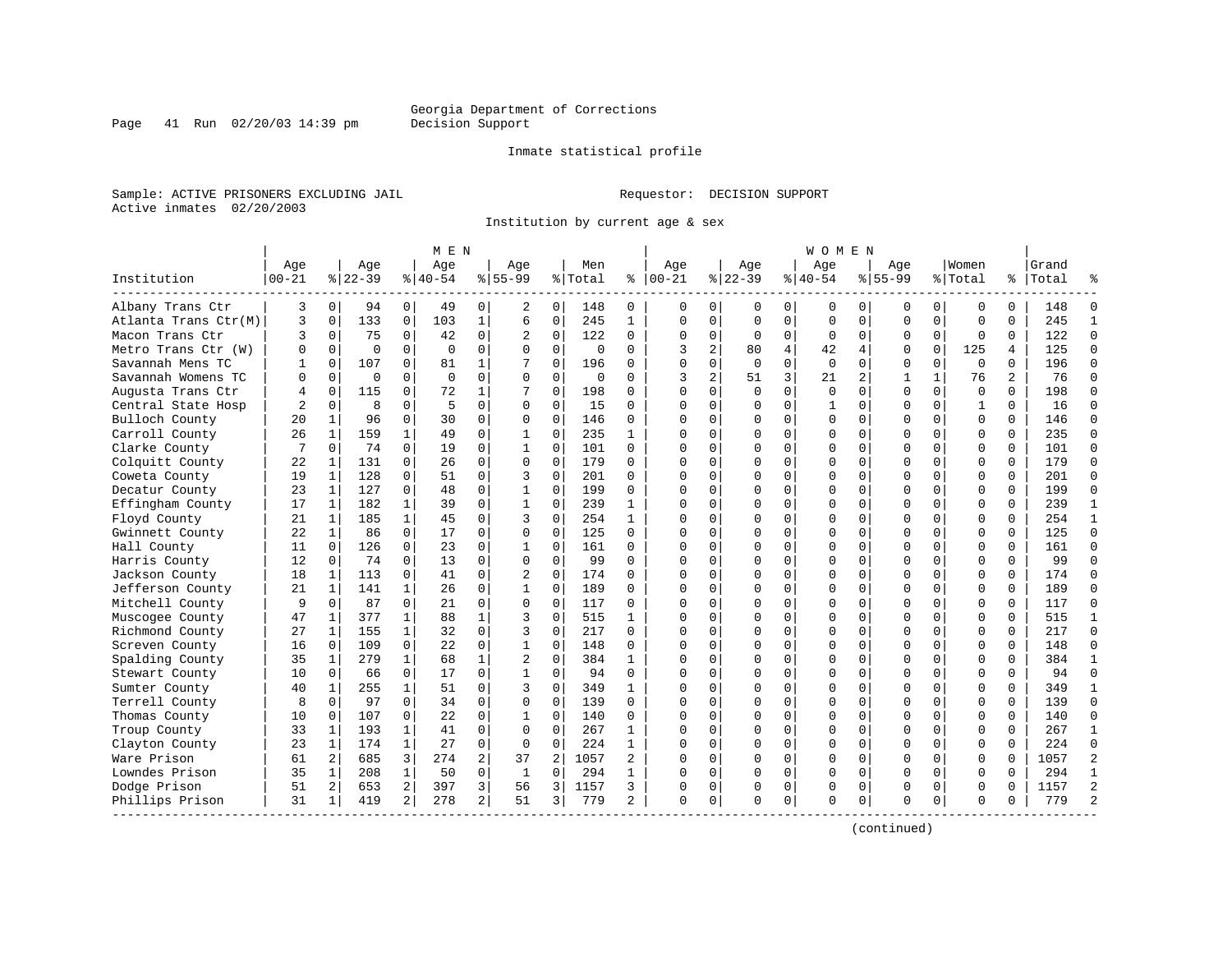Inmate statistical profile

Page  $42$  Run  $02/20/03$  14:39 pm

Sample: ACTIVE PRISONERS EXCLUDING JAIL **Requestor: DECISION SUPPORT** Active inmates 02/20/2003

Institution by current age & sex (CONTINUED)

|                      |           |                |                |                | M E N       |                |             |                |                |                |             |             |          |             | <b>WOMEN</b> |             |             |             |             |              |           |                |
|----------------------|-----------|----------------|----------------|----------------|-------------|----------------|-------------|----------------|----------------|----------------|-------------|-------------|----------|-------------|--------------|-------------|-------------|-------------|-------------|--------------|-----------|----------------|
|                      | Age       |                | Age            |                | Age         |                | Age         |                | Men            |                | Age         |             | Age      |             | Age          |             | Age         |             | Women       |              | Grand     |                |
| Institution          | $ 00-21 $ |                | $ 22-39$       |                | $8 40-54$   |                | $8155 - 99$ |                | % Total        | ႜ              | $00 - 21$   |             | $ 22-39$ |             | $ 40-54$     |             | $8155 - 99$ |             | % Total     |              | %   Total |                |
| Walker Prison        | 33        | 1              | 360            | 1              | 196         | 2              | 27          | 1              | 616            | 1              | 0           | 0           | 0        | 0           | 0            | 0           | 0           | $\Omega$    | $\Omega$    | 0            | 616       |                |
| Wayne Prison         | 17        | 1              | 101            | $\mathbf 0$    | 76          | $\mathbf{1}$   | 5           | 0              | 199            | 0              | $\Omega$    | $\mathbf 0$ | 0        | $\mathbf 0$ | 0            | 0           | $\Omega$    | 0           | $\mathbf 0$ | 0            | 199       | $\Omega$       |
| Arrendale Prison     | 390       | 12             | 587            | 2              | 212         | $\overline{a}$ | 15          | 1              | 1204           | 3              | $\cap$      | $\Omega$    | $\Omega$ | $\mathbf 0$ | $\Omega$     | $\mathbf 0$ | $\Omega$    | $\Omega$    | $\mathbf 0$ | $\Omega$     | 1204      | 3              |
| Montgomery Prison    | 35        | 1              | 265            | $\mathbf{1}$   | 79          | $\mathbf{1}$   | 8           | 0              | 387            | $\mathbf{1}$   | $\cap$      | $\mathbf 0$ | $\Omega$ | $\mathbf 0$ | $\Omega$     | 0           | $\Omega$    | $\Omega$    | $\mathbf 0$ | $\Omega$     | 387       | $\mathbf{1}$   |
| Lee Prison           | 31        | $\mathbf{1}$   | 428            | $\overline{2}$ | 241         | 2              | 29          | $\mathbf{1}$   | 729            | $\overline{a}$ | $\cap$      | $\Omega$    | $\Omega$ | $\Omega$    |              | $\Omega$    | $\Omega$    | $\Omega$    | $\mathbf 0$ | $\cap$       | 729       | $\overline{2}$ |
| Putnam Prison        | 15        | $\Omega$       | 90             | $\Omega$       | 29          | $\Omega$       | $\Omega$    | $\Omega$       | 134            | $\Omega$       | $\cap$      | $\Omega$    | $\Omega$ | $\Omega$    | U            | $\Omega$    | $\Omega$    | $\Omega$    | $\Omega$    | $\Omega$     | 134       | $\Omega$       |
| Georgia State Prison | 28        | 1              | 786            | 3              | 326         | 3              | 45          | $\overline{2}$ | 1185           | 3              | $\cap$      | $\Omega$    | U        | 0           | U            | 0           | $\Omega$    | $\Omega$    | $\mathbf 0$ | 0            | 1185      | $\overline{2}$ |
| Mens Prison          | 5         | $\Omega$       | 132            | $\Omega$       | 257         | 2              | 283         | 14             | 677            | 2              | n           | $\Omega$    | 0        | $\Omega$    | 0            | $\Omega$    | 0           | 0           | $\Omega$    | 0            | 677       | 1              |
| Jackson Prison-Diag  | 179       | 5              | 936            | 3              | 420         | 3              | 56          | 3              | 1591           | 4              |             | 0           | $\Omega$ | $\Omega$    | U            | $\mathbf 0$ | $\Omega$    | $\Omega$    | $\Omega$    |              | 1591      | 3              |
| Jackson Prison-Perm  | 2         | $\cap$         | 139            | 1              | 94          | $\mathbf{1}$   | 12          | 1              | 247            | 1              | n           | 0           | $\Omega$ | $\Omega$    | U            | $\Omega$    | $\Omega$    | $\Omega$    | $\Omega$    | $\cap$       | 247       | $\mathbf{1}$   |
| Coastal Prison       | 201       | $\epsilon$     | 909            | 3              | 360         | 3              | 42          | $\overline{a}$ | 1512           | 3              | n           | $\Omega$    | $\cap$   | $\Omega$    | U            | $\Omega$    | $\Omega$    | $\cap$      | $\Omega$    | $\cap$       | 1512      | 3              |
| Scott Prison         | 40        | 1              | 690            | 3              | 386         | 3              | 50          | 3              | 1166           | 3              | n           | $\Omega$    | $\Omega$ | $\Omega$    | U            | $\Omega$    | $\Omega$    | $\Omega$    | $\mathbf 0$ | $\Omega$     | 1166      | 2              |
| Rivers Prison        | 44        | $\mathbf{1}$   | 646            | $\overline{2}$ | 362         | 3              | 47          | $\overline{2}$ | 1099           | 2              | C           | $\mathbf 0$ | $\Omega$ | 0           | 0            | 0           | $\Omega$    | $\Omega$    | $\mathbf 0$ | $\Omega$     | 1099      | $\overline{2}$ |
| Rutledge Prison      | 28        | $\mathbf{1}$   | 275            | $\mathbf{1}$   | 232         | $\overline{2}$ | 45          | 2              | 580            | 1              | $\cap$      | 0           | $\Omega$ | $\Omega$    | 0            | $\mathbf 0$ | $\Omega$    | $\Omega$    | $\mathbf 0$ | $\Omega$     | 580       | $\mathbf{1}$   |
| Central Prison       | 21        | 1              | 375            | $\mathbf{1}$   | 323         | 3              | 63          | 3              | 782            | $\overline{a}$ | $\cap$      | $\Omega$    | 0        | $\Omega$    | U            | $\Omega$    | O           | $\Omega$    | $\Omega$    | $\Omega$     | 782       | $\overline{2}$ |
| Augusta Med Prison   | 44        | $\mathbf{1}$   | 577            | $\overline{2}$ | 354         | 3              | 127         | 6              | 1102           | $\overline{a}$ | $\cap$      | $\Omega$    | $\Omega$ | $\Omega$    | $\Omega$     | $\Omega$    | $\Omega$    | $\Omega$    | $\Omega$    | $\Omega$     | 1102      | $\mathcal{D}$  |
| Rogers Prison        | 152       | 5              | 814            | 3              | 270         | $\overline{a}$ | 7           | $\Omega$       | 1243           | ζ              | $\cap$      | $\Omega$    | $\Omega$ | $\Omega$    | U            | $\Omega$    | $\Omega$    | $\Omega$    | $\Omega$    | 0            | 1243      | 3              |
| Burruss Prison       | 22        | 1              | 174            | $\mathbf{1}$   | 84          | $\mathbf{1}$   | 12          | 1              | 292            | 1              |             | 0           | $\Omega$ | $\Omega$    | U            | $\mathbf 0$ | $\Omega$    | $\Omega$    | $\Omega$    |              | 292       | $\mathbf{1}$   |
| Bostick Prison       | 11        | $\Omega$       | 213            | $\mathbf{1}$   | 229         | $\overline{a}$ | 159         | 8              | 612            | $\mathbf{1}$   | n           | $\Omega$    | $\cap$   | $\Omega$    | U            | $\Omega$    | $\Omega$    | $\cap$      | $\Omega$    | U            | 612       | $\mathbf{1}$   |
| Valdosta Prison      | 34        | 1              | 519            | $\mathfrak{D}$ | 263         | $\overline{2}$ | 51          | 3              | 867            | $\overline{a}$ | ∩           | $\Omega$    | $\Omega$ | $\Omega$    | U            | $\Omega$    | $\Omega$    | $\Omega$    | $\Omega$    | $\Omega$     | 867       | $\overline{2}$ |
| Hays Prison          | 57        | 2              | 521            | $\mathfrak{D}$ | 253         | $\overline{2}$ | 38          | $\overline{2}$ | 869            | $\overline{a}$ | C           | $\Omega$    | U        | $\Omega$    | 0            | $\Omega$    | $\Omega$    | $\Omega$    | $\Omega$    | 0            | 869       | $\overline{c}$ |
| Hancock Prison       | 43        | $\mathbf{1}$   | 716            | 3              | 354         | 3              | 55          | 3              | 1168           | 3              | C           | $\Omega$    | $\Omega$ | $\Omega$    | U            | $\Omega$    | $\Omega$    | $\Omega$    | $\mathbf 0$ | $\Omega$     | 1168      | 2              |
| Telfair Prison       | 62        | 2              | 704            | 3              | 268         | $\overline{a}$ | 29          | $\mathbf{1}$   | 1063           | 2              | n           | $\mathbf 0$ | $\Omega$ | 0           | U            | $\mathbf 0$ | $\Omega$    | $\Omega$    | $\mathbf 0$ | $\Omega$     | 1063      | $\overline{2}$ |
| Autry Prison         | 94        | 3              | 779            | 3              | 398         | 3              | 65          | 3              | 1336           | 3              | $\cap$      | $\Omega$    | $\Omega$ | $\Omega$    |              | $\mathbf 0$ | $\Omega$    | $\Omega$    | $\mathbf 0$ | $\cap$       | 1336      | 3              |
| Johnson Prison       | 51        | $\overline{2}$ | 494            | $\mathfrak{D}$ | 283         | $\overline{2}$ | 35          | $\overline{a}$ | 863            | $\overline{a}$ | $\cap$      | $\Omega$    | $\Omega$ | $\Omega$    | U            | $\Omega$    | $\Omega$    | $\Omega$    | $\mathbf 0$ | $\Omega$     | 863       | $\overline{2}$ |
| Wilcox Prison        | 72        | 2              | 774            |                | 456         | 4              | 56          | 3              | 1358           | 3              | $\cap$      | 0           | 0        | 0           | 0            | 0           | $\Omega$    | $\Omega$    | $\mathbf 0$ | 0            | 1358      | 3              |
| Calhoun Prison       | 87        | 3              | 771            | 3              | 334         | 3              | 44          | $\overline{2}$ | 1236           | 3              | C           | $\Omega$    | U        | $\Omega$    | 0            | $\Omega$    | $\Omega$    | $\Omega$    | $\Omega$    | U            | 1236      | 3              |
| Dooly Prison         | 53        | 2              | 689            | 3              | 357         | 3              | 50          | 3              | 1149           | 3              |             | $\Omega$    |          | $\Omega$    | U            | 0           | $\Omega$    | $\Omega$    | $\mathbf 0$ |              | 1149      | $\overline{2}$ |
| Macon Prison         | 38        | 1              | 887            | 3              | 357         | 3              | 69          | 3              | 1351           | 3              | n           | $\Omega$    | $\cap$   | $\Omega$    | ∩            | $\Omega$    | $\cap$      | $\Omega$    | $\Omega$    | $\cap$       | 1351      | 3              |
| Smith Prison         | 61        | 2              | 730            | 3              | 284         | $\overline{a}$ | 38          | $\overline{a}$ | 1113           | 3              | n           | $\Omega$    | $\Omega$ | $\Omega$    | ∩            | $\Omega$    | $\Omega$    | $\Omega$    | $\Omega$    | <sup>n</sup> | 1113      | $\overline{a}$ |
| Homerville Prison    | 1         | $\Omega$       | 121            | $\Omega$       | 73          | $\mathbf 1$    | 5           | $\Omega$       | 200            | 0              | $\Omega$    | $\Omega$    | $\Omega$ | $\Omega$    | $\Omega$     | $\Omega$    | $\Omega$    | $\Omega$    | $\Omega$    | $\Omega$     | 200       | $\Omega$       |
| Washingtn Women Pris | $\Omega$  | $\Omega$       | $\overline{2}$ | $\Omega$       | $\Omega$    | $\Omega$       | $\Omega$    | $\Omega$       | $\overline{2}$ | 0              | 49          | 34          | 664      | 34          | 312          | 32          | 30          | 34          | 1055        | 34           | 1057      | $\overline{2}$ |
| Baldwin Prison       | 66        | 2              | 428            | 2              | 211         | 2              | 31          | $\overline{2}$ | 736            | 2              | $\mathbf 0$ | 0           | 0        | 0           | $\mathbf 0$  | $\mathbf 0$ | 0           | $\mathbf 0$ | $\mathbf 0$ | $\Omega$     | 736       | $\overline{2}$ |
| Metro Womens Prison  | $\Omega$  | $\mathbf 0$    | $\Omega$       | $\Omega$       | $\mathbf 0$ | 0              | $\Omega$    | 0              | O              | O              | 32          | 22          | 532      | 27          | 259          | 27          | 28          | 32          | 851         | 27           | 851       | $\mathcal{D}$  |
| Pulaski Womens Pris  | $\Omega$  | 0              | ζ              | 0              | $\Omega$    | 0              | ∩           | 0              | ς              | 0              | 59          | 40          | 622      | 32          | 326          | 34          | 28          | 32          | 1035        | 33           | 1038      | $\mathcal{D}$  |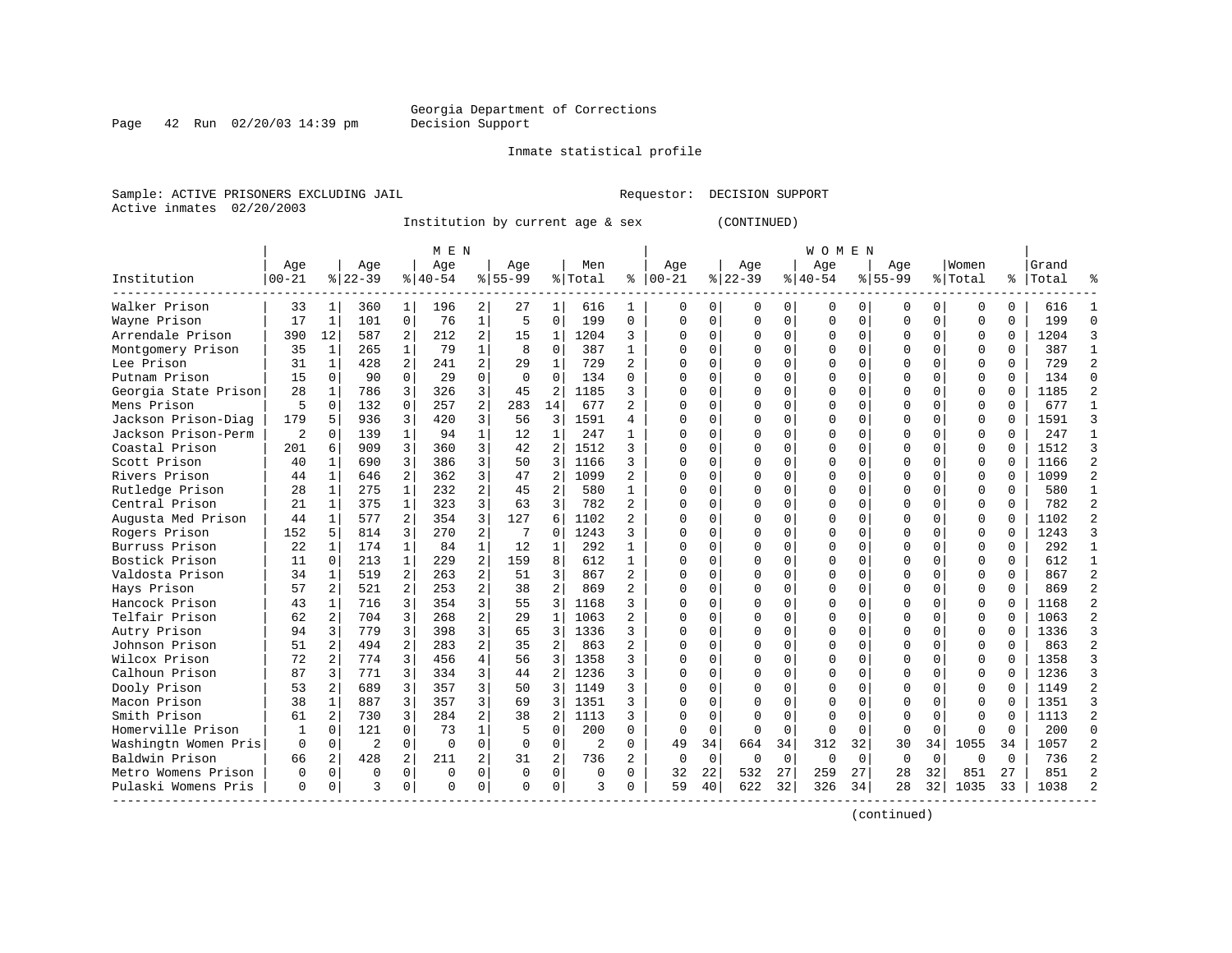Page 43 Run 02/20/03 14:39 pm

### Inmate statistical profile

Sample: ACTIVE PRISONERS EXCLUDING JAIL **Requestor: DECISION SUPPORT** Active inmates 02/20/2003

Institution by current age & sex (CONTINUED)

|                      |                 |                  |          | M E N           |          |                                                     |   |                |       |                   |       |                  |   | <b>WOMEN</b>     |          |                  |        |                  |       |                    |       |
|----------------------|-----------------|------------------|----------|-----------------|----------|-----------------------------------------------------|---|----------------|-------|-------------------|-------|------------------|---|------------------|----------|------------------|--------|------------------|-------|--------------------|-------|
| Institution          | Age<br>$ 00-21$ | Age<br>$ 22-39 $ |          | Age<br>$ 40-54$ |          | Age<br>$ 55-99$                                     |   | Men<br>% Total | ៖     | Age<br>$ 00 - 21$ |       | Age<br>$ 22-39 $ |   | Age<br>$ 40-54 $ |          | Age<br>$8 55-99$ |        | Women<br>% Total |       | Grand<br>%   Total | ႜ     |
| Pelham PreTrans Unit | 5               | 120              | $\Omega$ | 63              |          |                                                     | 0 | 191            | 0     |                   |       |                  |   | $\Omega$         |          |                  |        |                  |       | 191                |       |
| Milan Prison         | 43              | 159              |          | 51              | $\Omega$ |                                                     | 0 | 257            |       |                   |       |                  | 0 | $\Omega$         | $\Omega$ |                  |        |                  | U     | 257                |       |
| D Ray James Prison   | 129             | 976              |          | 401             |          | 47                                                  |   | 1553           |       |                   |       |                  |   |                  |          |                  |        |                  | 0     | 1553               |       |
| Coffee Corr Facility | 113             | 968              |          | 379             |          | 54                                                  | 3 | 1514           |       |                   |       |                  |   |                  |          |                  |        |                  |       | 1514               |       |
| Wheeler Corr Facilty | 86              | 909              |          | 452             |          | 68                                                  | 3 | 1515           |       |                   |       |                  |   |                  |          |                  |        |                  |       | 1515               |       |
| Transfer Inst Unkn   | $\Omega$        |                  |          |                 |          |                                                     |   |                |       |                   |       |                  |   |                  |          |                  |        |                  |       |                    |       |
| Ware Annex           | 29              | 137              |          | 54              |          |                                                     |   | 227            |       |                   |       |                  |   |                  |          |                  |        |                  | 0     | 227                |       |
| Phillips Annex       | 27              | 118              |          | 56              |          |                                                     |   | 206            |       |                   |       |                  |   |                  |          |                  |        |                  | 0     | 206                |       |
| Hays Annex           | 47              | 231              |          | 93              |          | 8                                                   |   | 379            |       |                   |       |                  |   |                  |          |                  |        |                  | U     | 379                |       |
| Hancock Annex        | 31              | 130              |          | 40              |          |                                                     |   | 202            |       |                   |       |                  |   |                  |          |                  |        |                  | U     | 202                |       |
| Burruss BC           | 48              | 101              |          |                 |          |                                                     | O | 149            |       |                   |       |                  |   | 0                |          |                  |        |                  | 0     | 149                |       |
| Hays BC              | 52              | 134              |          |                 |          | 0                                                   | 0 | 186            |       |                   |       |                  |   | 0                |          | $\Omega$         |        |                  | 0     | 186                |       |
| Baldwin BC           | 56              | 134              |          |                 |          | 0                                                   | 0 | 190            |       |                   |       |                  |   | $\mathbf 0$      |          | $\Omega$         |        |                  | 0     | 190                |       |
| Total reported       |                 |                  |          |                 |          | 3374 100 26770 100 12211 100   1993 100   44348 100 |   |                |       | 146 100           |       | 1949 100         |   | 961 100          |          |                  | 87 100 | 3143 100         |       | 47491 100          |       |
| Percent reported     | 100.0           |                  | 100.0    |                 | 100.0    | 100.0                                               |   |                | 100.0 |                   | 100.0 | 100.0            |   |                  | 100.0    |                  | 100.0  |                  | 100.0 |                    | 100.0 |
| Not Reported         | 0               |                  |          | $\cap$          |          | 0                                                   |   | $\Omega$       |       | ∩                 |       | 0                |   | $\mathbf 0$      |          | $\Omega$         |        |                  |       |                    |       |
| Total                | 3374            | 26770            |          | 12211           |          | 1993                                                |   | 44348          |       | 146               |       | 1949             |   | 961              |          | 87               |        | 3143             |       | 47491              |       |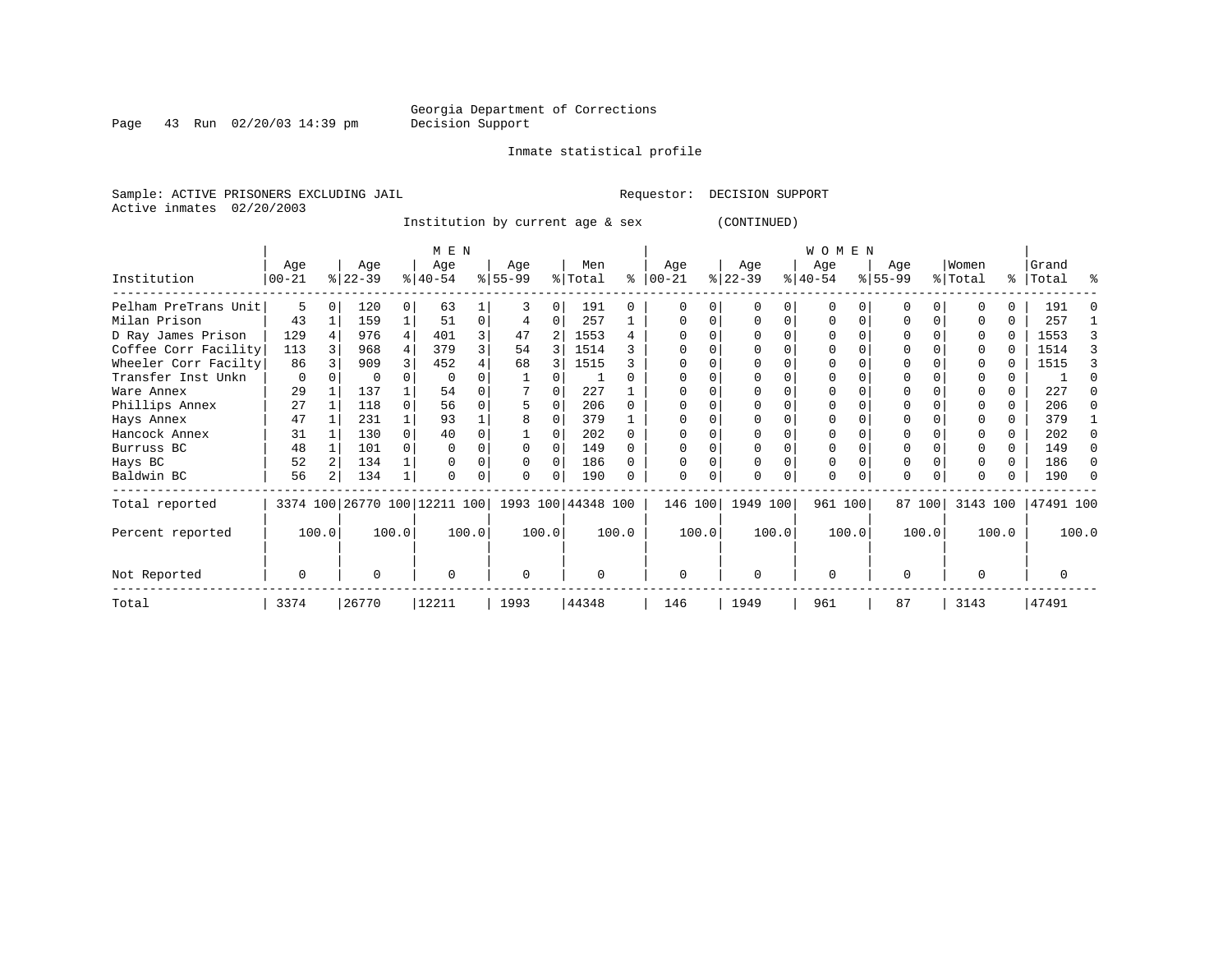Page  $44$  Run  $02/20/03$  14:39 pm

#### Inmate statistical profile

Sample: ACTIVE PRISONERS EXCLUDING JAIL **Requestor: DECISION SUPPORT** Active inmates 02/20/2003

Misdemeanors And Felonies by current age & sex

| Crime Type            | Aqe<br>$00 - 21$ |                | Age<br>$8122 - 39$                 |          | M E N<br>Age<br>$8140 - 54$ |      | Age<br>$8155 - 99$ |                | Men<br>% Total           | ွေ   | Aqe<br>$00 - 21$ |                    | Aqe<br>$ 22-39 $         |                | <b>WOMEN</b><br>Aqe<br>$8 40-54$ |                           | Aqe<br>$8155 - 99$ |                          | Women<br>% Total |              | Grand<br>%   Total % |      |
|-----------------------|------------------|----------------|------------------------------------|----------|-----------------------------|------|--------------------|----------------|--------------------------|------|------------------|--------------------|--------------------------|----------------|----------------------------------|---------------------------|--------------------|--------------------------|------------------|--------------|----------------------|------|
| MISDEMEANOR<br>FELONY | $\Omega$         | 0 <sup>1</sup> | 10<br>3364 100 26726 100 12184 100 | $\Omega$ | 5.                          | 0    | 1                  | 0 <sup>1</sup> | 16<br>1989 100 44263 100 | $0+$ | $\mathbf{0}$     | $\circ$<br>143 100 | $\mathbf{0}$<br>1926 100 | 0 <sup>1</sup> | $\overline{2}$                   | $\overline{0}$<br>952 100 | $\mathbf{0}$       | $\overline{0}$<br>84 100 | 2<br>3105 100    | $\mathbf{0}$ | 47368 100            | 18 0 |
| Total reported        |                  |                | 3364 100 26736 100 12189 100       |          |                             |      |                    |                | 1990 100 44279 100       |      |                  | 143 100            | 1926 100                 |                |                                  | 954 100                   |                    | 84 100                   | 3107 100         |              | 47386 100            |      |
| Percent reported      |                  | 99.7           |                                    | 99.9     |                             | 99.8 |                    | 99.8           |                          | 99.8 |                  | 97.9               |                          | 98.8           |                                  | 99.3                      |                    | 96.6                     |                  | 98.9         |                      | 99.8 |
| NOT REPORTED          | 10               |                | 34                                 |          | 22                          |      | 3                  |                | 69                       |      | 3                |                    | 23                       |                | 7                                |                           | 3                  |                          | 36               |              | 105                  |      |
| Total                 | 3374             |                | 26770                              |          | 12211                       |      | 1993               |                | 44348                    |      | 146              |                    | 1949                     |                | 961                              |                           | 87                 |                          | 3143             |              | 47491                |      |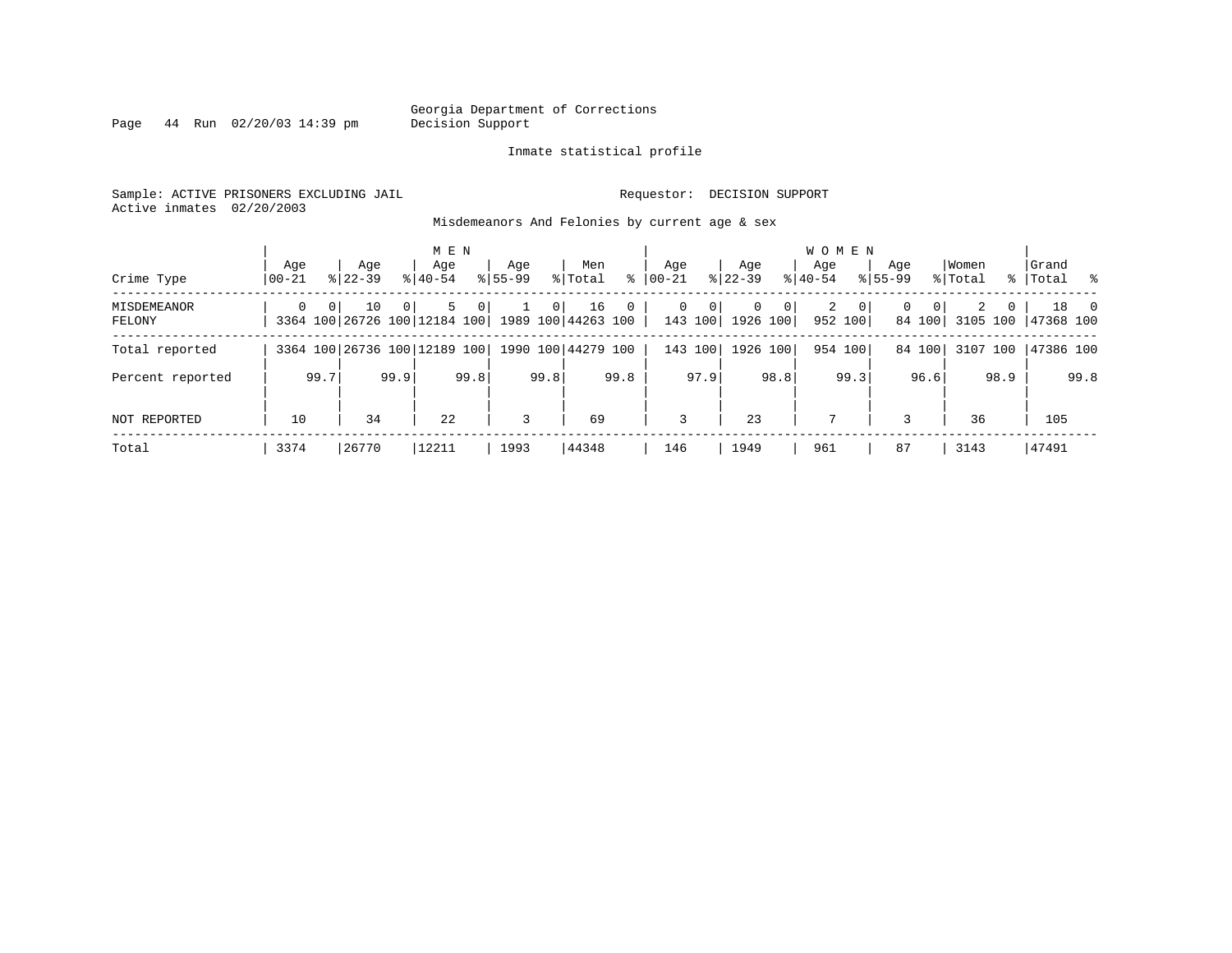Page 45 Run  $02/20/03$  14:39 pm

### Inmate statistical profile

Sample: ACTIVE PRISONERS EXCLUDING JAIL **Requestor: DECISION SUPPORT** Active inmates 02/20/2003

Crimes By Group by current age & sex

|                      |                |          |              |          | M E N                        |             |              |                |                    |                |          |                |          |             | W O M E N      |             |             |          |          |          |           |                |
|----------------------|----------------|----------|--------------|----------|------------------------------|-------------|--------------|----------------|--------------------|----------------|----------|----------------|----------|-------------|----------------|-------------|-------------|----------|----------|----------|-----------|----------------|
|                      | Age            |          | Age          |          | Age                          |             | Age          |                | Men                |                | Age      |                | Age      |             | Age            |             | Age         |          | Women    |          | Grand     |                |
| Crimes By Group      | $00 - 21$      |          | $8 22-39$    |          | % 40-54                      |             | $8155 - 99$  |                | % Total            | ႜ              | $ 00-21$ |                | $ 22-39$ |             | $8140 - 54$    |             | $8155 - 99$ |          | % Total  |          | Total     |                |
| HOMICIDE             | 187            | 6        | 3104         | 12       | 1885                         | 15          | 544          | 27             | 5720               | 13             | 14       | 10             | 243      | 13          | 157            | 16          | 37          | 44       | 451      | 15       | 6171      | 13             |
| ABORTION             | $\Omega$       | $\Omega$ | $\Omega$     | 0        | $\Omega$                     | $\mathbf 0$ | $\Omega$     | 0              | $\Omega$           | $\Omega$       | $\Omega$ | $\Omega$       | $\Omega$ | $\mathbf 0$ | $\Omega$       | $\mathbf 0$ | $\Omega$    | $\Omega$ | $\Omega$ | $\Omega$ | $\Omega$  | $\Omega$       |
| BODILY INJRY&REL OFF | 511            | 15       | 4591         | 17       | 1752                         | 14          | 275          | 14             | 7129               | 16             | 35       | 24             | 228      | 12          | 125            | 13          | 6           | 7        | 394      | 13       | 7523      | 16             |
| ARSON & REL OFF      | 8              | $\Omega$ | 82           | 0        | 47                           | 0           | 6            | 0              | 143                | $\Omega$       | $\Omega$ | $\Omega$       | 11       | 1           | 10             | 1           |             | 2        | 23       | 1        | 166       | $\Omega$       |
| DAMAGE OF PROPERTY   | 13             | $\Omega$ | 65           | 0        | 25                           | $\Omega$    | 1            | 0              | 104                | $\Omega$       | $\Omega$ | $\Omega$       | .5       | O           | 3              | $\Omega$    | U           | 0        | 8        | $\Omega$ | 112       | $\Omega$       |
| BURGLARY & REL OFF   | 538            | 16       | 3175         | 12       | 1407                         | 12          | 68           | 3              | 5188               | 12             | 12       | 8              | 124      | 6           | 50             | 5           | O           | 0        | 186      | 6        | 5374      | 11             |
| FORGERY & REL OFF    | 45             | 1        | 743          | 3        | 393                          | 3           | 33           | 2              | 1214               | ζ              | 11       | 8              | 347      | 18          | 131            | 14          | 9           | 11       | 498      | 16       | 1712      | 4              |
| <b>THEFT</b>         | 235            | 7        | 1513         | 6        | 813                          | 7           | 59           | 3              | 2620               | 6              | 11       | 8              | 213      | 11          | 139            | 15          | 5           | 6        | 368      | 12       | 2988      | 6              |
| <b>ROBBERY</b>       | 919            | 27       | 4494         | 17       | 1223                         | 10          | 100          | 5              | 6736               | 15             | 39       | 27             | 159      | 8           | 37             | 4           | 2           | 2        | 237      | 8        | 6973      | 15             |
| SEXUAL OFFENSES      | 304            | 9        | 2886         | 11       | 2290                         | 19          | 635          | 32             | 6115               | 14             | 1        |                | 61       | 3           | 27             | 3           | 3           | 4        | 92       | 3        | 6207      | 13             |
| OBSCENITY CRIMES     | ∩              | $\Omega$ | O            | 0        | -1                           | $\Omega$    | O            | 0              | -1                 | n              | ∩        | $\Omega$       | $\Omega$ | $\Omega$    | <sup>0</sup>   | ∩           | $\Omega$    | 0        | $\Omega$ | 0        |           | $\Omega$       |
| TREASON & REL OFF    |                | $\Omega$ | 2            | 0        | -1                           | U           | U            | $\Omega$       | 3                  | U              | $\Omega$ | $\Omega$       | 0        | $\Omega$    | <sup>0</sup>   | $\Omega$    | 0           | 0        | $\Omega$ | 0        | २         | $\Omega$       |
| CRIMES INVOLVNG GOVT | 50             | 1        | 413          | 2        | 142                          | 1           | 3            | 0              | 608                | 1              |          |                | 30       | 2           | 13             | 1           | U           | 0        | 45       | 1        | 653       | 1              |
| FALSIFICATIONS       | $\overline{c}$ | 0        | 27           | 0        | 7                            | $\Omega$    | $\mathbf{1}$ | 0              | 37                 | $\Omega$       | $\Omega$ | $\Omega$       | 2        | $\Omega$    | 1              | $\Omega$    | 0           | 0        | 3        | $\Omega$ | 40        | $\Omega$       |
| OBSTRUCT LAW ENFORCE |                | $\Omega$ | 75           | 0        | 22                           | U           | 2            | $\Omega$       | 107                | O              | $\Omega$ | $\Omega$       | 9        | O           | 3              | $\Omega$    |             | 1        | 13       |          | 120       | $\Omega$       |
| DISORDERLY CONDUCT   |                | $\Omega$ | 28           | 0        | 8                            | O           | $\mathbf{1}$ | O              | 41                 | U              | O        | $\Omega$       | 5        | U           |                | $\Omega$    | Ω           | $\Omega$ |          |          | 46        | $\Omega$       |
| GAMBLING & REL OFF   |                | $\Omega$ | $\mathbf{1}$ | 0        | $\mathcal{D}$                | U           | O            | 0              | 3                  | U              | ∩        | $\Omega$       | $\Omega$ | 0           | <sup>0</sup>   | ∩           | U           | 0        | $\Omega$ | 0        | 3         | $\Omega$       |
| CRUELTY TO CHILDREN  |                | $\Omega$ | 201          | 1        | 55                           | 0           | 8            | 0              | 271                | 1              | 3        | $\overline{2}$ | 70       | 4           | 11             | 1           | U           | 0        | 84       | 3        | 355       | 1              |
| CRIMES WITH GUNS     | 33             | 1        | 579          | 2        | 232                          | 2           | 46           | 2              | 890                | $\overline{c}$ | 1        |                | 16       | 1           | 15             | 2           | 2           | 2        | 34       | 1        | 924       | $\overline{2}$ |
| INVASION PRIVACY     | 1              | 0        | 13           | $\Omega$ | 5                            | $\Omega$    | $\mathbf{1}$ | 0              | 20                 | U              | $\Omega$ | $\Omega$       | $\Omega$ | $\Omega$    | $\Omega$       | $\Omega$    | $\Omega$    | 0        | $\Omega$ | $\Omega$ | 20        | $\Omega$       |
| RACKETEERING         |                | $\Omega$ | 18           | 0        | 15                           | O           | 4            | 0              | 37                 | O              | $\Omega$ | $\Omega$       | 5        | $\Omega$    | 4              | $\Omega$    | Ω           | 0        | 9        | U        | 46        | $\mathbf 0$    |
| DRUG ABUSE OFFENSES  | 429            | 13       | 3662         | 14       | 1440                         | 12          | 134          | 7              | 5665               | 13             | 10       | 7              | 324      | 17          | 184            | 19          | 11          | 13       | 529      | 17       | 6194      | 13             |
| DRUG TRAFFICKING     | 32             | 1        | 787          | 3        | 211                          | 2           | 33           | $\overline{2}$ | 1063               | 2              | 2        | 1              | 44       | 2           | 27             | 3           | 3           | 4        | 76       | 2        | 1139      | $\mathfrak{D}$ |
| AUTO CRIMES          | 6              | 0        | 157          | 1        | 175                          | 1           | 24           | 1              | 362                | 1              | O        | $\Omega$       | 10       | 1           | 11             | 1           | 1           | 1        | 22       |          | 384       | 1              |
| REVENUE & CONTRABAND |                | 0        | O            | $\Omega$ | $\Omega$                     | $\Omega$    | O            | 0              | $\Omega$           | $\Omega$       | $\Omega$ | ∩              | 0        | $\Omega$    | <sup>0</sup>   | $\Omega$    | $\Omega$    | $\Omega$ | $\Omega$ | $\Omega$ | $\Omega$  | $\Omega$       |
| CRIMES OF OTH STATES | ∩              | 0        | 0            | 0        | $\Omega$                     | $\Omega$    | O            | 0              | $\Omega$           | U              | ∩        | $\Omega$       | -1       | 0           | <sup>0</sup>   | $\Omega$    | 0           | 0        | -1       | $\Omega$ | -1        | $\Omega$       |
| MISC. FELONIES       | 29             | 1        | 95           | 0        | 29                           | $\Omega$    | 10           | 1              | 163                | U              |          |                | 18       |             | 2              | $\Omega$    | 2           | 2        | 24       |          | 187       | $\Omega$       |
| MISDEMEANORS         | $\Omega$       | $\Omega$ | 10           | 0        | 5                            | 0           | $\mathbf{1}$ | 0              | 16                 | 0              | $\Omega$ | 0              | 0        | 0           | $\overline{2}$ | 0           | 0           | 0        |          |          | 18        | $\Omega$       |
| Total reported       |                |          |              |          | 3361 100 26721 100 12185 100 |             |              |                | 1989 100 44256 100 |                | 143 100  |                | 1925 100 |             | 952 100        |             |             | 84 100   | 3104 100 |          | 47360 100 |                |
| Percent reported     |                | 99.6     |              | 99.8     |                              | 99.8        |              | 99.8           |                    | 99.8           |          | 97.9           |          | 98.8        |                | 99.1        |             | 96.6     |          | 98.8     |           | 99.7           |
| NOT REPORTED         | 13             |          | 49           |          | 26                           |             | 4            |                | 92                 |                | 3        |                | 24       |             | 9              |             | 3           |          | 39       |          | 131       |                |
| Total                | 3374           |          | 26770        |          | 12211                        |             | 1993         |                | 44348              |                | 146      |                | 1949     |             | 961            |             | 87          |          | 3143     |          | 47491     |                |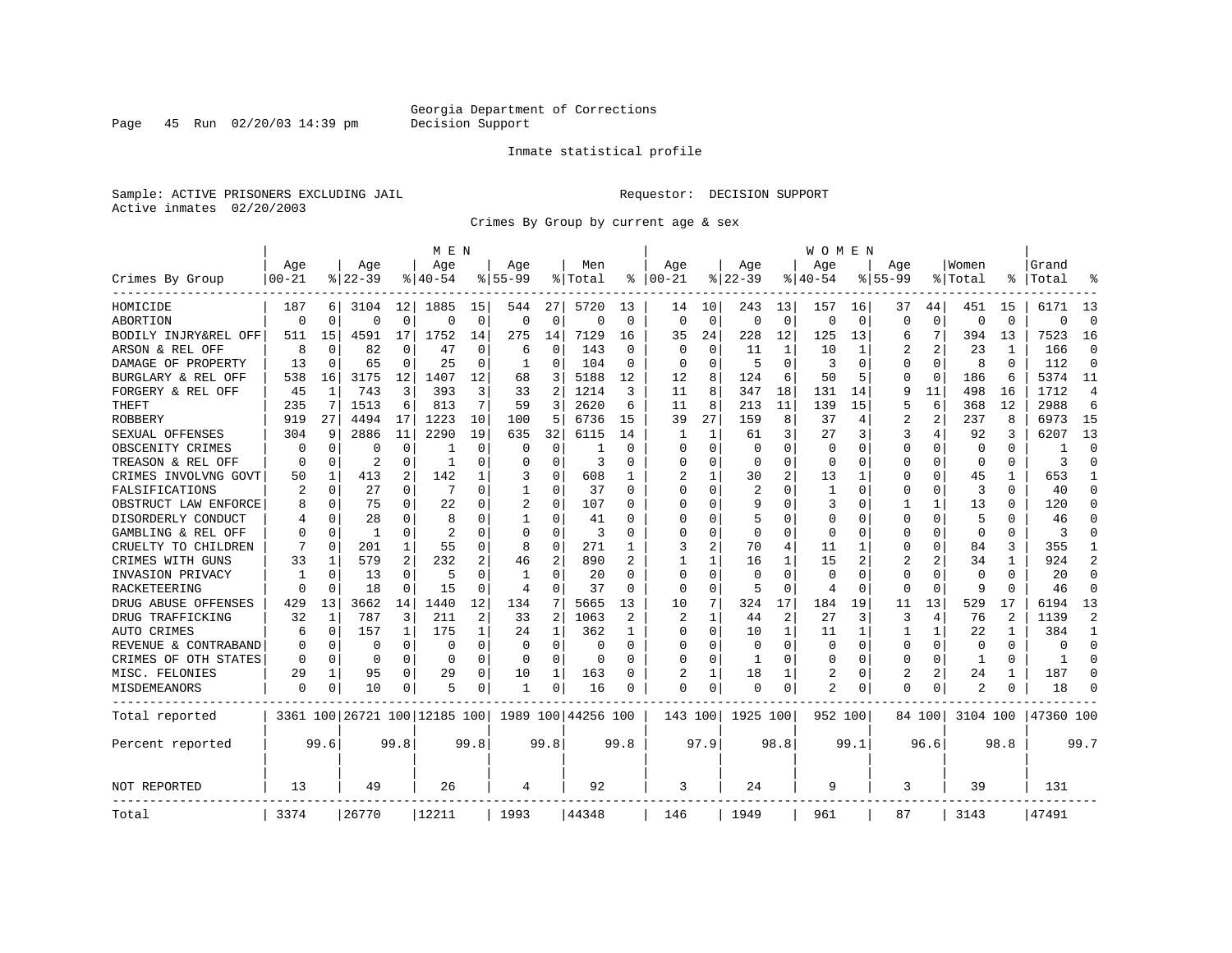Page 46 Run  $02/20/03$  14:39 pm

#### Inmate statistical profile

Sample: ACTIVE PRISONERS EXCLUDING JAIL **Requestor: DECISION SUPPORT** Active inmates 02/20/2003

Most Serious Offense by current age & sex

|                                                                                                                                    |          |              |                |              | M E N          |              |          |                |                |              |               |          |           |              | W O M E N   |              |                |                |                |                |           |                |
|------------------------------------------------------------------------------------------------------------------------------------|----------|--------------|----------------|--------------|----------------|--------------|----------|----------------|----------------|--------------|---------------|----------|-----------|--------------|-------------|--------------|----------------|----------------|----------------|----------------|-----------|----------------|
|                                                                                                                                    | Age      |              | Age            |              | Age            |              | Age      |                | Men            |              | Age           |          | Aqe       |              | Aqe         |              | Age            |                | Women          |                | Grand     |                |
| Most Serious Offense 00-21                                                                                                         |          |              | $ 22-39 $      |              | $8 40-54$      |              | $ 55-99$ |                | %   Total      |              | $8   00 - 21$ |          | $8 22-39$ |              | $8 40-54$   |              | $8155 - 99$    |                | % Total        |                | %   Total |                |
| NOTE: In the table below, misdemeanors come first, and are in lower-case letters. AFTER THAT COME FELONIES, IN UPPER-CASE LETTERS. |          |              |                |              |                |              |          |                |                |              |               |          |           |              |             |              |                |                |                |                |           |                |
| aggravated assault                                                                                                                 | $\Omega$ | $\mathbf 0$  | 1              | 0            | $\Omega$       | 0            | O        | 0              |                | 0            | $\Omega$      | 0        | $\Omega$  | 0            | $\mathbf 0$ | $\mathbf 0$  | $\Omega$       | 0              | $\mathbf 0$    | 0              |           | ∩              |
| simple assault                                                                                                                     |          | $\mathbf 0$  | 1              | $\Omega$     | $\Omega$       | 0            | O        | $\mathbf 0$    |                | O            | $\Omega$      | 0        | $\Omega$  | 0            | $\Omega$    | 0            | $\Omega$       | $\Omega$       | $\Omega$       | $\Omega$       |           |                |
| simple battery                                                                                                                     |          | $\mathbf 0$  | $\Omega$       | O            |                | 0            | O        | $\Omega$       |                | $\Omega$     | $\Omega$      | $\Omega$ | $\Omega$  | 0            | $\Omega$    | 0            | $\Omega$       | $\Omega$       | $\bigcap$      | $\Omega$       |           |                |
| disorderly conduct                                                                                                                 |          | $\Omega$     | 1              | 0            | $\Omega$       | $\Omega$     | $\Omega$ | $\Omega$       | $\mathbf{1}$   | $\Omega$     | $\cap$        | 0        | $\Omega$  | $\Omega$     | $\Omega$    | $\Omega$     | $\Omega$       | $\Omega$       | $\Omega$       | $\Omega$       |           |                |
| robbery                                                                                                                            |          | $\Omega$     | 1              | 0            | $\Omega$       | $\Omega$     | O        | $\Omega$       | $\mathbf{1}$   | $\Omega$     | <sup>0</sup>  | 0        | $\Omega$  | $\Omega$     | $\Omega$    | $\Omega$     | U              | $\Omega$       | $\Omega$       | $\Omega$       |           |                |
| bad checks                                                                                                                         |          | $\Omega$     | 1              | 0            | $\Omega$       | $\Omega$     | O        | $\Omega$       | 1              | 0            | <sup>0</sup>  | $\Omega$ | $\Omega$  | 0            |             | $\Omega$     | 0              | $\Omega$       |                | 0              |           |                |
| s/d of marijuana                                                                                                                   |          | $\mathbf 0$  | $\mathbf{1}$   | 0            | $\Omega$       | 0            |          | $\mathbf 0$    |                | O            |               | 0        | 0         | 0            |             | 0            | 0              | 0              | $\Omega$       | $\Omega$       |           |                |
| viol motor veh law                                                                                                                 |          | $\mathbf 0$  | $\Omega$       | U            | $\Omega$       | $\Omega$     |          | $\Omega$       | 1              | U            | $\Omega$      | $\Omega$ | 0         | O            | U           | $\mathbf 0$  | U              | $\Omega$       | <sup>0</sup>   | $\Omega$       |           |                |
| dui                                                                                                                                |          | $\mathbf 0$  | O              | 0            | $\overline{a}$ | 0            | U        | $\Omega$       | $\overline{a}$ | $\Omega$     | $\Omega$      | $\Omega$ | $\Omega$  | $\Omega$     | $\Omega$    | 0            | U              | $\Omega$       | <sup>0</sup>   | 0              |           |                |
| obstr of law enf off                                                                                                               |          | $\mathbf 0$  |                | O            |                | $\Omega$     | O        | $\Omega$       | 2              | $\Omega$     | <sup>0</sup>  | 0        | $\Omega$  | O            |             | 0            | U              | $\Omega$       |                | O              |           |                |
| crmnl trespassing                                                                                                                  |          | $\Omega$     |                | U            |                | $\Omega$     | O        | $\Omega$       | 2              | O            | $\Omega$      | O        | $\Omega$  | O            | C           | $\mathbf 0$  | $\Omega$       | $\Omega$       | $\bigcap$      | $\Omega$       |           |                |
| shoplifting                                                                                                                        |          | $\Omega$     | 1              | U            | $\Omega$       | $\Omega$     | n        | $\Omega$       | $\mathbf{1}$   | U            | ∩             | $\Omega$ | $\Omega$  | O            | $\Omega$    | $\Omega$     | $\Omega$       | $\Omega$       | $\cap$         | $\Omega$       |           |                |
| poss alc bev by juve                                                                                                               |          | $\Omega$     | -1             | U            | $\Omega$       | $\Omega$     | n        | $\Omega$       | 1              | O            |               | $\Omega$ | $\Omega$  | 0            | C           | $\Omega$     | U              | $\Omega$       | ∩              | 0              |           |                |
| MISC HOMICIDE OFFENS                                                                                                               | -1       | $\Omega$     | 10             | $\Omega$     | $\overline{c}$ | $\Omega$     | 1        | $\Omega$       | 14             | $\Omega$     | <sup>0</sup>  | $\Omega$ | -1        | 0            | 2           | $\Omega$     | $\Omega$       | $\Omega$       | 3              | $\Omega$       | 17        |                |
| <b>MURDER</b>                                                                                                                      | 106      | 6            | 2119           | 14           | 1468           | 19           | 428      | 33             | 4121           | 16           | 8             | 14       | 116       | 11           | 88          | 16           | 28             | 55             | 240            | 14             | 4361      | 16             |
| VOLUNTARY MANSLAUGHT                                                                                                               | 52       | 3            | 696            | 4            | 294            | 4            | 88       | 7              | 1130           | 4            | 4             | 7        | 97        | 9            | 54          | 10           | 7              | 14             | 162            | 10             | 1292      |                |
| INVOLUNTARY MANSLAUG                                                                                                               | 11       | 1            | 83             | $\mathbf{1}$ | 25             | 0            | 9        | $\mathbf{1}$   | 128            | $\Omega$     |               | 2        | 10        | $\mathbf{1}$ | 6           | 1            | O              | $\Omega$       | 17             | 1              | 145       | $\mathbf{1}$   |
| FETICIDE                                                                                                                           | $\Omega$ | 0            | $\mathbf{1}$   | $\Omega$     | $\overline{2}$ | $\Omega$     | $\Omega$ | $\mathbf 0$    | 3              | $\Omega$     | $\Omega$      | $\Omega$ | $\Omega$  | $\Omega$     | C           | 0            | $\Omega$       | $\Omega$       | $\Omega$       | $\Omega$       |           | $\Omega$       |
| VEHICULAR HOMICIDE                                                                                                                 | 15       | 1            | 192            | $\mathbf{1}$ | 88             | 1            | 18       | 1              | 313            |              |               |          | 20        | 2            |             | 1            | 2              | 4              | 31             | 2              | 344       |                |
| HOMICIDE BY PILOT, DU                                                                                                              | 2        | $\Omega$     | 6              | U            | $\overline{4}$ | $\Omega$     | $\Omega$ | $\Omega$       | 12             | $\Omega$     | $\Omega$      | 0        | $\Omega$  | $\Omega$     | $\Omega$    | $\Omega$     | $\Omega$       | $\Omega$       | $\Omega$       | $\Omega$       | 12        | $\cap$         |
| CONCEAL DEATH OF ANO                                                                                                               | 1        | $\Omega$     | $\mathfrak{D}$ | U            | $\mathcal{D}$  | $\Omega$     | 1        | $\Omega$       | 6              | $\Omega$     | $\Omega$      | 0        | $\Omega$  | 0            | $\Omega$    | $\Omega$     | $\Omega$       | $\Omega$       | $\Omega$       | $\Omega$       | 6         |                |
| ATMPT MURDER                                                                                                                       | U        | $\Omega$     | 5              | 0            | $\overline{2}$ | $\Omega$     | $\Omega$ | $\Omega$       |                | O            |               | $\Omega$ | $\Omega$  | 0            |             | $\Omega$     | 0              | $\Omega$       |                | 0              | 8         |                |
| MISC ASSAULT/BATTERY                                                                                                               |          | $\mathbf 0$  | 30             | 0            | 10             | 0            |          | $\mathbf 0$    | 44             | O            |               | $\Omega$ | 0         | 0            |             | 0            | 0              | 0              | $\Omega$       | O              | 44        |                |
| FAMILY VIOLENCE BATT                                                                                                               | ζ        | $\Omega$     | 22             | $\Omega$     | 11             | $\Omega$     | $\Omega$ | $\Omega$       | 36             | $\Omega$     | $\Omega$      | $\Omega$ | $\Omega$  | $\Omega$     | ∩           | $\Omega$     | $\Omega$       | $\Omega$       | $\Omega$       | $\Omega$       | 36        | $\Omega$       |
| <b>AGGRAV ASSAULT</b>                                                                                                              | 341      | 21           | 2852           | 18           | 1029           | 14           | 181      | 14             | 4403           | 17           | 24            | 41       | 160       | 15           | 91          | 17           | $\overline{2}$ | 4              | 277            | 16             | 4680      | 17             |
| ATMPT AGGRAV ASSAULT                                                                                                               | 0        | 0            | $\overline{2}$ | $\mathbf 0$  | 0              | $\mathbf 0$  | $\Omega$ | $\mathbf 0$    | 2              | $\Omega$     | $\Omega$      | $\Omega$ | $\Omega$  | $\Omega$     | 0           | 0            | $\Omega$       | $\Omega$       | $\mathbf 0$    | 0              | 2         | $\Omega$       |
| <b>AGGRAV BATTERY</b>                                                                                                              | 35       | 2            | 340            | 2            | 142            | 2            | 2.4      | $\overline{c}$ | 541            | 2            |               | 7        | 20        | 2            | 10          | 2            | $\overline{a}$ | 4              | 36             | $\overline{a}$ | 577       | $\overline{2}$ |
| TERRORIST THREATS &                                                                                                                | 2.4      | $\mathbf{1}$ | 197            | $\mathbf{1}$ | 77             | $\mathbf{1}$ | 7        | $\mathbf{1}$   | 305            | $\mathbf{1}$ | $\Omega$      | $\Omega$ | 10        | $\mathbf{1}$ | R           | $\mathbf{1}$ | $\Omega$       | $\Omega$       | 18             | $\mathbf{1}$   | 323       | $\mathbf{1}$   |
| FALSE IMPRISONMENT                                                                                                                 | 7        | $\Omega$     | 76             | $\Omega$     | 28             | $\Omega$     | 3        | $\Omega$       | 114            | $\Omega$     | $\mathbf{1}$  | 2        | $\Omega$  | $\Omega$     | ζ           | $\mathbf{1}$ | $\Omega$       | $\Omega$       | $\overline{4}$ | $\Omega$       | 118       | $\Omega$       |
| KIDNAPPING                                                                                                                         | 76       | 5            | 738            | 5            | 320            | 4            | 35       | 3              | 1169           | 5            | 4             | 7        | 18        | 2            |             | 1            | 1              | $\overline{a}$ | 30             | 2              | 1199      | $\overline{4}$ |
| INTERFERENCE WITH CU                                                                                                               | 1        | $\Omega$     | 6              | $\Omega$     | $\Omega$       | $\Omega$     | $\Omega$ | $\mathbf 0$    |                | $\Omega$     | $\Omega$      | $\Omega$ | $\Omega$  | $\Omega$     |             | $\mathbf 0$  | $\Omega$       | $\Omega$       | $\mathbf{1}$   | $\Omega$       |           |                |
| AGGRAV ASSAULT POLCE                                                                                                               | 12       | 1            | 205            | $\mathbf{1}$ | 73             | 1            | 13       | 1              | 303            | 1            |               | 3        | 11        | 1            | 4           | 1            | 1              | 2              | 18             | 1              | 321       |                |
| AGGRAV BATTERY PEACE                                                                                                               | 1        | 0            | 7              | 0            | $\overline{2}$ | 0            | $\Omega$ | 0              | 10             | $\Omega$     | $\Omega$      | 0        | $\Omega$  | 0            | $\Omega$    | 0            | $\Omega$       | $\Omega$       | $\Omega$       | $\Omega$       | 10        |                |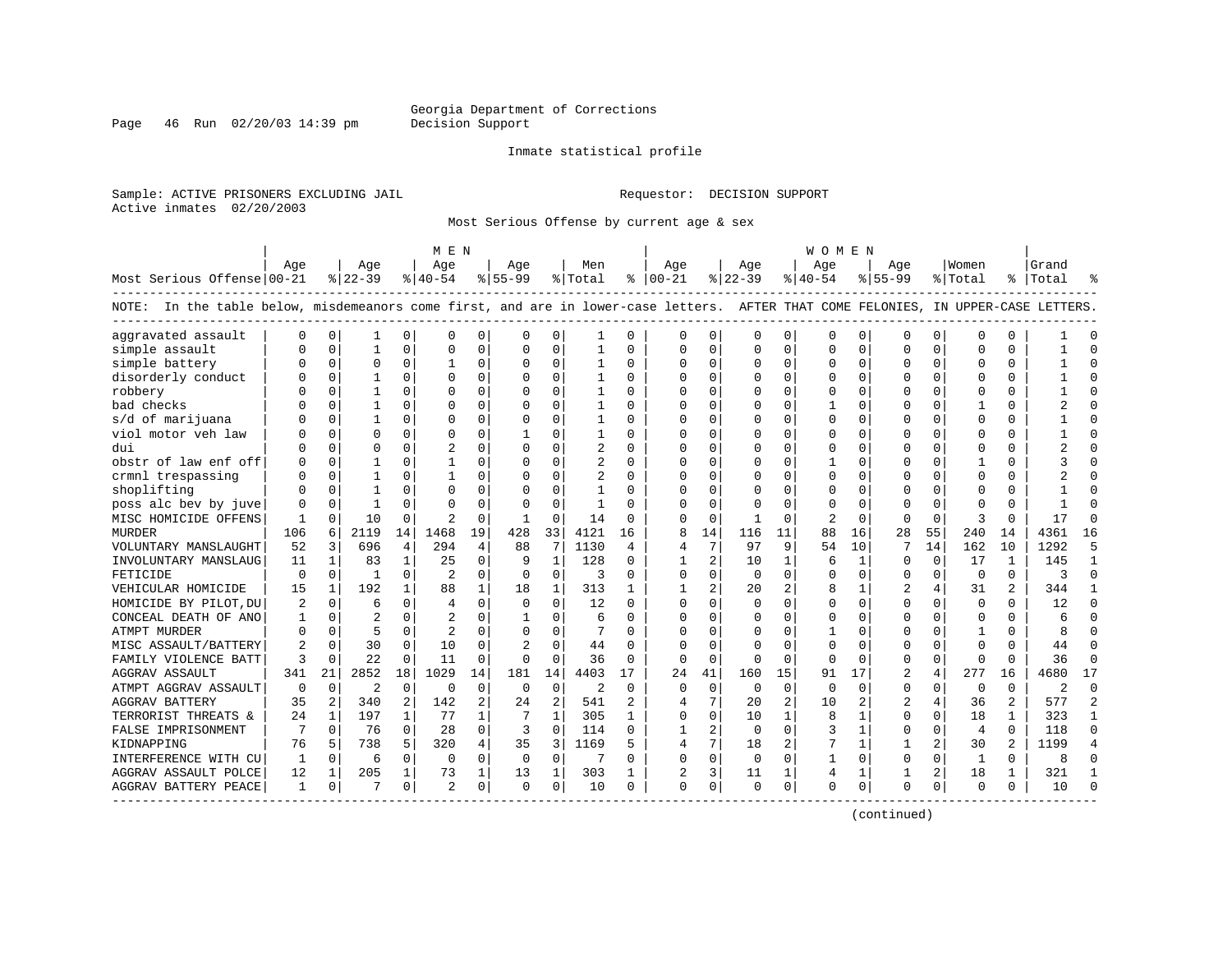Page  $47$  Run  $02/20/03$  14:39 pm

Inmate statistical profile

Sample: ACTIVE PRISONERS EXCLUDING JAIL **Requestor: DECISION SUPPORT** Active inmates 02/20/2003

Most Serious Offense by current age & sex (CONTINUED)

|                            |     |             |           |          | M E N     |    |           |          |         |                  |          |    |          |          | W O M E N |    |              |          |          |          |           |              |
|----------------------------|-----|-------------|-----------|----------|-----------|----|-----------|----------|---------|------------------|----------|----|----------|----------|-----------|----|--------------|----------|----------|----------|-----------|--------------|
|                            | Age |             | Age       |          | Age       |    | Age       |          | Men     |                  | Age      |    | Age      |          | Age       |    | Age          |          | Women    |          | Grand     |              |
| Most Serious Offense 00-21 |     |             | $ 22-39 $ |          | $8 40-54$ |    | $8 55-99$ |          | % Total | ႜ                | $ 00-21$ |    | $ 22-39$ |          | $ 40-54$  |    | $8 55-99$    |          | % Total  |          | %   Total |              |
| SIMPLE BATTERY             | O   | 0           | 2         | 0        | 0         | 0  | 0         | 0        | 2       | 0                | 0        | 0  | 0        | 0        | 1         | 0  | 0            | 0        | 1        | 0        | 3         | O            |
| RECK COND                  |     | $\Omega$    | 6         | O        | 3         | 0  |           | $\Omega$ | 9       | O                | 0        | U  | 6        | 1        | 0         | C  | <sup>0</sup> | 0        | 6        | 0        | 15        |              |
| INJURY BY VEHICLE          |     | $\Omega$    |           | U        | 0         | 0  |           | $\Omega$ |         | O                | C        | U  |          | $\Omega$ | 0         | C  |              | U        |          | U        |           |              |
| STALKING                   |     | $\Omega$    | 1         | O        | $\Omega$  | U  |           | $\Omega$ | 1       | N                |          | U  | $\Omega$ | $\Omega$ | O         | C  |              |          | O        | U        |           |              |
| AGGRAV STALKING            |     | 0           | 103       |          | 56        | 1  | 10        | 1        | 177     |                  |          | U  |          | O        | C         | C  |              |          |          | 0        | 179       |              |
| ATMPT KIDNAP               |     | $\Omega$    | 2         | 0        | -1        | 0  | 0         | $\Omega$ | 4       | O                |          | O  | O        | $\Omega$ | $\Omega$  | O  |              | U        | O        | 0        | 4         |              |
| ARSON 1ST DEGREE           |     | $\mathbf 0$ | 69        | 0        | 38        | 1  | 6         | 0        | 119     | 0                |          | 0  | 10       | 1        | 10        | 2  | 2            |          | 22       | 1        | 141       |              |
| ARSON 2ND DEGREE           |     | $\mathbf 0$ | 11        | O        |           | 0  |           | 0        | 20      | 0                |          | U  |          | 0        | 0         | 0  |              | 0        |          | 0        | 21        | C            |
| ARSON 3RD DEGREE           |     | $\mathbf 0$ |           | O        | 0         | 0  |           | 0        | 2       | O                |          | O  |          | $\Omega$ | 0         | C  |              | O        | $\Omega$ | 0        |           |              |
| CRMNL POSS EXPLOSIVE       |     | 0           | O         | O        | 2         | 0  |           | $\Omega$ |         | O                |          | U  |          | $\Omega$ |           | C  |              |          |          | 0        |           | ſ            |
| MISC CRIMINAL DAMAGE       |     | 0           | 1         | O        | C         | U  |           | $\Omega$ | 1       | O                |          | U  |          | O        | Ω         | C  |              |          |          | 0        |           | C            |
| CRMNL DAMAGE 1ST DEG       |     | 0           | 12        | 0        | 5         | 0  |           | $\Omega$ | 22      | 0                |          | 0  |          | O        |           | C  |              |          |          | 0        | 23        | n            |
| CRMNL DAMAGE 2ND DEG       |     | 0           | 52        | 0        | 19        | 0  |           | 0        | 79      | $\left( \right)$ | C        | 0  |          | O        |           | C  |              |          | 6        | 0        | 85        | n            |
| VANDALISM TO CHURCH        |     | $\Omega$    | $\Omega$  | O        |           | 0  |           | 0        |         | $\left( \right)$ |          | U  |          | O        | 0         | C  |              |          |          | O        |           | O            |
| ALTER ID                   |     | $\Omega$    | O         | 0        | O         | 0  | O         | 0        |         | O                | n        | 0  | O        | $\Omega$ | 0         | C  |              | O        | O        | U        |           | <sup>0</sup> |
| BURGLARY                   | 534 | 33          | 3148      | 20       | 1395      | 18 | 65        | 5        | 5142    | 20               | 12       | 21 | 123      | 12       | 49        | q  |              | $\Omega$ | 184      | 11       | 5326      | 19           |
| POSS BURGLAR TOOLS         |     | C           | 15        | 0        | 4         | 0  |           | $\Omega$ | 23      | O                | $\Omega$ | O  |          | $\Omega$ |           |    |              |          | 2        | U        | 25        | ſ            |
| ATMPT BURGLARY             |     | $\Omega$    | 12        | O        | 8         | 0  |           | $\Omega$ | 23      | O                |          | U  | $\Omega$ | $\Omega$ | 0         | C  |              | O        | O        | 0        | 23        | ſ            |
| MISC FORGERY               | U   | $\Omega$    | 2         | O        |           | 0  | O         | $\Omega$ | 6       | U                | O        | 0  | O        | $\Omega$ | 1         | C  | n            | $\Omega$ |          | 0        |           |              |
| FORGERY 1ST DEGREE         | 38  | 2           | 645       | 4        | 360       | 5  | 28        | 2        | 1071    |                  | 9        | 16 | 309      | 29       | 122       | 23 |              | 18       | 449      | 26       | 1520      |              |
| FORGERY 2ND DEGREE         |     | $\Omega$    | 18        | 0        | 6         | 0  | $\left($  | $\Omega$ | 26      | 0                | O        | 0  | 5        | O        |           | ∩  |              | $\Omega$ | 6        | 0        | 32        |              |
| <b>BAD CHECKS</b>          |     | $\Omega$    | 2         | $\Omega$ |           | 0  |           | $\Omega$ | 3       | O                |          | O  | 5        | ∩        |           | C  |              | $\Omega$ | h        | U        | q         |              |
| THEFT CREDIT CARD          |     | 0           | 19        | 0        | 5         | 0  |           | 0        | 25      | O                |          | U  | 4        | $\Omega$ | O         | C  |              | $\Omega$ | 4        | 0        | 29        |              |
| FRAUDULENT CREDIT CA       |     | 0           | 40        | O        | 8         | U  |           | 0        | 51      | 0                |          | 3  | 16       | 2        | 2         | C  |              | $\Omega$ | 20       | 1        | 71        |              |
| TELECOMMUNICATIONS F       |     | $\Omega$    |           | O        | C         | 0  |           | $\Omega$ |         | O                |          | O  | 0        | $\Omega$ | C         | C  |              | O        | 0        | $\Omega$ |           |              |
| ATMPT FORGERY              |     | $\Omega$    | O         | U        |           | 0  |           | $\Omega$ |         | O                |          | U  | O        | O        | ი         | C  |              | O        |          | 0        |           | r            |
| FRAUDULENT ACCESS CO       |     | $\Omega$    | 3         | 0        |           | 0  |           | 0        | 4       | O                |          | 0  | O        | $\Omega$ | U         | C  |              | $\Omega$ | O        | 0        |           | ſ            |
| MISC FRAUD                 |     | 0           | 13        | 0        |           | 0  |           | 0        | 26      | O                | C        | 0  |          | 1        | 4         | -1 | n            | $\Omega$ | 11       | 1        | 37        | ∩            |
| THEFT BY TAKING            | 76  | 5           | 492       | 3        | 238       | 3  | 18        | 1        | 824     | 3                | 6        | 10 | 67       | 6        | 34        | 6  |              | 6        | 110      | 6        | 934       |              |
| THEFT BY DECEPTION         | O   | $\Omega$    | 20        | 0        | 20        | 0  | 4         | $\Omega$ | 44      | 0                | O        | 0  |          |          | 2         | C  | <sup>0</sup> | $\Omega$ | 9        | 1        | 53        | O            |
| THEFT BY EXTORTION         |     | $\Omega$    | 0         |          | 2         | 0  |           | $\Omega$ | 3       | 0                | C        | 0  | 0        | $\Omega$ | 0         | C  |              | 0        |          | 0        |           |              |
| THEFT OF LOST PROPER       | O   | 0           | 3         | 0        |           | 0  |           | $\Omega$ | 5       | 0                |          | 0  | $\Omega$ | $\Omega$ | 0         | C  |              | 0        | C        | 0        | 5         |              |
| THEFT BY REC STOLEN        | 105 | 6           | 543       | 4        | 197       | 3  | 6         | 0        | 851     | 3                |          | 7  | 32       | 3        | 11        | 2  |              | 0        | 47       | 3        | 898       |              |
| THEFT OF SERVICES          | 0   | 0           | 4         | 0        | $\Omega$  | 0  | $\Omega$  | 0        | 4       | 0                | $\Omega$ | 0  |          | 0        | $\Omega$  | 0  | <sup>0</sup> | 0        | -1       | 0        | Ҕ         |              |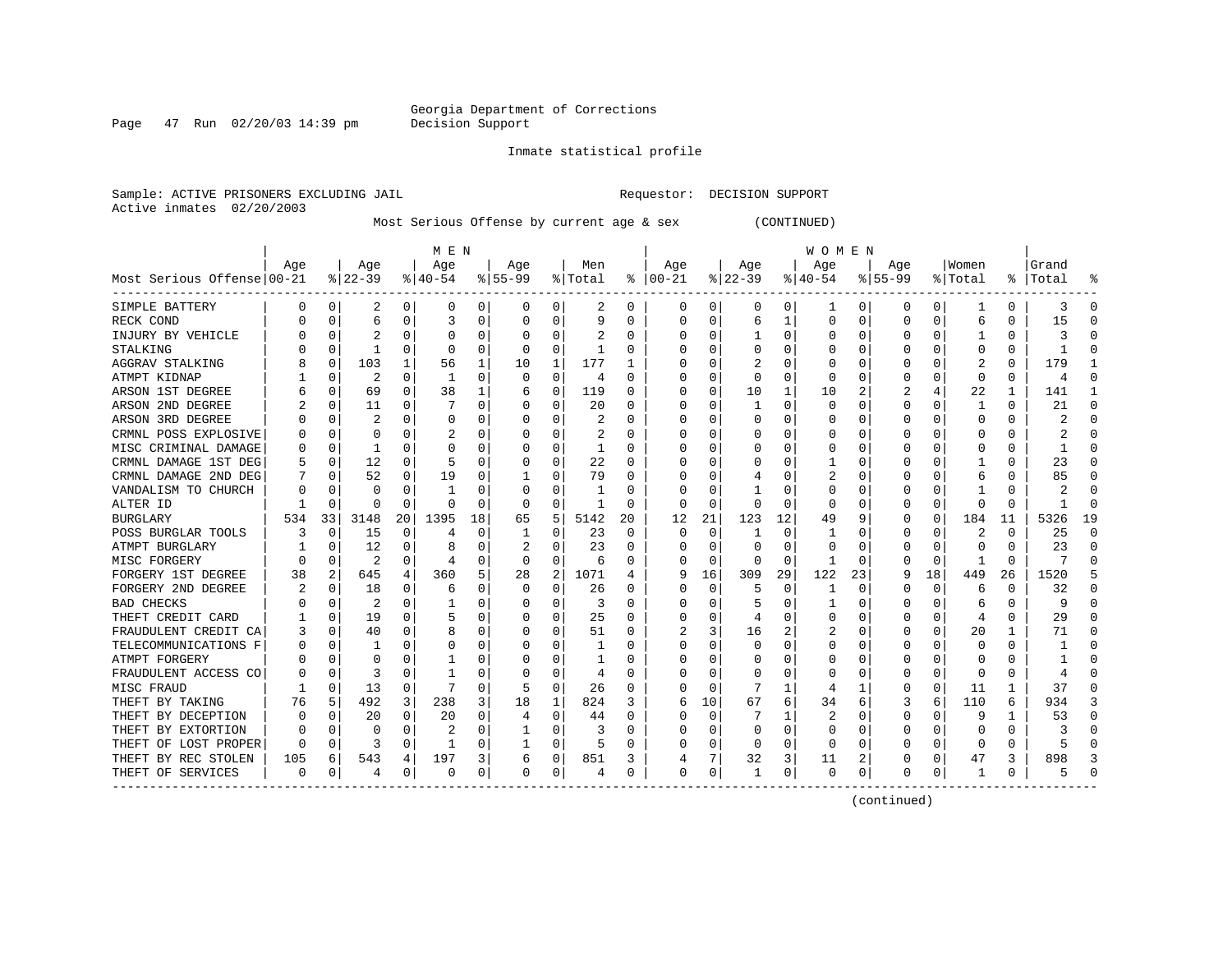Page  $48$  Run  $02/20/03$  14:39 pm

Inmate statistical profile

Sample: ACTIVE PRISONERS EXCLUDING JAIL **Requestor: DECISION SUPPORT** Active inmates 02/20/2003

Most Serious Offense by current age & sex (CONTINUED)

|                            |          |             |          |          | M E N     |    |           |                |         |          |          |          |          |          | <b>WOMEN</b> |          |              |          |                |                |       |          |
|----------------------------|----------|-------------|----------|----------|-----------|----|-----------|----------------|---------|----------|----------|----------|----------|----------|--------------|----------|--------------|----------|----------------|----------------|-------|----------|
|                            | Age      |             | Age      |          | Age       |    | Aqe       |                | Men     |          | Aqe      |          | Aqe      |          | Age          |          | Aqe          |          | Women          |                | Grand |          |
| Most Serious Offense 00-21 |          |             | $ 22-39$ |          | $8 40-54$ |    | $8 55-99$ |                | % Total | ႜ        | $ 00-21$ |          | $ 22-39$ |          | $ 40-54$     |          | $8155 - 99$  |          | % Total        | ႜႂ             | Total |          |
| THEFT BY CONVERSION        | 0        | 0           | 17       | 0        | 17        | 0  |           | 0              | 35      | 0        | 0        | 0        | 2        | 0        | ı            | 0        | 0            | 0        | 3              | 0              | 38    | ſ        |
| THEFT OF TRADE SECRE       | O        | 0           |          | 0        | $\Omega$  | 0  |           | $\Omega$       |         | O        | 0        | 0        | $\Omega$ | $\Omega$ | 0            | C        | <sup>0</sup> | O        | 0              | 0              |       |          |
| CONVSN PAYMNTS REAL        |          | $\Omega$    | $\Omega$ | O        |           | 0  |           | $\Omega$       | 3       | O        | C        | U        | $\Omega$ | $\Omega$ | 0            | C        |              | O        | O              | 0              | ς     |          |
| ATMPT THEFT BY TAKIN       |          | $\Omega$    | 2        | O        |           | U  |           | $\Omega$       | 5       | O        |          | U        | $\Omega$ | $\Omega$ | U            | C        |              |          |                | U              |       |          |
| THEFT OF MOTOR VEH,        | 10       | 1           | 91       |          | 32        | 0  |           | $\Omega$       | 134     |          |          | U        |          |          | 0            | C        |              |          |                | 0              | 142   |          |
| THEFT BRING PROP IN        |          | $\Omega$    | 6        | U        |           | 0  |           | 0              | 17      | 0        |          | O        |          | $\Omega$ | $\Box$       | C        |              |          |                | 0              | 17    |          |
| THEFT RECV PROP OUT        |          | $\mathbf 0$ | 1        | 0        | -1        | 0  | $\Omega$  | 0              | 2       | O        |          | 0        | $\Omega$ | 0        | 0            | O        |              | $\Omega$ | O              | 0              | 2     |          |
| THEFT BY SHOPLIFTING       | 9        | 1           | 228      | 1        | 250       | 3  | 24        | 2              | 511     | 2        |          | 2        | 96       | 9        | 91           | 17       | 2            | 4        | 190            | 11             | 701   |          |
| ENTERING VEHICLE           | 30       | 2           | 105      | 1        | 45        | 1  |           | 0              | 181     |          | 0        | $\Omega$ | 0        | $\Omega$ | $\Omega$     | $\Omega$ | 0            | 0        | $\Omega$       | 0              | 181   |          |
| <b>ROBBERY</b>             | 334      | 20          | 1469     | 9        | 413       | 5  | 30        | 2              | 2246    | 9        | 18       | 31       | 87       | 8        | 21           |          |              | 4        | 128            | 8              | 2374  | 9        |
| ARMED ROBBERY              | 504      | 31          | 2859     | 18       | 778       | 10 | 69        | 5              | 4210    | 16       | 13       | 22       | 63       | 6        | 16           | 3        | 0            | 0        | 92             | 5              | 4302  | 16       |
| ROBBERY BY FORCE           | 14       | 1           | 38       | 0        | 6         | 0  |           | 0              | 58      | $\Omega$ |          | 7        |          | $\Omega$ | 0            | C        | <sup>0</sup> | O        |                | 0              | 63    | $\Omega$ |
| ROBBERY BY INTIMIDAT       | 23       | 1           | 35       | $\Omega$ | 9         | 0  |           | 0              | 67      | 0        |          | 3        |          | O        | C            | C        | O            | O        | 4              | 0              | 71    | ∩        |
| ROBBERY BY SUDDEN SN       | 5        | 0           | 21       | 0        | 9         | 0  |           | 0              | 36      | 0        | O        | 0        |          | $\Omega$ | 0            | O        | O            | 0        |                | 0              | 38    | $\Omega$ |
| HIJACKING MOTOR VEHI       | 10       | 1           | 16       | 0        | 0         | 0  | O         | 0              | 26      | 0        | 0        | 0        |          | 0        | 0            | C        |              |          |                | 0              | 27    | O        |
| ATMPT ROBBERY              |          | 0           | 21       | 0        |           | 0  |           | 0              | 32      | 0        | 0        | 0        |          | 0        | 0            | C        |              |          |                | 0              | 33    | O        |
| ATMPT ARMED ROBBERY        | 22       | 1           | 35       | 0        |           | 0  |           | $\Omega$       | 61      | U        |          | 3        | 2        | 0        | C            | C        |              |          |                | 0              | 65    | n        |
| MISC SEXUAL                |          | $\Omega$    | 10       | 0        | 9         | 0  | $\Omega$  | $\Omega$       | 20      | U        | C        | O        |          | $\Omega$ | C            | C        |              |          |                | O              | 21    | ∩        |
| RAPE                       | 50       | 3           | 797      | 5        | 748       | 10 | 114       | 9              | 1709    |          | C        | U        |          | $\Omega$ |              | C        |              |          | 5              | U              | 1714  |          |
| SODOMY                     |          | O           | 14       | 0        | 10        | 0  | 6         | $\Omega$       | 33      | 0        | C        | U        | O        | O        | O            | C        |              | O        | O              | 0              | 33    |          |
| AGGRAV SODOMY              |          | O           | 84       | 1        | 104       | 1  | 33        | 3              | 228     | ı.       | O        | 0        |          | O        |              | C        |              |          | 4              | 0              | 232   |          |
| INCEST                     |          | O           | 54       | 0        | 72        | 1  | 20        | 2              | 151     |          |          | 0        |          | O        |              | C        |              | 0        | 5              | 0              | 156   |          |
| AGGRAV SEXUAL BATTER       |          | 0           | 42       | 0        | 44        | 1  | 12        | 1              | 99      | O        |          | O        | O        | $\Omega$ | 2            | C        |              | $\Omega$ | 2              | 0              | 101   | ∩        |
| STATUTORY RAPE             | 89       | 5           | 465      | 3        | 89        | 1  | 23        | $\overline{2}$ | 666     | 3        |          | O        | 8        |          | 2            | $\Omega$ |              | 0        | 10             | 1              | 676   |          |
| CHILD MOLESTATION          | 105      | 6           | 882      | 6        | 731       | 10 | 265       | 20             | 1983    | 8        |          | 2        | 27       | 3        | 8            |          |              | 2        | 37             | $\overline{2}$ | 2020  |          |
| ENTICING CHILD-INDEC       |          | 0           | 29       | $\Omega$ | 23        | 0  | 8         | $\mathbf{1}$   | 62      | O        | C        | 0        | 4        | $\Omega$ | 0            | C        |              | 0        | $\overline{4}$ | $\Omega$       | 66    | ∩        |
| AGGRAV CHILD MOLESTA       | 33       | 2           | 478      | 3        | 450       | 6  | 153       | 12             | 1114    | 4        | C        | 0        | 12       | 1        | 10           | 2        |              | 0        | 22             | 1              | 1136  |          |
| SEXL/ASSLT/AGN/PERS/       | $\Omega$ | $\Omega$    | 6        | O        | 0         | 0  | 0         | $\Omega$       | 6       | O        | C        | 0        |          | $\Omega$ | 0            | C        |              | O        | 2              | 0              | 8     | n        |
| SOLICIT SODOMY FROM        | O        | 0           | 0        | 0        | O         | 0  |           | 0              | -1      | O        | C        | 0        | 0        | O        | 0            | C        | n            | O        | O              | 0              |       | ∩        |
| ATMPT RAPE                 |          | 0           | 21       | 0        |           | 0  | O         | 0              | 29      | 0        | O        | 0        | O        | $\Omega$ | 0            | 0        |              | 0        | O              | 0              | 29    | ∩        |
| ATMPT AGGRAV SODOMY        |          | 0           |          | O        | 2         | 0  |           | 0              |         | O        | O        | 0        | O        | 0        | 0            | C        |              | O        |                | 0              |       | C        |
| ATMPT CHILD MOLESTAT       |          | 0           |          | 0        | 0         | 0  |           | $\Omega$       |         | 0        |          | 0        |          | 0        | 0            | C        |              | 0        |                | 0              |       |          |
| AGG ASLT W ATMPT TO        |          | 0           |          | 0        |           | 0  |           | 0              | 6       | 0        |          | 0        |          | 0        | C            | C        |              |          |                | 0              |       |          |
| EXHIB SEX SHOWS TO M       | 0        | 0           | $\Omega$ | 0        |           | 0  | $\Omega$  | 0              |         | 0        | $\Omega$ | 0        | 0        | 0        | 0            | 0        | <sup>0</sup> | 0        | O              | 0              |       |          |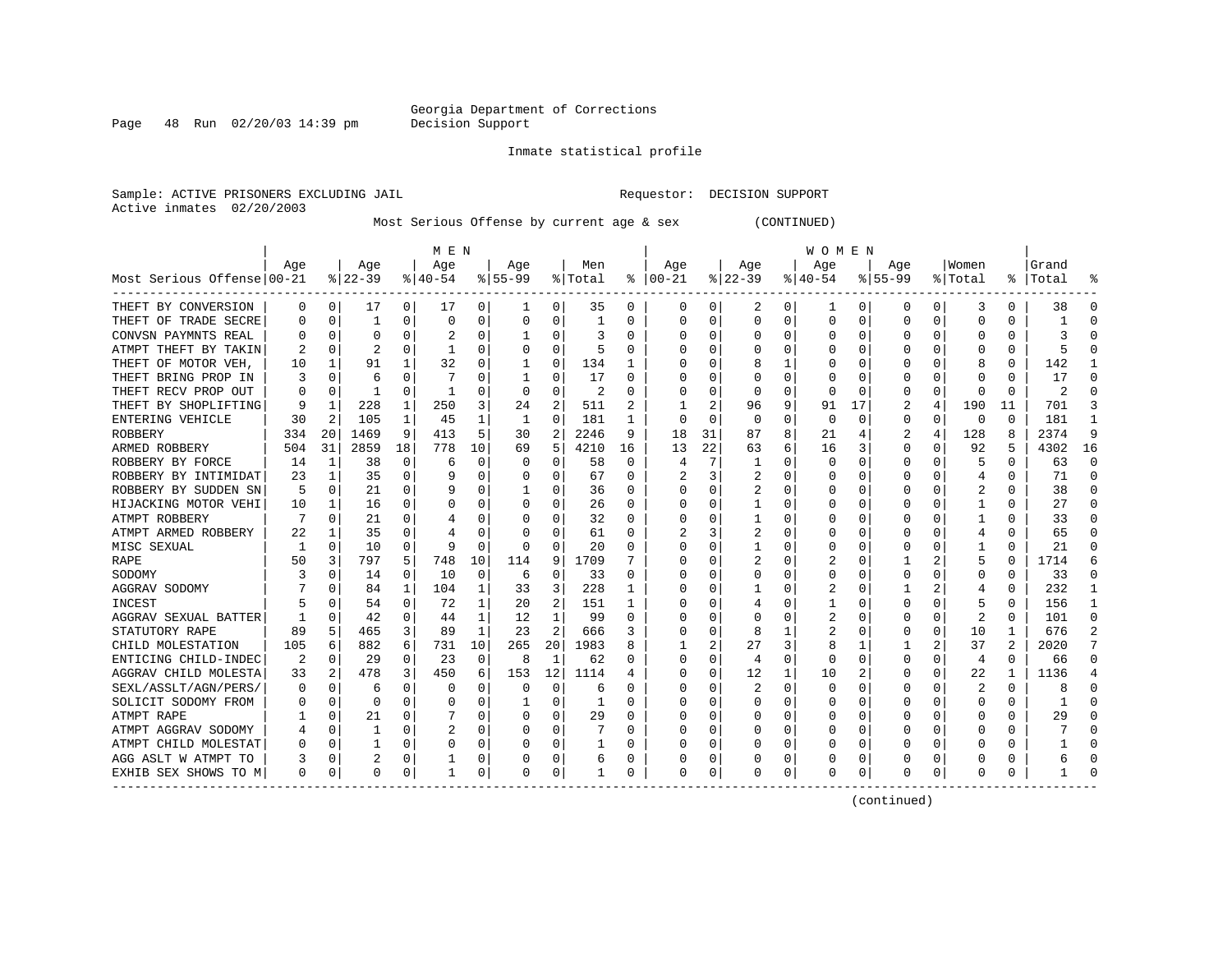Page 49 Run 02/20/03 14:39 pm

#### Inmate statistical profile

Sample: ACTIVE PRISONERS EXCLUDING JAIL **Requestor: DECISION SUPPORT** Active inmates 02/20/2003

Most Serious Offense by current age & sex (CONTINUED)

|                            | M E N |             |          |          |             |          |           |          |         |          |          | <b>WOMEN</b> |              |          |          |          |           |              |          |   |       |                |  |  |
|----------------------------|-------|-------------|----------|----------|-------------|----------|-----------|----------|---------|----------|----------|--------------|--------------|----------|----------|----------|-----------|--------------|----------|---|-------|----------------|--|--|
|                            | Aqe   |             | Age      |          | Age         |          | Aqe       |          | Men     |          | Aqe      |              | Aqe          |          | Age      |          | Aqe       |              | Women    |   | Grand |                |  |  |
| Most Serious Offense 00-21 |       |             | $ 22-39$ |          | $ 40-54$    |          | $8 55-99$ |          | % Total | ႜ        | $ 00-21$ |              | $ 22-39$     |          | $ 40-54$ |          | $8 55-99$ |              | % Total  | % | Total |                |  |  |
| FALSE SWEARNG WRITTN       | 0     | 0           | 2        | 0        | 1           | 0        | 0         | 0        | 3       | 0        | 0        | 0            | 0            | 0        | 0        | 0        | 0         | 0            | 0        | 0 |       | O              |  |  |
| BRIBERY GOVT OFFICER       | O     | 0           |          | 0        | 2           | 0        | O         | 0        | 3       | 0        | $\Omega$ | 0            | 0            | 0        |          | 0        | $\Omega$  | 0            |          | 0 |       | $\cap$         |  |  |
| DEFRAUDING STATE           |       | $\Omega$    | $\Omega$ | U        |             | $\Omega$ | O         | $\Omega$ | 2       | 0        | O        | 0            | 1            | $\Omega$ |          | $\Omega$ | $\Omega$  | 0            | 3        | 0 |       |                |  |  |
| INFLUENCING WITNESS        |       | $\Omega$    | 2        | O        | $\Omega$    | 0        | O         | 0        | 4       | U        |          | 0            | $\Omega$     | $\Omega$ | $\Omega$ | $\Omega$ | $\Omega$  | <sup>0</sup> | $\Omega$ | 0 |       |                |  |  |
| OBSTR OF LAW ENF OFF       | 48    | 3           | 410      | 3        | 138         | 2        |           | $\Omega$ | 599     | 2        |          | 3            | 29           | 3        | 10       | 2        | O         | 0            | 41       | 2 | 640   |                |  |  |
| MISC JUDICIAL PROCEE       |       | 0           | 1        | O        | $\Omega$    | O        |           | 0        |         | U        | O        | $\Omega$     | $\Omega$     | $\Omega$ | $\Omega$ | $\Omega$ | O         | 0            | $\Omega$ | 0 |       | n              |  |  |
| PERJURY                    |       | $\mathbf 0$ | 4        | $\Omega$ |             | 0        |           | 0        | 5       | 0        | O        | $\Omega$     | <sup>0</sup> | 0        | O        | $\Omega$ | O         | $\Omega$     | 0        | 0 |       |                |  |  |
| <b>FALSE SWEARING</b>      |       | $\mathbf 0$ |          | 0        | 0           | O        |           | 0        |         | 0        | 0        | $\Omega$     | 0            | 0        |          | $\Omega$ | O         | 0            | 0        | 0 |       | O              |  |  |
| IMPERSONATING OFFICE       |       | 0           | 2        | O        | 0           | 0        |           | 0        | 3       | 0        | 0        | 0            |              | 0        |          | $\Omega$ |           | 0            | 0        | 0 |       |                |  |  |
| EMBRACERY                  |       | $\mathbf 0$ | 1        | O        | C           | 0        |           | 0        |         | U        |          | 0            | 0            | 0        |          | $\Omega$ |           | 0            | 0        | U |       |                |  |  |
| FALSE STATEMENTS GOV       |       | 0           | 17       | O        | 5           | 0        |           | $\Omega$ | 24      | 0        |          | 0            |              | 0        |          | $\Omega$ | O         | 0            |          | 0 | 26    | n              |  |  |
| IMPRSNTNG ANTHR RBAL       |       | $\mathbf 0$ | 1        | 0        | 1           | 0        |           | 0        | 2       | $\Omega$ | C        | 0            | 1            | 0        | Ω        | $\Omega$ | $\Omega$  | 0            | 1        | 0 | 3     | $\cap$         |  |  |
| <b>ESCAPE</b>              |       | 0           | 64       | $\Omega$ | 17          | 0        |           | 0        | 89      | U        | C        | 0            | 6            | 1        | 0        | $\Omega$ | O         | 0            | 6        | 0 | 95    | $\Omega$       |  |  |
| AIDING ESCAPE              |       | 0           | 2        | 0        | 0           | 0        | O         | 0        | 2       | U        | $\Omega$ | $\Omega$     | 0            | 0        | 0        | $\Omega$ | $\Omega$  | <sup>0</sup> | 0        | 0 | 2     | $\Omega$       |  |  |
| HINDERING APPREH OR        |       | 0           | 3        | 0        |             | 0        | O         | $\Omega$ | 5       | 0        | 0        | 0            | 3            | 0        |          | 0        |           | 2            | 5        | 0 | 10    | $\Omega$       |  |  |
| BAIL JUMPING               |       | 0           | 5        | 0        |             | 0        | 0         | 0        | 9       | 0        | 0        | 0            | 0            | 0        | 2        | 0        | 0         | 0            | 2        | 0 | 11    | $\cap$         |  |  |
| ATMPT ESCAPE               |       | $\Omega$    |          |          | 0           | 0        |           | $\Omega$ | 2       | 0        |          | 0            | 0            | 0        | 0        | 0        | 0         |              | 0        | 0 |       | $\cap$         |  |  |
| FALSE PUBLIC ALARM         |       | $\mathbf 0$ |          |          | 0           | 0        |           | $\Omega$ | 2       | U        | O        | 0            | 0            | 0        | 0        | $\Omega$ | $\Omega$  |              | 0        | U | 2     |                |  |  |
| CRMNL INTERFERE GOVT       |       | $\Omega$    | 26       | O        | 8           | O        |           | 0        | 39      | U        | C        | 0            |              | 0        | O        | $\Omega$ | $\Omega$  | <sup>0</sup> | 5        | 0 | 44    | C              |  |  |
| DOGFIGHTING                |       | 0           | O        |          |             | U        |           | O        |         | U        | O        | 0            | O            | O        | Ω        | $\Omega$ |           | 0            | O        | 0 |       |                |  |  |
| LOTTERY VIOLATION          |       | $\Omega$    | O        | U        |             | 0        |           | $\Omega$ |         | U        | 0        | $\Omega$     | 0            | 0        | $\Omega$ | $\Omega$ |           | 0            | O        | 0 |       | n              |  |  |
| REMOVAL BAGGAGE, CARG      |       | $\Omega$    | 1        | 0        | $\Omega$    | 0        |           | $\Omega$ |         | 0        |          | $\Omega$     | $\Omega$     | $\Omega$ | 0        | $\Omega$ |           | $\Omega$     | n        | 0 |       | n              |  |  |
| CRUELTY TO CHILDREN        |       | $\mathbf 0$ | 195      | 1        | 48          | 1        | 5         | 0        | 255     | 1        | 3        | 5            | 68           | 6        | 11       | 2        | O         | $\Omega$     | 82       | 5 | 337   |                |  |  |
| ATMPT CRUELTY TO CHI       |       | $\mathbf 0$ | $\Omega$ | $\Omega$ | 1           | 0        |           | 0        | -1      | O        | O        | 0            | $\Omega$     | $\Omega$ | $\Omega$ | $\Omega$ | $\Omega$  | $\Omega$     | $\Omega$ | 0 |       | $\cap$         |  |  |
| SEX EXPLOITATION CHI       |       | $\mathbf 0$ |          | O        | 4           | 0        |           | 0        | 12      | U        |          | 0            |              | 0        |          | $\Omega$ | $\Omega$  | 0            |          | U | 13    | $\bigcap$      |  |  |
| ABANDONMENT OF CHILD       | 0     | $\Omega$    |          |          |             | 0        |           | $\Omega$ | 3       | U        |          | 0            | 1            | 0        | 0        | $\Omega$ | $\Omega$  | 0            |          | 0 | 4     | $\cap$         |  |  |
| MISC WEAPON/EXPLOSIV       |       | 0           | 8        | O        | 1           | 0        | O         | 0        | 10      | 0        | C        | 0            | 0            | 0        | 0        | $\Omega$ | $\Omega$  | 0            | 0        | 0 | 10    | $\Omega$       |  |  |
| CARRY CONCEALED WEAP       | O     | $\Omega$    | 6        | $\Omega$ | $\Omega$    | 0        | O         | $\Omega$ | 6       | 0        | C        | $\Omega$     | 0            | 0        | 0        | $\Omega$ | O         | 0            | 0        | 0 | 6     | $\cap$         |  |  |
| POSS OF FIREARM DUR        | 6     | 0           | 140      | 1        | 45          | 1        |           | 1        | 198     | 1        | C        | 0            | 5            | 0        | 1        | $\Omega$ | O         | 0            | 6        | 0 | 204   | -1             |  |  |
| POSS OF CERTAIN WEAP       | ٦     | 0           | 16       | $\Omega$ | 6           | 0        | 2         | 0        | 25      | 0        | $\Omega$ | 0            | $\Omega$     | $\Omega$ | 0        | $\Omega$ | $\Omega$  | 0            | $\Omega$ | U | 25    | $\Omega$       |  |  |
| POSS FIREARM CONVCT        | 21    | 1           | 396      | 3        | 177         | 2        | 37        | 3        | 631     | 2        | $\Omega$ | 0            | 11           | 1        | 14       | 3        | 2         |              | 27       | 2 | 658   | $\overline{2}$ |  |  |
| CARRY WEAPON AT SCHO       | 2     | 0           |          | 0        | 0           | 0        | 0         | 0        | 9       | 0        |          | 2            | 0            | $\Omega$ | $\Omega$ | 0        | $\Omega$  | 0            | 1        | 0 | 10    | $\Omega$       |  |  |
| POSS WEAPON BY PRISO       | 0     | 0           | 0        | 0        |             | 0        | 0         | 0        |         | 0        | 0        | 0            |              | 0        | 0        | 0        | 0         | 0            | 0        | 0 |       | C              |  |  |
| DESTROY/INJUR POLICE       | 0     | 0           |          | 0        | $\mathbf 0$ | 0        | 0         | 0        |         | 0        | $\Omega$ | 0            | 0            | 0        | $\Omega$ | 0        | $\Omega$  | 0            | $\Omega$ | 0 |       |                |  |  |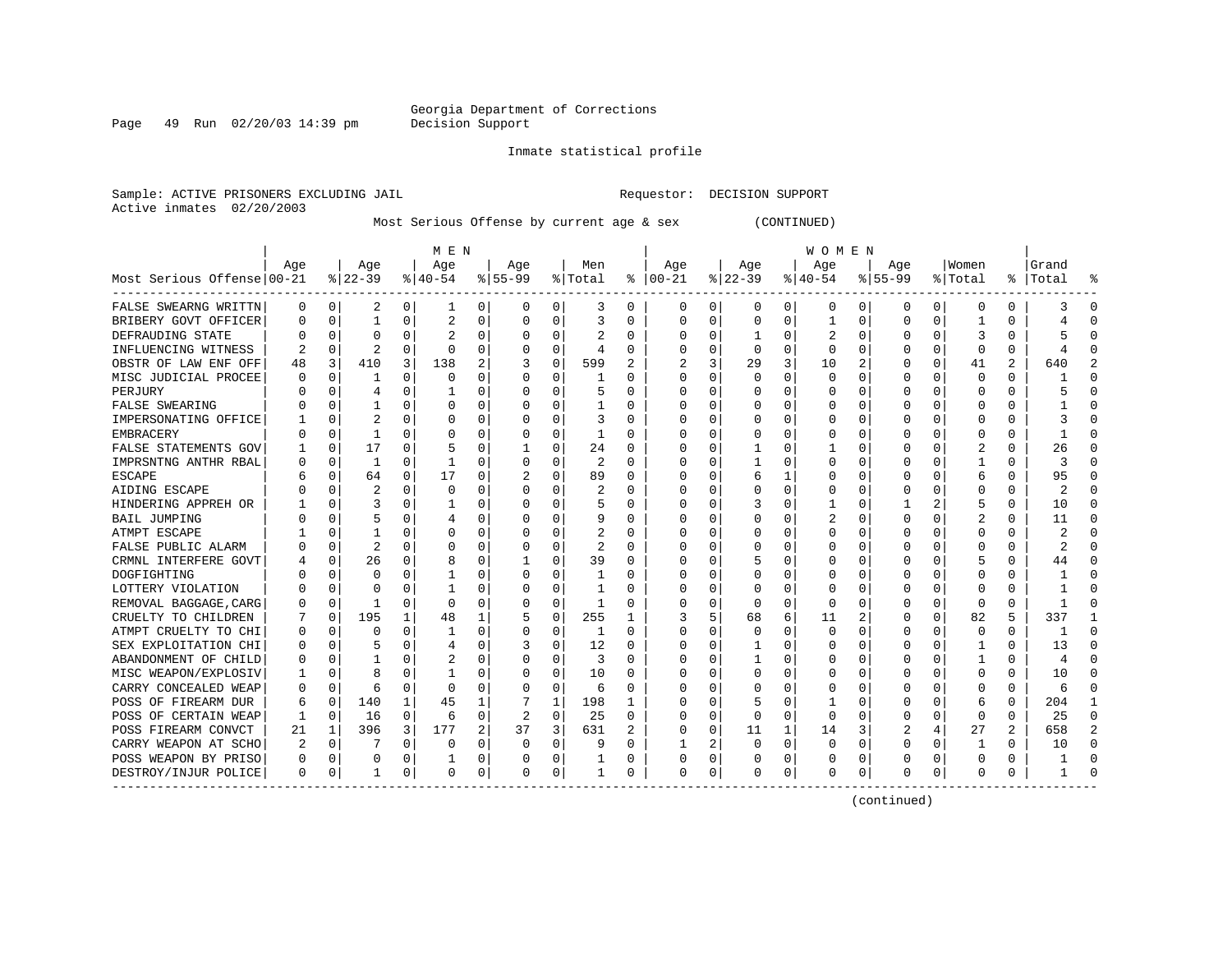Page 50 Run  $02/20/03$  14:39 pm

#### Inmate statistical profile

Sample: ACTIVE PRISONERS EXCLUDING JAIL **Requestor: DECISION SUPPORT** Active inmates 02/20/2003

Most Serious Offense by current age & sex (CONTINUED)

|                            | M E N |          |           |              |                |          |           |          |         |              |                | W O M E N |                |                |          |          |             |          |             |                |       |          |  |
|----------------------------|-------|----------|-----------|--------------|----------------|----------|-----------|----------|---------|--------------|----------------|-----------|----------------|----------------|----------|----------|-------------|----------|-------------|----------------|-------|----------|--|
|                            | Age   |          | Age       |              | Age            |          | Age       |          | Men     |              | Age            |           | Age            |                | Age      |          | Age         |          | Women       |                | Grand |          |  |
| Most Serious Offense 00-21 |       |          | $8 22-39$ |              | $8 40-54$      |          | $8 55-99$ |          | % Total |              | $8   00 - 21$  |           | $ 22-39$       |                | $ 40-54$ |          | $8155 - 99$ |          | % Total     | ႜၟ             | Total |          |  |
| CRUELTY TO ANIMALS         | 0     | 0        | 4         | $\Omega$     | O              | 0        | n         | 0        | 4       | 0            | 0              | 0         | O              | 0              | 0        | 0        | n           | 0        | 0           | 0              | 4     | C        |  |
| AGGRAV CRUELTY TO AN       | 2     | $\Omega$ | 1         | 0            | $\overline{2}$ | 0        | O         | $\Omega$ | 5       | 0            | 0              | 0         | $\Omega$       | 0              | 0        | O        | $\Omega$    | 0        | U           | 0              | 5     |          |  |
| PEEPING TOM                |       | $\Omega$ | 13        | $\Omega$     |                | 0        |           | $\Omega$ | 20      | 0            | 0              | 0         | $\Omega$       | $\Omega$       | 0        | O        |             | 0        | U           | U              | 20    |          |  |
| RACKETEERING               | U     | O        | 18        | $\Omega$     | 15             | 0        |           | $\Omega$ | 37      | 0            | O              | 0         |                | $\Omega$       |          | -1       |             | $\Omega$ | 9           | 1              | 46    |          |  |
| S/D NARCOTICS, OPIAT       | 2     | $\Omega$ | 73        | $\Omega$     | 57             | 1        |           | $\Omega$ | 136     | 1            | 0              | 0         | 8              |                |          | -1       |             | $\Omega$ | 15          | 1              | 151   |          |  |
| S/D DEP, STIM, CNTRF D     | 12    |          | 74        | $\Omega$     | 28             | $\Omega$ | 2         | $\Omega$ | 116     | 0            | 0              | 0         | 11             |                | 9        | 2        |             | $\Omega$ | 20          | $\mathbf{1}$   | 136   | ſ        |  |
| S/D OF LSD                 | 0     | 0        | -1        | $\Omega$     | 0              | 0        |           | 0        | 1       | 0            | 0              | 0         | O              | 0              | 0        | O        |             | 0        | $\mathbf 0$ | 0              | 1     | ſ        |  |
| S/D OF MARIJUANA           | 38    | 2        | 164       | 1            | 65             |          |           | 0        | 272     | 1            | 0              | 0         |                | 1              | 5        |          |             | 0        | 12          | 1              | 284   |          |  |
| POSS NARCOTICS, OPIA       | 18    | 1        | 199       | 1            | 103            | 1        |           | $\Omega$ | 326     | 1            |                | 2         | 28             | 3              | 25       | 5        |             | 0        | 54          | 3              | 380   |          |  |
| POSS DEP, STIM, CNTRF      | 13    | 1        | 145       |              | 48             | 1        |           | $\Omega$ | 210     | $\mathbf{1}$ | $\overline{2}$ | 3         | 25             | $\overline{2}$ | 6        |          |             | 0        | 33          | $\overline{a}$ | 243   | -1       |  |
| POSS OF LSD                | 2     | 0        | 4         | 0            | 0              | 0        | O         | 0        | 6       | 0            | <sup>0</sup>   | 0         | 0              | 0              | 0        | O        | n           | 0        | 0           | 0              | 6     | ∩        |  |
| POSS OF MARIJUANA          | 44    | 3        | 237       |              | 38             | 1        | 3         | $\Omega$ | 322     | 1            | O              | 0         | 16             | 2              |          |          |             | 2        | 24          | 1              | 346   | -1       |  |
| ILLEGAL ATTM TO OBT        | O     | 0        | 3         | <sup>0</sup> | 5              | 0        |           | 0        | 8       | U            | O              | 0         | 2              | $\Omega$       | 3        |          |             |          | 5           | U              | 13    | O        |  |
| VIOL GA CNTRL SBST A       |       | 0        | 34        |              | 14             | 0        |           | 0        | 49      | U            | 0              | 0         |                | 0              | 3        |          |             |          | 4           | 0              | 53    |          |  |
| VIOL DNGROUS DRGS AC       | U     | $\Omega$ |           |              | $\Omega$       | 0        |           | $\Omega$ |         | U            | O              | 0         |                | $\Omega$       | U        | U        |             |          | 1           | O              | 3     |          |  |
| UNLWFL MFG/DEL/DIST        | 5     | $\Omega$ | 24        |              |                | O        |           | $\Omega$ | 36      | U            | O              | U         |                | $\Omega$       | 0        |          |             |          | $\Omega$    | 0              | 36    |          |  |
| POSS DRUG RELATED MA       | U     | $\Omega$ | $\Omega$  | $\Omega$     | $\overline{c}$ | 0        |           | $\Omega$ | 2       | U            | <sup>0</sup>   | U         | $\Omega$       | $\Omega$       | U        |          |             |          | O           | U              | 2     |          |  |
| S/D CONT SUB PUBLIC        | 8     | O        | 75        | $\Omega$     | 18             | 0        |           | $\Omega$ | 104     | U            | Ω              | 0         |                | $\Omega$       |          | O        |             | 0        | 6           | 0              | 110   |          |  |
| S/D CONT SUB SCHOOL        | 5     | $\Omega$ | 29        | $\Omega$     | 3              | 0        | 2         | $\Omega$ | 39      | U            | 0              | 0         | 2              | $\Omega$       | 0        | 0        |             | $\Omega$ | 2           | 0              | 41    | U        |  |
| S/D COCAINE                | 103   | 6        | 1147      | 7            | 476            | 6        | 34        | 3        | 1760    |              | 3              | 5         | 78             | 7              | 42       | 8        | 3           | 6        | 126         | 7              | 1886  |          |  |
| POSS OF COCAINE            | 176   | 11       | 1407      | 9            | 566            | 8        | 69        | 5        | 2218    | 9            |                | 7         | 138            | 13             | 75       | 14       |             | 14       | 224         | 13             | 2442  | 9        |  |
| ATMPT VIOL SUBSTANCE       | 2     | $\Omega$ | 44        | $\Omega$     | 10             | $\Omega$ | 2         | 0        | 58      | 0            | 0              | 0         | $\overline{2}$ | $\Omega$       | 1        | $\Omega$ | $\Omega$    | $\Omega$ | 3           | $\Omega$       | 61    | ſ        |  |
| MISC DRUGS TRAFFICKI       | 11    | 1        | 296       | 2            | 75             | 1        | 15        | 1        | 397     | 2            | 0              | 0         | 17             | 2              | 13       | 2        |             | 2        | 31          | 2              | 428   |          |  |
| TRAF COCAINE LESS 20       | 12    | 1        | 286       | 2            | 76             | 1        | 10        | 1        | 384     | 1            | 0              | 0         | 12             | 1              |          | 1        | $\Omega$    | 0        | 19          | $\mathbf{1}$   | 403   |          |  |
| TRAF COCAINE 201-400       | 2     | 0        | 59        | $\Omega$     | 11             | 0        | 2         | $\Omega$ | 74      | 0            | O              | 0         | 3              | $\Omega$       | 2        | O        | $\Omega$    | 0        | 5           | 0              | 79    | $\Omega$ |  |
| TRAF COCAINE 401+ GM       | 2     | 0        | 93        |              | 30             | 0        |           | 0        | 128     | 0            |                | 2         |                |                | 0        | 0        |             | 4        | 10          | 1              | 138   | O        |  |
| TRAF NARCOTIC LESS 1       | 0     | 0        |           | $\Omega$     | 1              | 0        |           | 0        | 2       | U            | <sup>0</sup>   | 0         | O              | $\Omega$       | 0        | O        |             | 0        | 0           | 0              | 2     | ∩        |  |
| TRAF NARCOTIC 15-28        | 0     | 0        | $\Omega$  | $\Omega$     | 2              | 0        |           | $\Omega$ | 2       | U            | O              | 0         | 0              | $\Omega$       | 0        | O        |             | 0        | 0           | 0              | 2     | n        |  |
| TRAF NARCOTIC 29+ GM       | 1     | 0        | 12        |              |                | 0        |           | $\Omega$ | 14      | U            | Ω              | 0         |                | $\Omega$       |          | O        |             |          | 2           | U              | 16    | n        |  |
| TRAF MARIJNA 101-200       |       | 0        | 9         |              | 3              | 0        |           | $\Omega$ | 14      | 0            | 0              | 0         |                | $\Omega$       | 0        | O        |             |          | 1           | 0              | 15    |          |  |
| TRAF MARIJNA 2001-10       | U     | $\Omega$ |           | $\Omega$     | C              | 0        | O         | $\Omega$ | 1       | O            | 0              | 0         | $\Omega$       | $\Omega$       | 0        | O        |             | 0        | $\Omega$    | U              | -1    |          |  |
| TRAF AMPHTMINE 28-19       | 2     | $\Omega$ | 8         | $\Omega$     |                | 0        | O         | $\Omega$ | 15      | 0            |                | 2         | $\Omega$       | $\Omega$       |          | O        | $\Omega$    | 0        | 2           | 0              | 17    |          |  |
| TRAF AMPHTMINE 200-3       | U     | O        | 3         | $\Omega$     | 0              | 0        |           | 0        | 3       | 0            | 0              | 0         |                | $\Omega$       | 0        | O        |             | 0        | U           | U              | 3     |          |  |
| TRAF AMPHTMINE 400+        | 1     | 0        | 6         | 0            | 3              | 0        | $\Omega$  | 0        | 10      | 0            | $\Omega$       | 0         |                | 0              | 0        | 0        | n           | 0        |             | 0              | 11    |          |  |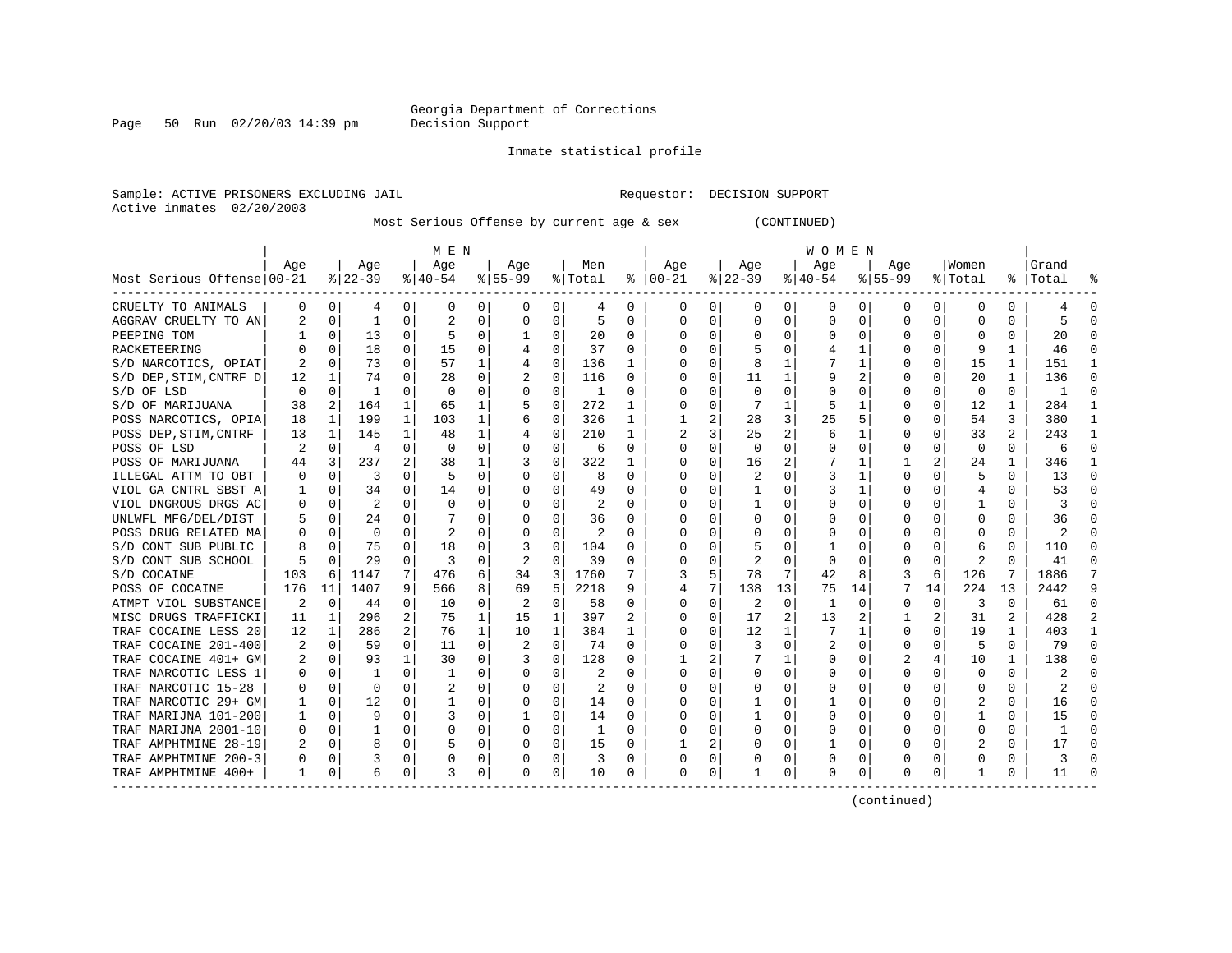Inmate statistical profile

Active inmates 02/20/2003

Sample: ACTIVE PRISONERS EXCLUDING JAIL **Requestor: DECISION SUPPORT** 

Most Serious Offense by current age & sex (CONTINUED)

|                            |          |          |           |          | M E N     |      |                                                 |              |         |      | <b>WOMEN</b> |         |           |          |           |          |           |        |         |      |                    |      |  |  |
|----------------------------|----------|----------|-----------|----------|-----------|------|-------------------------------------------------|--------------|---------|------|--------------|---------|-----------|----------|-----------|----------|-----------|--------|---------|------|--------------------|------|--|--|
|                            | Age      |          | Age       |          | Age       |      | Age                                             |              | Men     |      | Age          |         | Age       |          | Age       |          | Age       |        | Women   |      | Grand              |      |  |  |
| Most Serious Offense 00-21 |          |          | $ 22-39 $ |          | $ 40-54 $ |      | $ 55-99 $                                       |              | % Total | ⊱    | $ 00-21$     |         | $ 22-39 $ |          | $ 40-54 $ |          | $ 55-99 $ |        | % Total |      | %   Total          | ႜ    |  |  |
| CNSPIRE TRAFFIC CNTR       | 0        | n        |           | 0        | O         | 0    | O                                               | 0            |         | U    | O            | 0       |           | O        | 0         | 0        | O         | 0      |         |      |                    |      |  |  |
| TRANSACTIONS DRUG OB       | 0        | 0        |           | 0        |           | 0    |                                                 | 0            |         | 0    | $\Omega$     | 0       | $\Omega$  | 0        | $\Omega$  | $\Omega$ | O         | 0      |         | 0    |                    |      |  |  |
| USE COMM FACLTY VIO        |          | $\Omega$ |           |          |           | O    |                                                 | <sup>0</sup> | 2       | U    |              |         |           | O        |           |          |           |        |         | 0    |                    |      |  |  |
| ATT/CONSPRCY COMMT C       | 0        | n        | 11        |          |           | 0    |                                                 | O            | 15      | U    |              |         |           |          |           |          |           |        |         | 0    | 19                 |      |  |  |
| VIOL MOTOR VEHICLE L       | 5        | n        | 49        |          | 33        | 0    |                                                 | O            | 92      |      |              |         |           |          | 6         |          |           |        | 13      |      | 105                |      |  |  |
| DRVNG HABTL VIOLATOR       |          | $\Omega$ | 104       |          | 135       | 2    | 17                                              |              | 257     |      |              |         |           | O        |           |          |           |        | 8       | 0    | 265                |      |  |  |
| HABIT TRAF VOIL/IMPA       | 0        | n        |           | 0        |           | O    | 2                                               | O            | 13      | U    |              | 0       |           | O        |           | C        |           |        |         | U    | 14                 |      |  |  |
| MISC MRALS/PBLIC H/S       | O        |          |           |          | O         | U    |                                                 |              |         | U    |              |         |           |          |           |          |           |        |         | U    |                    |      |  |  |
| MISC CORRECTIONL INS       |          |          |           |          |           | O    |                                                 | O            | 6       |      |              |         |           |          |           |          |           |        |         | U    |                    |      |  |  |
| VIOLATN OTHR STATES        | O        |          | U         |          |           | 0    |                                                 | 0            | 0       | U    |              |         |           |          |           |          |           |        |         | 0    |                    |      |  |  |
| CONSPIRACY                 | 13       |          | 54        |          |           | U    |                                                 | 0            | 77      | U    |              | 3       | 11        |          |           |          |           |        | 15      |      | 92                 |      |  |  |
| CRMNL ATMPT                | 10       |          | 30        | 0        | 18        | 0    |                                                 | O            | 63      |      |              |         |           | O        |           |          |           |        |         |      | 70                 |      |  |  |
| AIRCRAFT HIJACKING         | $\left($ |          |           |          |           | U    |                                                 |              |         |      |              |         |           |          |           |          |           |        |         |      |                    |      |  |  |
| UNAUTH DIST RECRD DE       | $\Omega$ | n        |           |          |           | 0    |                                                 | O            |         |      |              |         |           | O        |           |          | U         |        |         | 0    |                    |      |  |  |
| CRMNL SOLICITATION         |          | $\Omega$ |           | $\Omega$ |           | 0    |                                                 | O            | 8       | U    |              | 0       |           | $\Omega$ |           |          |           |        |         | N    |                    |      |  |  |
| PARTY TO A CRIME           |          |          | 5         |          |           | 0    |                                                 | 0            | 11      | U    |              |         |           | 0        |           |          |           |        |         | 0    | 13                 |      |  |  |
| CRMNL TRESPASSING          |          | 0        | 0         | 0        |           | 0    |                                                 | 0            | 2       |      |              | 0       |           | O        | $\Omega$  |          | O         | O      |         |      |                    |      |  |  |
| Total reported             |          |          |           |          |           |      | 3364 100 26736 100 12189 100 1990 100 44279 100 |              |         |      |              | 143 100 | 1925 100  |          | 954 100   |          |           | 84 100 |         |      | 3106 100 47385 100 |      |  |  |
| Percent reported           |          | 48.5     |           | 57.8     |           | 61.8 |                                                 | 65.2         |         | 58.5 |              | 39.7    |           | 54.2     |           | 55.6     |           | 58.6   |         | 54.1 |                    | 58.2 |  |  |
| Not reported               | 1738     |          | 11296     | 4665     |           |      | 693                                             |              | 18392   |      | 88           |         | 893       |          | 427       |          | 36        |        | 1444    |      | 19836              |      |  |  |
| Total                      | 3374     |          | 26770     |          | 12211     |      | 1993                                            |              | 44348   |      | 146          |         | 1949      |          | 961       |          | 87        |        | 3143    |      | 47491              |      |  |  |